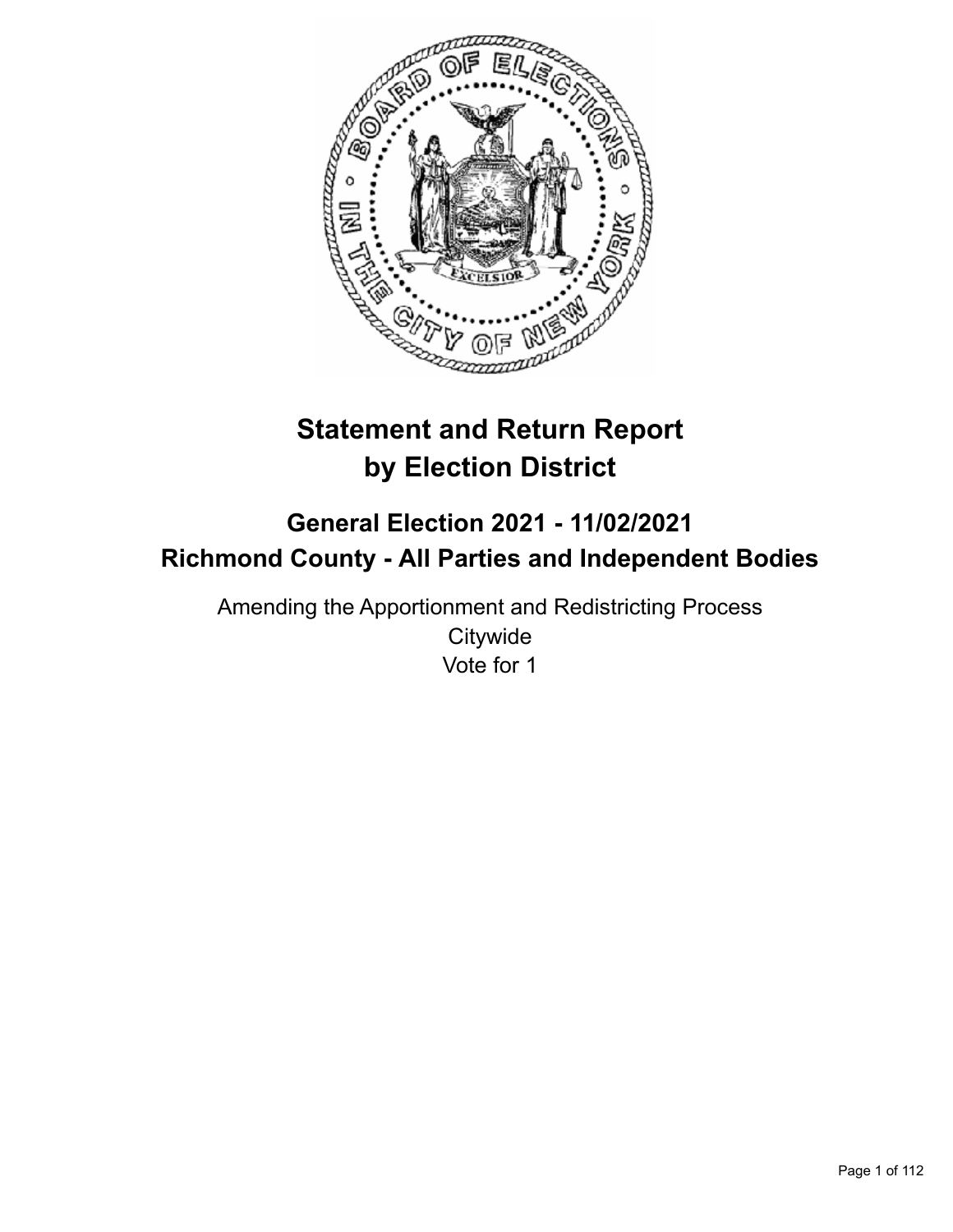

| PUBLIC COUNTER                                           | 333 |
|----------------------------------------------------------|-----|
| MANUALLY COUNTED EMERGENCY                               | 0   |
| ABSENTEE / MILITARY                                      | 18  |
| <b>AFFIDAVIT</b>                                         |     |
| <b>Total Ballots</b>                                     | 352 |
| Less - Inapplicable Federal/Special Presidential Ballots | 0   |
| <b>Total Applicable Ballots</b>                          | 352 |
| YES                                                      | 189 |
| NO.                                                      | 99  |
| <b>Total Votes</b>                                       | 288 |
| Unrecorded                                               | 64  |

# **002/61**

| <b>PUBLIC COUNTER</b>                                    | 289          |
|----------------------------------------------------------|--------------|
| <b>MANUALLY COUNTED EMERGENCY</b>                        | 0            |
| ABSENTEE / MILITARY                                      | 34           |
| AFFIDAVIT                                                | 2            |
| <b>Total Ballots</b>                                     | 325          |
| Less - Inapplicable Federal/Special Presidential Ballots | $\mathbf{0}$ |
| <b>Total Applicable Ballots</b>                          | 325          |
| <b>YES</b>                                               | 200          |
| NO                                                       | 89           |
| <b>Total Votes</b>                                       | 289          |
| Unrecorded                                               | 36           |

| <b>PUBLIC COUNTER</b>                                    | 365      |
|----------------------------------------------------------|----------|
| MANUALLY COUNTED EMERGENCY                               | 0        |
| ABSENTEE / MILITARY                                      | 24       |
| AFFIDAVIT                                                | 4        |
| <b>Total Ballots</b>                                     | 393      |
| Less - Inapplicable Federal/Special Presidential Ballots | $\Omega$ |
| <b>Total Applicable Ballots</b>                          | 393      |
| <b>YES</b>                                               | 240      |
| <b>NO</b>                                                | 116      |
| <b>Total Votes</b>                                       | 356      |
| Unrecorded                                               | 37       |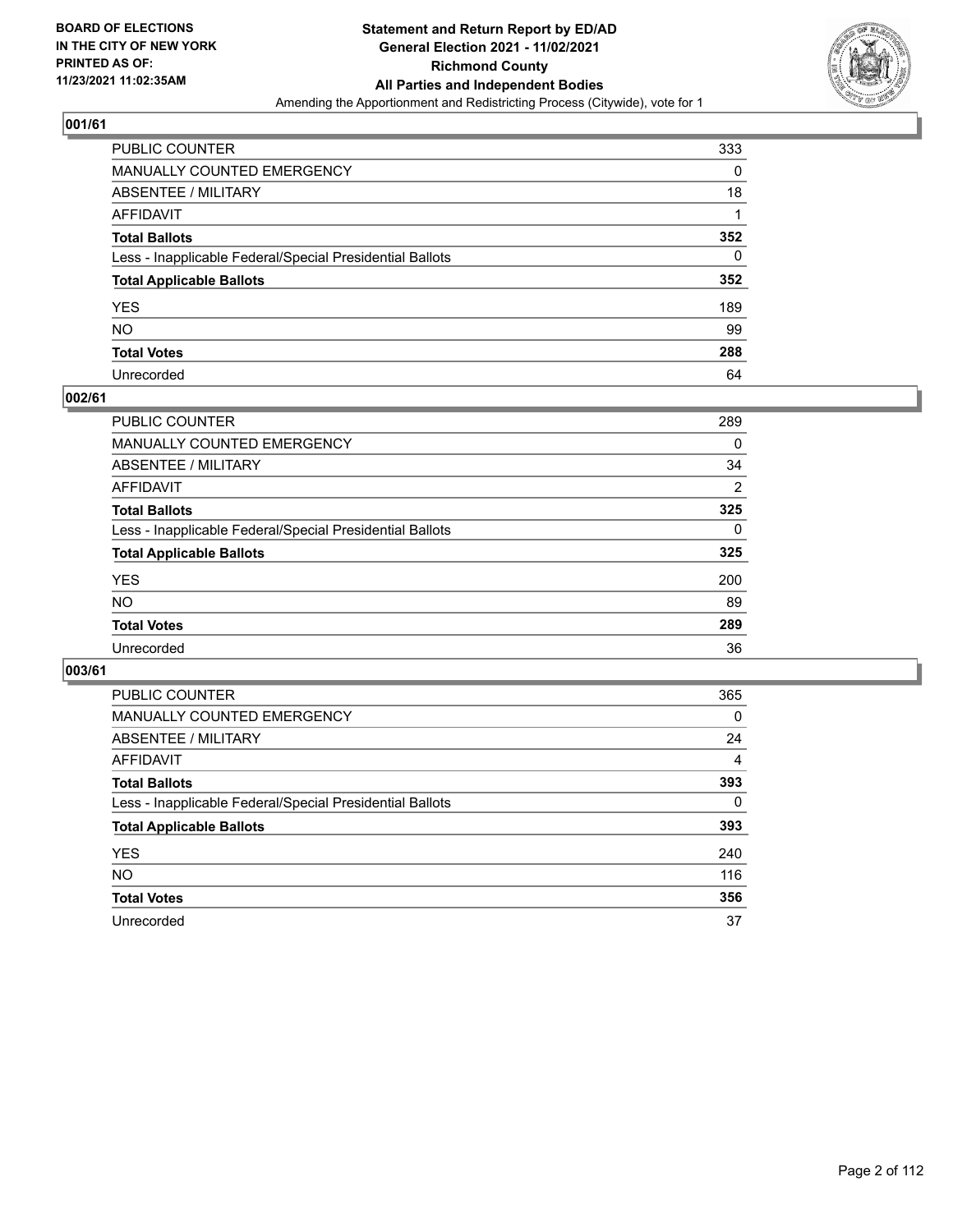

| PUBLIC COUNTER                                           | 222 |
|----------------------------------------------------------|-----|
| MANUALLY COUNTED EMERGENCY                               | 0   |
| ABSENTEE / MILITARY                                      | 17  |
| AFFIDAVIT                                                |     |
| Total Ballots                                            | 240 |
| Less - Inapplicable Federal/Special Presidential Ballots | 0   |
| <b>Total Applicable Ballots</b>                          | 240 |
| YES                                                      | 134 |
| NO.                                                      | 84  |
| <b>Total Votes</b>                                       | 218 |
| Unrecorded                                               | 22  |

# **005/61**

| <b>PUBLIC COUNTER</b>                                    | 189      |
|----------------------------------------------------------|----------|
| <b>MANUALLY COUNTED EMERGENCY</b>                        | 0        |
| ABSENTEE / MILITARY                                      | 12       |
| AFFIDAVIT                                                |          |
| <b>Total Ballots</b>                                     | 202      |
| Less - Inapplicable Federal/Special Presidential Ballots | $\Omega$ |
| <b>Total Applicable Ballots</b>                          | 202      |
| <b>YES</b>                                               | 132      |
| <b>NO</b>                                                | 51       |
| <b>Total Votes</b>                                       | 183      |
| Unrecorded                                               | 19       |

| <b>PUBLIC COUNTER</b>                                    | 156      |
|----------------------------------------------------------|----------|
| MANUALLY COUNTED EMERGENCY                               | 0        |
| ABSENTEE / MILITARY                                      | 40       |
| AFFIDAVIT                                                | $\Omega$ |
| <b>Total Ballots</b>                                     | 196      |
| Less - Inapplicable Federal/Special Presidential Ballots | $\Omega$ |
| <b>Total Applicable Ballots</b>                          | 196      |
| <b>YES</b>                                               | 97       |
| <b>NO</b>                                                | 83       |
| <b>Total Votes</b>                                       |          |
|                                                          | 180      |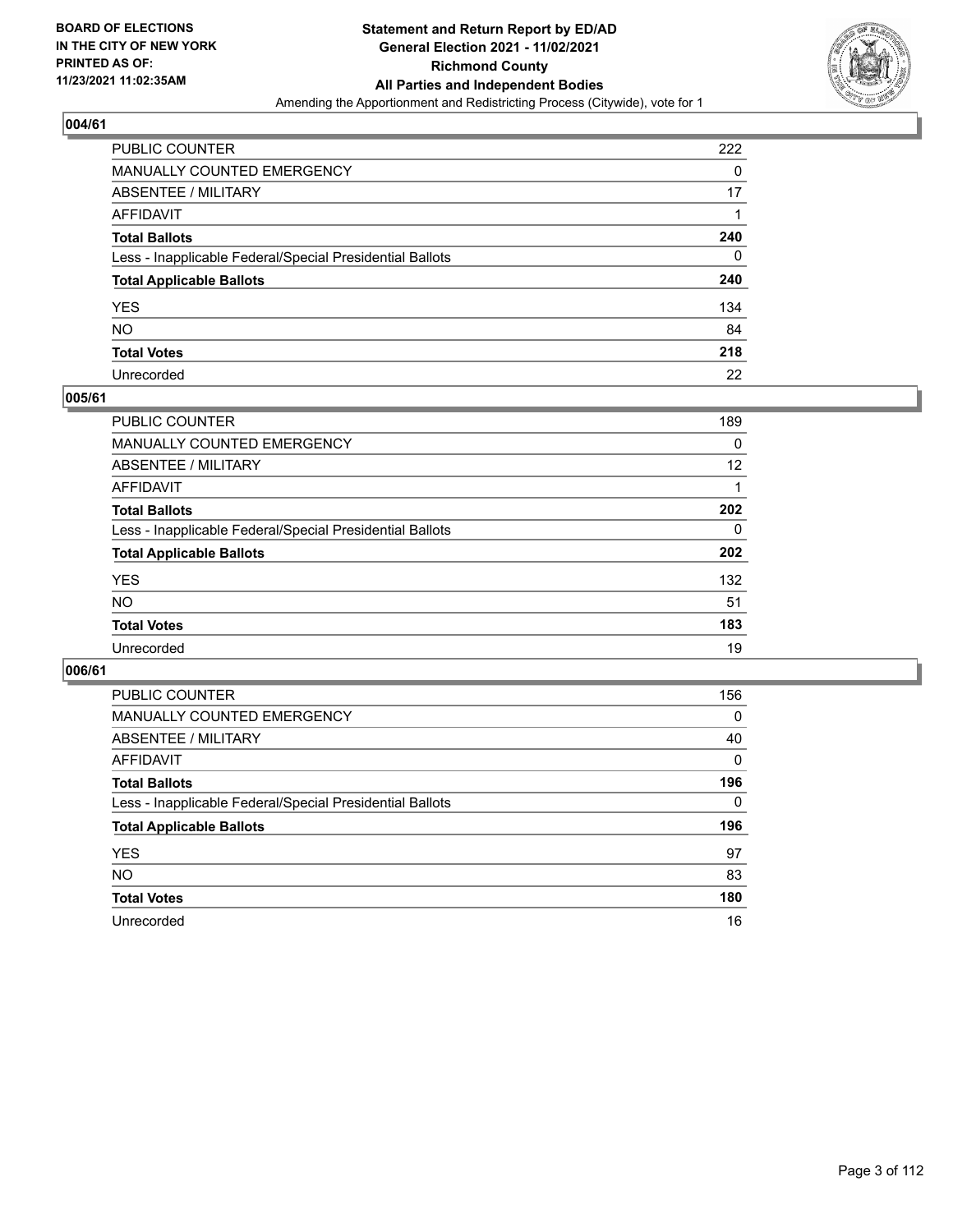

| PUBLIC COUNTER                                           | 174      |
|----------------------------------------------------------|----------|
| MANUALLY COUNTED EMERGENCY                               | 0        |
| ABSENTEE / MILITARY                                      | 9        |
| AFFIDAVIT                                                | 0        |
| <b>Total Ballots</b>                                     | 183      |
| Less - Inapplicable Federal/Special Presidential Ballots | $\Omega$ |
| <b>Total Applicable Ballots</b>                          | 183      |
| YES.                                                     | 100      |
| NO.                                                      | 60       |
| <b>Total Votes</b>                                       | 160      |
| Unrecorded                                               | 23       |

# **008/61**

| <b>PUBLIC COUNTER</b>                                    | 110      |
|----------------------------------------------------------|----------|
| <b>MANUALLY COUNTED EMERGENCY</b>                        | 0        |
| ABSENTEE / MILITARY                                      | 9        |
| AFFIDAVIT                                                |          |
| <b>Total Ballots</b>                                     | 120      |
| Less - Inapplicable Federal/Special Presidential Ballots | $\Omega$ |
| <b>Total Applicable Ballots</b>                          | 120      |
| <b>YES</b>                                               | 80       |
| <b>NO</b>                                                | 32       |
| <b>Total Votes</b>                                       | $112$    |
| Unrecorded                                               | 8        |

| <b>PUBLIC COUNTER</b>                                    | 388      |
|----------------------------------------------------------|----------|
| MANUALLY COUNTED EMERGENCY                               | 0        |
| ABSENTEE / MILITARY                                      | 20       |
| AFFIDAVIT                                                |          |
| <b>Total Ballots</b>                                     | 409      |
| Less - Inapplicable Federal/Special Presidential Ballots | $\Omega$ |
| <b>Total Applicable Ballots</b>                          | 409      |
| <b>YES</b>                                               | 223      |
| NO.                                                      | 144      |
| <b>Total Votes</b>                                       | 367      |
| Unrecorded                                               | 42       |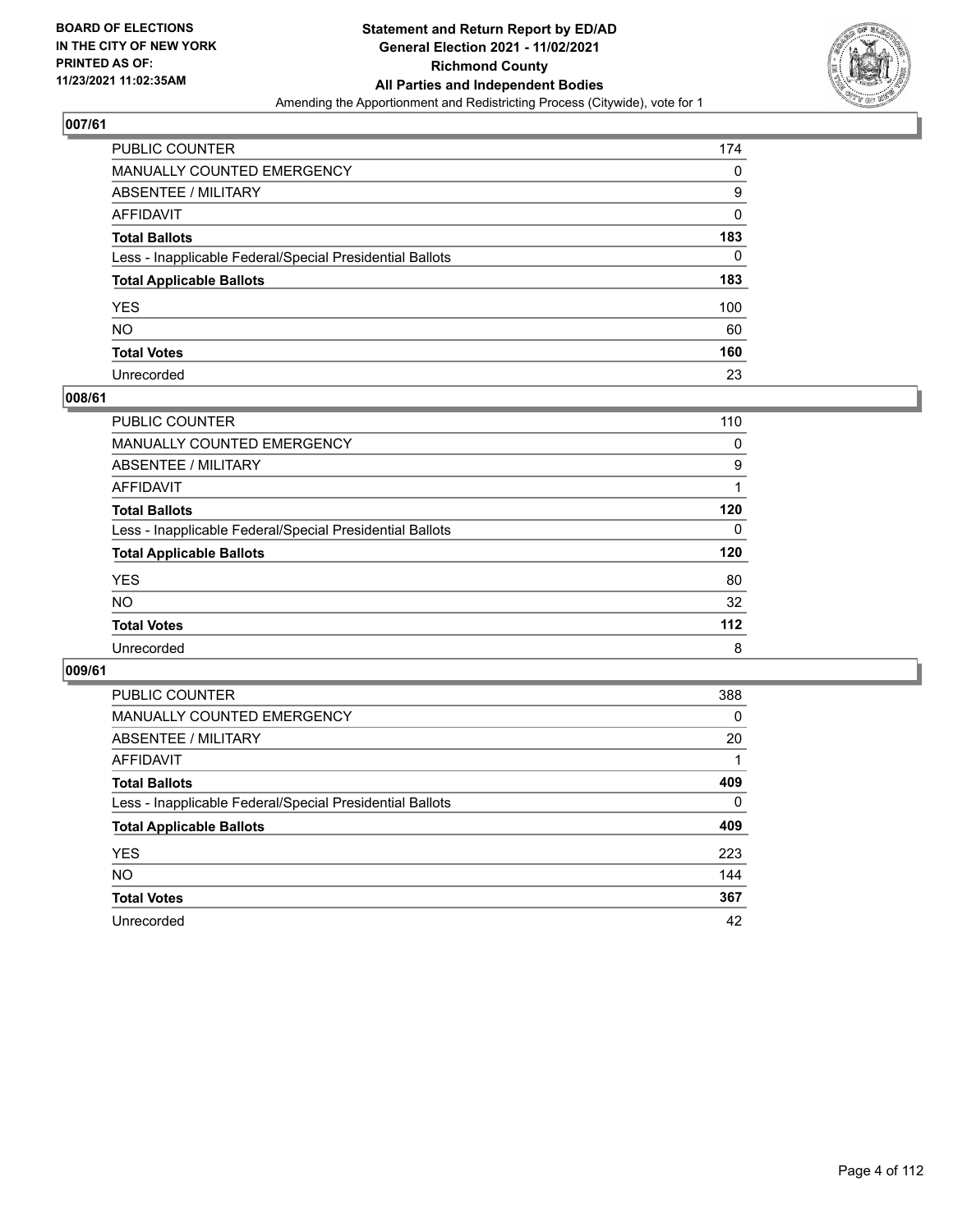

| PUBLIC COUNTER                                           | 309 |
|----------------------------------------------------------|-----|
| MANUALLY COUNTED EMERGENCY                               | 0   |
| ABSENTEE / MILITARY                                      | 20  |
| AFFIDAVIT                                                | 0   |
| <b>Total Ballots</b>                                     | 329 |
| Less - Inapplicable Federal/Special Presidential Ballots | 0   |
| <b>Total Applicable Ballots</b>                          | 329 |
| YES                                                      | 140 |
| NO.                                                      | 92  |
| <b>Total Votes</b>                                       | 232 |
| Unrecorded                                               | 97  |

# **011/61**

| PUBLIC COUNTER                                           | 281      |
|----------------------------------------------------------|----------|
| MANUALLY COUNTED EMERGENCY                               | 0        |
| ABSENTEE / MILITARY                                      | 29       |
| AFFIDAVIT                                                | $\Omega$ |
| <b>Total Ballots</b>                                     | 310      |
| Less - Inapplicable Federal/Special Presidential Ballots | $\Omega$ |
| <b>Total Applicable Ballots</b>                          | 310      |
| <b>YES</b>                                               | 163      |
| <b>NO</b>                                                | 115      |
| <b>Total Votes</b>                                       | 278      |
| Unrecorded                                               | 32       |

| <b>PUBLIC COUNTER</b>                                    | 590      |
|----------------------------------------------------------|----------|
| MANUALLY COUNTED EMERGENCY                               | $\Omega$ |
| ABSENTEE / MILITARY                                      | 27       |
| AFFIDAVIT                                                | 2        |
| <b>Total Ballots</b>                                     | 619      |
| Less - Inapplicable Federal/Special Presidential Ballots | $\Omega$ |
| <b>Total Applicable Ballots</b>                          | 619      |
| <b>YES</b>                                               | 261      |
| <b>NO</b>                                                | 277      |
| <b>Total Votes</b>                                       | 538      |
| Unrecorded                                               | 81       |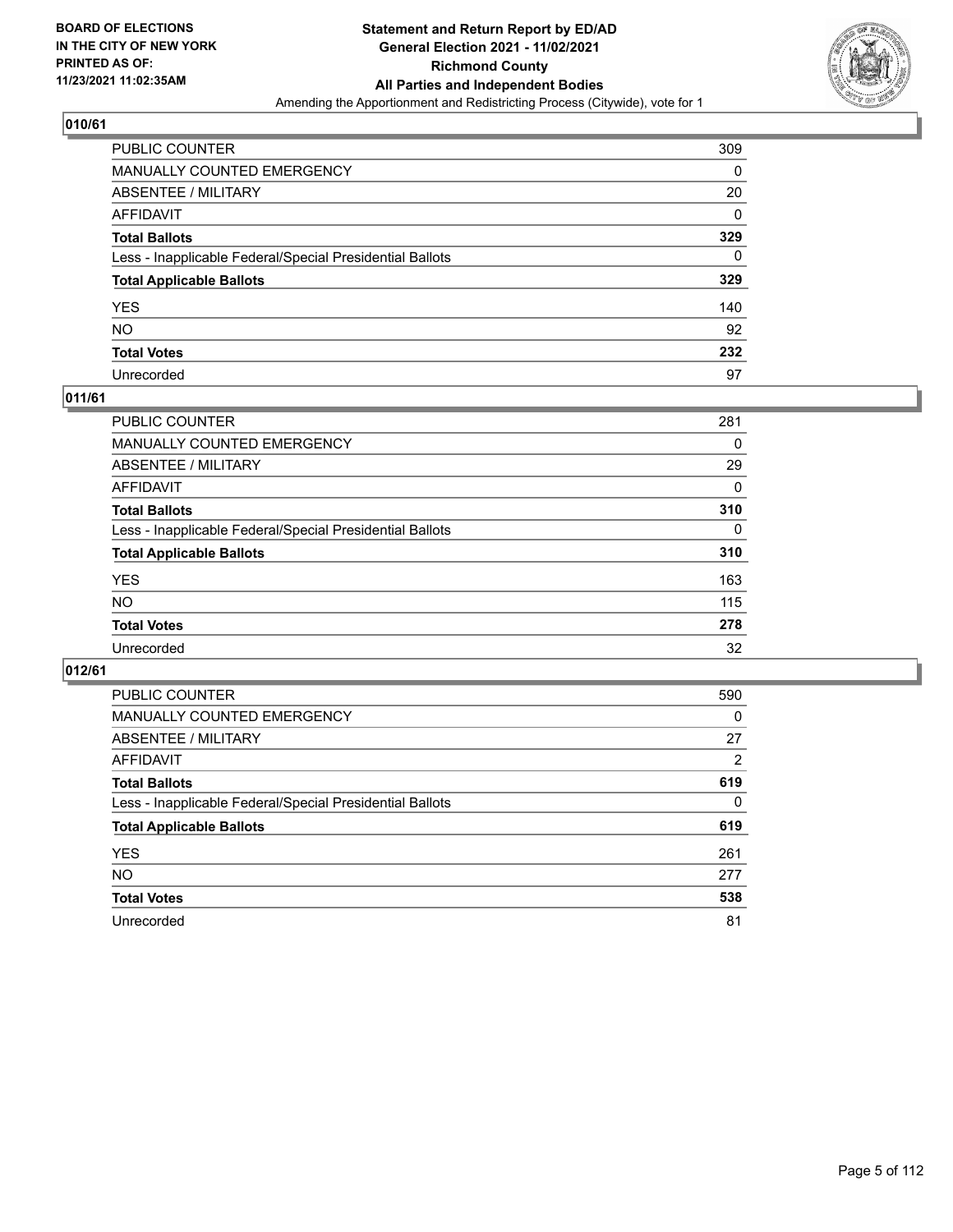

| PUBLIC COUNTER                                           | 286 |
|----------------------------------------------------------|-----|
| MANUALLY COUNTED EMERGENCY                               | 0   |
| ABSENTEE / MILITARY                                      | 11  |
| AFFIDAVIT                                                | 0   |
| Total Ballots                                            | 297 |
| Less - Inapplicable Federal/Special Presidential Ballots | 0   |
| <b>Total Applicable Ballots</b>                          | 297 |
| YES                                                      | 149 |
| NO.                                                      | 121 |
| <b>Total Votes</b>                                       | 270 |
| Unrecorded                                               | 27  |

# **014/61**

| <b>PUBLIC COUNTER</b>                                    | 361 |
|----------------------------------------------------------|-----|
| <b>MANUALLY COUNTED EMERGENCY</b>                        | 0   |
| ABSENTEE / MILITARY                                      | 20  |
| AFFIDAVIT                                                |     |
| <b>Total Ballots</b>                                     | 382 |
| Less - Inapplicable Federal/Special Presidential Ballots | 0   |
| <b>Total Applicable Ballots</b>                          | 382 |
| <b>YES</b>                                               | 168 |
| <b>NO</b>                                                | 182 |
| <b>Total Votes</b>                                       | 350 |
| Unrecorded                                               | 32  |

| <b>PUBLIC COUNTER</b>                                    | 261            |
|----------------------------------------------------------|----------------|
| MANUALLY COUNTED EMERGENCY                               | 0              |
| ABSENTEE / MILITARY                                      | 8              |
| AFFIDAVIT                                                | $\overline{2}$ |
| <b>Total Ballots</b>                                     | 271            |
| Less - Inapplicable Federal/Special Presidential Ballots | 0              |
| <b>Total Applicable Ballots</b>                          | 271            |
| <b>YES</b>                                               | 107            |
| <b>NO</b>                                                | 139            |
| <b>Total Votes</b>                                       | 246            |
| Unrecorded                                               | 25             |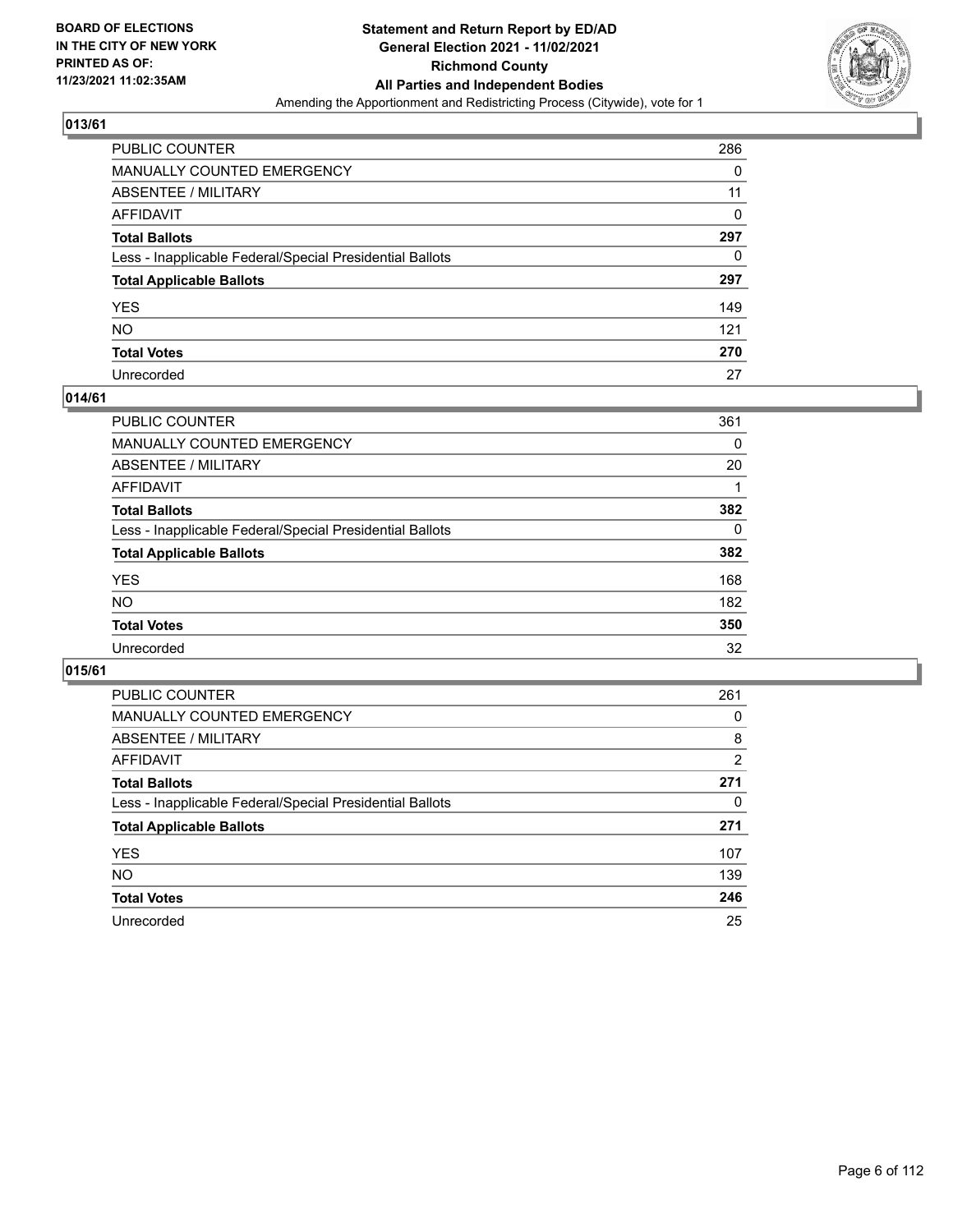

| PUBLIC COUNTER                                           | 211 |
|----------------------------------------------------------|-----|
| MANUALLY COUNTED EMERGENCY                               | 0   |
| ABSENTEE / MILITARY                                      | 10  |
| AFFIDAVIT                                                |     |
| <b>Total Ballots</b>                                     | 222 |
| Less - Inapplicable Federal/Special Presidential Ballots | 0   |
| <b>Total Applicable Ballots</b>                          | 222 |
| YES                                                      | 129 |
| NO.                                                      | 60  |
| <b>Total Votes</b>                                       | 189 |
| Unrecorded                                               | 33  |

# **017/61**

| <b>PUBLIC COUNTER</b>                                    | 259      |
|----------------------------------------------------------|----------|
| MANUALLY COUNTED EMERGENCY                               | $\Omega$ |
| ABSENTEE / MILITARY                                      | 7        |
| AFFIDAVIT                                                |          |
| <b>Total Ballots</b>                                     | 267      |
| Less - Inapplicable Federal/Special Presidential Ballots | 0        |
| <b>Total Applicable Ballots</b>                          | 267      |
| <b>YES</b>                                               | 145      |
| <b>NO</b>                                                | 85       |
| <b>Total Votes</b>                                       | 230      |
| Unrecorded                                               | 37       |

| <b>PUBLIC COUNTER</b>                                    | 272 |
|----------------------------------------------------------|-----|
| MANUALLY COUNTED EMERGENCY                               | 0   |
| ABSENTEE / MILITARY                                      | 12  |
| AFFIDAVIT                                                | 0   |
| <b>Total Ballots</b>                                     | 284 |
| Less - Inapplicable Federal/Special Presidential Ballots | 0   |
| <b>Total Applicable Ballots</b>                          | 284 |
| <b>YES</b>                                               | 135 |
| NO.                                                      | 116 |
| <b>Total Votes</b>                                       | 251 |
| Unrecorded                                               | 33  |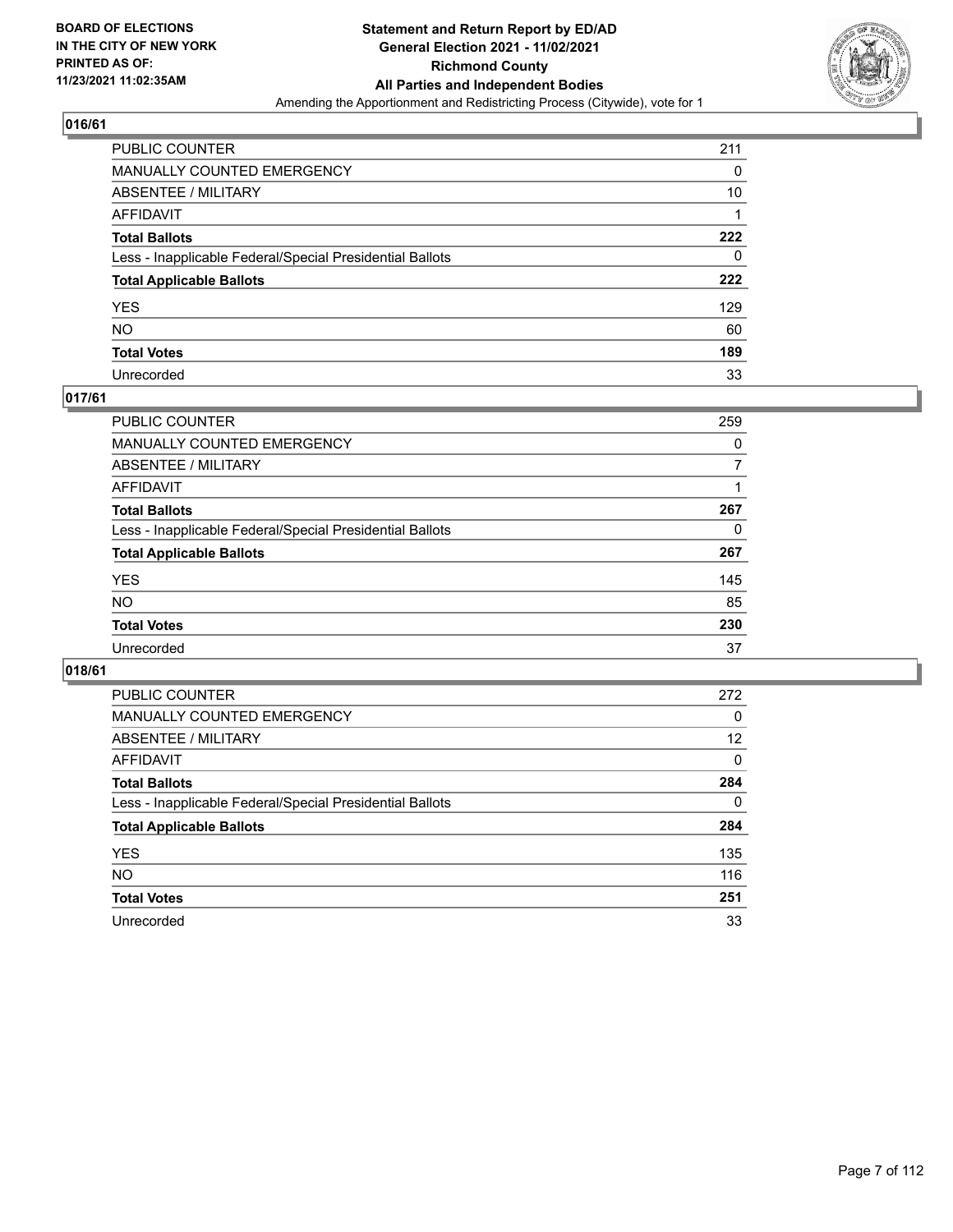

| PUBLIC COUNTER                                           | 312 |
|----------------------------------------------------------|-----|
| MANUALLY COUNTED EMERGENCY                               | 0   |
| ABSENTEE / MILITARY                                      | 21  |
| AFFIDAVIT                                                |     |
| Total Ballots                                            | 334 |
| Less - Inapplicable Federal/Special Presidential Ballots | 0   |
| <b>Total Applicable Ballots</b>                          | 334 |
| YES                                                      | 152 |
| NO.                                                      | 148 |
| <b>Total Votes</b>                                       | 300 |
| Unrecorded                                               | 34  |

# **020/61**

| <b>PUBLIC COUNTER</b>                                    | 319      |
|----------------------------------------------------------|----------|
| MANUALLY COUNTED EMERGENCY                               | 0        |
| ABSENTEE / MILITARY                                      | 7        |
| AFFIDAVIT                                                |          |
| <b>Total Ballots</b>                                     | 327      |
| Less - Inapplicable Federal/Special Presidential Ballots | $\Omega$ |
| <b>Total Applicable Ballots</b>                          | 327      |
| <b>YES</b>                                               | 136      |
| <b>NO</b>                                                | 156      |
| <b>Total Votes</b>                                       | 292      |
| Unrecorded                                               | 35       |

| <b>PUBLIC COUNTER</b>                                    | 244 |
|----------------------------------------------------------|-----|
| MANUALLY COUNTED EMERGENCY                               | 0   |
| ABSENTEE / MILITARY                                      | 15  |
| AFFIDAVIT                                                |     |
| <b>Total Ballots</b>                                     | 260 |
| Less - Inapplicable Federal/Special Presidential Ballots | 0   |
| <b>Total Applicable Ballots</b>                          | 260 |
| <b>YES</b>                                               | 107 |
| <b>NO</b>                                                | 86  |
| <b>Total Votes</b>                                       | 193 |
| Unrecorded                                               | 67  |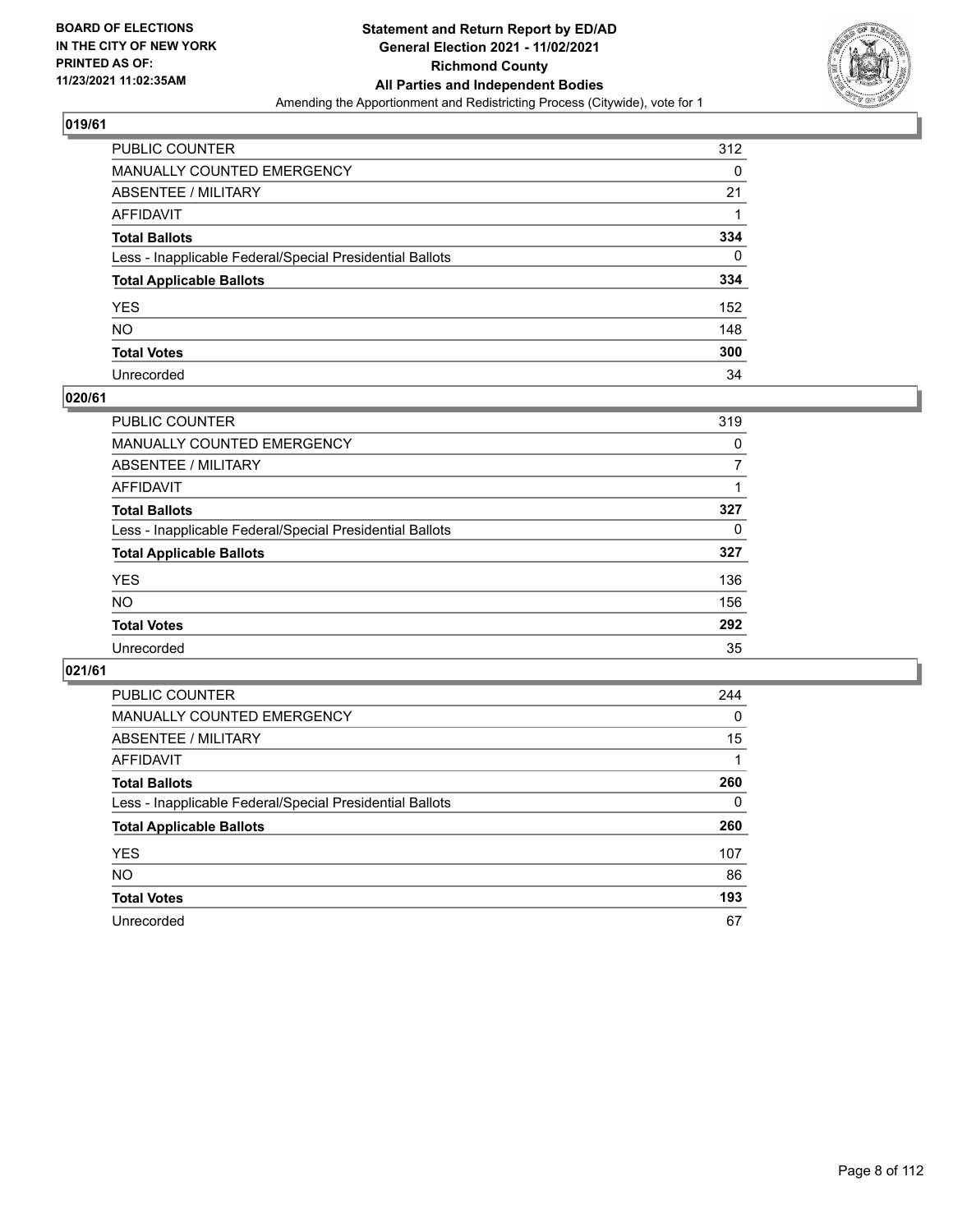

| PUBLIC COUNTER                                           | 238 |
|----------------------------------------------------------|-----|
| <b>MANUALLY COUNTED EMERGENCY</b>                        | 0   |
| <b>ABSENTEE / MILITARY</b>                               | 17  |
| AFFIDAVIT                                                |     |
| <b>Total Ballots</b>                                     | 256 |
| Less - Inapplicable Federal/Special Presidential Ballots | 0   |
| <b>Total Applicable Ballots</b>                          | 256 |
| YES                                                      | 150 |
| NO.                                                      | 82  |
| <b>Total Votes</b>                                       | 232 |
| Unrecorded                                               | 24  |

# **023/61**

| PUBLIC COUNTER                                           | 207      |
|----------------------------------------------------------|----------|
| <b>MANUALLY COUNTED EMERGENCY</b>                        | 0        |
| <b>ABSENTEE / MILITARY</b>                               | 16       |
| AFFIDAVIT                                                | 0        |
| <b>Total Ballots</b>                                     | 223      |
| Less - Inapplicable Federal/Special Presidential Ballots | $\Omega$ |
| <b>Total Applicable Ballots</b>                          | 223      |
| <b>YES</b>                                               | 101      |
| <b>NO</b>                                                | 99       |
| <b>Total Votes</b>                                       | 200      |
| Unrecorded                                               | 23       |

| <b>PUBLIC COUNTER</b>                                    | 319      |
|----------------------------------------------------------|----------|
| MANUALLY COUNTED EMERGENCY                               | 0        |
| ABSENTEE / MILITARY                                      | 19       |
| AFFIDAVIT                                                | $\Omega$ |
| <b>Total Ballots</b>                                     | 338      |
| Less - Inapplicable Federal/Special Presidential Ballots | $\Omega$ |
| <b>Total Applicable Ballots</b>                          | 338      |
| <b>YES</b>                                               | 120      |
| <b>NO</b>                                                | 174      |
| <b>Total Votes</b>                                       | 294      |
| Unrecorded                                               | 44       |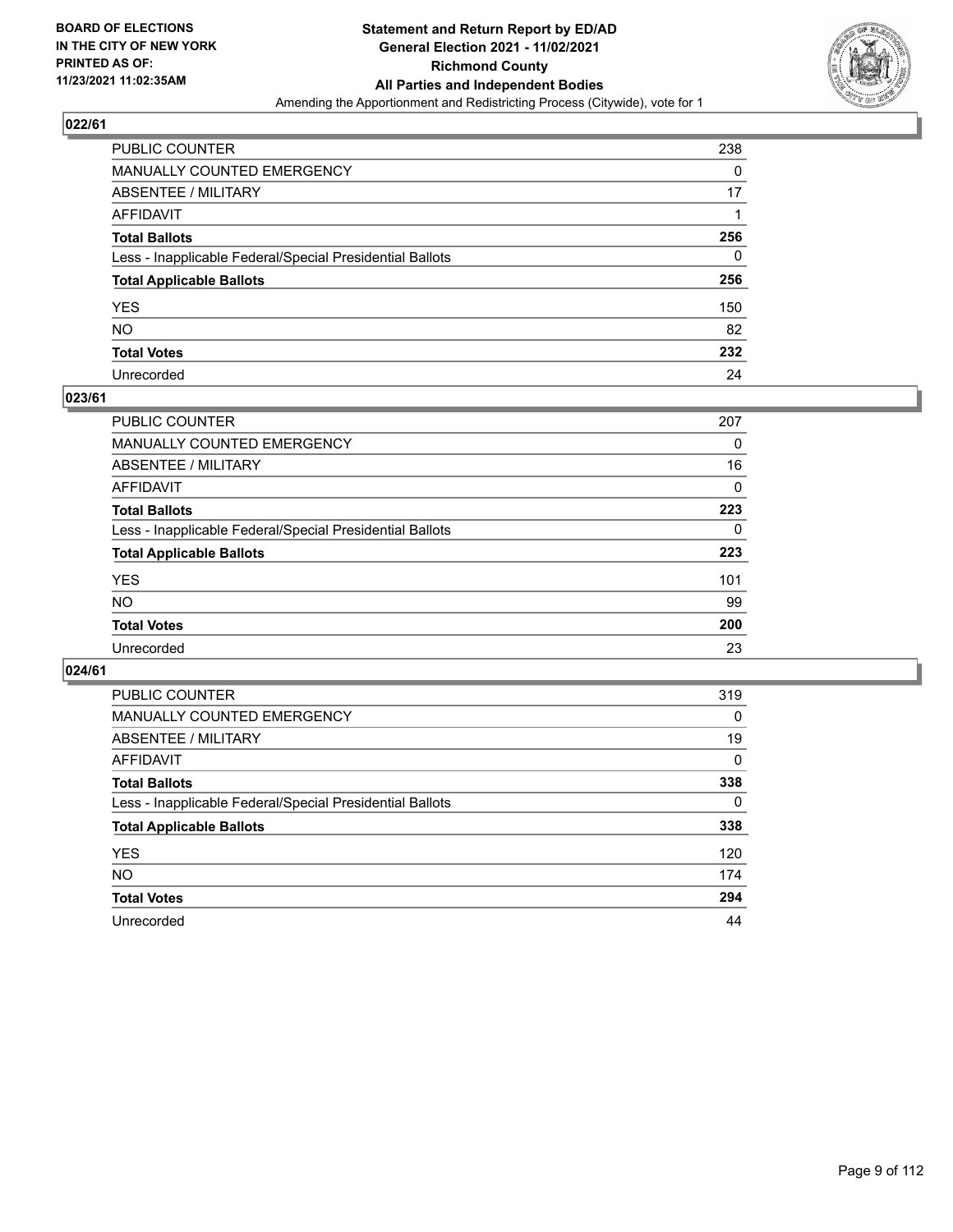

| PUBLIC COUNTER                                           | 264      |
|----------------------------------------------------------|----------|
| <b>MANUALLY COUNTED EMERGENCY</b>                        | 0        |
| <b>ABSENTEE / MILITARY</b>                               | 19       |
| AFFIDAVIT                                                | $\Omega$ |
| <b>Total Ballots</b>                                     | 283      |
| Less - Inapplicable Federal/Special Presidential Ballots | 0        |
| <b>Total Applicable Ballots</b>                          | 283      |
| YES.                                                     | 114      |
| NΟ                                                       | 123      |
| <b>Total Votes</b>                                       | 237      |
| Unrecorded                                               | 46       |

# **026/61**

| PUBLIC COUNTER                                           | 252      |
|----------------------------------------------------------|----------|
| MANUALLY COUNTED EMERGENCY                               | 0        |
| ABSENTEE / MILITARY                                      | 19       |
| AFFIDAVIT                                                |          |
| <b>Total Ballots</b>                                     | 272      |
| Less - Inapplicable Federal/Special Presidential Ballots | $\Omega$ |
| <b>Total Applicable Ballots</b>                          | 272      |
| <b>YES</b>                                               | 143      |
| <b>NO</b>                                                | 99       |
| <b>Total Votes</b>                                       | 242      |
| Unrecorded                                               | 30       |

| <b>PUBLIC COUNTER</b>                                    | 244 |
|----------------------------------------------------------|-----|
| <b>MANUALLY COUNTED EMERGENCY</b>                        | 0   |
| ABSENTEE / MILITARY                                      | 9   |
| AFFIDAVIT                                                |     |
| <b>Total Ballots</b>                                     | 254 |
| Less - Inapplicable Federal/Special Presidential Ballots | 0   |
| <b>Total Applicable Ballots</b>                          | 254 |
| <b>YES</b>                                               | 145 |
| NO.                                                      | 87  |
| <b>Total Votes</b>                                       | 232 |
| Unrecorded                                               | 22  |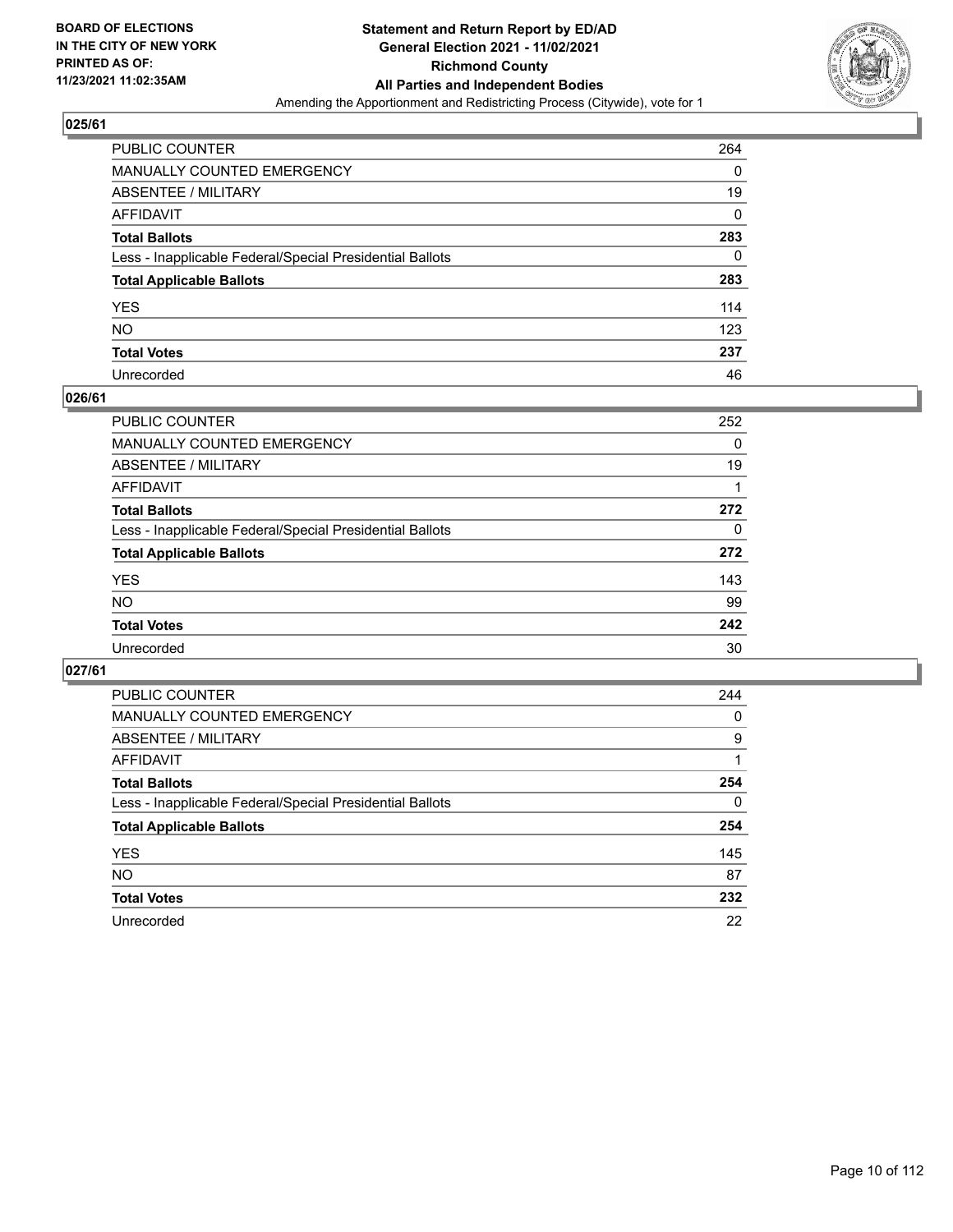

| PUBLIC COUNTER                                           | 185      |
|----------------------------------------------------------|----------|
| MANUALLY COUNTED EMERGENCY                               | 0        |
| <b>ABSENTEE / MILITARY</b>                               | 12       |
| AFFIDAVIT                                                | $\Omega$ |
| <b>Total Ballots</b>                                     | 197      |
| Less - Inapplicable Federal/Special Presidential Ballots | 0        |
| <b>Total Applicable Ballots</b>                          | 197      |
| YES                                                      | 91       |
| NO.                                                      | 79       |
| <b>Total Votes</b>                                       | 170      |
| Unrecorded                                               | 27       |

# **029/61**

| <b>PUBLIC COUNTER</b>                                    | 291      |
|----------------------------------------------------------|----------|
| <b>MANUALLY COUNTED EMERGENCY</b>                        | 0        |
| ABSENTEE / MILITARY                                      | 13       |
| AFFIDAVIT                                                | 0        |
| <b>Total Ballots</b>                                     | 304      |
| Less - Inapplicable Federal/Special Presidential Ballots | $\Omega$ |
| <b>Total Applicable Ballots</b>                          | 304      |
| <b>YES</b>                                               | 113      |
| <b>NO</b>                                                | 116      |
| <b>Total Votes</b>                                       | 229      |
| Unrecorded                                               | 75       |

| <b>PUBLIC COUNTER</b>                                    | 289      |
|----------------------------------------------------------|----------|
| MANUALLY COUNTED EMERGENCY                               | $\Omega$ |
| ABSENTEE / MILITARY                                      | 17       |
| AFFIDAVIT                                                |          |
| <b>Total Ballots</b>                                     | 307      |
| Less - Inapplicable Federal/Special Presidential Ballots | 0        |
| <b>Total Applicable Ballots</b>                          | 307      |
| <b>YES</b>                                               | 119      |
| <b>NO</b>                                                | 163      |
| <b>Total Votes</b>                                       | 282      |
| Unrecorded                                               | 25       |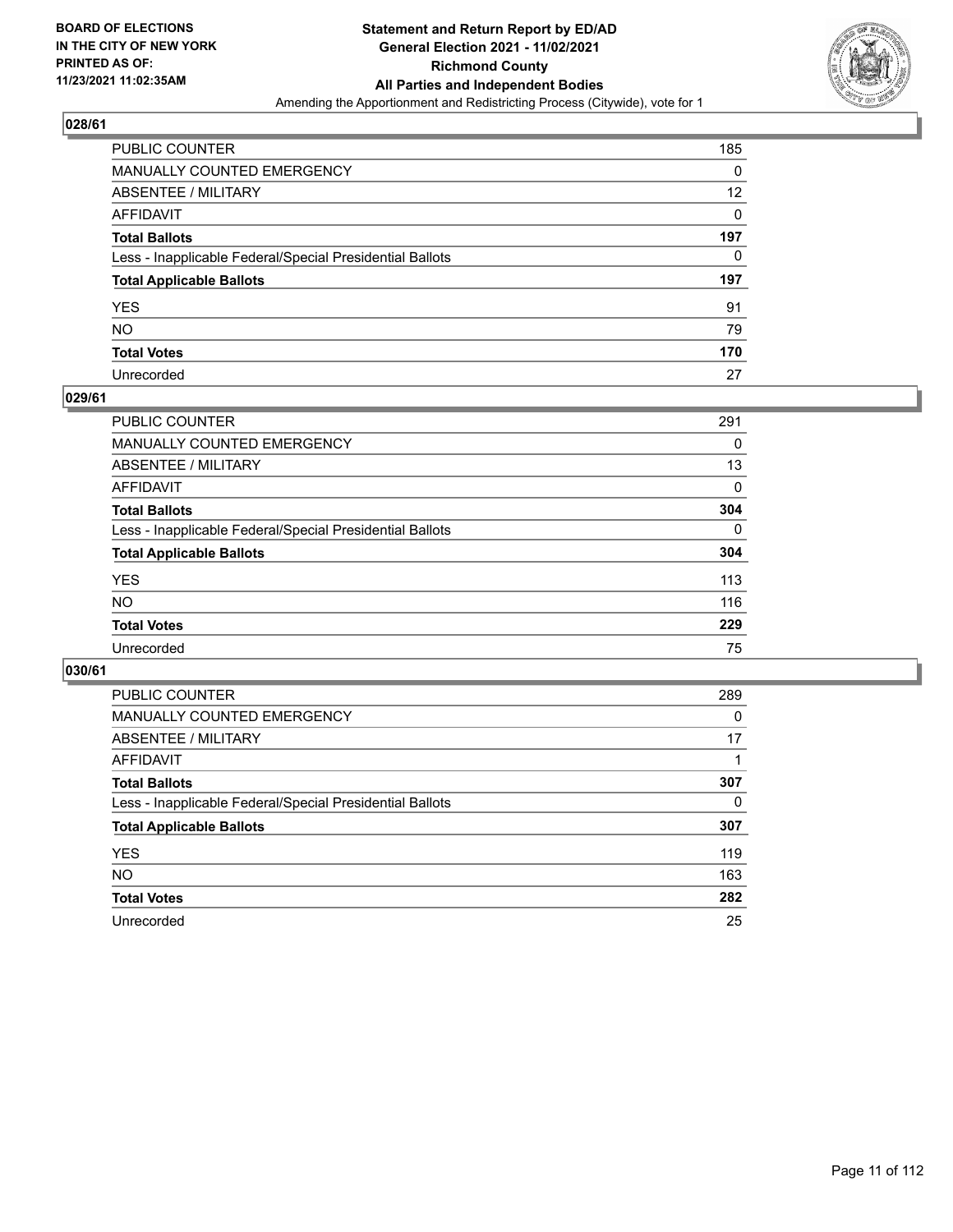

| PUBLIC COUNTER                                           | 291      |
|----------------------------------------------------------|----------|
| MANUALLY COUNTED EMERGENCY                               | 0        |
| ABSENTEE / MILITARY                                      | 8        |
| AFFIDAVIT                                                |          |
| Total Ballots                                            | 300      |
| Less - Inapplicable Federal/Special Presidential Ballots | $\Omega$ |
| <b>Total Applicable Ballots</b>                          | 300      |
| YES                                                      | 155      |
| NO.                                                      | 110      |
| <b>Total Votes</b>                                       | 265      |
| Unrecorded                                               | 35       |

# **032/61**

| <b>PUBLIC COUNTER</b>                                    | 272      |
|----------------------------------------------------------|----------|
| <b>MANUALLY COUNTED EMERGENCY</b>                        | 0        |
| ABSENTEE / MILITARY                                      | 14       |
| AFFIDAVIT                                                | 3        |
| <b>Total Ballots</b>                                     | 289      |
| Less - Inapplicable Federal/Special Presidential Ballots | $\Omega$ |
| <b>Total Applicable Ballots</b>                          | 289      |
| <b>YES</b>                                               | 161      |
| <b>NO</b>                                                | 94       |
| <b>Total Votes</b>                                       | 255      |
| Unrecorded                                               | 34       |

| <b>PUBLIC COUNTER</b>                                    | 229 |
|----------------------------------------------------------|-----|
| MANUALLY COUNTED EMERGENCY                               | 0   |
| ABSENTEE / MILITARY                                      | 23  |
| AFFIDAVIT                                                |     |
| <b>Total Ballots</b>                                     | 253 |
| Less - Inapplicable Federal/Special Presidential Ballots | 0   |
| <b>Total Applicable Ballots</b>                          | 253 |
| <b>YES</b>                                               | 136 |
| <b>NO</b>                                                | 72  |
| <b>Total Votes</b>                                       | 208 |
| Unrecorded                                               | 45  |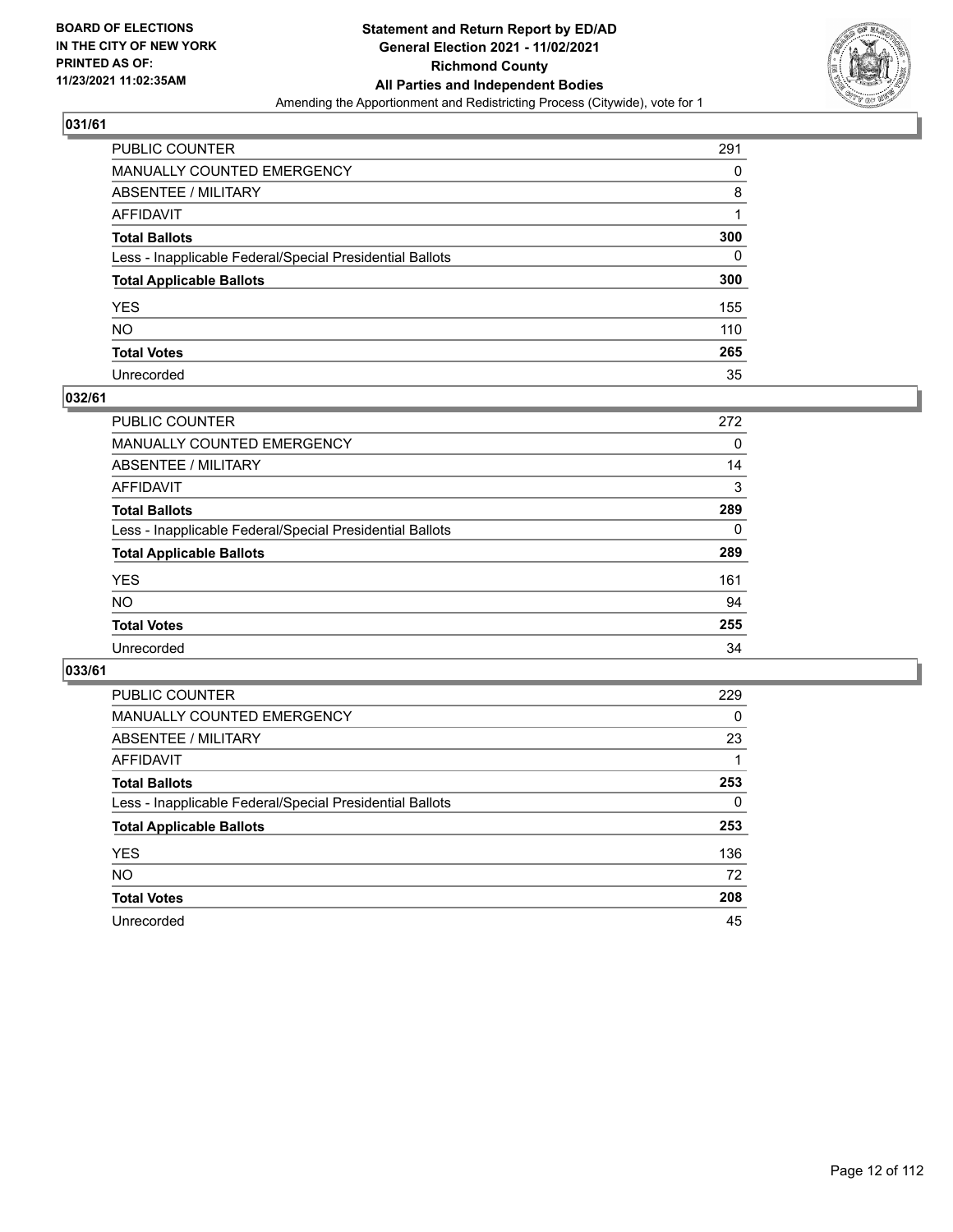

| PUBLIC COUNTER                                           | 410 |
|----------------------------------------------------------|-----|
| MANUALLY COUNTED EMERGENCY                               | 0   |
| ABSENTEE / MILITARY                                      | 21  |
| AFFIDAVIT                                                |     |
| Total Ballots                                            | 432 |
| Less - Inapplicable Federal/Special Presidential Ballots | 0   |
| <b>Total Applicable Ballots</b>                          | 432 |
| YES                                                      | 125 |
| NO.                                                      | 274 |
| <b>Total Votes</b>                                       | 399 |
| Unrecorded                                               | 33  |

# **035/61**

| <b>PUBLIC COUNTER</b>                                    | 355 |
|----------------------------------------------------------|-----|
| <b>MANUALLY COUNTED EMERGENCY</b>                        | 0   |
| ABSENTEE / MILITARY                                      | 7   |
| AFFIDAVIT                                                | 5   |
| <b>Total Ballots</b>                                     | 367 |
| Less - Inapplicable Federal/Special Presidential Ballots | 0   |
| <b>Total Applicable Ballots</b>                          | 367 |
| <b>YES</b>                                               | 105 |
| <b>NO</b>                                                | 237 |
| <b>Total Votes</b>                                       | 342 |
| Unrecorded                                               | 25  |

| <b>PUBLIC COUNTER</b>                                    | 255      |
|----------------------------------------------------------|----------|
| MANUALLY COUNTED EMERGENCY                               | 0        |
| ABSENTEE / MILITARY                                      | 7        |
| AFFIDAVIT                                                | $\Omega$ |
| <b>Total Ballots</b>                                     | 262      |
| Less - Inapplicable Federal/Special Presidential Ballots | 0        |
| <b>Total Applicable Ballots</b>                          | 262      |
| <b>YES</b>                                               | 85       |
| <b>NO</b>                                                | 136      |
| <b>Total Votes</b>                                       | 221      |
| Unrecorded                                               | 41       |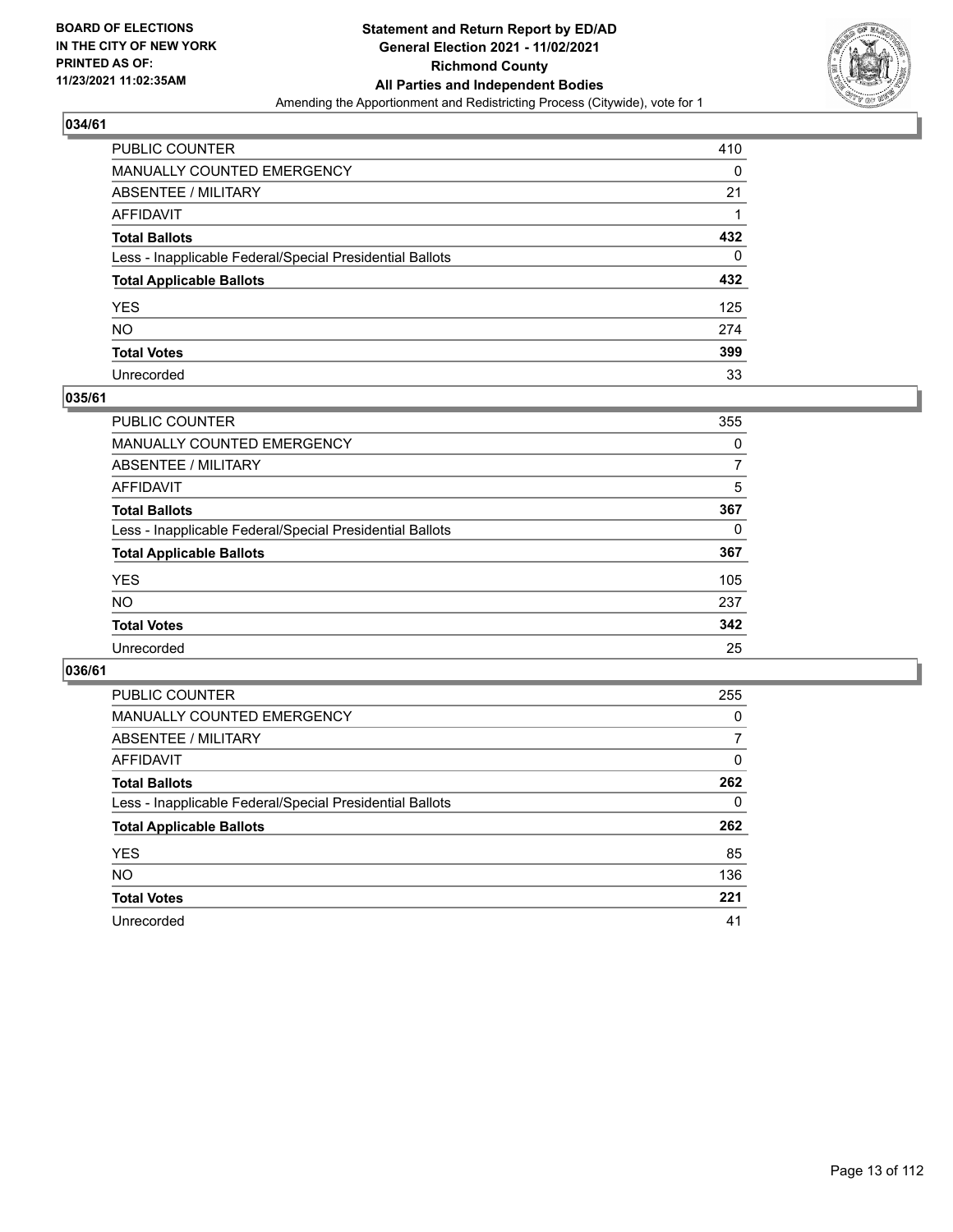

| PUBLIC COUNTER                                           | 378 |
|----------------------------------------------------------|-----|
| MANUALLY COUNTED EMERGENCY                               | 0   |
| ABSENTEE / MILITARY                                      | 22  |
| AFFIDAVIT                                                | 0   |
| Total Ballots                                            | 400 |
| Less - Inapplicable Federal/Special Presidential Ballots | 0   |
| <b>Total Applicable Ballots</b>                          | 400 |
| YES                                                      | 177 |
| NO.                                                      | 177 |
| <b>Total Votes</b>                                       | 354 |
| Unrecorded                                               | 46  |

# **038/61**

| PUBLIC COUNTER                                           | 437            |
|----------------------------------------------------------|----------------|
| <b>MANUALLY COUNTED EMERGENCY</b>                        | $\Omega$       |
| ABSENTEE / MILITARY                                      | 28             |
| AFFIDAVIT                                                | $\overline{2}$ |
| <b>Total Ballots</b>                                     | 467            |
| Less - Inapplicable Federal/Special Presidential Ballots | 0              |
| <b>Total Applicable Ballots</b>                          | 467            |
| <b>YES</b>                                               | 189            |
| <b>NO</b>                                                | 244            |
| <b>Total Votes</b>                                       | 433            |
| Unrecorded                                               | 34             |

| <b>PUBLIC COUNTER</b>                                    | 422      |
|----------------------------------------------------------|----------|
| MANUALLY COUNTED EMERGENCY                               | 0        |
| ABSENTEE / MILITARY                                      | 8        |
| AFFIDAVIT                                                |          |
| <b>Total Ballots</b>                                     | 431      |
| Less - Inapplicable Federal/Special Presidential Ballots | $\Omega$ |
| <b>Total Applicable Ballots</b>                          | 431      |
| <b>YES</b>                                               | 158      |
| <b>NO</b>                                                | 236      |
| <b>Total Votes</b>                                       | 394      |
| Unrecorded                                               | 37       |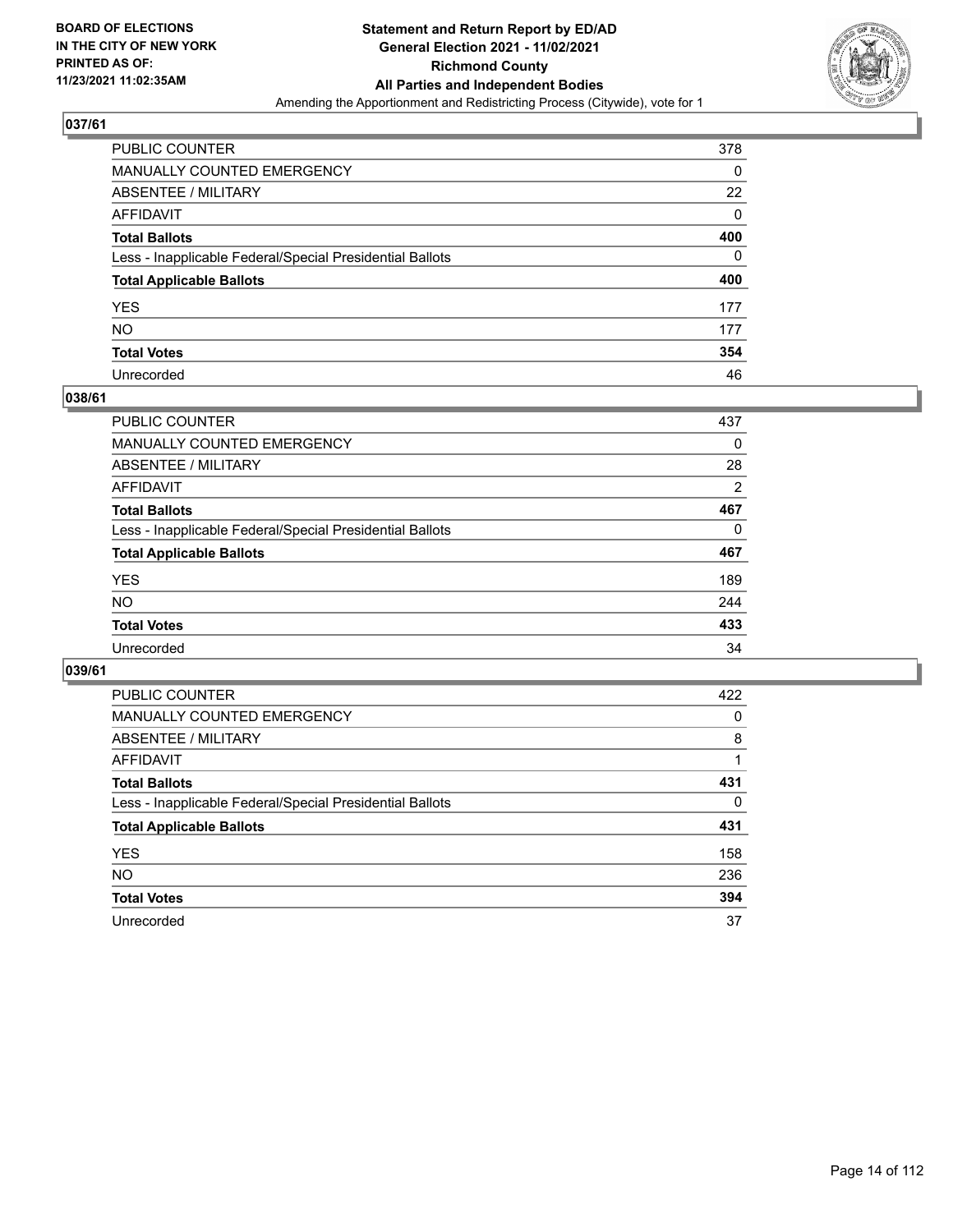

| PUBLIC COUNTER                                           | 434            |
|----------------------------------------------------------|----------------|
| MANUALLY COUNTED EMERGENCY                               | 0              |
| ABSENTEE / MILITARY                                      | 29             |
| AFFIDAVIT                                                | $\overline{2}$ |
| Total Ballots                                            | 465            |
| Less - Inapplicable Federal/Special Presidential Ballots | $\Omega$       |
| <b>Total Applicable Ballots</b>                          | 465            |
| YES                                                      | 157            |
| NO.                                                      | 261            |
| <b>Total Votes</b>                                       | 418            |
| Unrecorded                                               | 47             |

# **041/61**

| <b>PUBLIC COUNTER</b>                                    | 399      |
|----------------------------------------------------------|----------|
| <b>MANUALLY COUNTED EMERGENCY</b>                        | 0        |
| ABSENTEE / MILITARY                                      | 16       |
| AFFIDAVIT                                                | 2        |
| <b>Total Ballots</b>                                     | 417      |
| Less - Inapplicable Federal/Special Presidential Ballots | $\Omega$ |
| <b>Total Applicable Ballots</b>                          | 417      |
| <b>YES</b>                                               | 119      |
| <b>NO</b>                                                | 266      |
| <b>Total Votes</b>                                       | 385      |
| Unrecorded                                               | 32       |

| <b>PUBLIC COUNTER</b>                                    | 544          |
|----------------------------------------------------------|--------------|
| <b>MANUALLY COUNTED EMERGENCY</b>                        | $\mathbf{0}$ |
| ABSENTEE / MILITARY                                      | 29           |
| AFFIDAVIT                                                |              |
| <b>Total Ballots</b>                                     | 574          |
| Less - Inapplicable Federal/Special Presidential Ballots | $\Omega$     |
| <b>Total Applicable Ballots</b>                          | 574          |
| <b>YES</b>                                               | 183          |
| <b>NO</b>                                                | 346          |
| <b>Total Votes</b>                                       | 529          |
| Unrecorded                                               | 45           |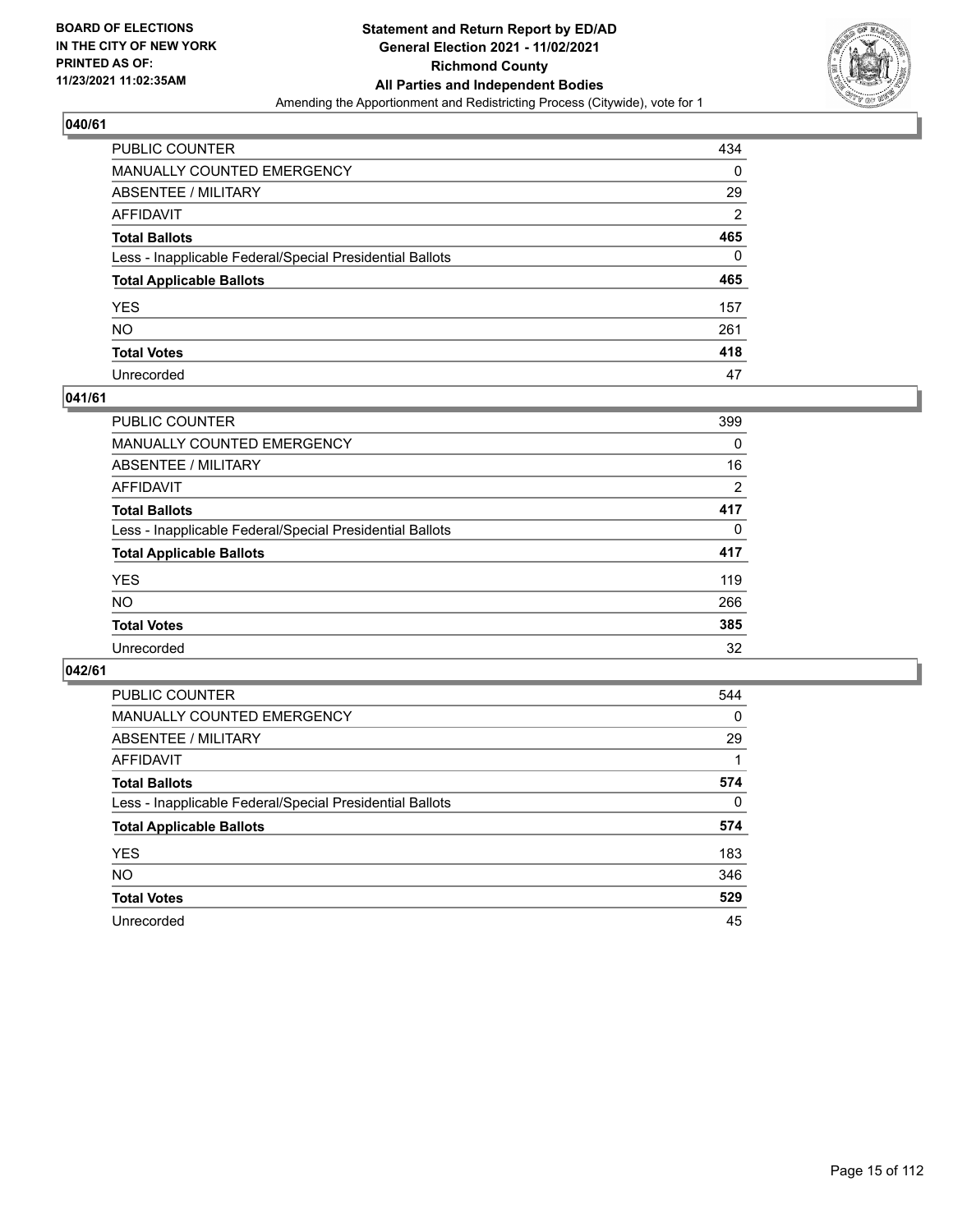

| PUBLIC COUNTER                                           | 351 |
|----------------------------------------------------------|-----|
| MANUALLY COUNTED EMERGENCY                               | 0   |
| ABSENTEE / MILITARY                                      | 8   |
| AFFIDAVIT                                                |     |
| Total Ballots                                            | 360 |
| Less - Inapplicable Federal/Special Presidential Ballots | 0   |
| <b>Total Applicable Ballots</b>                          | 360 |
| YES                                                      | 107 |
| NO.                                                      | 230 |
| <b>Total Votes</b>                                       | 337 |
| Unrecorded                                               | 23  |

#### **044/61**

| <b>PUBLIC COUNTER</b>                                    | 319      |
|----------------------------------------------------------|----------|
| <b>MANUALLY COUNTED EMERGENCY</b>                        | 0        |
| ABSENTEE / MILITARY                                      | 25       |
| AFFIDAVIT                                                |          |
| <b>Total Ballots</b>                                     | 345      |
| Less - Inapplicable Federal/Special Presidential Ballots | $\Omega$ |
| <b>Total Applicable Ballots</b>                          | 345      |
| <b>YES</b>                                               | 104      |
| <b>NO</b>                                                | 206      |
| <b>Total Votes</b>                                       | 310      |
| Unrecorded                                               | 35       |

| <b>PUBLIC COUNTER</b>                                    | 410      |
|----------------------------------------------------------|----------|
| MANUALLY COUNTED EMERGENCY                               | 0        |
| ABSENTEE / MILITARY                                      | 20       |
| AFFIDAVIT                                                |          |
| <b>Total Ballots</b>                                     | 431      |
| Less - Inapplicable Federal/Special Presidential Ballots | $\Omega$ |
| <b>Total Applicable Ballots</b>                          | 431      |
| <b>YES</b>                                               | 134      |
| <b>NO</b>                                                | 262      |
| <b>Total Votes</b>                                       | 396      |
| Unrecorded                                               | 35       |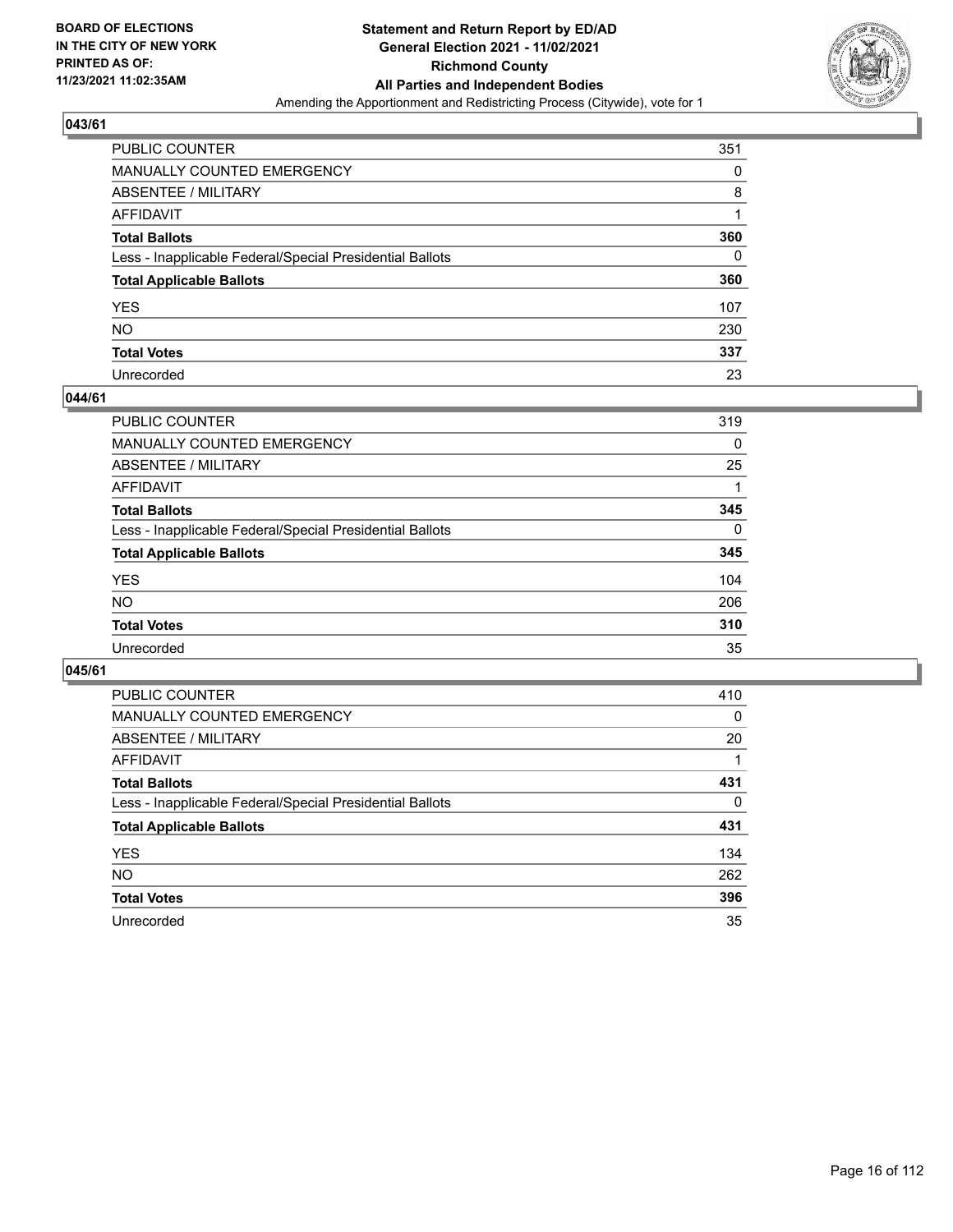

| PUBLIC COUNTER                                           | 364 |
|----------------------------------------------------------|-----|
| MANUALLY COUNTED EMERGENCY                               | 0   |
| ABSENTEE / MILITARY                                      | 11  |
| AFFIDAVIT                                                | 0   |
| Total Ballots                                            | 375 |
| Less - Inapplicable Federal/Special Presidential Ballots | 0   |
| <b>Total Applicable Ballots</b>                          | 375 |
| YES                                                      | 137 |
| NO.                                                      | 220 |
| <b>Total Votes</b>                                       | 357 |
| Unrecorded                                               | 18  |

# **047/61**

| <b>PUBLIC COUNTER</b>                                    | 436      |
|----------------------------------------------------------|----------|
| <b>MANUALLY COUNTED EMERGENCY</b>                        | 0        |
| ABSENTEE / MILITARY                                      | 16       |
| AFFIDAVIT                                                | 2        |
| <b>Total Ballots</b>                                     | 454      |
| Less - Inapplicable Federal/Special Presidential Ballots | $\Omega$ |
| <b>Total Applicable Ballots</b>                          | 454      |
| <b>YES</b>                                               | 108      |
| <b>NO</b>                                                | 302      |
| <b>Total Votes</b>                                       | 410      |
| Unrecorded                                               | 44       |

| <b>PUBLIC COUNTER</b>                                    | 478      |
|----------------------------------------------------------|----------|
| <b>MANUALLY COUNTED EMERGENCY</b>                        | 0        |
| ABSENTEE / MILITARY                                      | 19       |
| AFFIDAVIT                                                | 4        |
| <b>Total Ballots</b>                                     | 501      |
| Less - Inapplicable Federal/Special Presidential Ballots | $\Omega$ |
| <b>Total Applicable Ballots</b>                          | 501      |
| <b>YES</b>                                               | 127      |
| NO.                                                      | 326      |
|                                                          |          |
| <b>Total Votes</b>                                       | 453      |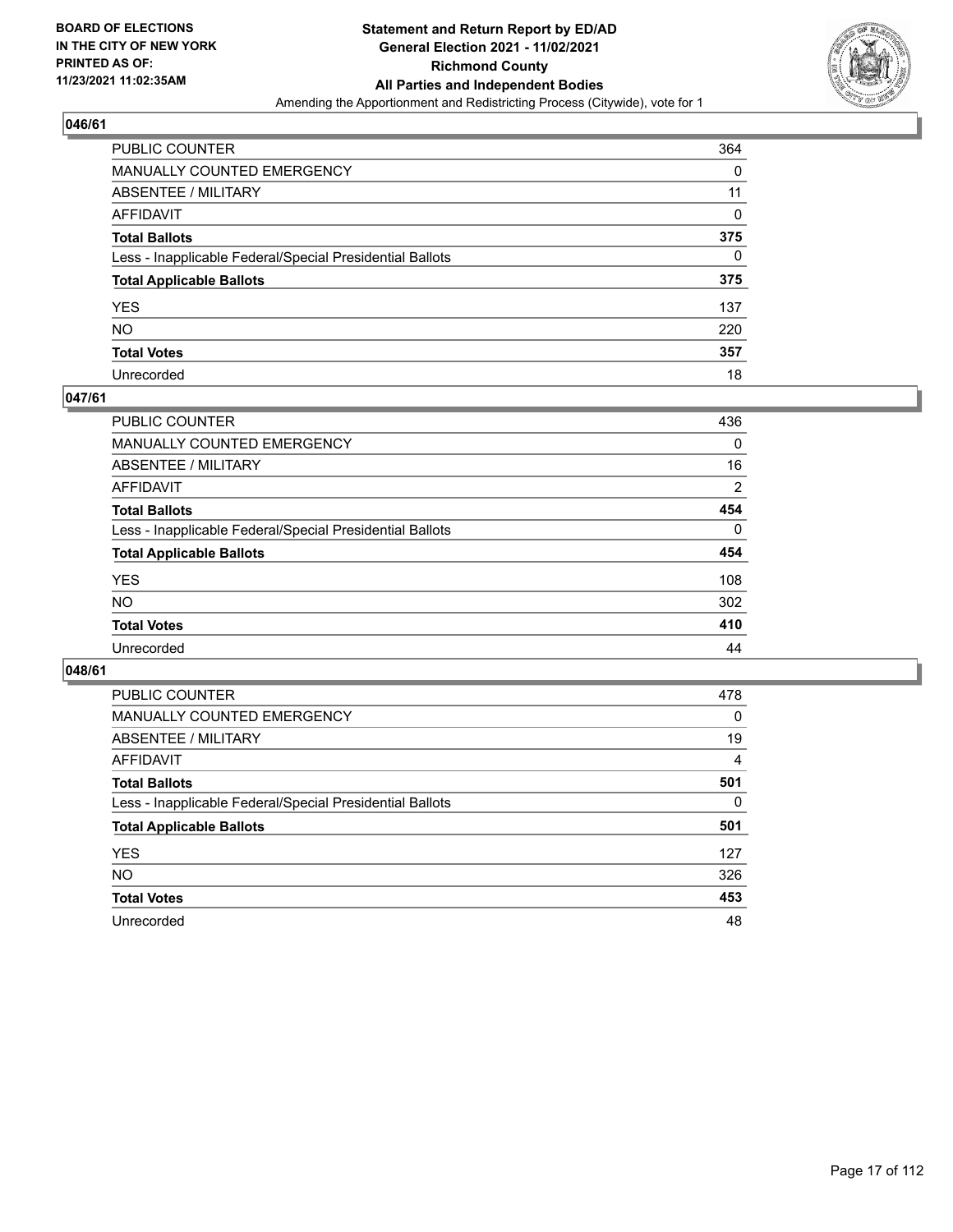

| PUBLIC COUNTER                                           | 144 |
|----------------------------------------------------------|-----|
| MANUALLY COUNTED EMERGENCY                               | 0   |
| <b>ABSENTEE / MILITARY</b>                               | 3   |
| AFFIDAVIT                                                | 0   |
| <b>Total Ballots</b>                                     | 147 |
| Less - Inapplicable Federal/Special Presidential Ballots | 0   |
| <b>Total Applicable Ballots</b>                          | 147 |
| YES.                                                     | 77  |
| NO.                                                      | 38  |
| <b>Total Votes</b>                                       | 115 |
| Unrecorded                                               | 32  |

# **050/61**

| <b>PUBLIC COUNTER</b>                                    | 163      |
|----------------------------------------------------------|----------|
| MANUALLY COUNTED EMERGENCY                               | $\Omega$ |
| ABSENTEE / MILITARY                                      | 7        |
| AFFIDAVIT                                                | 0        |
| <b>Total Ballots</b>                                     | 170      |
| Less - Inapplicable Federal/Special Presidential Ballots | $\Omega$ |
| <b>Total Applicable Ballots</b>                          | 170      |
| <b>YES</b>                                               | 96       |
| <b>NO</b>                                                | 61       |
| <b>Total Votes</b>                                       | 157      |
| Unrecorded                                               | 13       |

| <b>PUBLIC COUNTER</b>                                    | 290      |
|----------------------------------------------------------|----------|
| MANUALLY COUNTED EMERGENCY                               | $\Omega$ |
| ABSENTEE / MILITARY                                      | 21       |
| AFFIDAVIT                                                | 0        |
| <b>Total Ballots</b>                                     | 311      |
| Less - Inapplicable Federal/Special Presidential Ballots | 0        |
| <b>Total Applicable Ballots</b>                          | 311      |
| <b>YES</b>                                               | 177      |
| NO.                                                      | 105      |
| <b>Total Votes</b>                                       | 282      |
| Unrecorded                                               | 29       |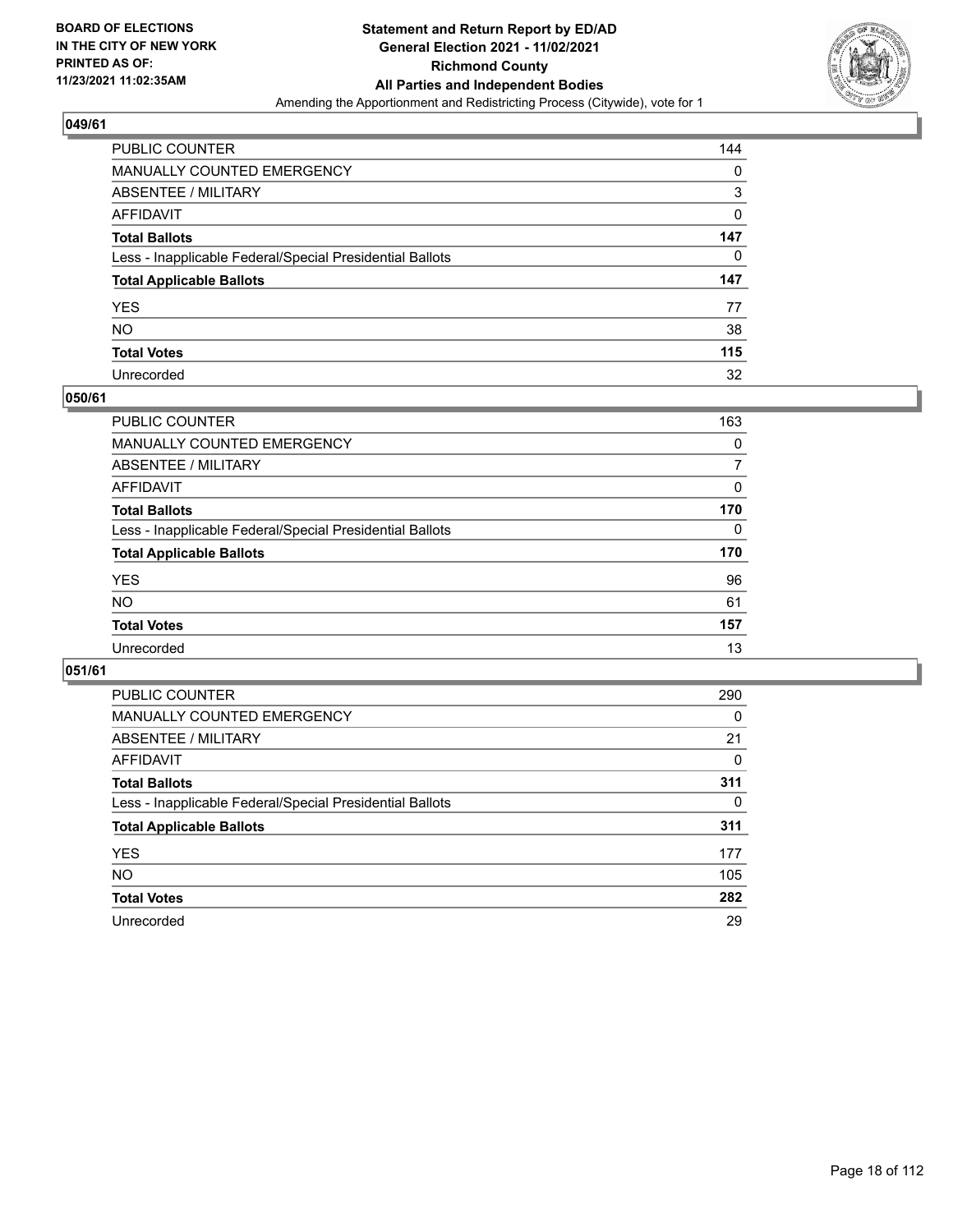

| PUBLIC COUNTER                                           | 278 |
|----------------------------------------------------------|-----|
| MANUALLY COUNTED EMERGENCY                               | 0   |
| ABSENTEE / MILITARY                                      | 29  |
| AFFIDAVIT                                                |     |
| Total Ballots                                            | 308 |
| Less - Inapplicable Federal/Special Presidential Ballots | 0   |
| <b>Total Applicable Ballots</b>                          | 308 |
| YES                                                      | 130 |
| NO.                                                      | 149 |
| <b>Total Votes</b>                                       | 279 |
| Unrecorded                                               | 29  |

# **053/61**

| <b>PUBLIC COUNTER</b>                                    | 187      |
|----------------------------------------------------------|----------|
| <b>MANUALLY COUNTED EMERGENCY</b>                        | 0        |
| ABSENTEE / MILITARY                                      | 12       |
| AFFIDAVIT                                                | 2        |
| <b>Total Ballots</b>                                     | 201      |
| Less - Inapplicable Federal/Special Presidential Ballots | $\Omega$ |
| <b>Total Applicable Ballots</b>                          | 201      |
| <b>YES</b>                                               | 103      |
| <b>NO</b>                                                | 49       |
| <b>Total Votes</b>                                       | 152      |
| Unrecorded                                               | 49       |

| <b>PUBLIC COUNTER</b>                                    | 132            |
|----------------------------------------------------------|----------------|
| <b>MANUALLY COUNTED EMERGENCY</b>                        | $\Omega$       |
| ABSENTEE / MILITARY                                      | 78             |
| AFFIDAVIT                                                | $\overline{2}$ |
| <b>Total Ballots</b>                                     | 212            |
| Less - Inapplicable Federal/Special Presidential Ballots | 0              |
| <b>Total Applicable Ballots</b>                          | 212            |
| <b>YES</b>                                               | 97             |
| <b>NO</b>                                                | 41             |
| <b>Total Votes</b>                                       | 138            |
| Unrecorded                                               | 74             |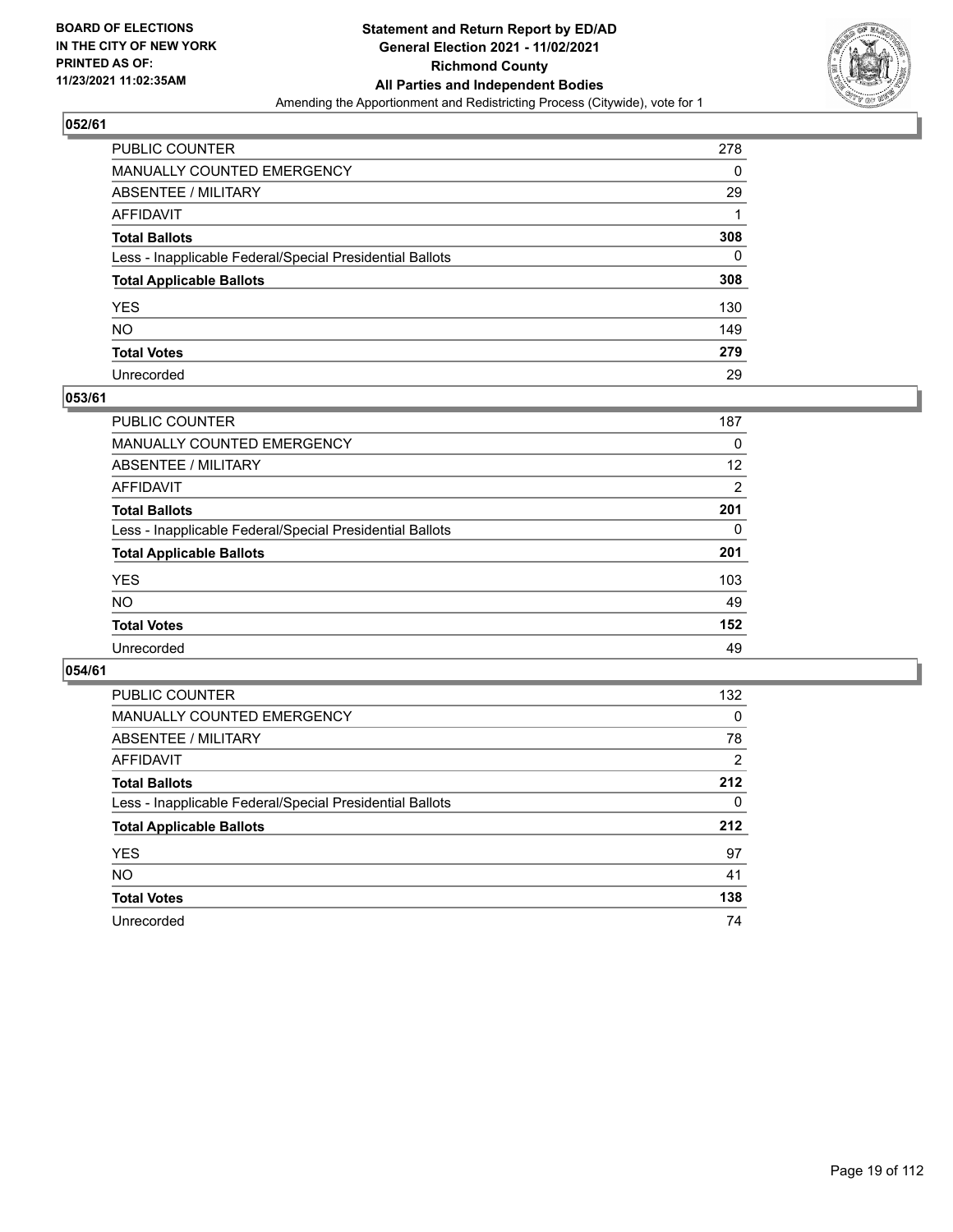

| PUBLIC COUNTER                                           | 216 |
|----------------------------------------------------------|-----|
| MANUALLY COUNTED EMERGENCY                               | 0   |
| ABSENTEE / MILITARY                                      | 9   |
| AFFIDAVIT                                                |     |
| Total Ballots                                            | 226 |
| Less - Inapplicable Federal/Special Presidential Ballots | 0   |
| <b>Total Applicable Ballots</b>                          | 226 |
| YES                                                      | 123 |
| NO.                                                      | 60  |
| <b>Total Votes</b>                                       | 183 |
| Unrecorded                                               | 43  |

# **056/61**

| PUBLIC COUNTER                                           | 214      |
|----------------------------------------------------------|----------|
| <b>MANUALLY COUNTED EMERGENCY</b>                        | $\Omega$ |
| ABSENTEE / MILITARY                                      | 20       |
| AFFIDAVIT                                                |          |
| <b>Total Ballots</b>                                     | 235      |
| Less - Inapplicable Federal/Special Presidential Ballots | $\Omega$ |
| <b>Total Applicable Ballots</b>                          | 235      |
| <b>YES</b>                                               | 129      |
| <b>NO</b>                                                | 67       |
| <b>Total Votes</b>                                       | 196      |
| Unrecorded                                               | 39       |

| <b>PUBLIC COUNTER</b>                                    | 298      |
|----------------------------------------------------------|----------|
| MANUALLY COUNTED EMERGENCY                               | $\Omega$ |
| ABSENTEE / MILITARY                                      | 23       |
| AFFIDAVIT                                                |          |
| <b>Total Ballots</b>                                     | 322      |
| Less - Inapplicable Federal/Special Presidential Ballots | $\Omega$ |
| <b>Total Applicable Ballots</b>                          | 322      |
| <b>YES</b>                                               | 155      |
| NO.                                                      | 137      |
| <b>Total Votes</b>                                       | 292      |
| Unrecorded                                               | 30       |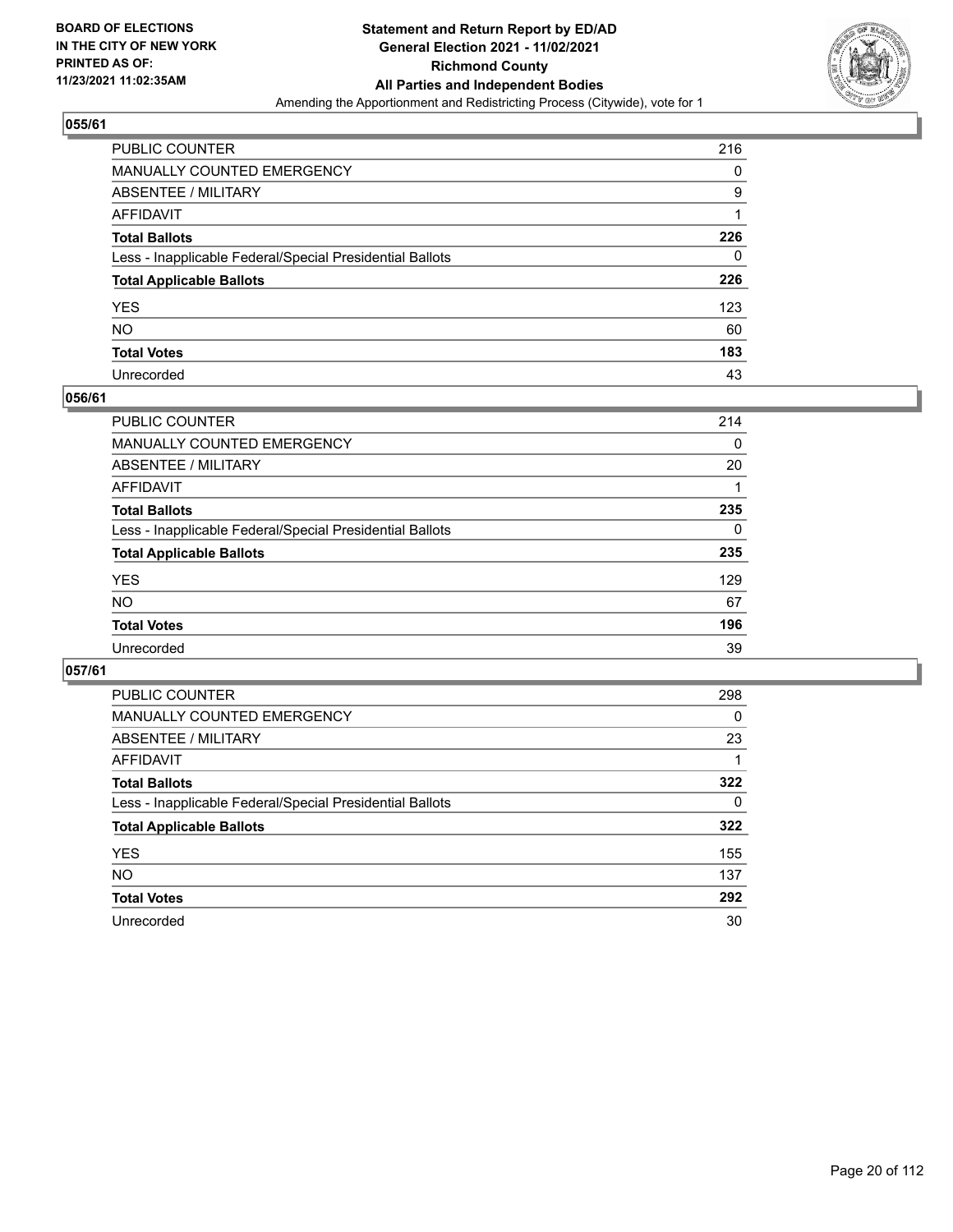

| PUBLIC COUNTER                                           | 168 |
|----------------------------------------------------------|-----|
| MANUALLY COUNTED EMERGENCY                               | 0   |
| ABSENTEE / MILITARY                                      | 9   |
| AFFIDAVIT                                                | 0   |
| Total Ballots                                            | 177 |
| Less - Inapplicable Federal/Special Presidential Ballots | 0   |
| <b>Total Applicable Ballots</b>                          | 177 |
| YES                                                      | 103 |
| NO.                                                      | 29  |
| <b>Total Votes</b>                                       | 132 |
| Unrecorded                                               | 45  |

# **059/61**

| <b>PUBLIC COUNTER</b>                                    | 222      |
|----------------------------------------------------------|----------|
| MANUALLY COUNTED EMERGENCY                               | 0        |
| ABSENTEE / MILITARY                                      | 23       |
| AFFIDAVIT                                                | 0        |
| <b>Total Ballots</b>                                     | 245      |
| Less - Inapplicable Federal/Special Presidential Ballots | $\Omega$ |
| <b>Total Applicable Ballots</b>                          | 245      |
| <b>YES</b>                                               | 140      |
| <b>NO</b>                                                | 71       |
| <b>Total Votes</b>                                       | 211      |
| Unrecorded                                               | 34       |

| <b>PUBLIC COUNTER</b>                                    | 182      |
|----------------------------------------------------------|----------|
| <b>MANUALLY COUNTED EMERGENCY</b>                        | 0        |
| ABSENTEE / MILITARY                                      | 11       |
| AFFIDAVIT                                                | $\Omega$ |
| <b>Total Ballots</b>                                     | 193      |
| Less - Inapplicable Federal/Special Presidential Ballots | $\Omega$ |
| <b>Total Applicable Ballots</b>                          | 193      |
| <b>YES</b>                                               | 93       |
| <b>NO</b>                                                | 75       |
| <b>Total Votes</b>                                       | 168      |
| Unrecorded                                               | 25       |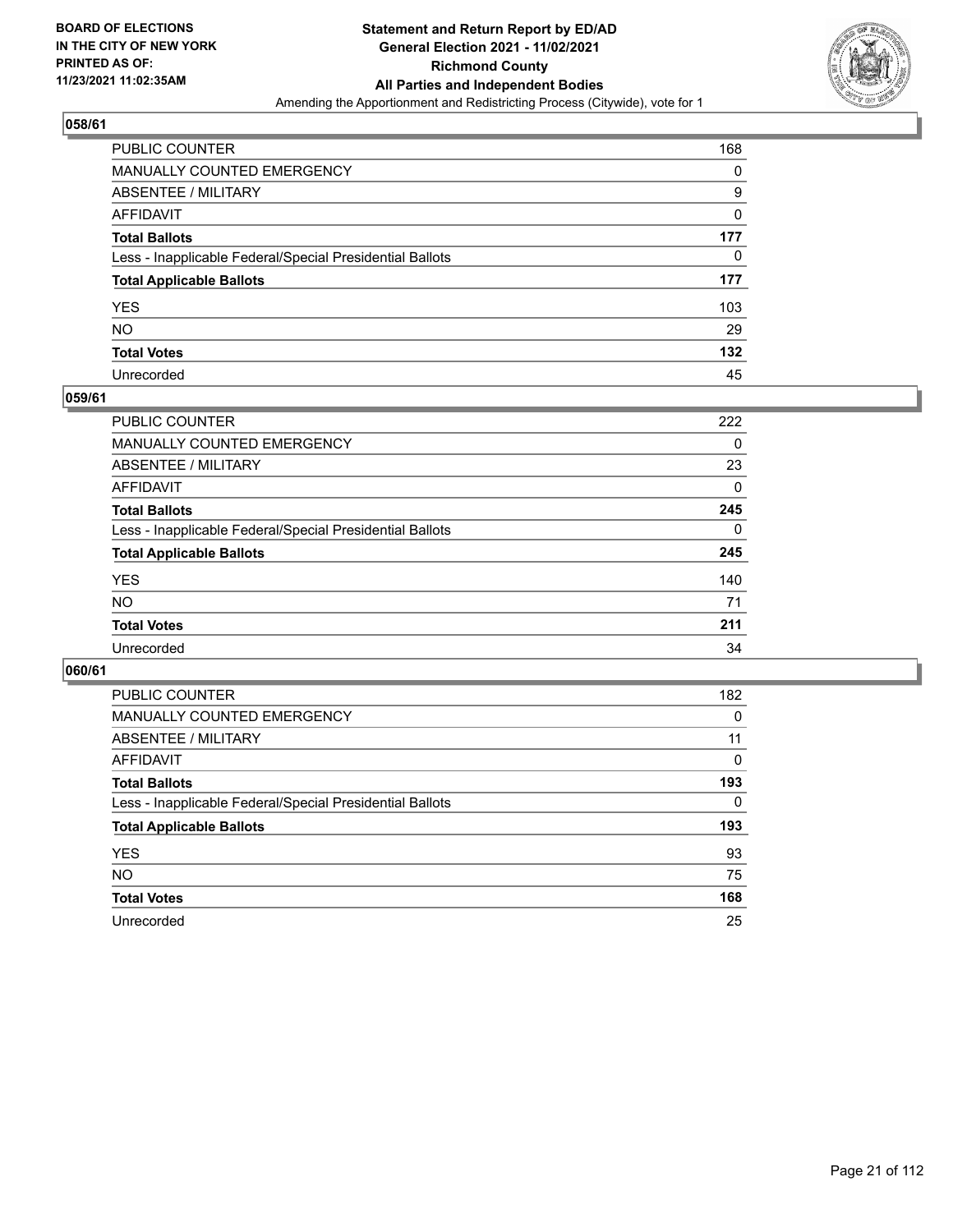

| PUBLIC COUNTER                                           | 218 |
|----------------------------------------------------------|-----|
| MANUALLY COUNTED EMERGENCY                               | 0   |
| ABSENTEE / MILITARY                                      | 7   |
| AFFIDAVIT                                                | 0   |
| Total Ballots                                            | 225 |
| Less - Inapplicable Federal/Special Presidential Ballots | 0   |
| <b>Total Applicable Ballots</b>                          | 225 |
| YES                                                      | 129 |
| NO.                                                      | 57  |
| <b>Total Votes</b>                                       | 186 |
| Unrecorded                                               | 39  |

# **062/61**

| PUBLIC COUNTER                                           | 278      |
|----------------------------------------------------------|----------|
| MANUALLY COUNTED EMERGENCY                               | 0        |
| ABSENTEE / MILITARY                                      | 8        |
| AFFIDAVIT                                                | 4        |
| <b>Total Ballots</b>                                     | 290      |
| Less - Inapplicable Federal/Special Presidential Ballots | $\Omega$ |
| <b>Total Applicable Ballots</b>                          | 290      |
| <b>YES</b>                                               | 102      |
| <b>NO</b>                                                | 165      |
| <b>Total Votes</b>                                       | 267      |
| Unrecorded                                               | 23       |

| <b>PUBLIC COUNTER</b>                                    | 86       |
|----------------------------------------------------------|----------|
| <b>MANUALLY COUNTED EMERGENCY</b>                        | 0        |
| ABSENTEE / MILITARY                                      | 10       |
| AFFIDAVIT                                                | 2        |
| <b>Total Ballots</b>                                     | 98       |
| Less - Inapplicable Federal/Special Presidential Ballots | $\Omega$ |
| <b>Total Applicable Ballots</b>                          | 98       |
| <b>YES</b>                                               | 36       |
| <b>NO</b>                                                | 45       |
| <b>Total Votes</b>                                       | 81       |
| Unrecorded                                               | 17       |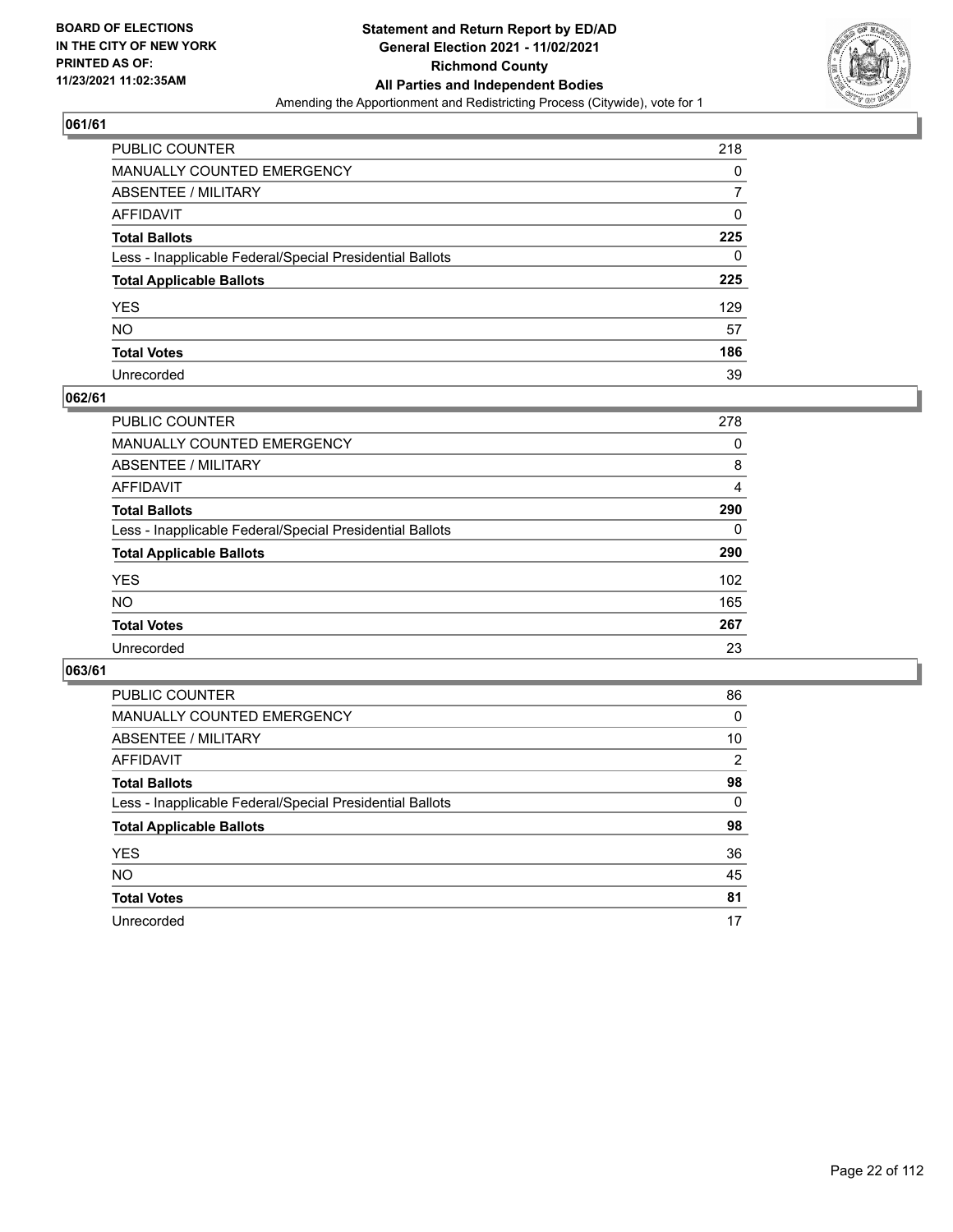

| PUBLIC COUNTER                                           | 102 |
|----------------------------------------------------------|-----|
| MANUALLY COUNTED EMERGENCY                               | 0   |
| ABSENTEE / MILITARY                                      | 14  |
| AFFIDAVIT                                                | 2   |
| Total Ballots                                            | 118 |
| Less - Inapplicable Federal/Special Presidential Ballots | 0   |
| <b>Total Applicable Ballots</b>                          | 118 |
| YES                                                      | 80  |
| NO.                                                      | 27  |
| <b>Total Votes</b>                                       | 107 |
| Unrecorded                                               | 11  |

# **065/61**

| <b>PUBLIC COUNTER</b>                                    | 305      |
|----------------------------------------------------------|----------|
| <b>MANUALLY COUNTED EMERGENCY</b>                        | 0        |
| ABSENTEE / MILITARY                                      | 22       |
| AFFIDAVIT                                                |          |
| <b>Total Ballots</b>                                     | 328      |
| Less - Inapplicable Federal/Special Presidential Ballots | $\Omega$ |
| <b>Total Applicable Ballots</b>                          | 328      |
| <b>YES</b>                                               | 194      |
| NO                                                       | 98       |
| <b>Total Votes</b>                                       | 292      |
| Unrecorded                                               | 36       |

| <b>PUBLIC COUNTER</b>                                    | 228      |
|----------------------------------------------------------|----------|
| <b>MANUALLY COUNTED EMERGENCY</b>                        | $\Omega$ |
| ABSENTEE / MILITARY                                      | 17       |
| AFFIDAVIT                                                | $\Omega$ |
| <b>Total Ballots</b>                                     | 245      |
| Less - Inapplicable Federal/Special Presidential Ballots | $\Omega$ |
| <b>Total Applicable Ballots</b>                          | 245      |
| <b>YES</b>                                               | 143      |
| NO.                                                      | 89       |
| <b>Total Votes</b>                                       | 232      |
| Unrecorded                                               | 13       |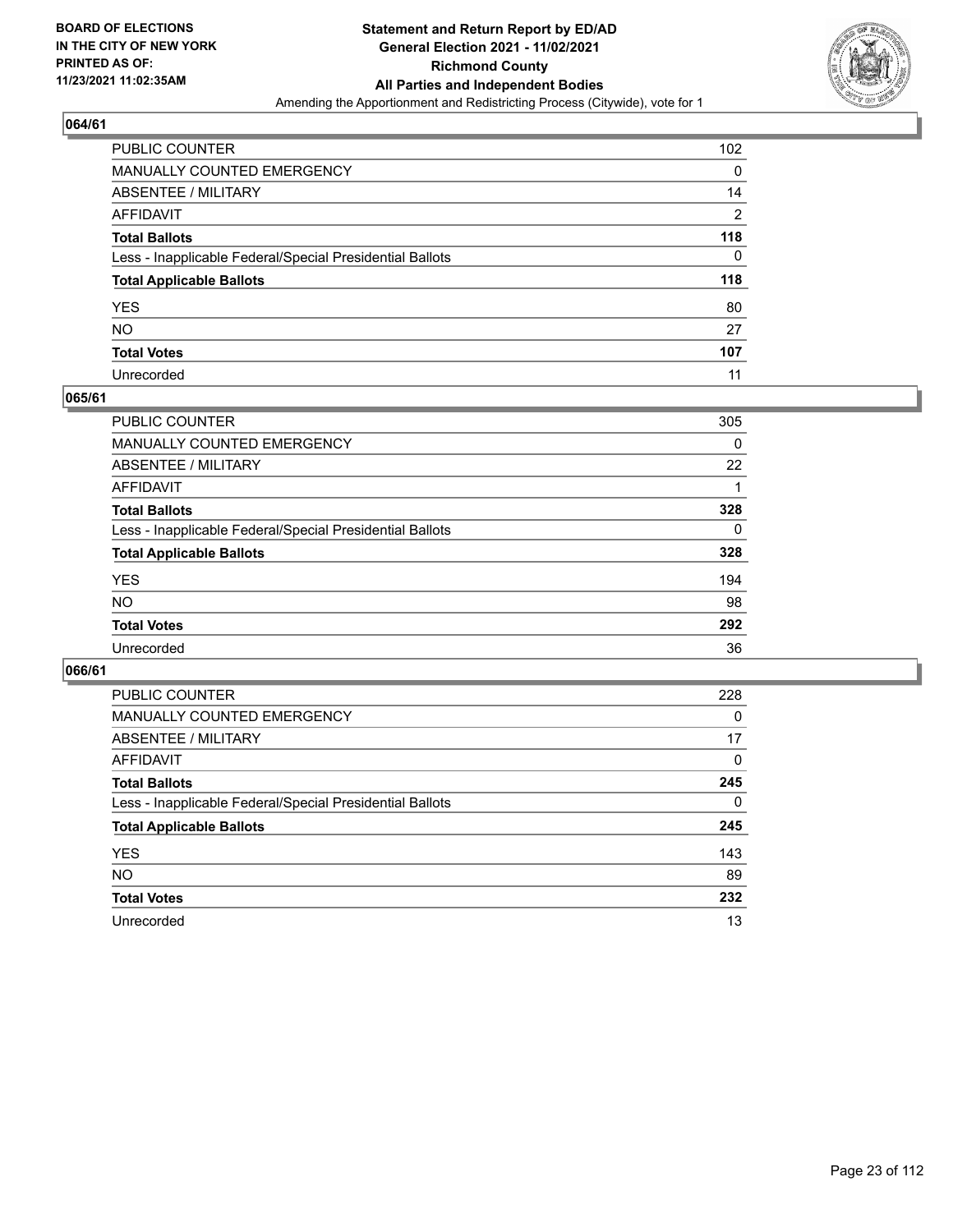

| PUBLIC COUNTER                                           | 260 |
|----------------------------------------------------------|-----|
| MANUALLY COUNTED EMERGENCY                               | 0   |
| ABSENTEE / MILITARY                                      | 20  |
| AFFIDAVIT                                                |     |
| Total Ballots                                            | 281 |
| Less - Inapplicable Federal/Special Presidential Ballots | 0   |
| <b>Total Applicable Ballots</b>                          | 281 |
| YES                                                      | 142 |
| NO.                                                      | 108 |
| <b>Total Votes</b>                                       | 250 |
| Unrecorded                                               | 31  |

# **068/61**

| <b>PUBLIC COUNTER</b>                                    | 239      |
|----------------------------------------------------------|----------|
| <b>MANUALLY COUNTED EMERGENCY</b>                        | 0        |
| ABSENTEE / MILITARY                                      | 16       |
| AFFIDAVIT                                                |          |
| <b>Total Ballots</b>                                     | 256      |
| Less - Inapplicable Federal/Special Presidential Ballots | $\Omega$ |
| <b>Total Applicable Ballots</b>                          | 256      |
| <b>YES</b>                                               | 143      |
| <b>NO</b>                                                | 93       |
| <b>Total Votes</b>                                       | 236      |
| Unrecorded                                               | 20       |

| <b>PUBLIC COUNTER</b>                                    | 210      |
|----------------------------------------------------------|----------|
| <b>MANUALLY COUNTED EMERGENCY</b>                        | 0        |
| ABSENTEE / MILITARY                                      | 13       |
| AFFIDAVIT                                                | $\Omega$ |
| <b>Total Ballots</b>                                     | 223      |
| Less - Inapplicable Federal/Special Presidential Ballots | $\Omega$ |
| <b>Total Applicable Ballots</b>                          | 223      |
| <b>YES</b>                                               | 100      |
| NO.                                                      | 64       |
| <b>Total Votes</b>                                       | 164      |
| Unrecorded                                               | 59       |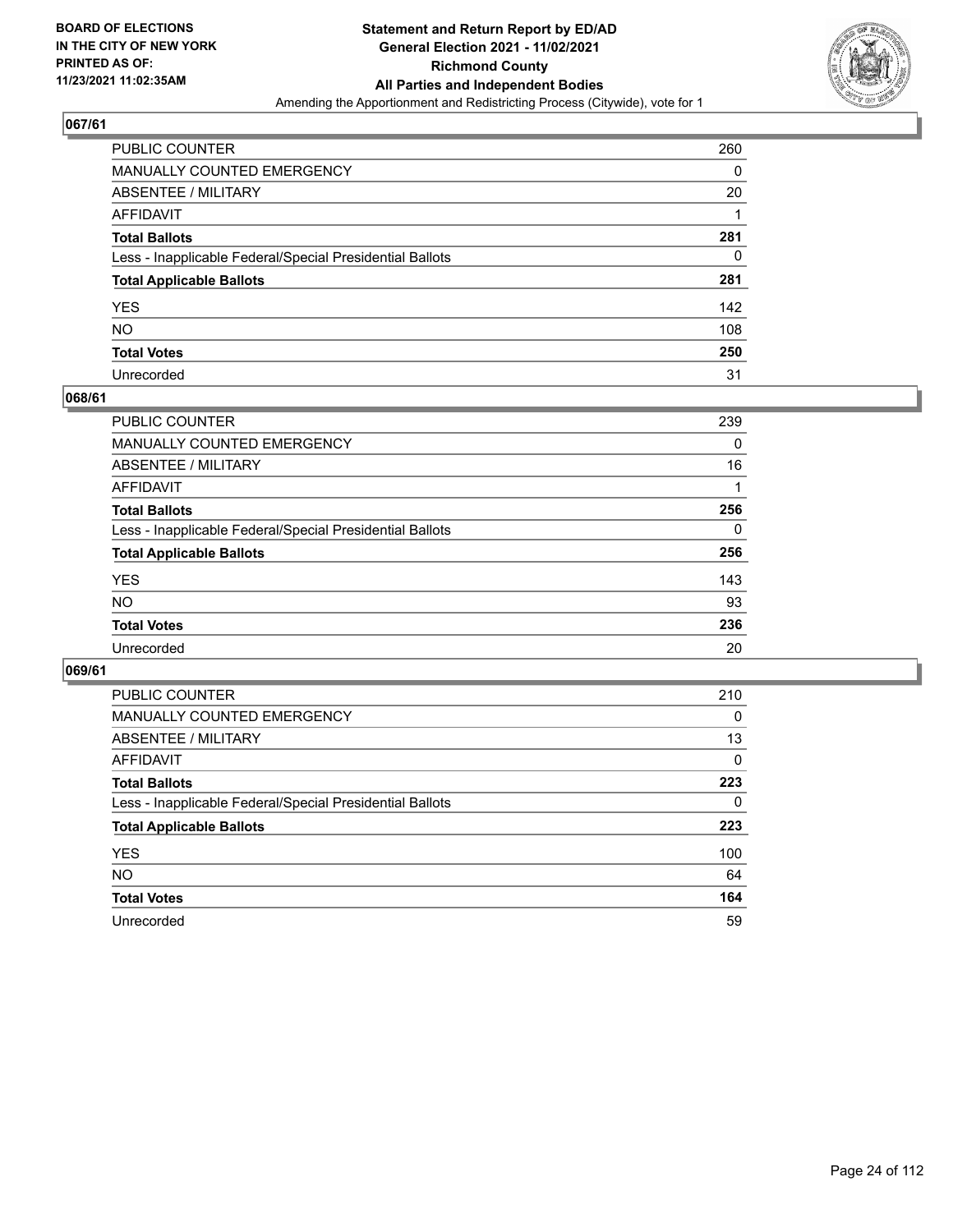

| PUBLIC COUNTER                                           | 140      |
|----------------------------------------------------------|----------|
| MANUALLY COUNTED EMERGENCY                               | 0        |
| ABSENTEE / MILITARY                                      | 9        |
| AFFIDAVIT                                                | 0        |
| Total Ballots                                            | 149      |
| Less - Inapplicable Federal/Special Presidential Ballots | $\Omega$ |
| <b>Total Applicable Ballots</b>                          | 149      |
| YES                                                      | 81       |
| NO.                                                      | 37       |
| <b>Total Votes</b>                                       | 118      |
| Unrecorded                                               | 31       |

# **071/61**

| <b>PUBLIC COUNTER</b>                                    | 332      |
|----------------------------------------------------------|----------|
| <b>MANUALLY COUNTED EMERGENCY</b>                        | 0        |
| ABSENTEE / MILITARY                                      | 25       |
| AFFIDAVIT                                                | $\Omega$ |
| <b>Total Ballots</b>                                     | 357      |
| Less - Inapplicable Federal/Special Presidential Ballots | $\Omega$ |
| <b>Total Applicable Ballots</b>                          | 357      |
| <b>YES</b>                                               | 120      |
| <b>NO</b>                                                | 204      |
| <b>Total Votes</b>                                       | 324      |
| Unrecorded                                               | 33       |

| <b>PUBLIC COUNTER</b>                                    | 307      |
|----------------------------------------------------------|----------|
| MANUALLY COUNTED EMERGENCY                               | $\Omega$ |
| ABSENTEE / MILITARY                                      | 16       |
| AFFIDAVIT                                                |          |
| <b>Total Ballots</b>                                     | 324      |
| Less - Inapplicable Federal/Special Presidential Ballots | 0        |
| <b>Total Applicable Ballots</b>                          | 324      |
| <b>YES</b>                                               | 143      |
| NO.                                                      | 158      |
| <b>Total Votes</b>                                       | 301      |
| Unrecorded                                               | 23       |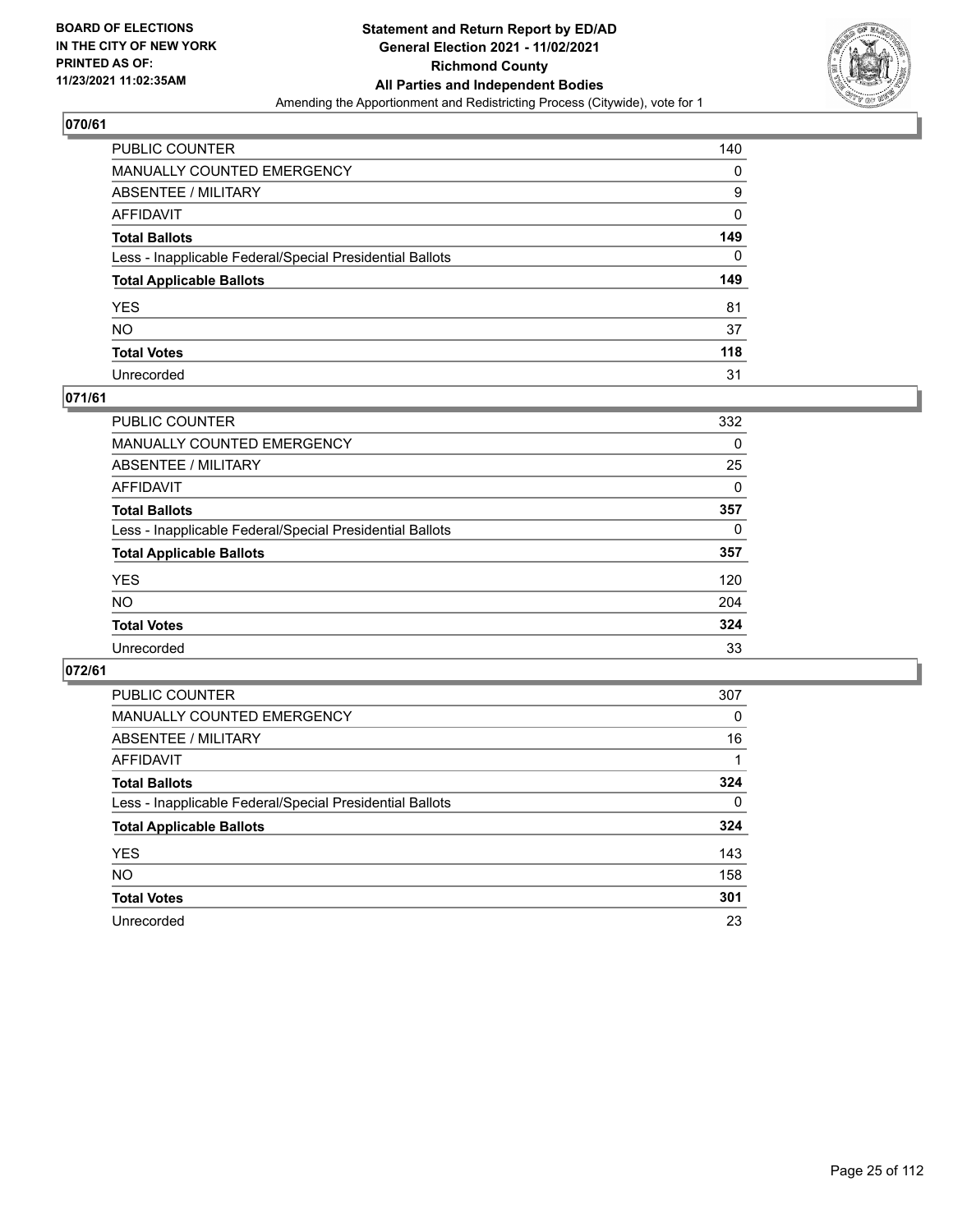

| PUBLIC COUNTER                                           | 235 |
|----------------------------------------------------------|-----|
| MANUALLY COUNTED EMERGENCY                               | 0   |
| ABSENTEE / MILITARY                                      | 8   |
| AFFIDAVIT                                                | 0   |
| Total Ballots                                            | 243 |
| Less - Inapplicable Federal/Special Presidential Ballots | 0   |
| <b>Total Applicable Ballots</b>                          | 243 |
| YES                                                      | 107 |
| NO.                                                      | 51  |
| <b>Total Votes</b>                                       | 158 |
| Unrecorded                                               | 85  |

# **074/61**

| PUBLIC COUNTER                                           | 138      |
|----------------------------------------------------------|----------|
| MANUALLY COUNTED EMERGENCY                               | 0        |
| ABSENTEE / MILITARY                                      | 8        |
| AFFIDAVIT                                                | $\Omega$ |
| <b>Total Ballots</b>                                     | 146      |
| Less - Inapplicable Federal/Special Presidential Ballots | $\Omega$ |
| <b>Total Applicable Ballots</b>                          | 146      |
| <b>YES</b>                                               | 62       |
| <b>NO</b>                                                | 43       |
| <b>Total Votes</b>                                       | 105      |
| Unrecorded                                               | 41       |

| <b>PUBLIC COUNTER</b>                                    | 204      |
|----------------------------------------------------------|----------|
| <b>MANUALLY COUNTED EMERGENCY</b>                        | $\Omega$ |
| ABSENTEE / MILITARY                                      | 16       |
| AFFIDAVIT                                                |          |
| <b>Total Ballots</b>                                     | 221      |
| Less - Inapplicable Federal/Special Presidential Ballots | 0        |
| <b>Total Applicable Ballots</b>                          | 221      |
| <b>YES</b>                                               | 113      |
| <b>NO</b>                                                | 84       |
| <b>Total Votes</b>                                       | 197      |
| Unrecorded                                               | 24       |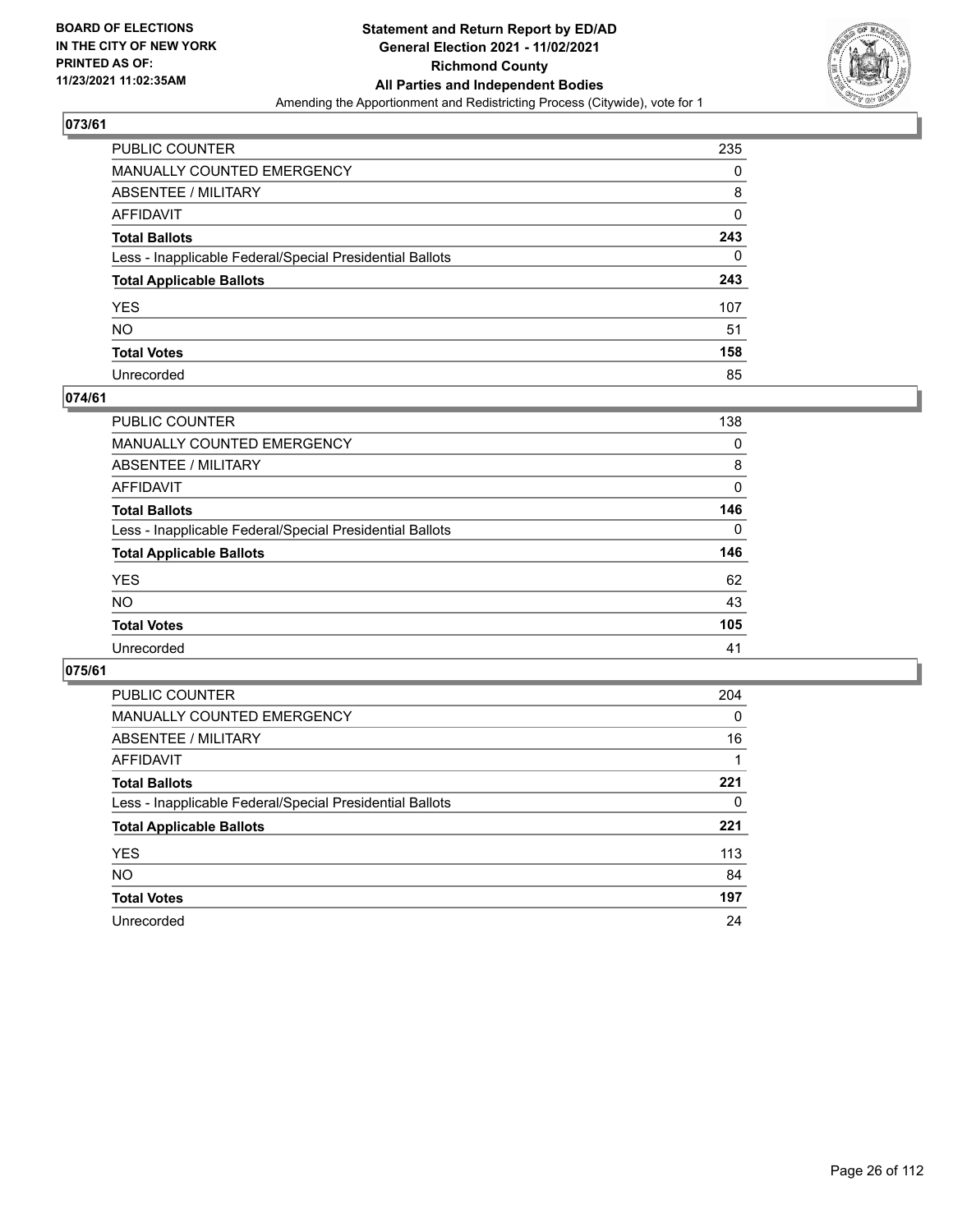

| PUBLIC COUNTER                                           | 285      |
|----------------------------------------------------------|----------|
| MANUALLY COUNTED EMERGENCY                               | 0        |
| ABSENTEE / MILITARY                                      | 16       |
| AFFIDAVIT                                                | 4        |
| Total Ballots                                            | 305      |
| Less - Inapplicable Federal/Special Presidential Ballots | $\Omega$ |
| <b>Total Applicable Ballots</b>                          | 305      |
| YES                                                      | 135      |
| NO.                                                      | 128      |
| <b>Total Votes</b>                                       | 263      |
| Unrecorded                                               | 42       |

# **077/61**

| <b>PUBLIC COUNTER</b>                                    | 154      |
|----------------------------------------------------------|----------|
| <b>MANUALLY COUNTED EMERGENCY</b>                        | 0        |
| ABSENTEE / MILITARY                                      | 8        |
| AFFIDAVIT                                                | $\Omega$ |
| <b>Total Ballots</b>                                     | 162      |
| Less - Inapplicable Federal/Special Presidential Ballots | $\Omega$ |
| <b>Total Applicable Ballots</b>                          | 162      |
| <b>YES</b>                                               | 109      |
| <b>NO</b>                                                | 40       |
| <b>Total Votes</b>                                       | 149      |
| Unrecorded                                               | 13       |

| <b>PUBLIC COUNTER</b>                                    | 93              |
|----------------------------------------------------------|-----------------|
| MANUALLY COUNTED EMERGENCY                               | $\Omega$        |
| ABSENTEE / MILITARY                                      | 12              |
| AFFIDAVIT                                                | 3               |
| <b>Total Ballots</b>                                     | 108             |
| Less - Inapplicable Federal/Special Presidential Ballots | 0               |
|                                                          |                 |
| <b>Total Applicable Ballots</b>                          |                 |
| <b>YES</b>                                               |                 |
| NO.                                                      | 108<br>72<br>23 |
| <b>Total Votes</b>                                       | 95              |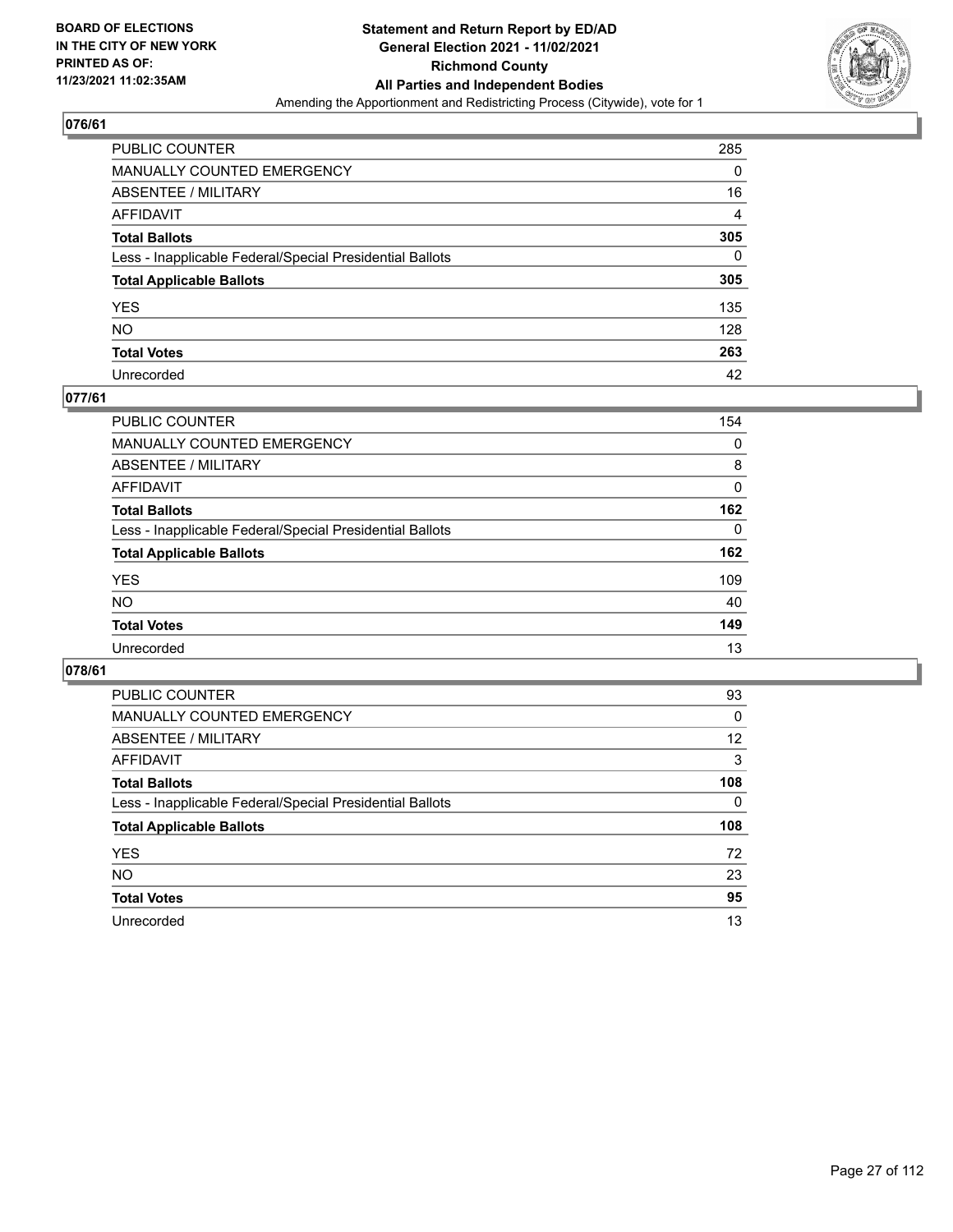

| <b>PUBLIC COUNTER</b>                                    | 0            |
|----------------------------------------------------------|--------------|
| MANUALLY COUNTED EMERGENCY                               | 0            |
| ABSENTEE / MILITARY                                      | 0            |
| AFFIDAVIT                                                | 0            |
| <b>Total Ballots</b>                                     | 0            |
| Less - Inapplicable Federal/Special Presidential Ballots | 0            |
| <b>Total Applicable Ballots</b>                          | 0            |
| <b>YES</b>                                               | 0            |
| <b>NO</b>                                                | <sup>0</sup> |
| <b>Total Votes</b>                                       | 0            |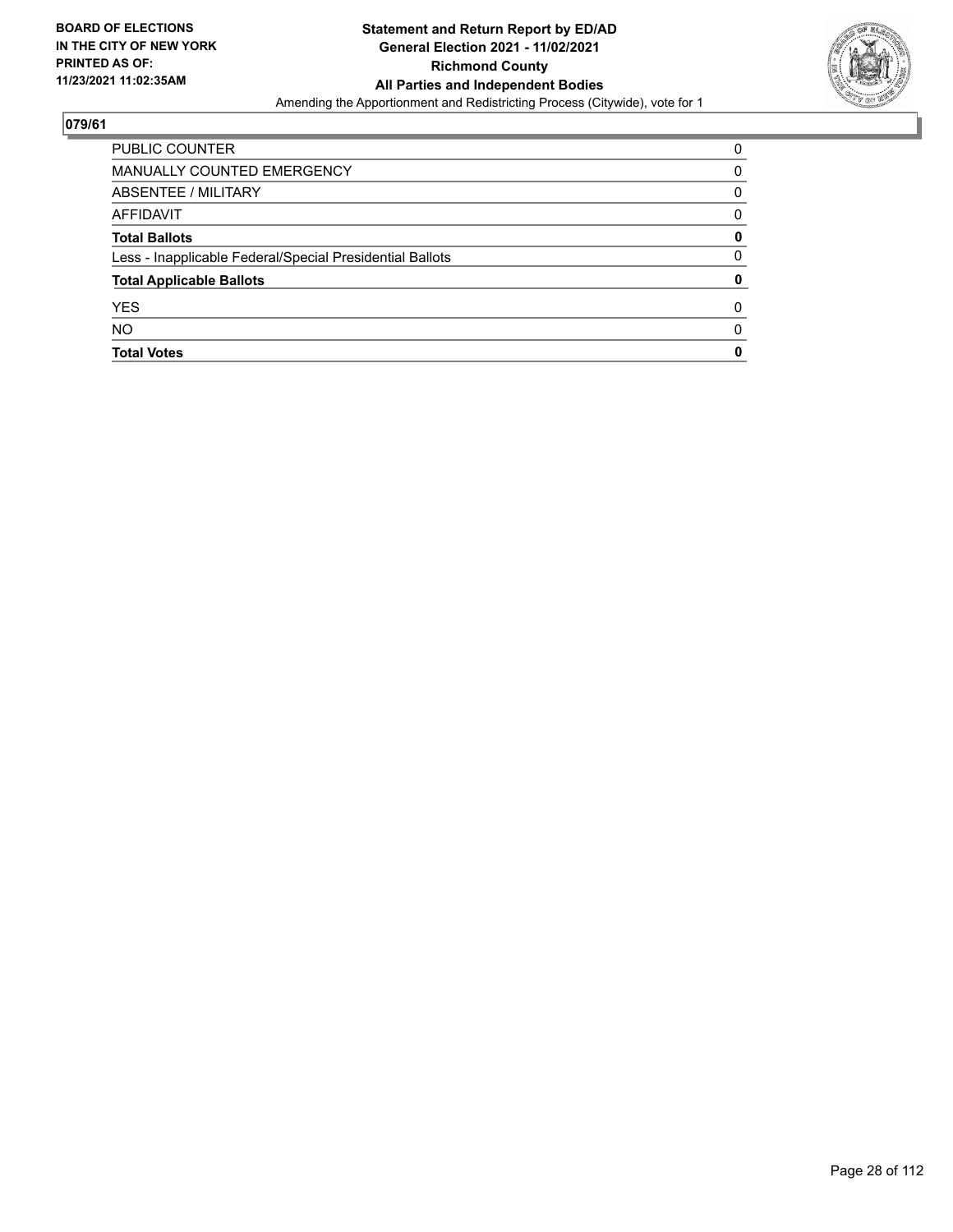

| PUBLIC COUNTER                                           | 473            |
|----------------------------------------------------------|----------------|
| MANUALLY COUNTED EMERGENCY                               | 0              |
| ABSENTEE / MILITARY                                      | 13             |
| AFFIDAVIT                                                | $\overline{2}$ |
| <b>Total Ballots</b>                                     | 488            |
| Less - Inapplicable Federal/Special Presidential Ballots | 0              |
| <b>Total Applicable Ballots</b>                          | 488            |
| YES                                                      | 109            |
| NO.                                                      | 329            |
| <b>Total Votes</b>                                       | 438            |
| Unrecorded                                               | 50             |

# **002/62**

| <b>PUBLIC COUNTER</b>                                    | 539      |
|----------------------------------------------------------|----------|
| <b>MANUALLY COUNTED EMERGENCY</b>                        | 0        |
| ABSENTEE / MILITARY                                      | 19       |
| AFFIDAVIT                                                |          |
| <b>Total Ballots</b>                                     | 559      |
| Less - Inapplicable Federal/Special Presidential Ballots | $\Omega$ |
| <b>Total Applicable Ballots</b>                          | 559      |
| <b>YES</b>                                               | 100      |
| <b>NO</b>                                                | 394      |
| <b>Total Votes</b>                                       | 494      |
| Unrecorded                                               | 65       |

| <b>PUBLIC COUNTER</b>                                    | 411      |
|----------------------------------------------------------|----------|
| <b>MANUALLY COUNTED EMERGENCY</b>                        | 0        |
| ABSENTEE / MILITARY                                      | 13       |
| AFFIDAVIT                                                |          |
| <b>Total Ballots</b>                                     | 425      |
| Less - Inapplicable Federal/Special Presidential Ballots | $\Omega$ |
| <b>Total Applicable Ballots</b>                          | 425      |
| <b>YES</b>                                               | 79       |
| <b>NO</b>                                                | 292      |
| <b>Total Votes</b>                                       | 371      |
| Unrecorded                                               | 54       |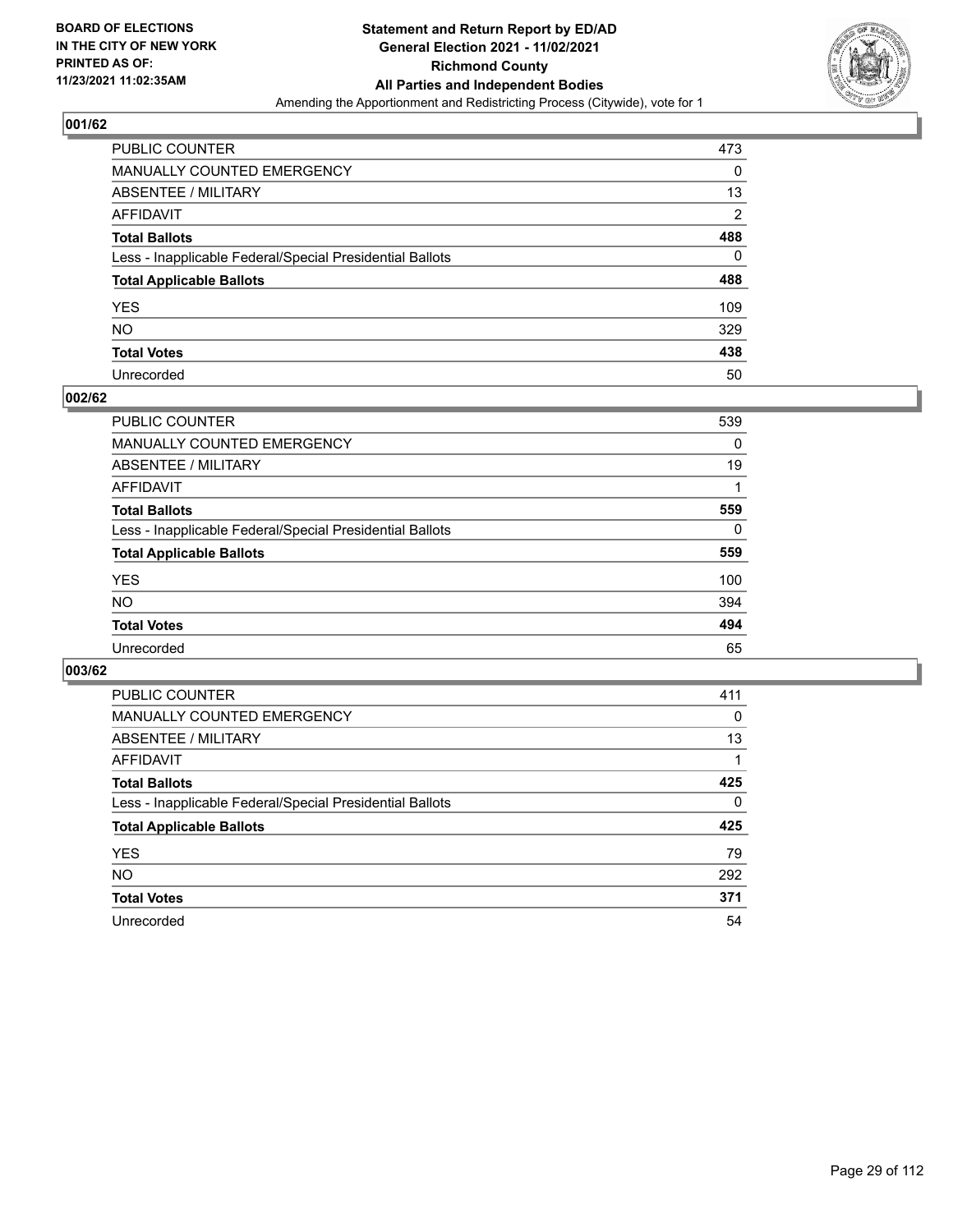

| PUBLIC COUNTER                                           | 458 |
|----------------------------------------------------------|-----|
| MANUALLY COUNTED EMERGENCY                               | 0   |
| <b>ABSENTEE / MILITARY</b>                               | 16  |
| AFFIDAVIT                                                | 9   |
| <b>Total Ballots</b>                                     | 483 |
| Less - Inapplicable Federal/Special Presidential Ballots | 0   |
| <b>Total Applicable Ballots</b>                          | 483 |
| YES                                                      | 92  |
| <b>NO</b>                                                | 324 |
| <b>Total Votes</b>                                       | 416 |
| Unrecorded                                               | 67  |

# **005/62**

| PUBLIC COUNTER                                           | 505      |
|----------------------------------------------------------|----------|
| MANUALLY COUNTED EMERGENCY                               | 0        |
| ABSENTEE / MILITARY                                      | 9        |
| AFFIDAVIT                                                | 5        |
| <b>Total Ballots</b>                                     | 519      |
| Less - Inapplicable Federal/Special Presidential Ballots | $\Omega$ |
| <b>Total Applicable Ballots</b>                          | 519      |
| <b>YES</b>                                               | 99       |
| <b>NO</b>                                                | 366      |
| <b>Total Votes</b>                                       | 465      |
| Unrecorded                                               | 54       |

| <b>PUBLIC COUNTER</b>                                    | 370 |
|----------------------------------------------------------|-----|
| <b>MANUALLY COUNTED EMERGENCY</b>                        | 0   |
| ABSENTEE / MILITARY                                      | 17  |
| AFFIDAVIT                                                | 5   |
| <b>Total Ballots</b>                                     | 392 |
| Less - Inapplicable Federal/Special Presidential Ballots | 0   |
| <b>Total Applicable Ballots</b>                          | 392 |
| <b>YES</b>                                               | 86  |
| NO.                                                      | 274 |
| <b>Total Votes</b>                                       | 360 |
| Unrecorded                                               | 32  |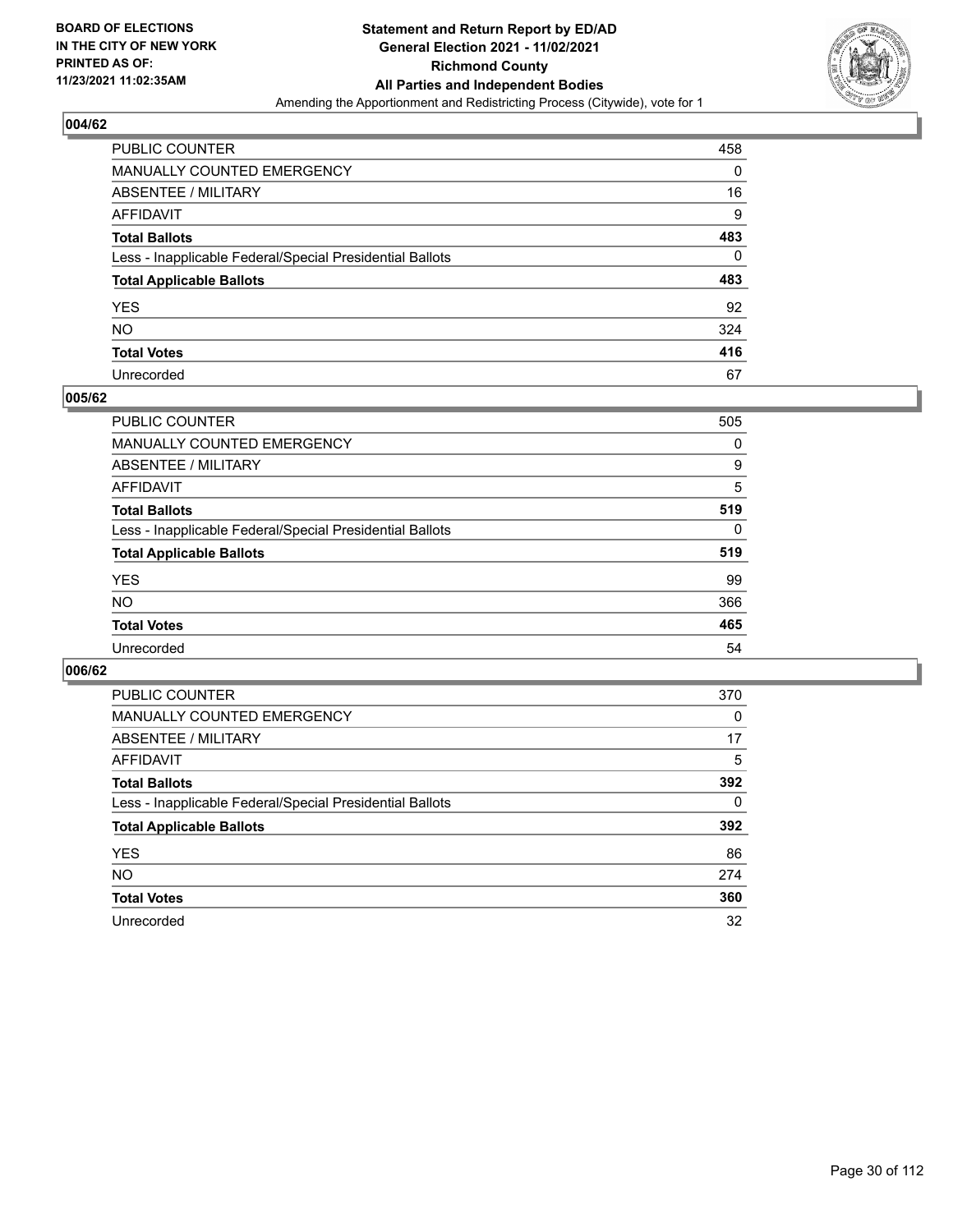

| PUBLIC COUNTER                                           | 454 |
|----------------------------------------------------------|-----|
| MANUALLY COUNTED EMERGENCY                               | 0   |
| <b>ABSENTEE / MILITARY</b>                               | 12  |
| AFFIDAVIT                                                | 11  |
| <b>Total Ballots</b>                                     | 477 |
| Less - Inapplicable Federal/Special Presidential Ballots | 0   |
| <b>Total Applicable Ballots</b>                          | 477 |
| YES                                                      | 78  |
| <b>NO</b>                                                | 368 |
| <b>Total Votes</b>                                       | 446 |
| Unrecorded                                               | 31  |

# **008/62**

| PUBLIC COUNTER                                           | 403      |
|----------------------------------------------------------|----------|
| <b>MANUALLY COUNTED EMERGENCY</b>                        | $\Omega$ |
| ABSENTEE / MILITARY                                      | 12       |
| AFFIDAVIT                                                | 3        |
| <b>Total Ballots</b>                                     | 418      |
| Less - Inapplicable Federal/Special Presidential Ballots | $\Omega$ |
| <b>Total Applicable Ballots</b>                          | 418      |
| <b>YES</b>                                               | 73       |
| <b>NO</b>                                                | 297      |
| <b>Total Votes</b>                                       | 370      |
| Unrecorded                                               | 48       |

| <b>PUBLIC COUNTER</b>                                    | 253 |
|----------------------------------------------------------|-----|
| <b>MANUALLY COUNTED EMERGENCY</b>                        | 0   |
| ABSENTEE / MILITARY                                      | 4   |
| AFFIDAVIT                                                | 0   |
| <b>Total Ballots</b>                                     | 257 |
| Less - Inapplicable Federal/Special Presidential Ballots | 0   |
| <b>Total Applicable Ballots</b>                          | 257 |
| <b>YES</b>                                               | 72  |
| NO.                                                      | 159 |
| <b>Total Votes</b>                                       | 231 |
| Unrecorded                                               | 26  |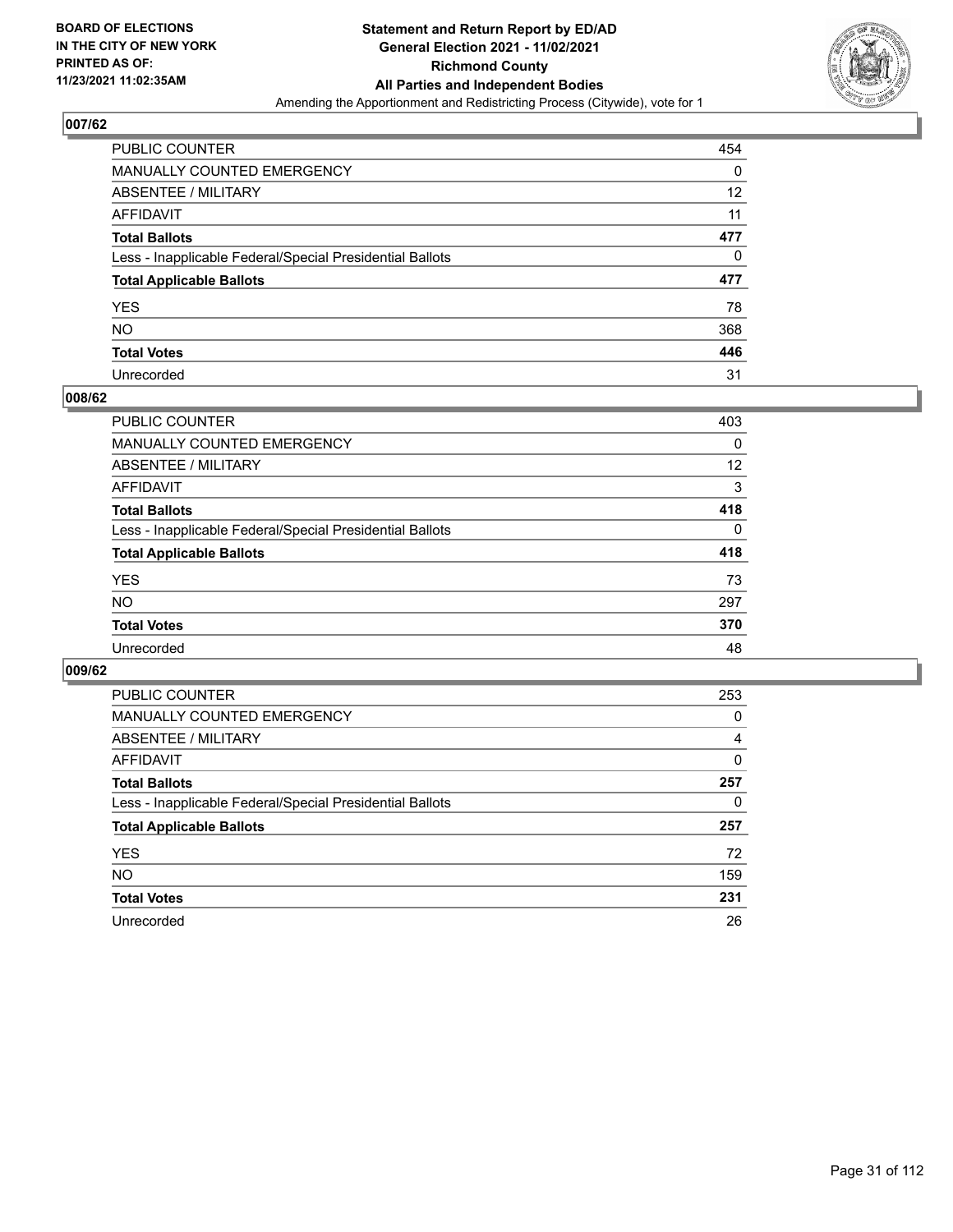

| PUBLIC COUNTER                                           | 310 |
|----------------------------------------------------------|-----|
| MANUALLY COUNTED EMERGENCY                               | 0   |
| ABSENTEE / MILITARY                                      | 8   |
| AFFIDAVIT                                                | 3   |
| <b>Total Ballots</b>                                     | 321 |
| Less - Inapplicable Federal/Special Presidential Ballots | 0   |
| <b>Total Applicable Ballots</b>                          | 321 |
| YES                                                      | 53  |
| NO.                                                      | 225 |
| <b>Total Votes</b>                                       | 278 |
| Unrecorded                                               | 43  |

# **011/62**

| <b>PUBLIC COUNTER</b>                                    | 444      |
|----------------------------------------------------------|----------|
| <b>MANUALLY COUNTED EMERGENCY</b>                        | 0        |
| ABSENTEE / MILITARY                                      | 16       |
| AFFIDAVIT                                                |          |
| <b>Total Ballots</b>                                     | 461      |
| Less - Inapplicable Federal/Special Presidential Ballots | $\Omega$ |
| <b>Total Applicable Ballots</b>                          | 461      |
| <b>YES</b>                                               | 77       |
| <b>NO</b>                                                | 315      |
| <b>Total Votes</b>                                       | 392      |
| Unrecorded                                               | 69       |

| PUBLIC COUNTER                                           | 301      |
|----------------------------------------------------------|----------|
| MANUALLY COUNTED EMERGENCY                               | 0        |
| ABSENTEE / MILITARY                                      | 14       |
| AFFIDAVIT                                                |          |
| <b>Total Ballots</b>                                     | 316      |
| Less - Inapplicable Federal/Special Presidential Ballots | $\Omega$ |
| <b>Total Applicable Ballots</b>                          | 316      |
| <b>YES</b>                                               | 85       |
| <b>NO</b>                                                | 203      |
| <b>Total Votes</b>                                       | 288      |
| Unrecorded                                               | 28       |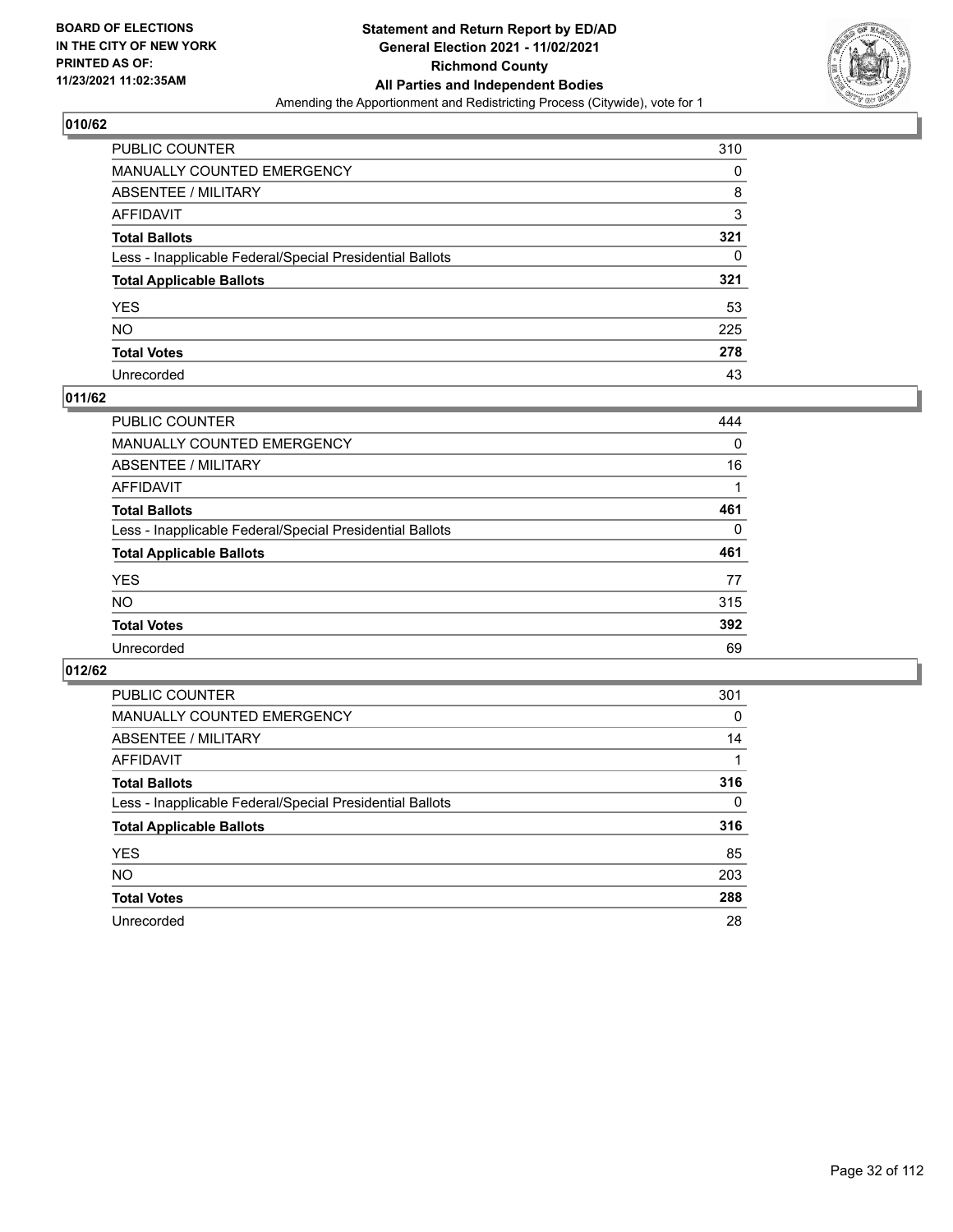

| PUBLIC COUNTER                                           | 429 |
|----------------------------------------------------------|-----|
| MANUALLY COUNTED EMERGENCY                               | 0   |
| ABSENTEE / MILITARY                                      | 18  |
| AFFIDAVIT                                                |     |
| <b>Total Ballots</b>                                     | 448 |
| Less - Inapplicable Federal/Special Presidential Ballots | 0   |
| <b>Total Applicable Ballots</b>                          | 448 |
| YES                                                      | 126 |
| NO.                                                      | 275 |
| <b>Total Votes</b>                                       | 401 |
| Unrecorded                                               | 47  |

# **014/62**

| <b>PUBLIC COUNTER</b>                                    | 261      |
|----------------------------------------------------------|----------|
| <b>MANUALLY COUNTED EMERGENCY</b>                        | 0        |
| ABSENTEE / MILITARY                                      | 11       |
| AFFIDAVIT                                                |          |
| <b>Total Ballots</b>                                     | 273      |
| Less - Inapplicable Federal/Special Presidential Ballots | $\Omega$ |
| <b>Total Applicable Ballots</b>                          | 273      |
| <b>YES</b>                                               | 58       |
| <b>NO</b>                                                | 167      |
| <b>Total Votes</b>                                       | 225      |
| Unrecorded                                               | 48       |

| <b>PUBLIC COUNTER</b>                                    | 391      |
|----------------------------------------------------------|----------|
| MANUALLY COUNTED EMERGENCY                               | 0        |
| ABSENTEE / MILITARY                                      | 14       |
| AFFIDAVIT                                                | 3        |
| <b>Total Ballots</b>                                     | 408      |
| Less - Inapplicable Federal/Special Presidential Ballots | $\Omega$ |
| <b>Total Applicable Ballots</b>                          | 408      |
| <b>YES</b>                                               | 110      |
| <b>NO</b>                                                | 267      |
| <b>Total Votes</b>                                       | 377      |
| Unrecorded                                               | 31       |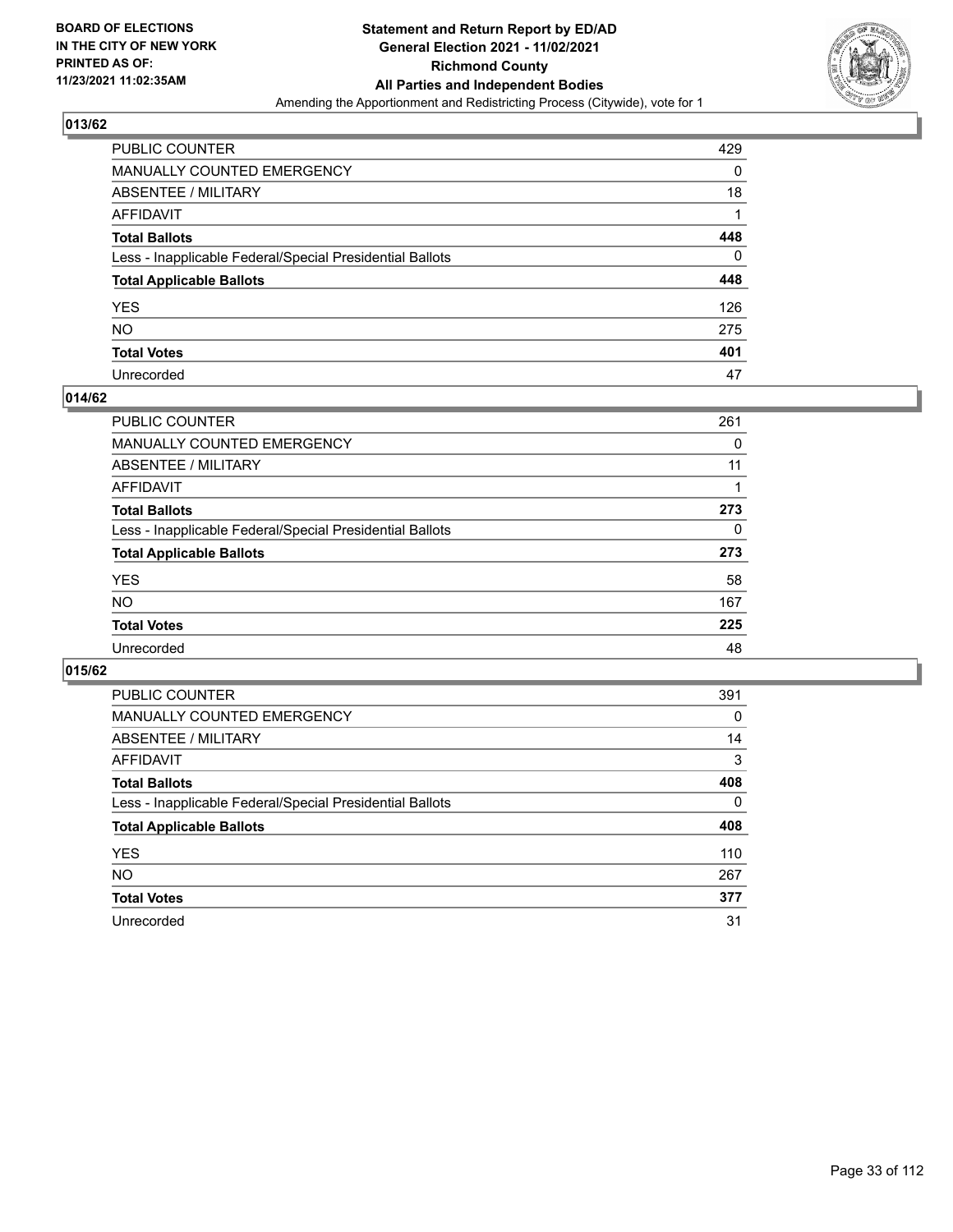

| PUBLIC COUNTER                                           | 391            |
|----------------------------------------------------------|----------------|
| MANUALLY COUNTED EMERGENCY                               | 0              |
| <b>ABSENTEE / MILITARY</b>                               | 15             |
| AFFIDAVIT                                                | $\overline{2}$ |
| <b>Total Ballots</b>                                     | 408            |
| Less - Inapplicable Federal/Special Presidential Ballots | 0              |
| <b>Total Applicable Ballots</b>                          | 408            |
| YES                                                      | 111            |
| <b>NO</b>                                                | 277            |
| <b>Total Votes</b>                                       | 388            |
| Unrecorded                                               | 20             |

# **017/62**

| <b>PUBLIC COUNTER</b>                                    | 312      |
|----------------------------------------------------------|----------|
| <b>MANUALLY COUNTED EMERGENCY</b>                        | $\Omega$ |
| ABSENTEE / MILITARY                                      | 12       |
| AFFIDAVIT                                                | 0        |
| <b>Total Ballots</b>                                     | 324      |
| Less - Inapplicable Federal/Special Presidential Ballots | $\Omega$ |
| <b>Total Applicable Ballots</b>                          | 324      |
| <b>YES</b>                                               | 58       |
| <b>NO</b>                                                | 240      |
| <b>Total Votes</b>                                       | 298      |
| Unrecorded                                               | 26       |

| <b>PUBLIC COUNTER</b>                                    | 369            |
|----------------------------------------------------------|----------------|
| MANUALLY COUNTED EMERGENCY                               | $\Omega$       |
| ABSENTEE / MILITARY                                      | 7              |
| AFFIDAVIT                                                | $\overline{2}$ |
| <b>Total Ballots</b>                                     | 378            |
| Less - Inapplicable Federal/Special Presidential Ballots | 0              |
| <b>Total Applicable Ballots</b>                          | 378            |
| <b>YES</b>                                               | 71             |
| NO.                                                      | 274            |
| <b>Total Votes</b>                                       | 345            |
| Unrecorded                                               | 33             |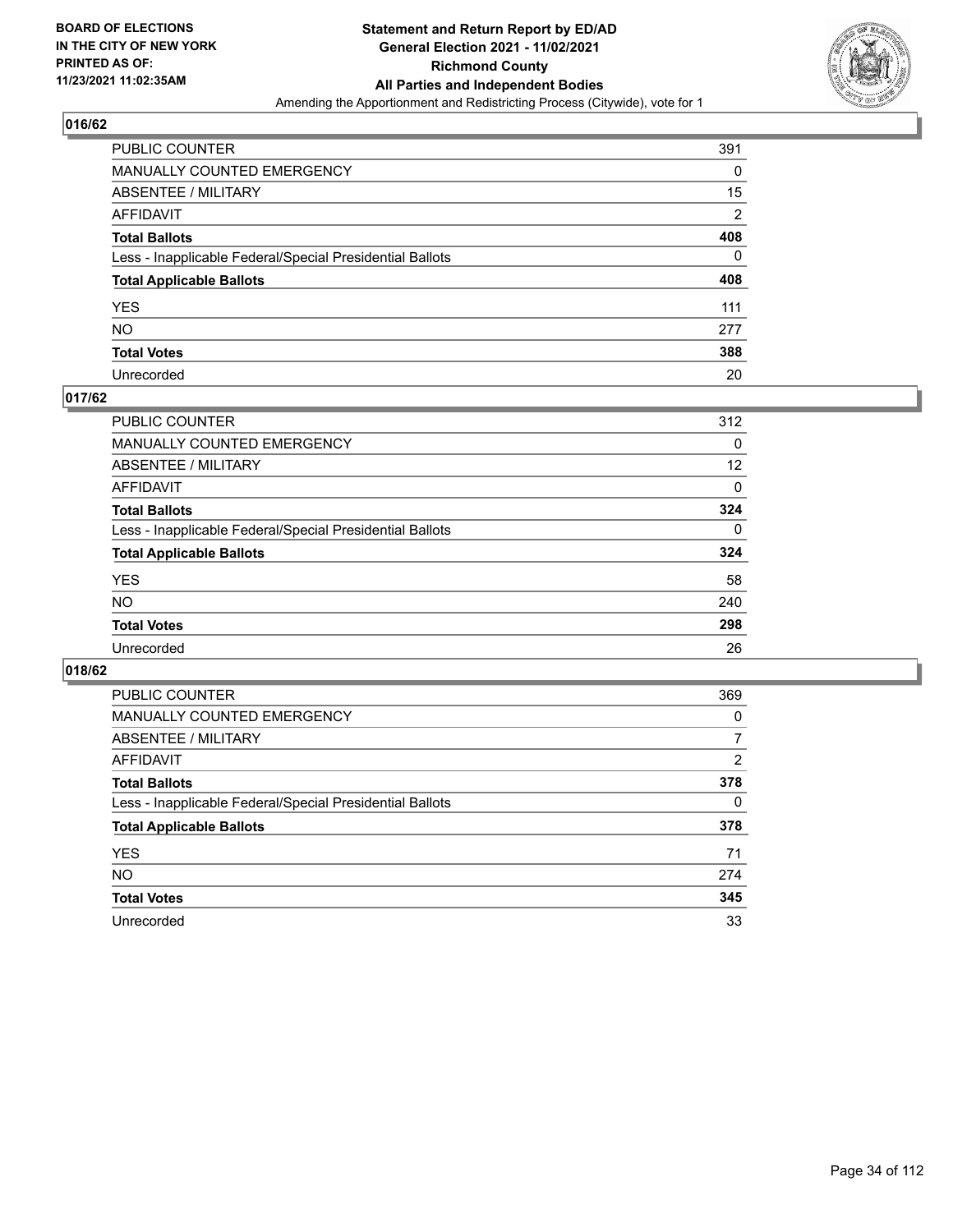

| PUBLIC COUNTER                                           | 351 |
|----------------------------------------------------------|-----|
| MANUALLY COUNTED EMERGENCY                               | 0   |
| ABSENTEE / MILITARY                                      | 18  |
| AFFIDAVIT                                                |     |
| <b>Total Ballots</b>                                     | 370 |
| Less - Inapplicable Federal/Special Presidential Ballots | 0   |
| <b>Total Applicable Ballots</b>                          | 370 |
| YES                                                      | 94  |
| NO.                                                      | 247 |
| <b>Total Votes</b>                                       | 341 |
| Unrecorded                                               | 29  |

# **020/62**

| <b>PUBLIC COUNTER</b>                                    | 412      |
|----------------------------------------------------------|----------|
| <b>MANUALLY COUNTED EMERGENCY</b>                        | $\Omega$ |
| ABSENTEE / MILITARY                                      | 10       |
| AFFIDAVIT                                                | 3        |
| <b>Total Ballots</b>                                     | 425      |
| Less - Inapplicable Federal/Special Presidential Ballots | $\Omega$ |
| <b>Total Applicable Ballots</b>                          | 425      |
| <b>YES</b>                                               | 76       |
| <b>NO</b>                                                | 307      |
| <b>Total Votes</b>                                       | 383      |
| Unrecorded                                               | 42       |

| <b>PUBLIC COUNTER</b>                                    | 441      |
|----------------------------------------------------------|----------|
| MANUALLY COUNTED EMERGENCY                               | $\Omega$ |
| ABSENTEE / MILITARY                                      | 22       |
| AFFIDAVIT                                                | 3        |
| <b>Total Ballots</b>                                     | 466      |
| Less - Inapplicable Federal/Special Presidential Ballots | $\Omega$ |
| <b>Total Applicable Ballots</b>                          | 466      |
| <b>YES</b>                                               | 101      |
| NO.                                                      | 326      |
| <b>Total Votes</b>                                       | 427      |
| Unrecorded                                               | 39       |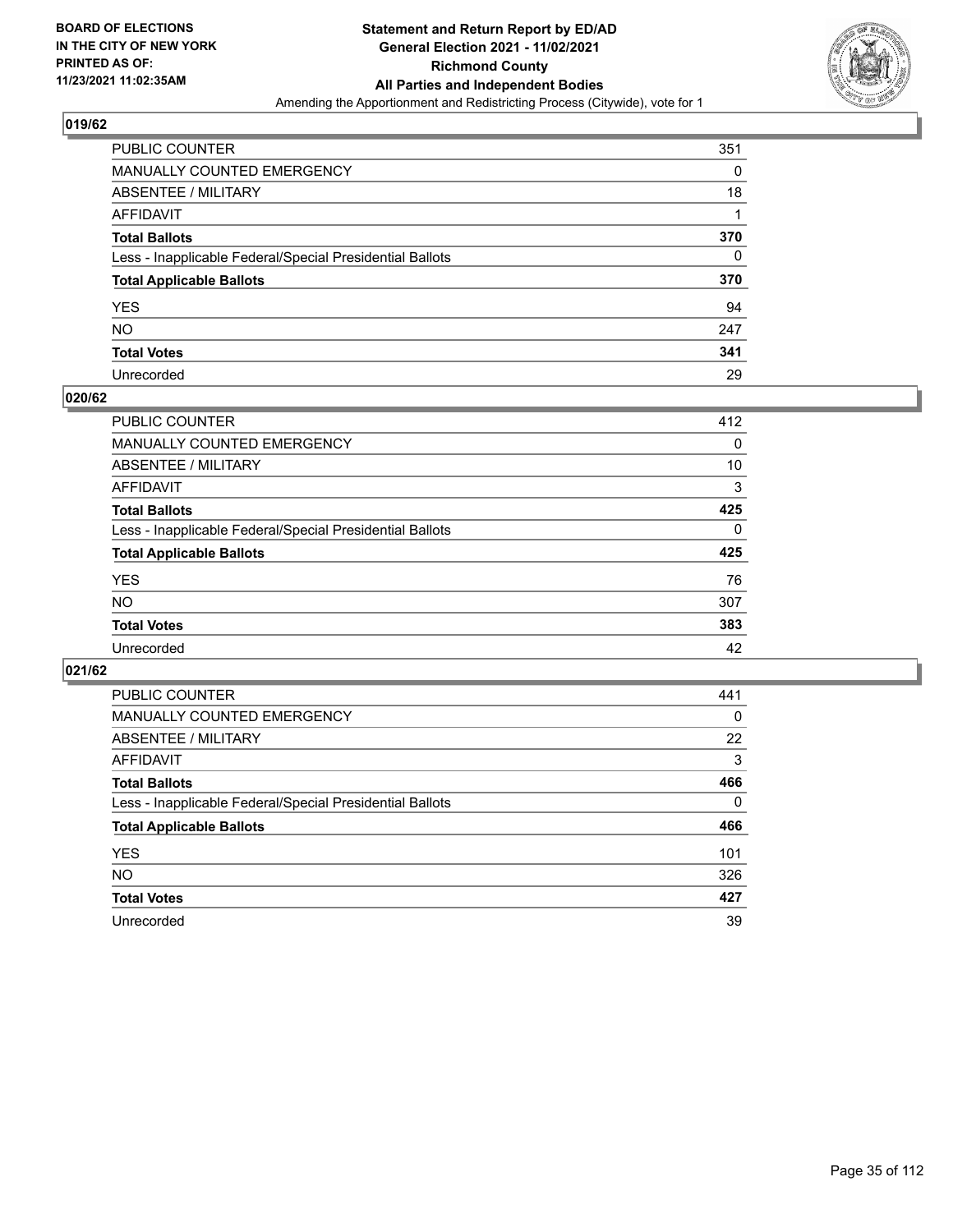

| PUBLIC COUNTER                                           | 395            |
|----------------------------------------------------------|----------------|
| MANUALLY COUNTED EMERGENCY                               | 0              |
| ABSENTEE / MILITARY                                      | 17             |
| AFFIDAVIT                                                | $\overline{2}$ |
| Total Ballots                                            | 414            |
| Less - Inapplicable Federal/Special Presidential Ballots | 0              |
| <b>Total Applicable Ballots</b>                          | 414            |
| YES                                                      | 85             |
| NO.                                                      | 297            |
| <b>Total Votes</b>                                       | 382            |
| Unrecorded                                               | 32             |

# **023/62**

| <b>PUBLIC COUNTER</b>                                    | 342      |
|----------------------------------------------------------|----------|
| <b>MANUALLY COUNTED EMERGENCY</b>                        | 0        |
| ABSENTEE / MILITARY                                      | 16       |
| AFFIDAVIT                                                | 3        |
| <b>Total Ballots</b>                                     | 361      |
| Less - Inapplicable Federal/Special Presidential Ballots | $\Omega$ |
| <b>Total Applicable Ballots</b>                          | 361      |
| <b>YES</b>                                               | 83       |
| <b>NO</b>                                                | 249      |
| <b>Total Votes</b>                                       | 332      |
| Unrecorded                                               | 29       |

| <b>PUBLIC COUNTER</b>                                    | 283      |
|----------------------------------------------------------|----------|
| <b>MANUALLY COUNTED EMERGENCY</b>                        | $\Omega$ |
| ABSENTEE / MILITARY                                      | 28       |
| AFFIDAVIT                                                | 3        |
| <b>Total Ballots</b>                                     | 314      |
| Less - Inapplicable Federal/Special Presidential Ballots | $\Omega$ |
| <b>Total Applicable Ballots</b>                          | 314      |
| <b>YES</b>                                               | 96       |
| NO.                                                      | 199      |
| <b>Total Votes</b>                                       | 295      |
| Unrecorded                                               | 19       |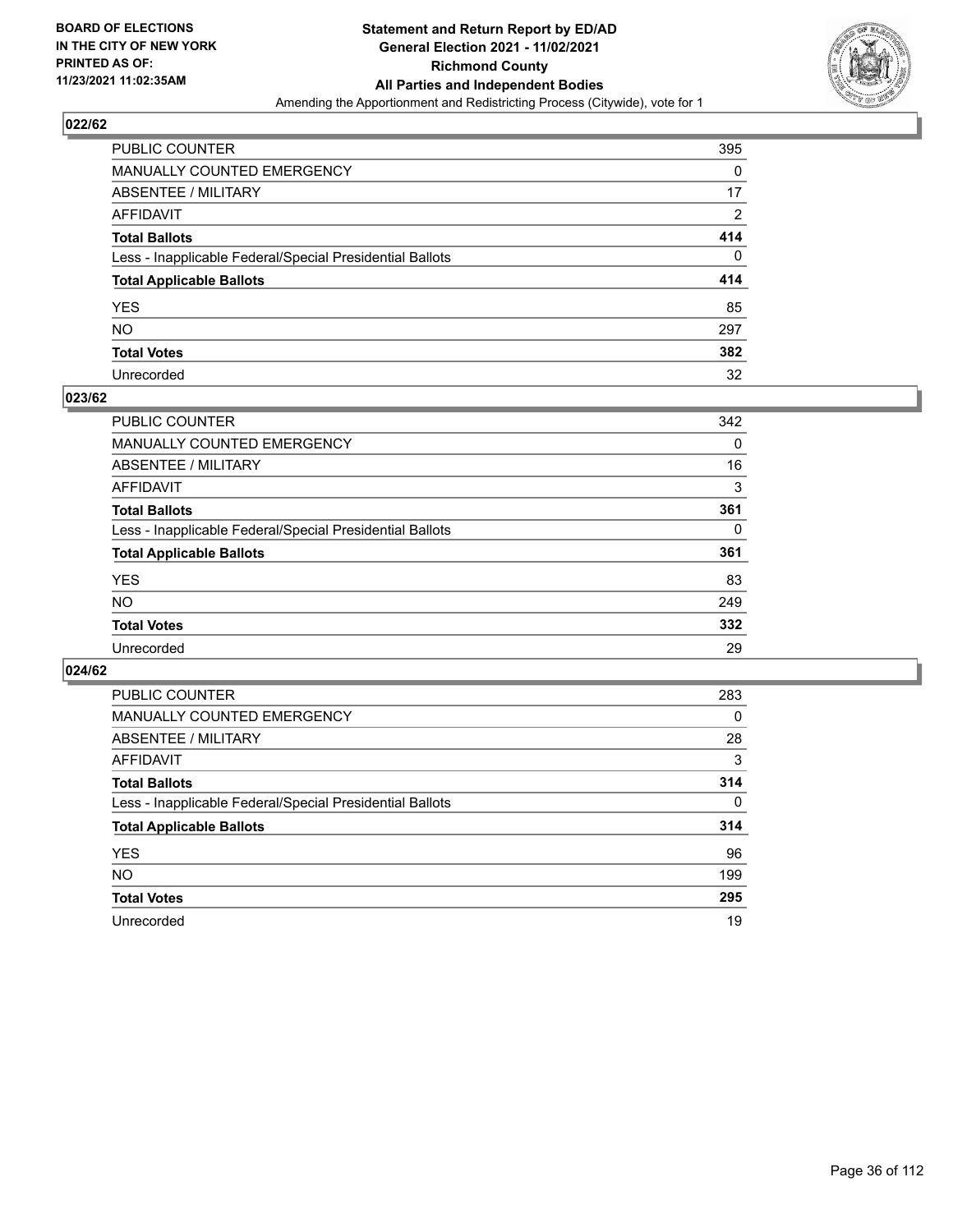

| PUBLIC COUNTER                                           | 408 |
|----------------------------------------------------------|-----|
| MANUALLY COUNTED EMERGENCY                               | 0   |
| ABSENTEE / MILITARY                                      | 19  |
| AFFIDAVIT                                                | 3   |
| Total Ballots                                            | 430 |
| Less - Inapplicable Federal/Special Presidential Ballots | 0   |
| <b>Total Applicable Ballots</b>                          | 430 |
| YES                                                      | 103 |
| NO.                                                      | 281 |
| <b>Total Votes</b>                                       | 384 |
| Unrecorded                                               | 46  |

#### **026/62**

| PUBLIC COUNTER                                           | 360 |
|----------------------------------------------------------|-----|
| <b>MANUALLY COUNTED EMERGENCY</b>                        | 0   |
| ABSENTEE / MILITARY                                      | 26  |
| AFFIDAVIT                                                |     |
| <b>Total Ballots</b>                                     | 387 |
| Less - Inapplicable Federal/Special Presidential Ballots | 0   |
| <b>Total Applicable Ballots</b>                          | 387 |
| <b>YES</b>                                               | 134 |
| <b>NO</b>                                                | 214 |
| <b>Total Votes</b>                                       | 348 |
| Unrecorded                                               | 39  |

| PUBLIC COUNTER                                           | 499      |
|----------------------------------------------------------|----------|
| MANUALLY COUNTED EMERGENCY                               | $\Omega$ |
| ABSENTEE / MILITARY                                      | 22       |
| AFFIDAVIT                                                |          |
| <b>Total Ballots</b>                                     | 522      |
| Less - Inapplicable Federal/Special Presidential Ballots | 0        |
| <b>Total Applicable Ballots</b>                          | 522      |
| <b>YES</b>                                               | 111      |
| NO.                                                      | 342      |
| <b>Total Votes</b>                                       | 453      |
| Unrecorded                                               | 69       |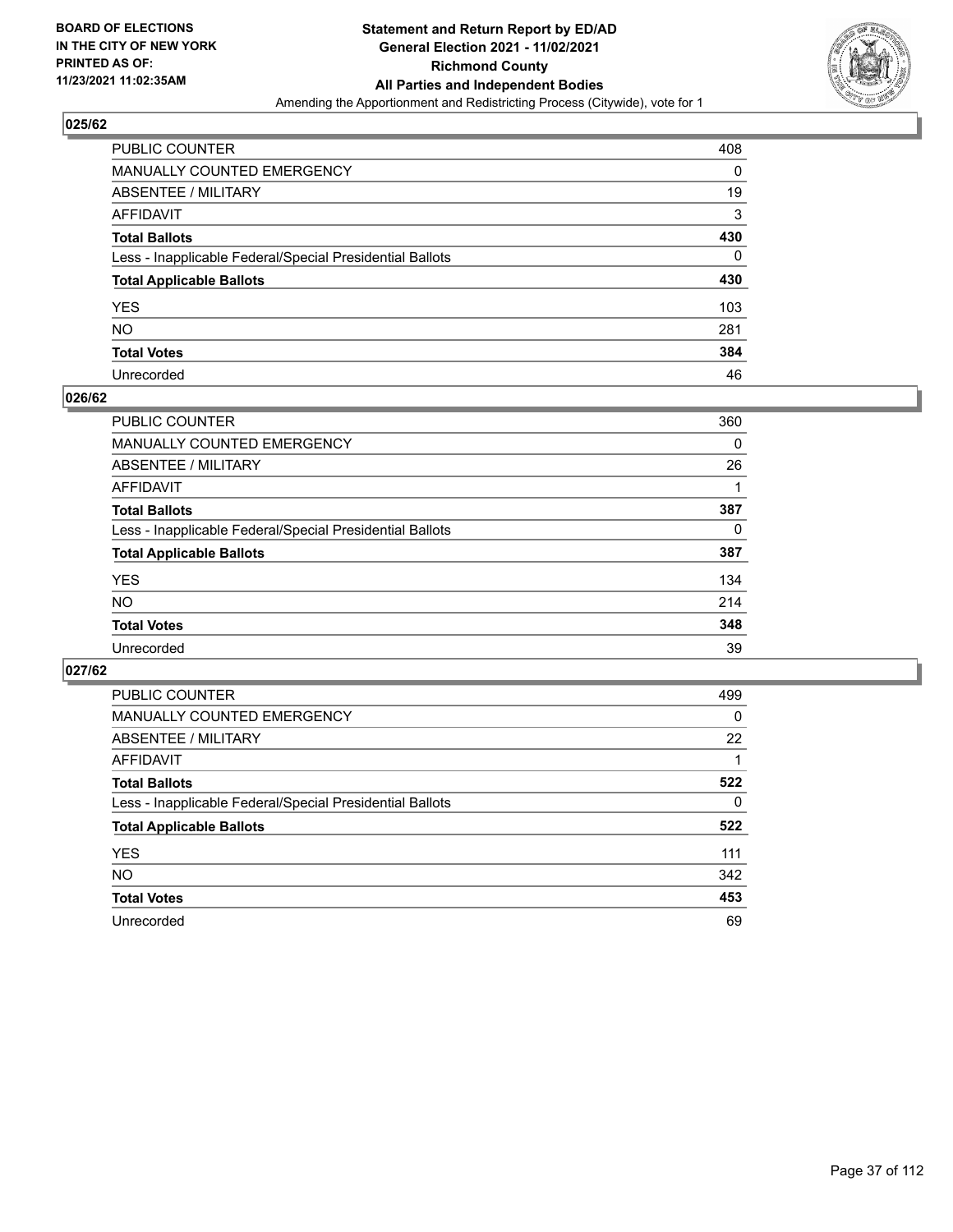

| PUBLIC COUNTER                                           | 421 |
|----------------------------------------------------------|-----|
| MANUALLY COUNTED EMERGENCY                               | 0   |
| ABSENTEE / MILITARY                                      | 17  |
| AFFIDAVIT                                                | 3   |
| Total Ballots                                            | 441 |
| Less - Inapplicable Federal/Special Presidential Ballots | 0   |
| <b>Total Applicable Ballots</b>                          | 441 |
| YES                                                      | 113 |
| NO.                                                      | 296 |
| <b>Total Votes</b>                                       | 409 |
| Unrecorded                                               | 32  |

#### **029/62**

| <b>PUBLIC COUNTER</b>                                    | 334      |
|----------------------------------------------------------|----------|
| MANUALLY COUNTED EMERGENCY                               | 0        |
| ABSENTEE / MILITARY                                      | 9        |
| AFFIDAVIT                                                | 3        |
| <b>Total Ballots</b>                                     | 346      |
| Less - Inapplicable Federal/Special Presidential Ballots | $\Omega$ |
| <b>Total Applicable Ballots</b>                          | 346      |
| <b>YES</b>                                               | 85       |
| <b>NO</b>                                                | 208      |
| <b>Total Votes</b>                                       | 293      |
| Unrecorded                                               | 53       |

| PUBLIC COUNTER                                           | 445      |
|----------------------------------------------------------|----------|
| <b>MANUALLY COUNTED EMERGENCY</b>                        |          |
| ABSENTEE / MILITARY                                      | 14       |
| AFFIDAVIT                                                | 3        |
| <b>Total Ballots</b>                                     | 463      |
| Less - Inapplicable Federal/Special Presidential Ballots | $\Omega$ |
| <b>Total Applicable Ballots</b>                          | 463      |
| <b>YES</b>                                               | 104      |
| NO.                                                      | 324      |
| <b>Total Votes</b>                                       | 428      |
| Unrecorded                                               | 35       |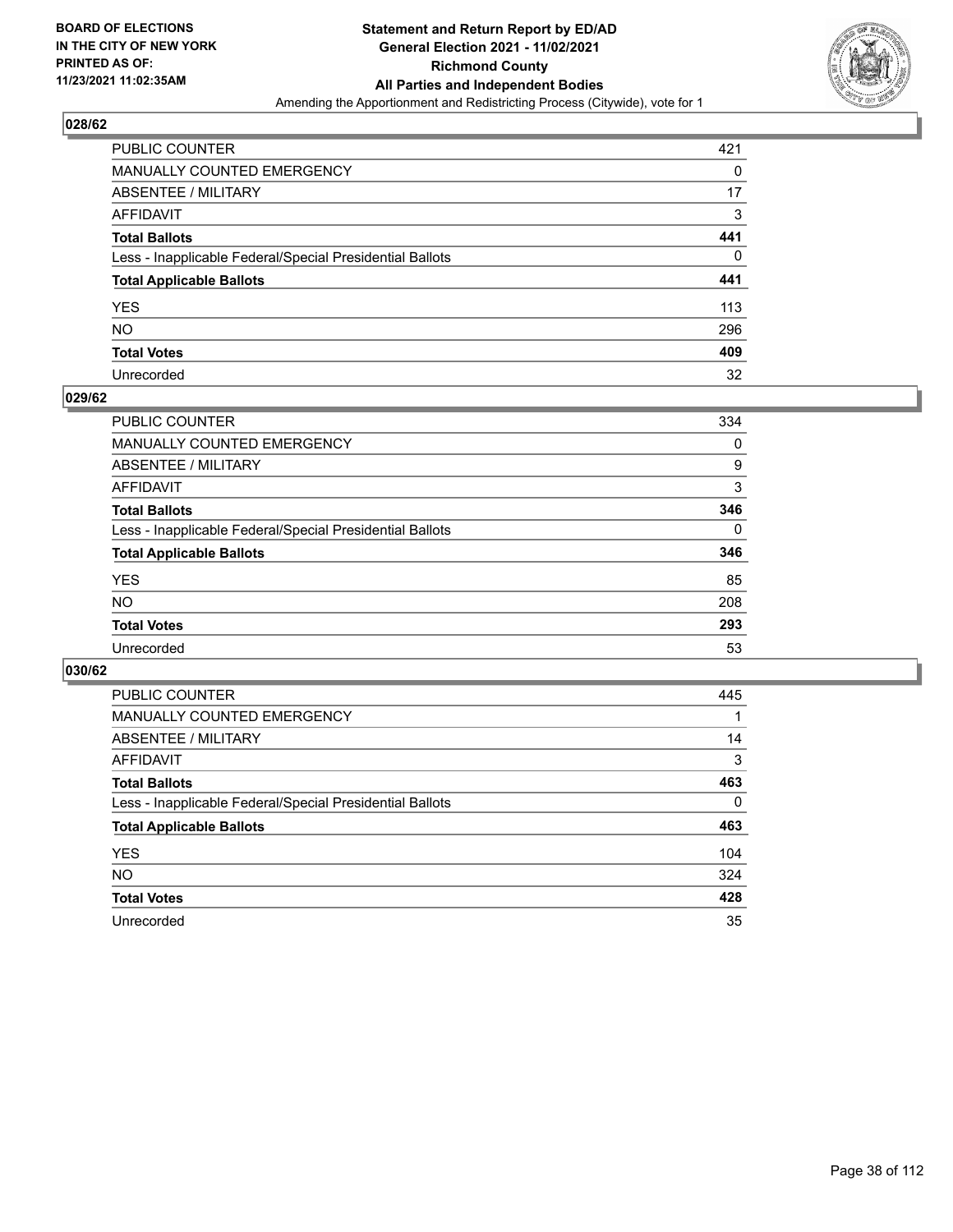

| PUBLIC COUNTER                                           | 438 |
|----------------------------------------------------------|-----|
| MANUALLY COUNTED EMERGENCY                               |     |
| <b>ABSENTEE / MILITARY</b>                               | 26  |
| AFFIDAVIT                                                | 2   |
| <b>Total Ballots</b>                                     | 467 |
| Less - Inapplicable Federal/Special Presidential Ballots | 0   |
| <b>Total Applicable Ballots</b>                          | 467 |
| YES                                                      | 121 |
| <b>NO</b>                                                | 322 |
| <b>Total Votes</b>                                       | 443 |
| Unrecorded                                               | 24  |

#### **032/62**

| <b>PUBLIC COUNTER</b>                                    | 386      |
|----------------------------------------------------------|----------|
| MANUALLY COUNTED EMERGENCY                               | 0        |
| ABSENTEE / MILITARY                                      | 15       |
| AFFIDAVIT                                                | 5        |
| <b>Total Ballots</b>                                     | 406      |
| Less - Inapplicable Federal/Special Presidential Ballots | $\Omega$ |
| <b>Total Applicable Ballots</b>                          | 406      |
| <b>YES</b>                                               | 81       |
| <b>NO</b>                                                | 292      |
| <b>Total Votes</b>                                       | 373      |
| Unrecorded                                               | 33       |

| PUBLIC COUNTER                                           | 406      |
|----------------------------------------------------------|----------|
| MANUALLY COUNTED EMERGENCY                               | 0        |
| ABSENTEE / MILITARY                                      | 12       |
| AFFIDAVIT                                                | 2        |
| <b>Total Ballots</b>                                     | 420      |
| Less - Inapplicable Federal/Special Presidential Ballots | $\Omega$ |
| <b>Total Applicable Ballots</b>                          | 420      |
| <b>YES</b>                                               | 95       |
| <b>NO</b>                                                | 271      |
| <b>Total Votes</b>                                       | 366      |
| Unrecorded                                               | 54       |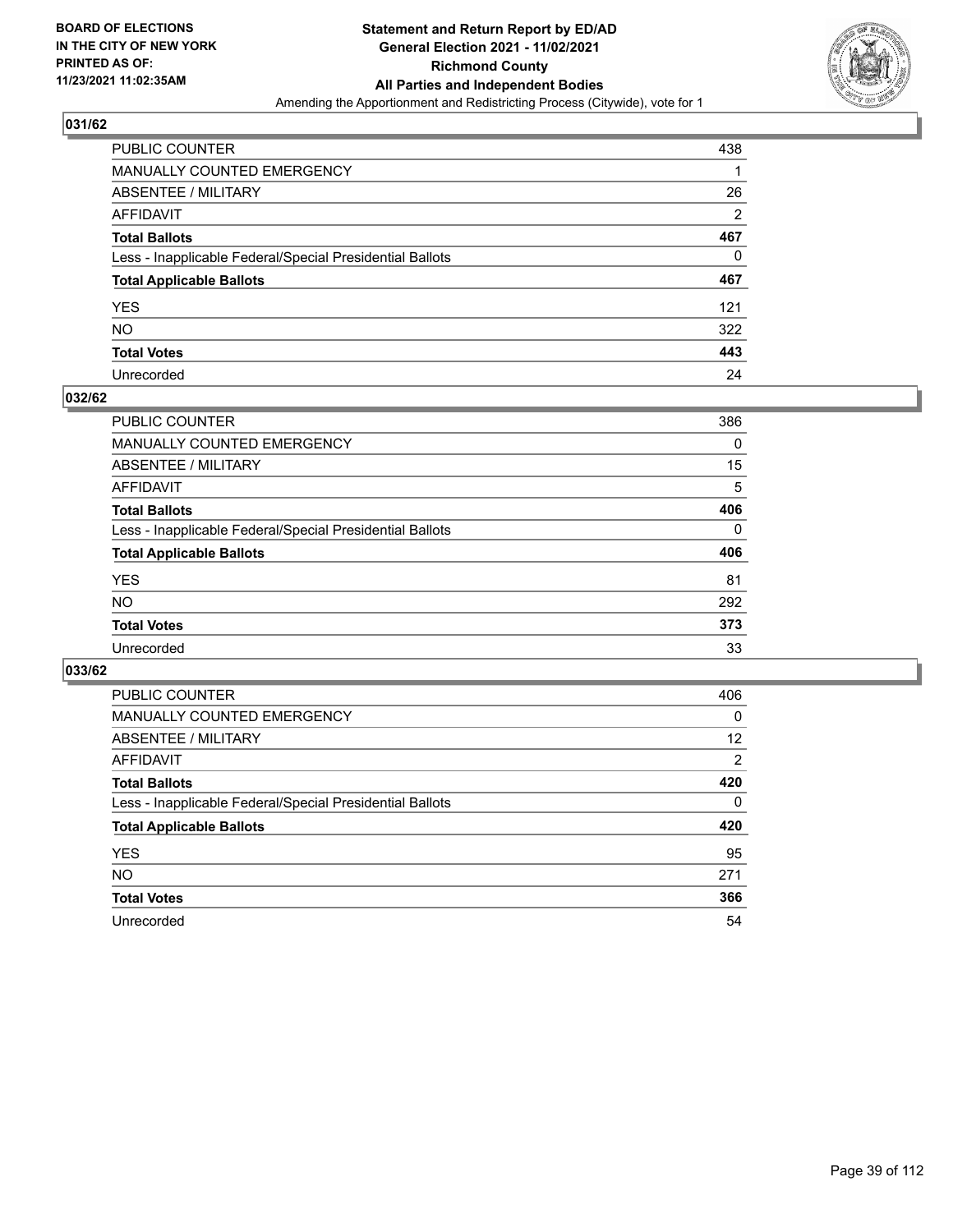

| PUBLIC COUNTER                                           | 458 |
|----------------------------------------------------------|-----|
| MANUALLY COUNTED EMERGENCY                               | 0   |
| ABSENTEE / MILITARY                                      | 14  |
| AFFIDAVIT                                                | 0   |
| <b>Total Ballots</b>                                     | 472 |
| Less - Inapplicable Federal/Special Presidential Ballots | 0   |
| <b>Total Applicable Ballots</b>                          | 472 |
| YES                                                      | 102 |
| NO.                                                      | 332 |
| <b>Total Votes</b>                                       | 434 |
| Unrecorded                                               | 38  |

#### **035/62**

| <b>PUBLIC COUNTER</b>                                    | 412      |
|----------------------------------------------------------|----------|
| MANUALLY COUNTED EMERGENCY                               | 0        |
| ABSENTEE / MILITARY                                      | 7        |
| AFFIDAVIT                                                | 2        |
| <b>Total Ballots</b>                                     | 421      |
| Less - Inapplicable Federal/Special Presidential Ballots | $\Omega$ |
| <b>Total Applicable Ballots</b>                          | 421      |
| <b>YES</b>                                               | 90       |
| <b>NO</b>                                                | 280      |
| <b>Total Votes</b>                                       | 370      |
| Unrecorded                                               | 51       |

| PUBLIC COUNTER                                           | 377      |
|----------------------------------------------------------|----------|
| MANUALLY COUNTED EMERGENCY                               | $\Omega$ |
| ABSENTEE / MILITARY                                      | 23       |
| AFFIDAVIT                                                |          |
| <b>Total Ballots</b>                                     | 401      |
| Less - Inapplicable Federal/Special Presidential Ballots | $\Omega$ |
| <b>Total Applicable Ballots</b>                          | 401      |
| <b>YES</b>                                               | 94       |
| NO.                                                      | 237      |
| <b>Total Votes</b>                                       | 331      |
| Unrecorded                                               | 70       |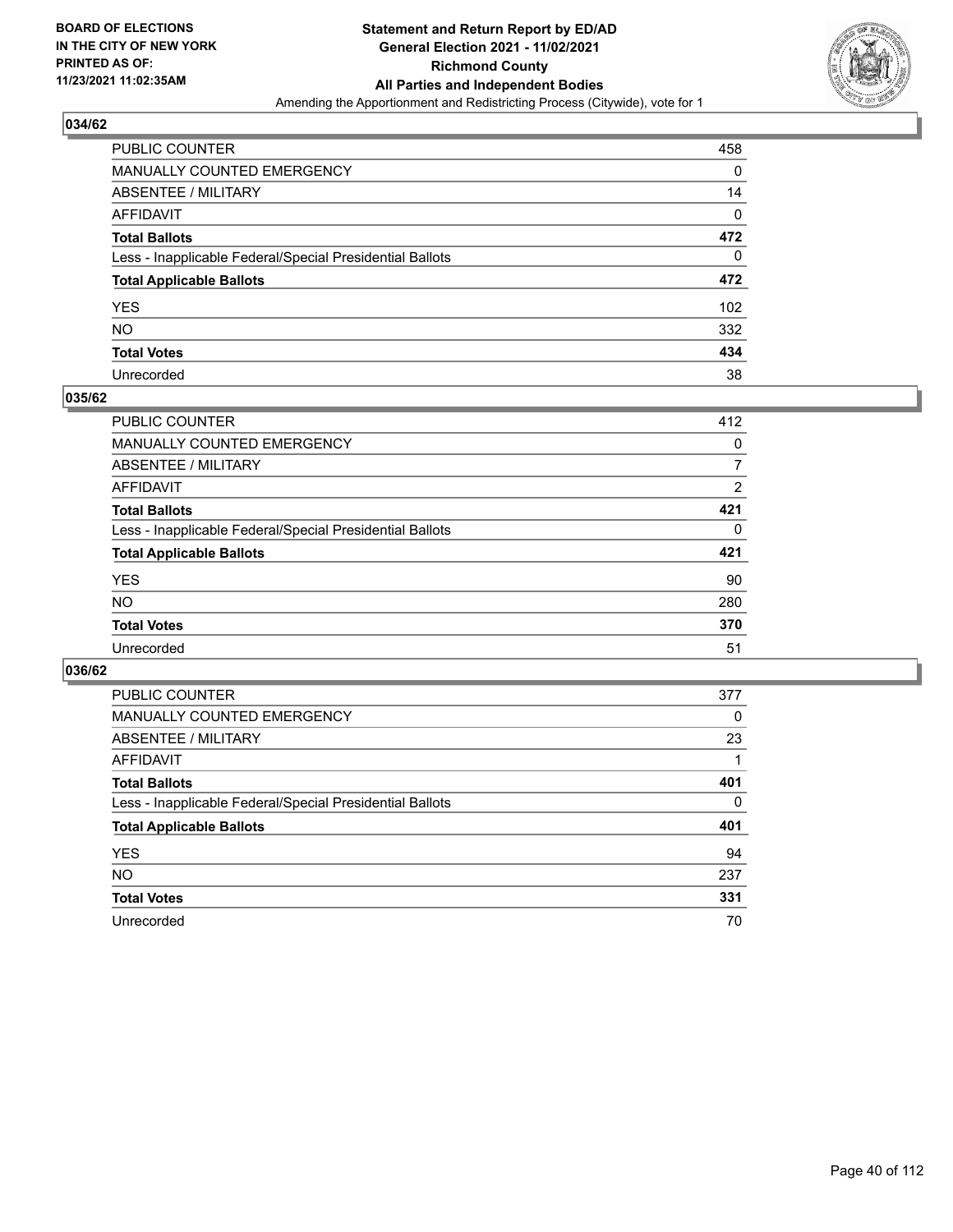

| PUBLIC COUNTER                                           | 445      |
|----------------------------------------------------------|----------|
| MANUALLY COUNTED EMERGENCY                               | 0        |
| <b>ABSENTEE / MILITARY</b>                               | 23       |
| AFFIDAVIT                                                | 3        |
| <b>Total Ballots</b>                                     | 471      |
| Less - Inapplicable Federal/Special Presidential Ballots | $\Omega$ |
| <b>Total Applicable Ballots</b>                          | 471      |
| YES                                                      | 107      |
| NO.                                                      | 309      |
| <b>Total Votes</b>                                       | 416      |
| Unrecorded                                               | 55       |

#### **038/62**

| <b>PUBLIC COUNTER</b>                                    | 446      |
|----------------------------------------------------------|----------|
| MANUALLY COUNTED EMERGENCY                               | 0        |
| ABSENTEE / MILITARY                                      | 9        |
| AFFIDAVIT                                                | 4        |
| <b>Total Ballots</b>                                     | 459      |
| Less - Inapplicable Federal/Special Presidential Ballots | $\Omega$ |
| <b>Total Applicable Ballots</b>                          | 459      |
| <b>YES</b>                                               | 106      |
| <b>NO</b>                                                | 320      |
| <b>Total Votes</b>                                       | 426      |
| Unrecorded                                               | 33       |

| PUBLIC COUNTER                                           | 454 |
|----------------------------------------------------------|-----|
| MANUALLY COUNTED EMERGENCY                               | 0   |
| ABSENTEE / MILITARY                                      | 16  |
| AFFIDAVIT                                                | 7   |
| <b>Total Ballots</b>                                     | 477 |
| Less - Inapplicable Federal/Special Presidential Ballots | 0   |
| <b>Total Applicable Ballots</b>                          | 477 |
| <b>YES</b>                                               | 79  |
| <b>NO</b>                                                | 354 |
| <b>Total Votes</b>                                       | 433 |
| Unrecorded                                               | 44  |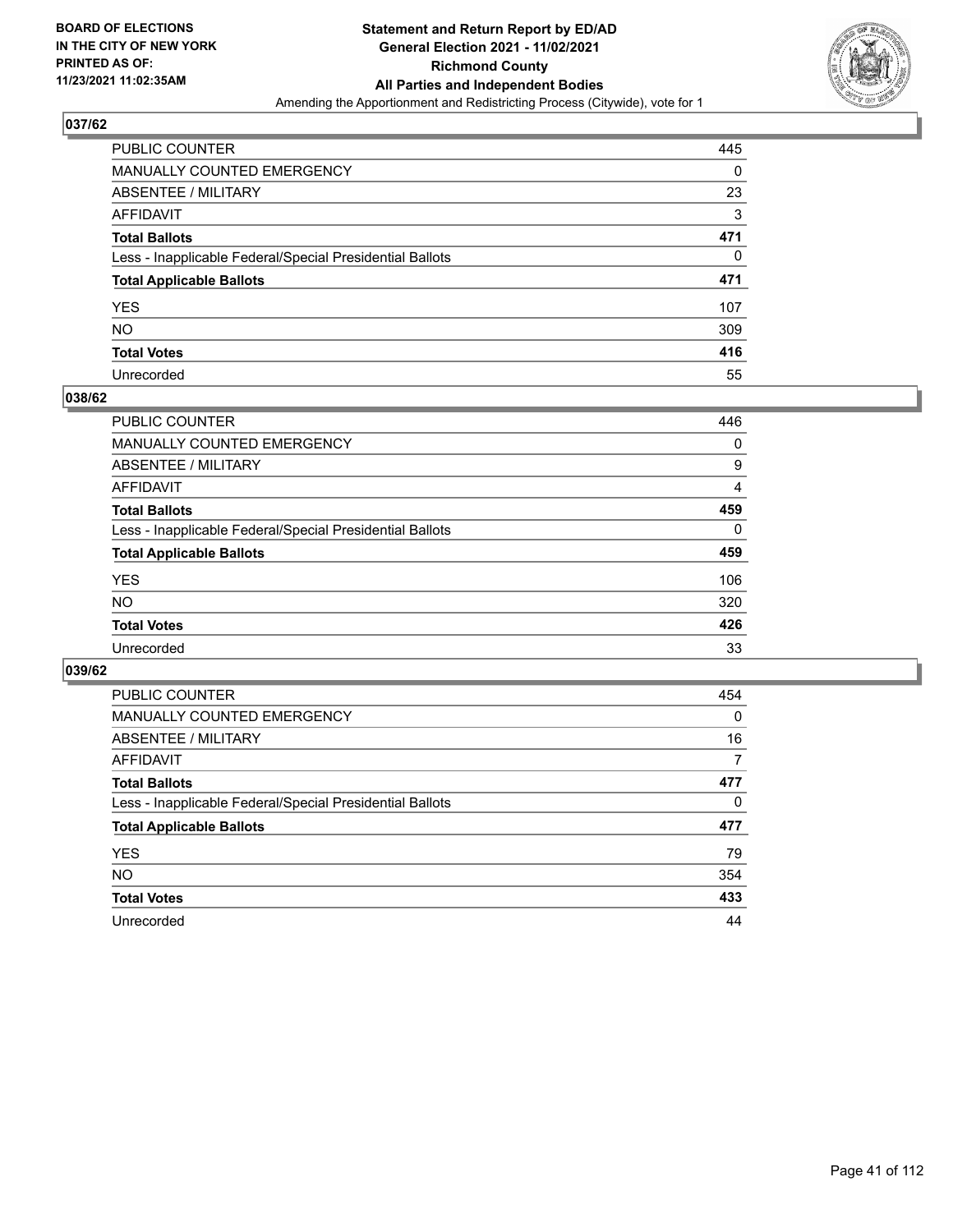

| PUBLIC COUNTER                                           | 449 |
|----------------------------------------------------------|-----|
| MANUALLY COUNTED EMERGENCY                               | 0   |
| <b>ABSENTEE / MILITARY</b>                               | 32  |
| <b>AFFIDAVIT</b>                                         | 3   |
| <b>Total Ballots</b>                                     | 484 |
| Less - Inapplicable Federal/Special Presidential Ballots | 0   |
| <b>Total Applicable Ballots</b>                          | 484 |
| YES                                                      | 123 |
| <b>NO</b>                                                | 308 |
| <b>Total Votes</b>                                       | 431 |
| Unrecorded                                               | 53  |

#### **041/62**

| <b>PUBLIC COUNTER</b>                                    | 473      |
|----------------------------------------------------------|----------|
| <b>MANUALLY COUNTED EMERGENCY</b>                        | 0        |
| ABSENTEE / MILITARY                                      | 16       |
| AFFIDAVIT                                                | 3        |
| <b>Total Ballots</b>                                     | 492      |
| Less - Inapplicable Federal/Special Presidential Ballots | $\Omega$ |
| <b>Total Applicable Ballots</b>                          | 492      |
| <b>YES</b>                                               | 124      |
| <b>NO</b>                                                | 313      |
| <b>Total Votes</b>                                       | 437      |
| Unrecorded                                               | 55       |

| PUBLIC COUNTER                                           | 414      |
|----------------------------------------------------------|----------|
| MANUALLY COUNTED EMERGENCY                               | $\Omega$ |
| ABSENTEE / MILITARY                                      | 26       |
| AFFIDAVIT                                                | 3        |
| <b>Total Ballots</b>                                     | 443      |
| Less - Inapplicable Federal/Special Presidential Ballots | $\Omega$ |
| <b>Total Applicable Ballots</b>                          | 443      |
| <b>YES</b>                                               | 104      |
| NO.                                                      | 286      |
| <b>Total Votes</b>                                       | 390      |
| Unrecorded                                               | 53       |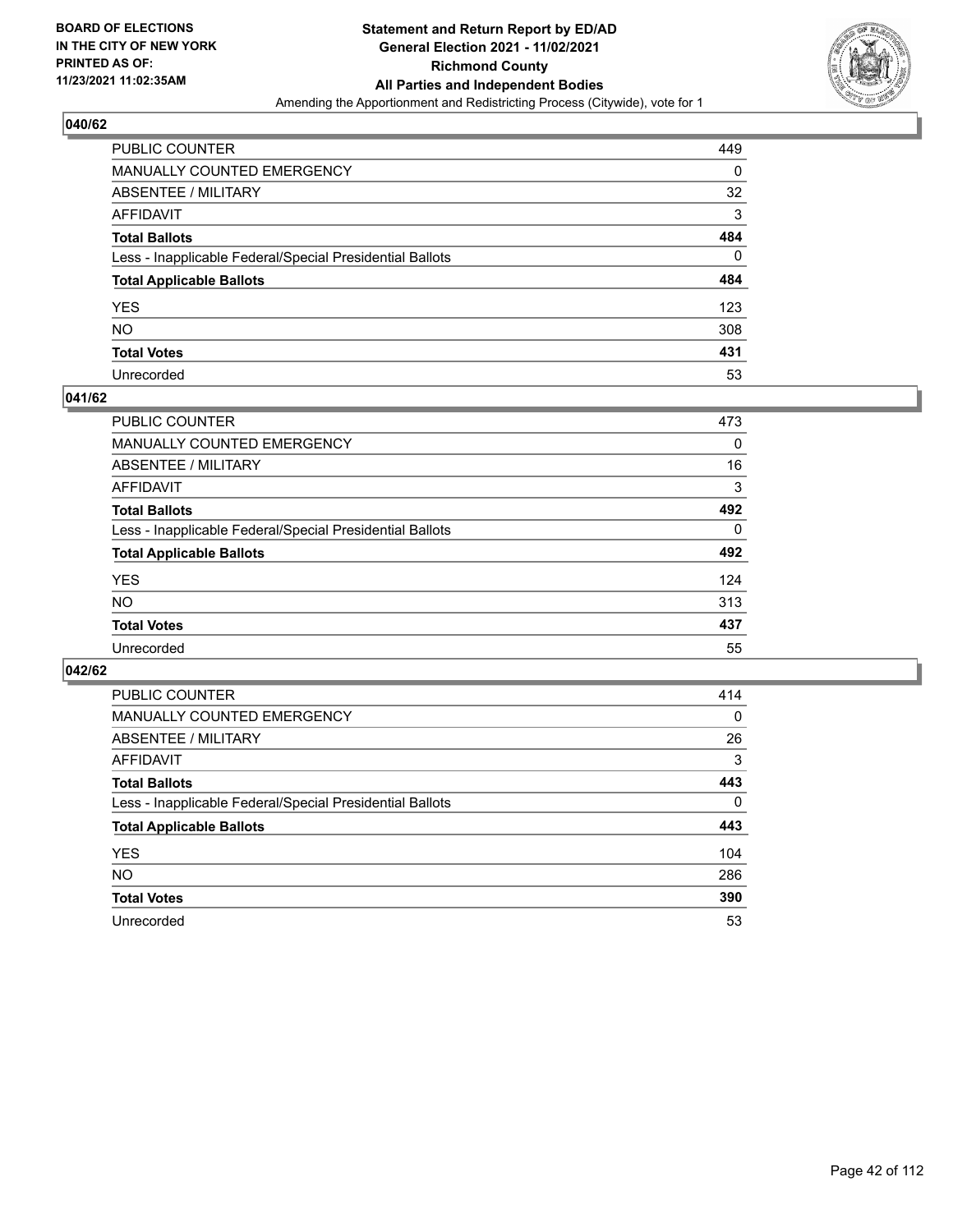

| PUBLIC COUNTER                                           | 469            |
|----------------------------------------------------------|----------------|
| MANUALLY COUNTED EMERGENCY                               | 0              |
| <b>ABSENTEE / MILITARY</b>                               | 13             |
| AFFIDAVIT                                                | $\overline{2}$ |
| <b>Total Ballots</b>                                     | 484            |
| Less - Inapplicable Federal/Special Presidential Ballots | $\Omega$       |
| <b>Total Applicable Ballots</b>                          | 484            |
| YES                                                      | 132            |
| NO.                                                      | 296            |
| <b>Total Votes</b>                                       | 428            |
| Unrecorded                                               | 56             |

#### **044/62**

| <b>PUBLIC COUNTER</b>                                    | 439      |
|----------------------------------------------------------|----------|
| MANUALLY COUNTED EMERGENCY                               | 0        |
| ABSENTEE / MILITARY                                      | 15       |
| AFFIDAVIT                                                |          |
| <b>Total Ballots</b>                                     | 455      |
| Less - Inapplicable Federal/Special Presidential Ballots | $\Omega$ |
| <b>Total Applicable Ballots</b>                          | 455      |
| <b>YES</b>                                               | 115      |
| <b>NO</b>                                                | 286      |
| <b>Total Votes</b>                                       | 401      |
| Unrecorded                                               | 54       |

| PUBLIC COUNTER                                           | 392      |
|----------------------------------------------------------|----------|
| <b>MANUALLY COUNTED EMERGENCY</b>                        | 0        |
| ABSENTEE / MILITARY                                      | 15       |
| AFFIDAVIT                                                | $\Omega$ |
| <b>Total Ballots</b>                                     | 407      |
| Less - Inapplicable Federal/Special Presidential Ballots | $\Omega$ |
| <b>Total Applicable Ballots</b>                          | 407      |
| <b>YES</b>                                               | 90       |
| <b>NO</b>                                                | 273      |
| <b>Total Votes</b>                                       | 363      |
| Unrecorded                                               | 44       |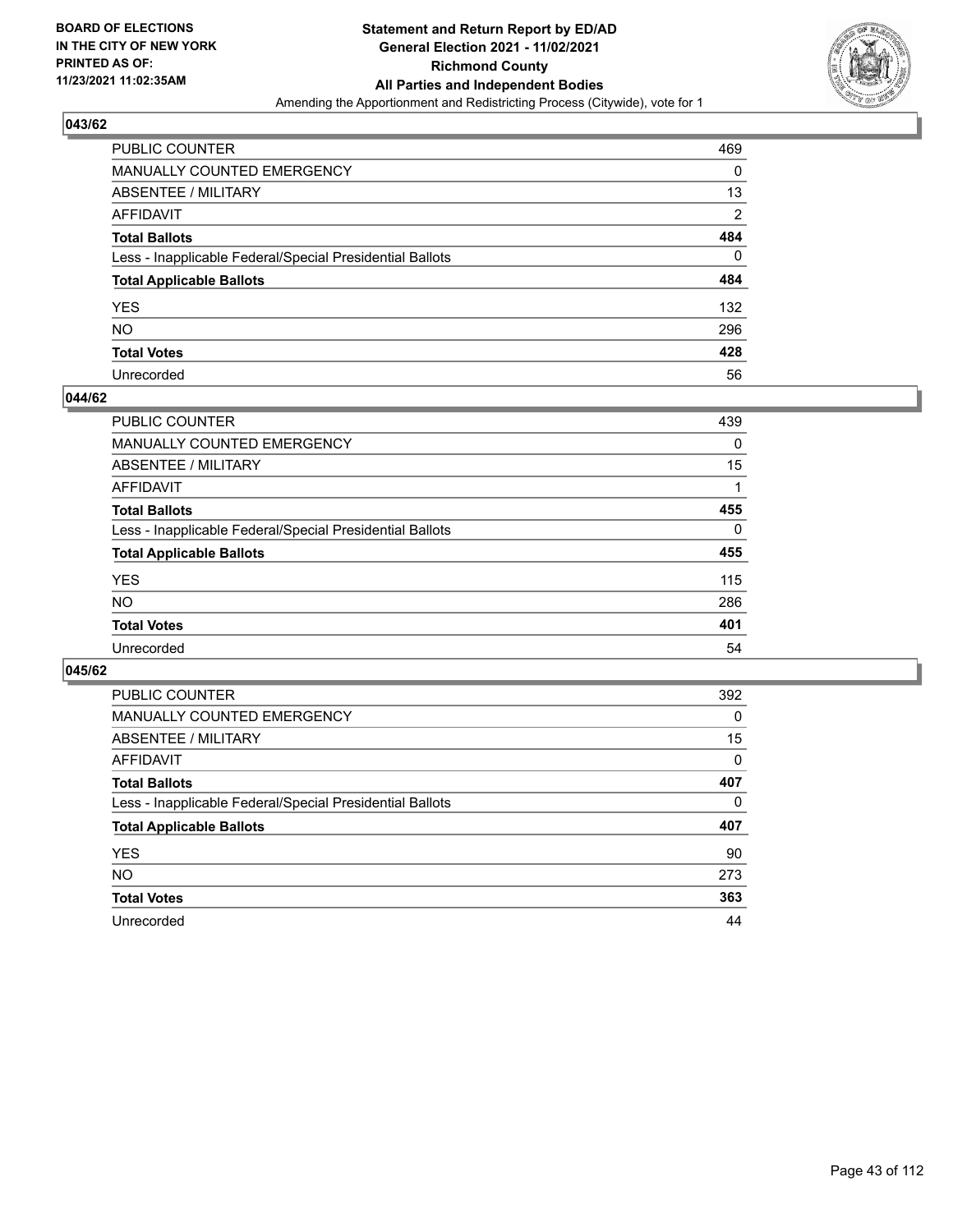

| PUBLIC COUNTER                                           | 450      |
|----------------------------------------------------------|----------|
| MANUALLY COUNTED EMERGENCY                               | 0        |
| <b>ABSENTEE / MILITARY</b>                               | 18       |
| AFFIDAVIT                                                |          |
| <b>Total Ballots</b>                                     | 469      |
| Less - Inapplicable Federal/Special Presidential Ballots | $\Omega$ |
| <b>Total Applicable Ballots</b>                          | 469      |
| YES                                                      | 104      |
| NO.                                                      | 315      |
| <b>Total Votes</b>                                       | 419      |
| Unrecorded                                               | 50       |

#### **047/62**

| <b>PUBLIC COUNTER</b>                                    | 415      |
|----------------------------------------------------------|----------|
| <b>MANUALLY COUNTED EMERGENCY</b>                        | $\Omega$ |
| ABSENTEE / MILITARY                                      | 16       |
| AFFIDAVIT                                                | 3        |
| <b>Total Ballots</b>                                     | 434      |
| Less - Inapplicable Federal/Special Presidential Ballots | $\Omega$ |
| <b>Total Applicable Ballots</b>                          | 434      |
| <b>YES</b>                                               | 92       |
| <b>NO</b>                                                | 282      |
| <b>Total Votes</b>                                       | 374      |
| Unrecorded                                               | 60       |

| PUBLIC COUNTER                                           | 353      |
|----------------------------------------------------------|----------|
| <b>MANUALLY COUNTED EMERGENCY</b>                        | 0        |
| ABSENTEE / MILITARY                                      | 10       |
| AFFIDAVIT                                                | $\Omega$ |
| <b>Total Ballots</b>                                     | 363      |
| Less - Inapplicable Federal/Special Presidential Ballots | $\Omega$ |
| <b>Total Applicable Ballots</b>                          | 363      |
| <b>YES</b>                                               | 98       |
| <b>NO</b>                                                | 225      |
| <b>Total Votes</b>                                       | 323      |
| Unrecorded                                               | 40       |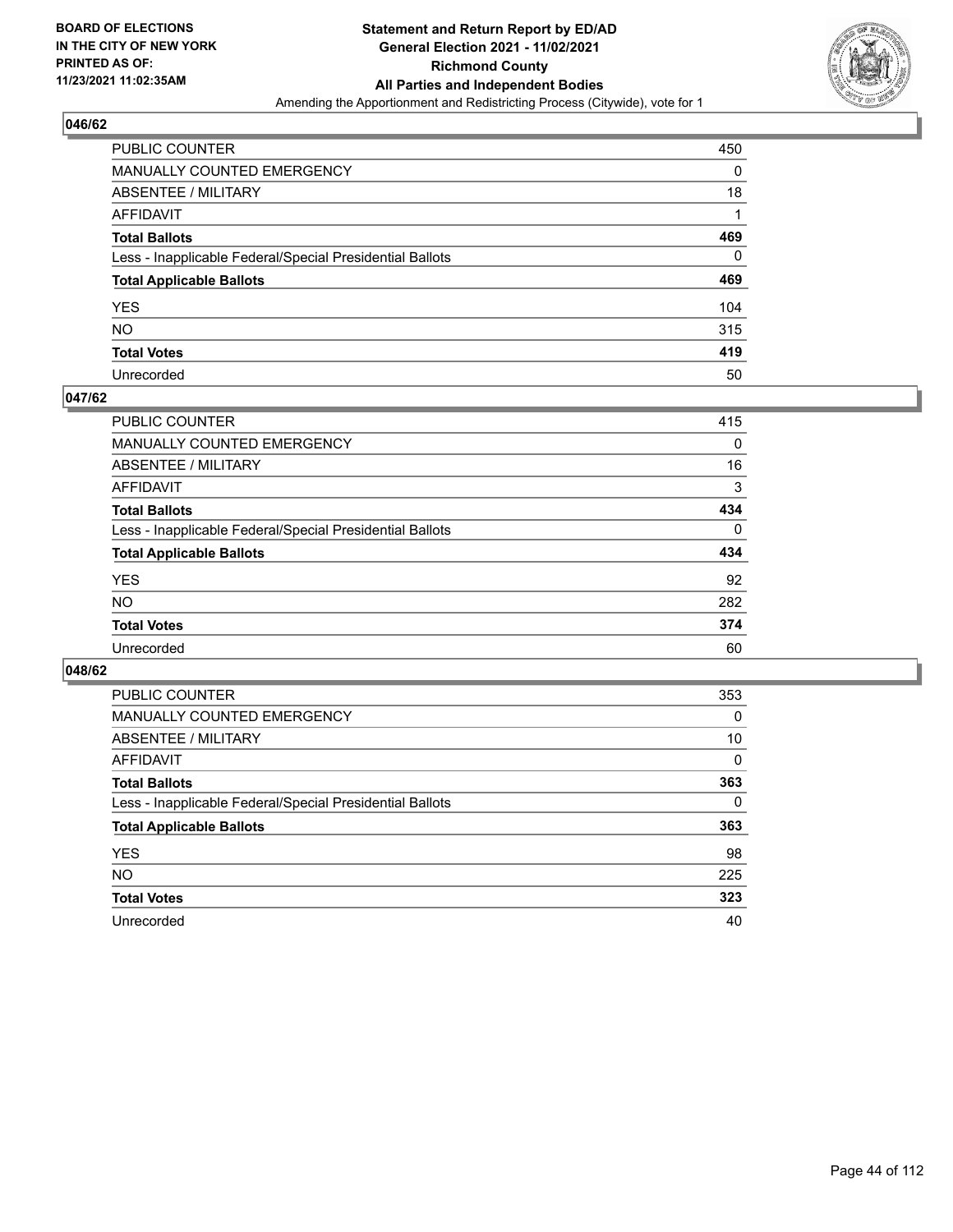

| PUBLIC COUNTER                                           | 418 |
|----------------------------------------------------------|-----|
| MANUALLY COUNTED EMERGENCY                               | 0   |
| ABSENTEE / MILITARY                                      | 17  |
| AFFIDAVIT                                                | 0   |
| <b>Total Ballots</b>                                     | 435 |
| Less - Inapplicable Federal/Special Presidential Ballots | 0   |
| <b>Total Applicable Ballots</b>                          | 435 |
| YES                                                      | 100 |
| NO.                                                      | 312 |
| <b>Total Votes</b>                                       | 412 |
| Unrecorded                                               | 23  |

#### **050/62**

| <b>PUBLIC COUNTER</b>                                    | 473      |
|----------------------------------------------------------|----------|
| <b>MANUALLY COUNTED EMERGENCY</b>                        | $\Omega$ |
| ABSENTEE / MILITARY                                      | 28       |
| AFFIDAVIT                                                | 5        |
| <b>Total Ballots</b>                                     | 506      |
| Less - Inapplicable Federal/Special Presidential Ballots | $\Omega$ |
| <b>Total Applicable Ballots</b>                          | 506      |
| <b>YES</b>                                               | 110      |
| <b>NO</b>                                                | 349      |
| <b>Total Votes</b>                                       | 459      |
| Unrecorded                                               | 47       |

| PUBLIC COUNTER                                           | 406            |
|----------------------------------------------------------|----------------|
| <b>MANUALLY COUNTED EMERGENCY</b>                        | $\Omega$       |
| ABSENTEE / MILITARY                                      | 23             |
| AFFIDAVIT                                                | $\overline{2}$ |
| <b>Total Ballots</b>                                     | 431            |
| Less - Inapplicable Federal/Special Presidential Ballots | $\Omega$       |
| <b>Total Applicable Ballots</b>                          | 431            |
| <b>YES</b>                                               | 127            |
| <b>NO</b>                                                | 259            |
| <b>Total Votes</b>                                       | 386            |
| Unrecorded                                               | 45             |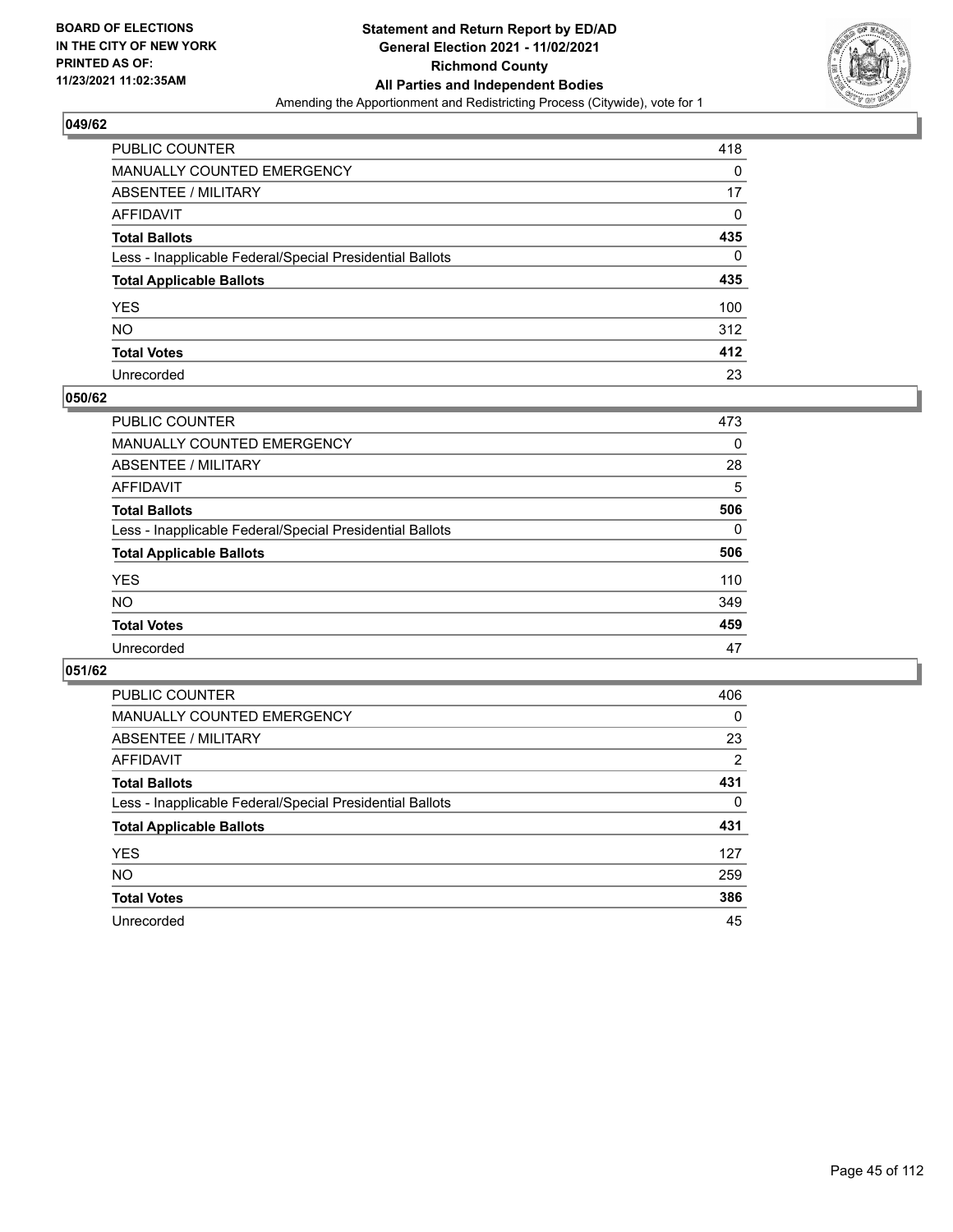

| PUBLIC COUNTER                                           | 463            |
|----------------------------------------------------------|----------------|
| MANUALLY COUNTED EMERGENCY                               | 0              |
| ABSENTEE / MILITARY                                      | 16             |
| AFFIDAVIT                                                | $\overline{4}$ |
| <b>Total Ballots</b>                                     | 483            |
| Less - Inapplicable Federal/Special Presidential Ballots | 0              |
| <b>Total Applicable Ballots</b>                          | 483            |
| YES                                                      | 120            |
| NO.                                                      | 290            |
| <b>Total Votes</b>                                       | 410            |
| Unrecorded                                               | 73             |

#### **053/62**

| <b>PUBLIC COUNTER</b>                                    | 449      |
|----------------------------------------------------------|----------|
| <b>MANUALLY COUNTED EMERGENCY</b>                        | 0        |
| ABSENTEE / MILITARY                                      | 20       |
| AFFIDAVIT                                                | 2        |
| <b>Total Ballots</b>                                     | 471      |
| Less - Inapplicable Federal/Special Presidential Ballots | $\Omega$ |
| <b>Total Applicable Ballots</b>                          | 471      |
| <b>YES</b>                                               | 131      |
| <b>NO</b>                                                | 325      |
| <b>Total Votes</b>                                       | 456      |
| Unrecorded                                               | 15       |

| PUBLIC COUNTER                                           | 387      |
|----------------------------------------------------------|----------|
| MANUALLY COUNTED EMERGENCY                               | 0        |
| ABSENTEE / MILITARY                                      | 22       |
| AFFIDAVIT                                                | 4        |
| <b>Total Ballots</b>                                     | 413      |
| Less - Inapplicable Federal/Special Presidential Ballots | $\Omega$ |
| <b>Total Applicable Ballots</b>                          | 413      |
| <b>YES</b>                                               | 119      |
| <b>NO</b>                                                | 263      |
| <b>Total Votes</b>                                       | 382      |
| Unrecorded                                               | 31       |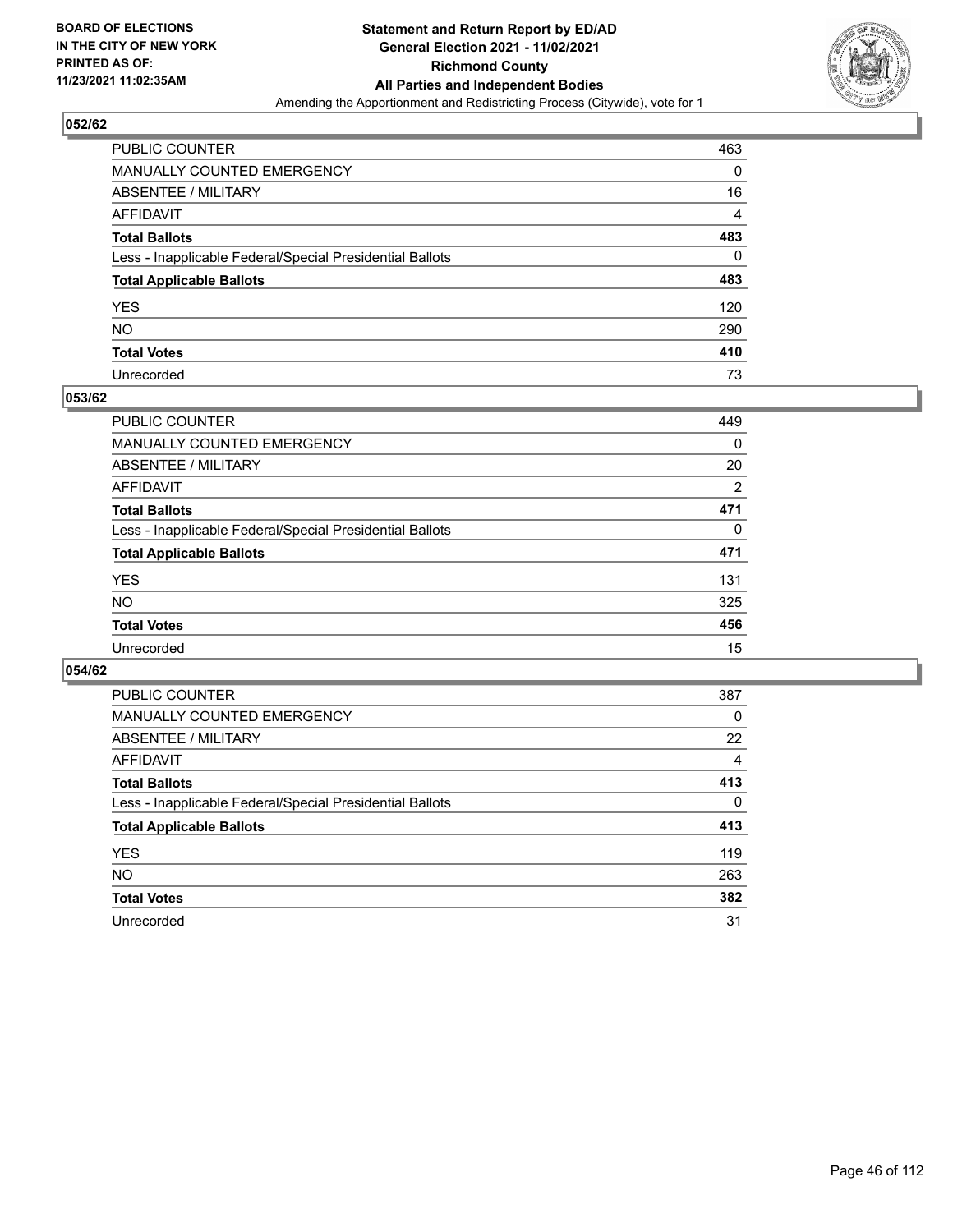

| PUBLIC COUNTER                                           | 475 |
|----------------------------------------------------------|-----|
| MANUALLY COUNTED EMERGENCY                               | 0   |
| ABSENTEE / MILITARY                                      | 21  |
| AFFIDAVIT                                                |     |
| <b>Total Ballots</b>                                     | 497 |
| Less - Inapplicable Federal/Special Presidential Ballots | 0   |
| <b>Total Applicable Ballots</b>                          | 497 |
| YES                                                      | 125 |
| NO.                                                      | 340 |
| <b>Total Votes</b>                                       | 465 |
| Unrecorded                                               | 32  |

#### **056/62**

| <b>PUBLIC COUNTER</b>                                    | 372      |
|----------------------------------------------------------|----------|
| <b>MANUALLY COUNTED EMERGENCY</b>                        | 0        |
| ABSENTEE / MILITARY                                      | 18       |
| AFFIDAVIT                                                | 2        |
| <b>Total Ballots</b>                                     | 392      |
| Less - Inapplicable Federal/Special Presidential Ballots | $\Omega$ |
| <b>Total Applicable Ballots</b>                          | 392      |
| <b>YES</b>                                               | 103      |
| <b>NO</b>                                                | 243      |
| <b>Total Votes</b>                                       | 346      |
| Unrecorded                                               | 46       |

| PUBLIC COUNTER                                           | 407      |
|----------------------------------------------------------|----------|
| <b>MANUALLY COUNTED EMERGENCY</b>                        | 0        |
| ABSENTEE / MILITARY                                      | 14       |
| AFFIDAVIT                                                |          |
| <b>Total Ballots</b>                                     | 422      |
| Less - Inapplicable Federal/Special Presidential Ballots | $\Omega$ |
| <b>Total Applicable Ballots</b>                          | 422      |
| <b>YES</b>                                               | 88       |
| NO.                                                      | 303      |
| <b>Total Votes</b>                                       | 391      |
| Unrecorded                                               | 31       |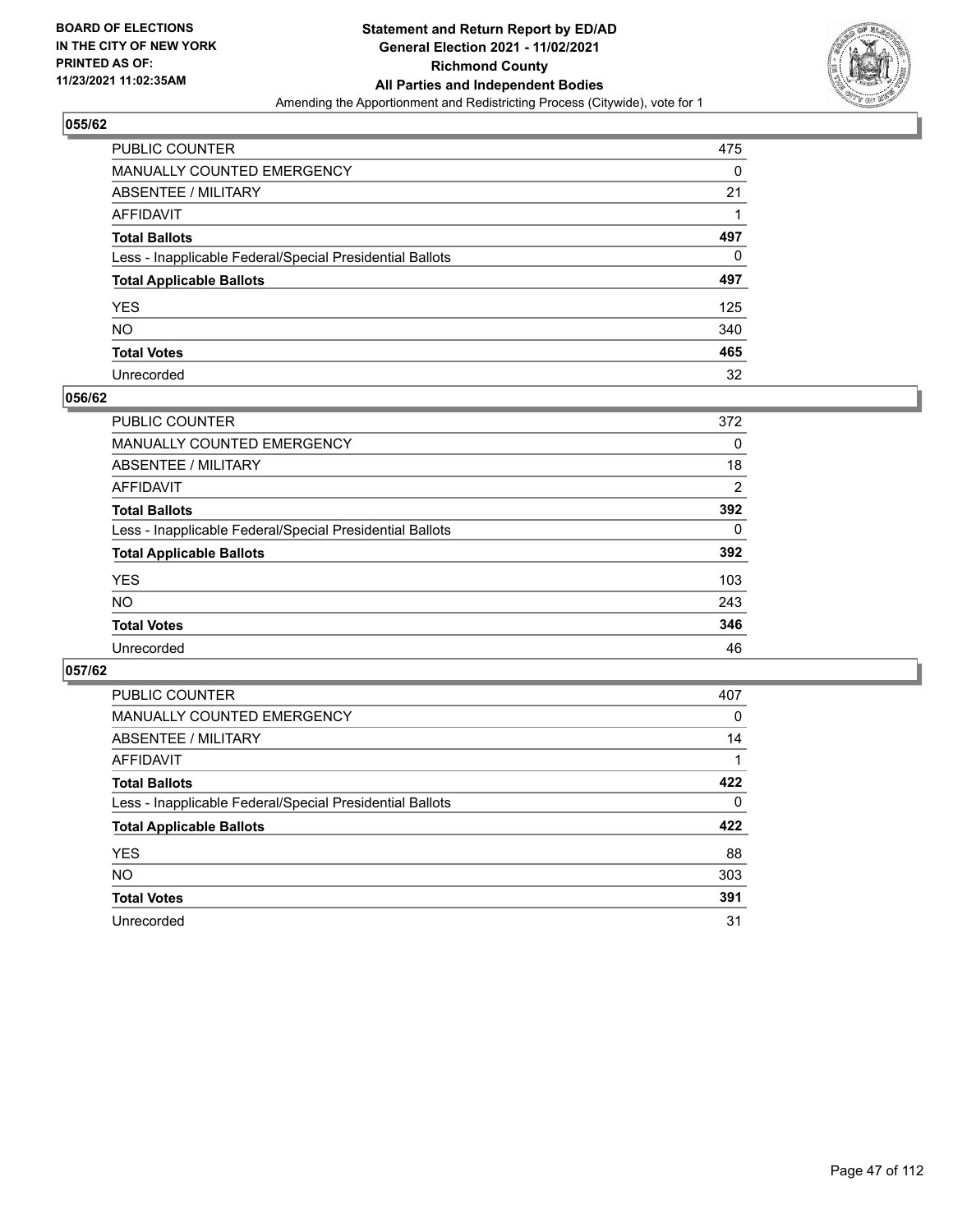

| PUBLIC COUNTER                                           | 479 |
|----------------------------------------------------------|-----|
| MANUALLY COUNTED EMERGENCY                               | 0   |
| <b>ABSENTEE / MILITARY</b>                               | 8   |
| <b>AFFIDAVIT</b>                                         |     |
| <b>Total Ballots</b>                                     | 488 |
| Less - Inapplicable Federal/Special Presidential Ballots | 0   |
| <b>Total Applicable Ballots</b>                          | 488 |
| YES                                                      | 128 |
| <b>NO</b>                                                | 308 |
| <b>Total Votes</b>                                       | 436 |
| Unrecorded                                               | 52  |

#### **059/62**

| <b>PUBLIC COUNTER</b>                                    | 371      |
|----------------------------------------------------------|----------|
| <b>MANUALLY COUNTED EMERGENCY</b>                        | 0        |
| ABSENTEE / MILITARY                                      | 35       |
| AFFIDAVIT                                                | 4        |
| <b>Total Ballots</b>                                     | 410      |
| Less - Inapplicable Federal/Special Presidential Ballots | $\Omega$ |
| <b>Total Applicable Ballots</b>                          | 410      |
| <b>YES</b>                                               | 117      |
| <b>NO</b>                                                | 268      |
| <b>Total Votes</b>                                       | 385      |
| Unrecorded                                               | 25       |

| PUBLIC COUNTER                                           | 460      |
|----------------------------------------------------------|----------|
| <b>MANUALLY COUNTED EMERGENCY</b>                        | 0        |
| ABSENTEE / MILITARY                                      | 13       |
| AFFIDAVIT                                                | 2        |
| <b>Total Ballots</b>                                     | 475      |
| Less - Inapplicable Federal/Special Presidential Ballots | $\Omega$ |
| <b>Total Applicable Ballots</b>                          | 475      |
| <b>YES</b>                                               | 118      |
| <b>NO</b>                                                | 288      |
| <b>Total Votes</b>                                       | 406      |
|                                                          |          |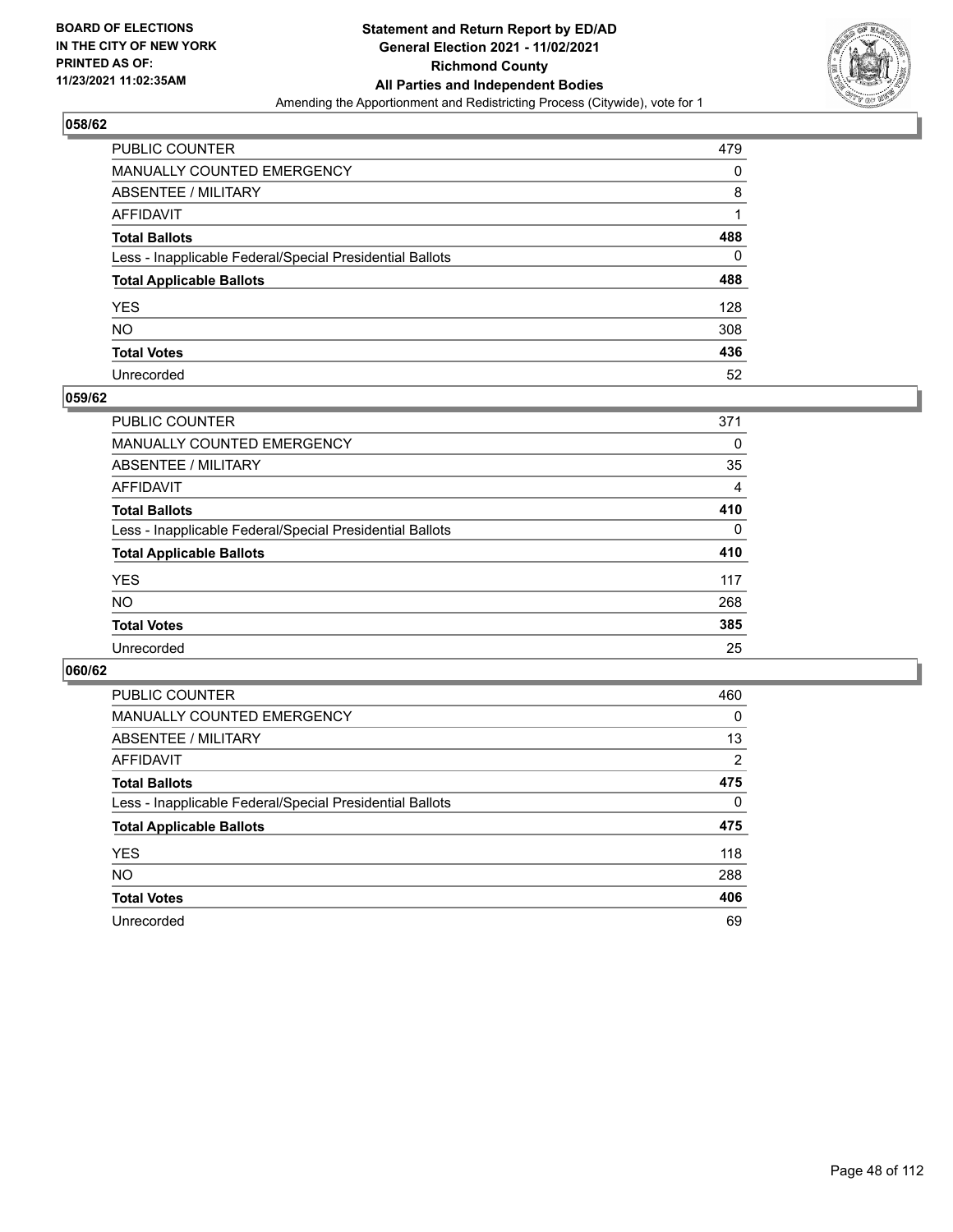

| PUBLIC COUNTER                                           | 450 |
|----------------------------------------------------------|-----|
| MANUALLY COUNTED EMERGENCY                               | 0   |
| ABSENTEE / MILITARY                                      | 13  |
| AFFIDAVIT                                                | 0   |
| Total Ballots                                            | 463 |
| Less - Inapplicable Federal/Special Presidential Ballots | 0   |
| <b>Total Applicable Ballots</b>                          | 463 |
| YES                                                      | 103 |
| NO.                                                      | 319 |
| <b>Total Votes</b>                                       | 422 |
| Unrecorded                                               | 41  |

#### **062/62**

| PUBLIC COUNTER                                           | 391      |
|----------------------------------------------------------|----------|
| <b>MANUALLY COUNTED EMERGENCY</b>                        | 0        |
| ABSENTEE / MILITARY                                      | 21       |
| AFFIDAVIT                                                | 2        |
| <b>Total Ballots</b>                                     | 414      |
| Less - Inapplicable Federal/Special Presidential Ballots | $\Omega$ |
| <b>Total Applicable Ballots</b>                          | 414      |
| <b>YES</b>                                               | 108      |
| <b>NO</b>                                                | 275      |
| <b>Total Votes</b>                                       | 383      |
| Unrecorded                                               | 31       |

| PUBLIC COUNTER                                           | 282      |
|----------------------------------------------------------|----------|
| MANUALLY COUNTED EMERGENCY                               | 0        |
| ABSENTEE / MILITARY                                      | 11       |
| AFFIDAVIT                                                |          |
| <b>Total Ballots</b>                                     | 294      |
| Less - Inapplicable Federal/Special Presidential Ballots | $\Omega$ |
| <b>Total Applicable Ballots</b>                          | 294      |
| <b>YES</b>                                               | 77       |
| <b>NO</b>                                                | 183      |
| <b>Total Votes</b>                                       | 260      |
| Unrecorded                                               | 34       |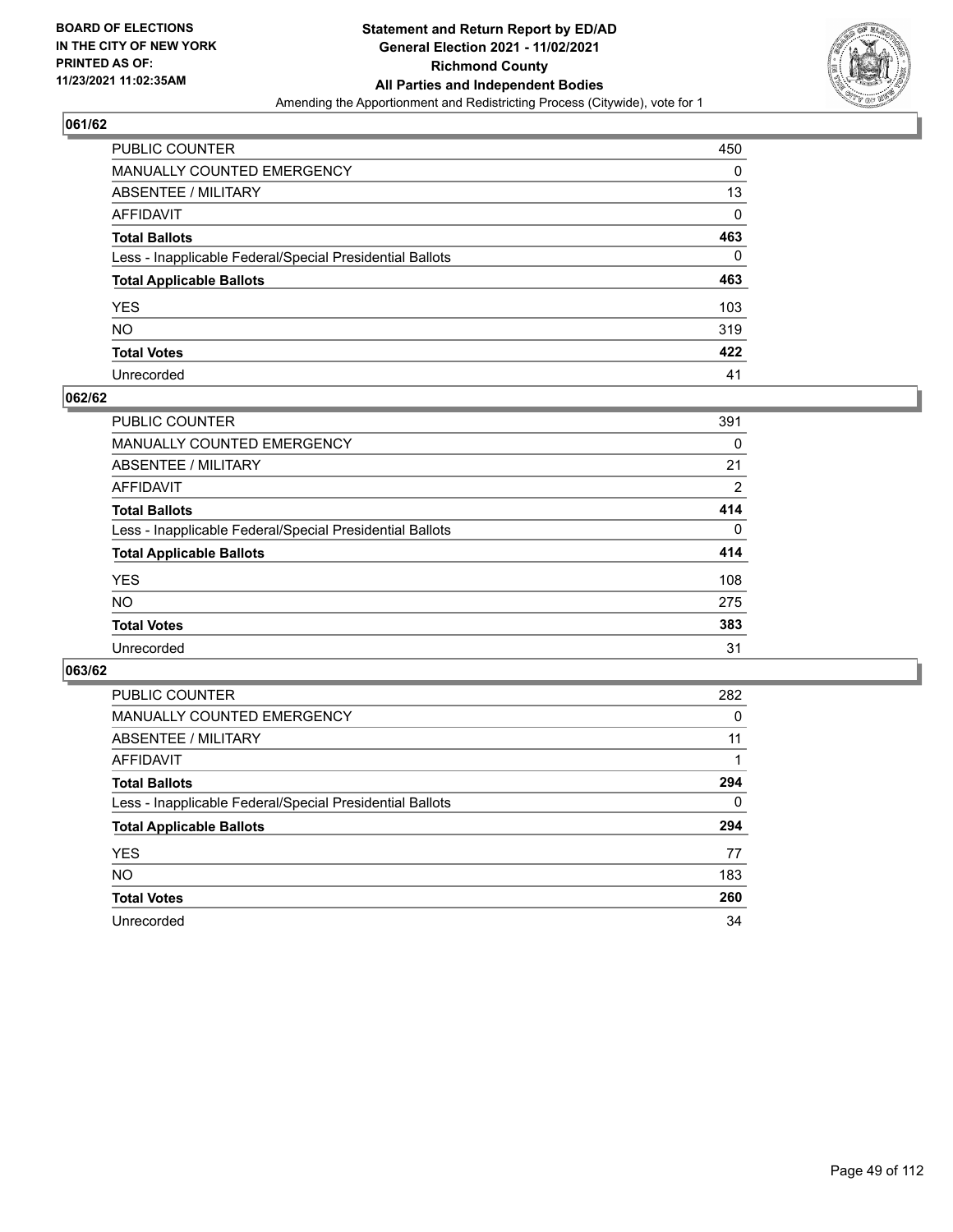

| PUBLIC COUNTER                                           | 267 |
|----------------------------------------------------------|-----|
| MANUALLY COUNTED EMERGENCY                               | 0   |
| ABSENTEE / MILITARY                                      | 19  |
| AFFIDAVIT                                                | 0   |
| <b>Total Ballots</b>                                     | 286 |
| Less - Inapplicable Federal/Special Presidential Ballots | 0   |
| <b>Total Applicable Ballots</b>                          | 286 |
| YES                                                      | 79  |
| NO.                                                      | 187 |
| <b>Total Votes</b>                                       | 266 |
| Unrecorded                                               | 20  |

#### **065/62**

| <b>PUBLIC COUNTER</b>                                    | 541            |
|----------------------------------------------------------|----------------|
| <b>MANUALLY COUNTED EMERGENCY</b>                        | 0              |
| ABSENTEE / MILITARY                                      | 15             |
| AFFIDAVIT                                                | $\overline{2}$ |
| <b>Total Ballots</b>                                     | 558            |
| Less - Inapplicable Federal/Special Presidential Ballots | $\Omega$       |
| <b>Total Applicable Ballots</b>                          | 558            |
| <b>YES</b>                                               | 133            |
| <b>NO</b>                                                | 375            |
| <b>Total Votes</b>                                       | 508            |
| Unrecorded                                               | 50             |

| PUBLIC COUNTER                                           | 468      |
|----------------------------------------------------------|----------|
| <b>MANUALLY COUNTED EMERGENCY</b>                        | 0        |
| ABSENTEE / MILITARY                                      | 21       |
| AFFIDAVIT                                                |          |
| <b>Total Ballots</b>                                     | 490      |
| Less - Inapplicable Federal/Special Presidential Ballots | $\Omega$ |
| <b>Total Applicable Ballots</b>                          | 490      |
| <b>YES</b>                                               | 96       |
| <b>NO</b>                                                | 328      |
| <b>Total Votes</b>                                       | 424      |
|                                                          |          |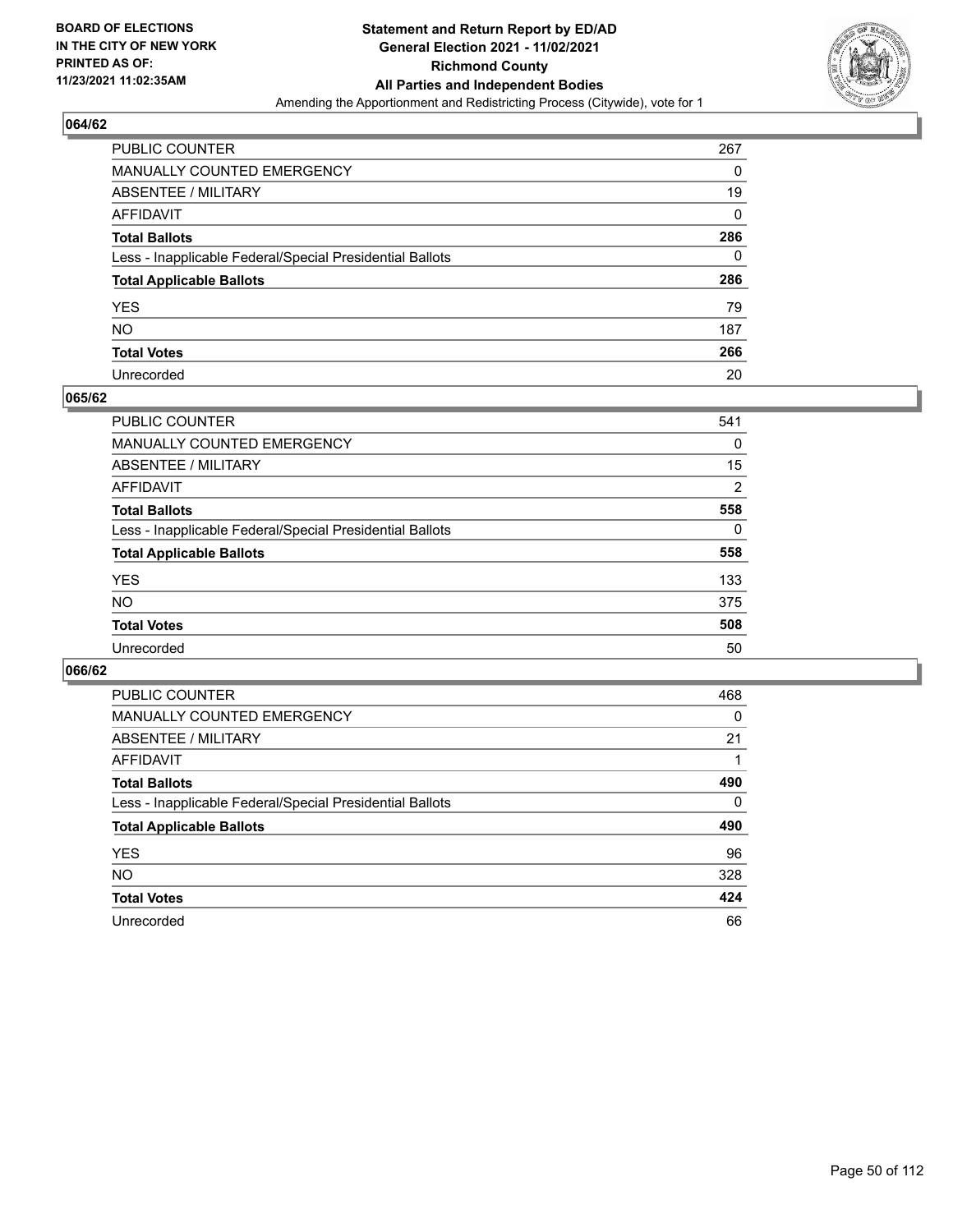

| PUBLIC COUNTER                                           | 417 |
|----------------------------------------------------------|-----|
| MANUALLY COUNTED EMERGENCY                               | 0   |
| ABSENTEE / MILITARY                                      | 19  |
| AFFIDAVIT                                                | 0   |
| <b>Total Ballots</b>                                     | 436 |
| Less - Inapplicable Federal/Special Presidential Ballots | 0   |
| <b>Total Applicable Ballots</b>                          | 436 |
| YES                                                      | 110 |
| NΟ                                                       | 278 |
| <b>Total Votes</b>                                       | 388 |
| Unrecorded                                               | 48  |

#### **068/62**

| <b>PUBLIC COUNTER</b>                                    | 399      |
|----------------------------------------------------------|----------|
| <b>MANUALLY COUNTED EMERGENCY</b>                        | 0        |
| ABSENTEE / MILITARY                                      | 19       |
| AFFIDAVIT                                                | 2        |
| <b>Total Ballots</b>                                     | 420      |
| Less - Inapplicable Federal/Special Presidential Ballots | $\Omega$ |
| <b>Total Applicable Ballots</b>                          | 420      |
| <b>YES</b>                                               | 128      |
| <b>NO</b>                                                | 257      |
| <b>Total Votes</b>                                       | 385      |
| Unrecorded                                               | 35       |

| PUBLIC COUNTER                                           | 363      |
|----------------------------------------------------------|----------|
| <b>MANUALLY COUNTED EMERGENCY</b>                        | 0        |
| ABSENTEE / MILITARY                                      | 25       |
| AFFIDAVIT                                                | 8        |
| <b>Total Ballots</b>                                     | 396      |
| Less - Inapplicable Federal/Special Presidential Ballots | $\Omega$ |
| <b>Total Applicable Ballots</b>                          | 396      |
| <b>YES</b>                                               | 107      |
| <b>NO</b>                                                | 244      |
| <b>Total Votes</b>                                       | 351      |
| Unrecorded                                               | 45       |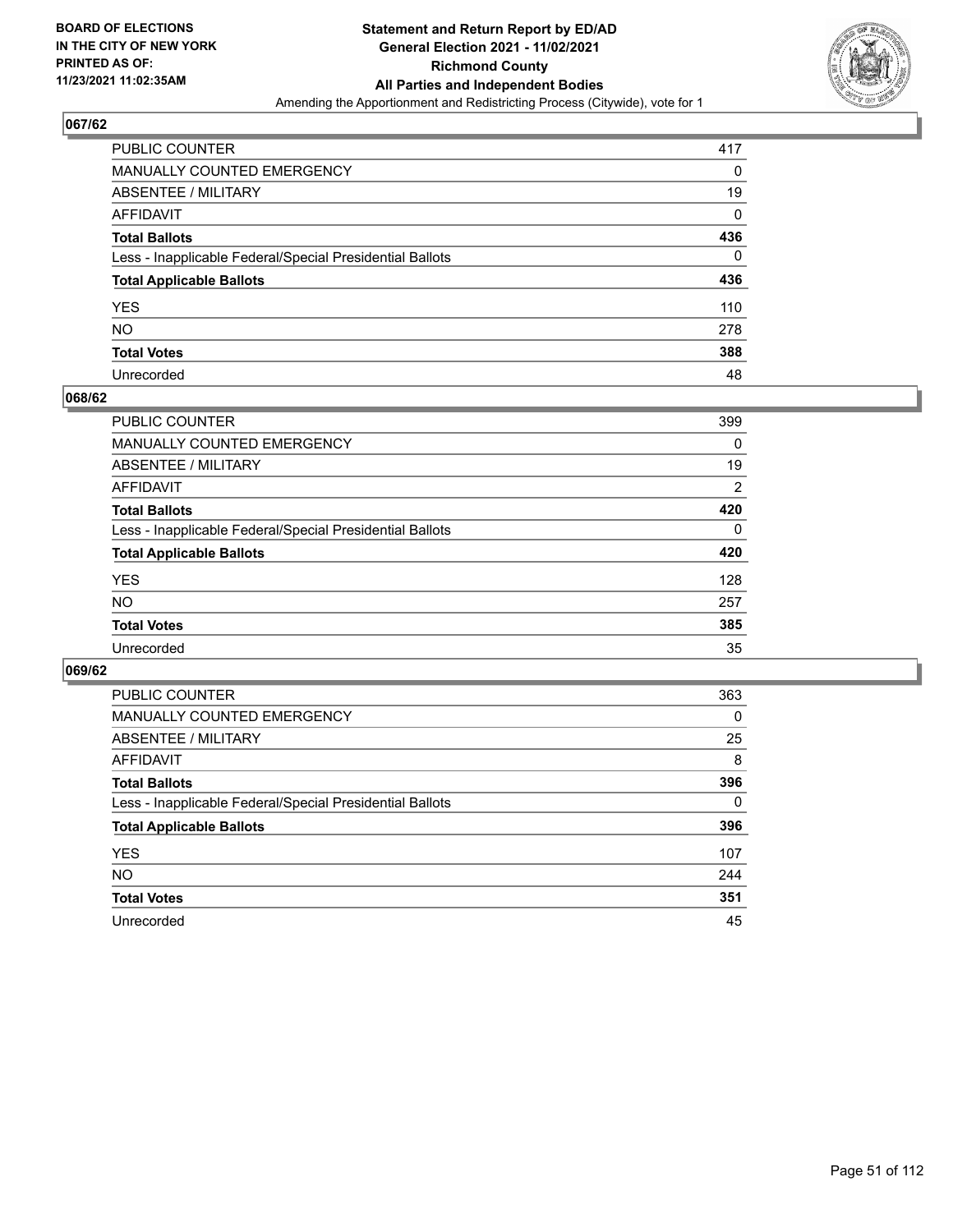

| PUBLIC COUNTER                                           | 179 |
|----------------------------------------------------------|-----|
| MANUALLY COUNTED EMERGENCY                               | 0   |
| <b>ABSENTEE / MILITARY</b>                               | 13  |
| <b>AFFIDAVIT</b>                                         | 0   |
| <b>Total Ballots</b>                                     | 192 |
| Less - Inapplicable Federal/Special Presidential Ballots | 0   |
| <b>Total Applicable Ballots</b>                          | 192 |
| YES                                                      | 61  |
| <b>NO</b>                                                | 116 |
| <b>Total Votes</b>                                       | 177 |
| Unrecorded                                               | 15  |

#### **071/62**

| <b>PUBLIC COUNTER</b>                                    | 420      |
|----------------------------------------------------------|----------|
| <b>MANUALLY COUNTED EMERGENCY</b>                        | 0        |
| ABSENTEE / MILITARY                                      | 16       |
| AFFIDAVIT                                                | 3        |
| <b>Total Ballots</b>                                     | 439      |
| Less - Inapplicable Federal/Special Presidential Ballots | $\Omega$ |
| <b>Total Applicable Ballots</b>                          | 439      |
| <b>YES</b>                                               | 97       |
| <b>NO</b>                                                | 269      |
| <b>Total Votes</b>                                       | 366      |
| Unrecorded                                               | 73       |

| PUBLIC COUNTER                                           | 369 |
|----------------------------------------------------------|-----|
| MANUALLY COUNTED EMERGENCY                               | 0   |
| ABSENTEE / MILITARY                                      | 8   |
| AFFIDAVIT                                                | 0   |
| <b>Total Ballots</b>                                     | 377 |
| Less - Inapplicable Federal/Special Presidential Ballots | 0   |
| <b>Total Applicable Ballots</b>                          | 377 |
| <b>YES</b>                                               | 89  |
| NO.                                                      | 219 |
| <b>Total Votes</b>                                       | 308 |
| Unrecorded                                               | 69  |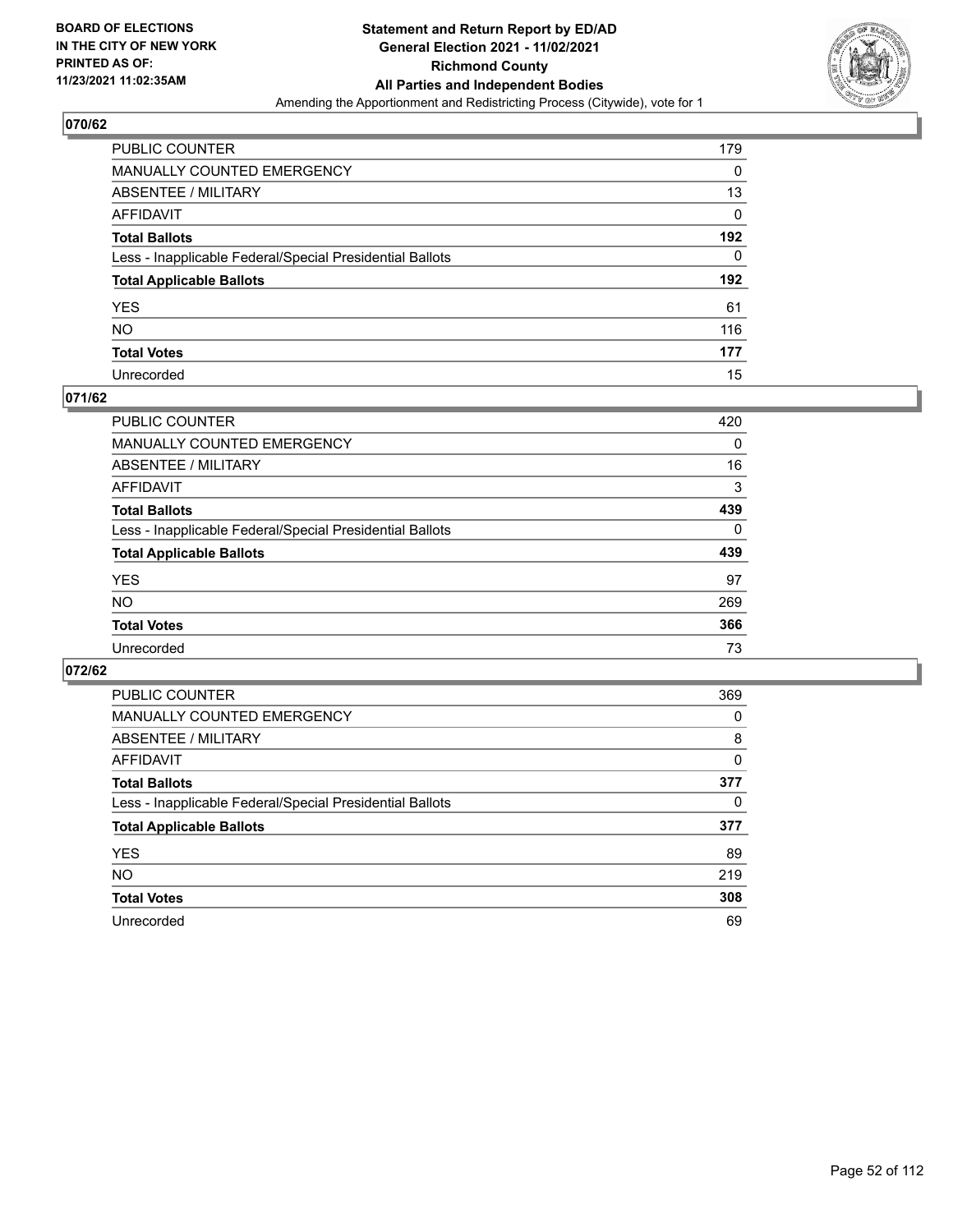

| PUBLIC COUNTER                                           | 398 |
|----------------------------------------------------------|-----|
| MANUALLY COUNTED EMERGENCY                               | 0   |
| ABSENTEE / MILITARY                                      | 31  |
| AFFIDAVIT                                                |     |
| <b>Total Ballots</b>                                     | 430 |
| Less - Inapplicable Federal/Special Presidential Ballots | 0   |
| <b>Total Applicable Ballots</b>                          | 430 |
| YES                                                      | 120 |
| NO.                                                      | 244 |
| <b>Total Votes</b>                                       | 364 |
| Unrecorded                                               | 66  |

#### **074/62**

| <b>PUBLIC COUNTER</b>                                    | 502      |
|----------------------------------------------------------|----------|
| MANUALLY COUNTED EMERGENCY                               | 0        |
| ABSENTEE / MILITARY                                      | 17       |
| AFFIDAVIT                                                | $\Omega$ |
| <b>Total Ballots</b>                                     | 519      |
| Less - Inapplicable Federal/Special Presidential Ballots | $\Omega$ |
| <b>Total Applicable Ballots</b>                          | 519      |
| <b>YES</b>                                               | 91       |
| <b>NO</b>                                                | 366      |
| <b>Total Votes</b>                                       | 457      |
| Unrecorded                                               | 62       |

| PUBLIC COUNTER                                           | 411      |
|----------------------------------------------------------|----------|
| <b>MANUALLY COUNTED EMERGENCY</b>                        | $\Omega$ |
| ABSENTEE / MILITARY                                      | 19       |
| AFFIDAVIT                                                | 6        |
| <b>Total Ballots</b>                                     | 436      |
| Less - Inapplicable Federal/Special Presidential Ballots | $\Omega$ |
| <b>Total Applicable Ballots</b>                          | 436      |
| <b>YES</b>                                               | 94       |
| <b>NO</b>                                                | 298      |
| <b>Total Votes</b>                                       | 392      |
| Unrecorded                                               | 44       |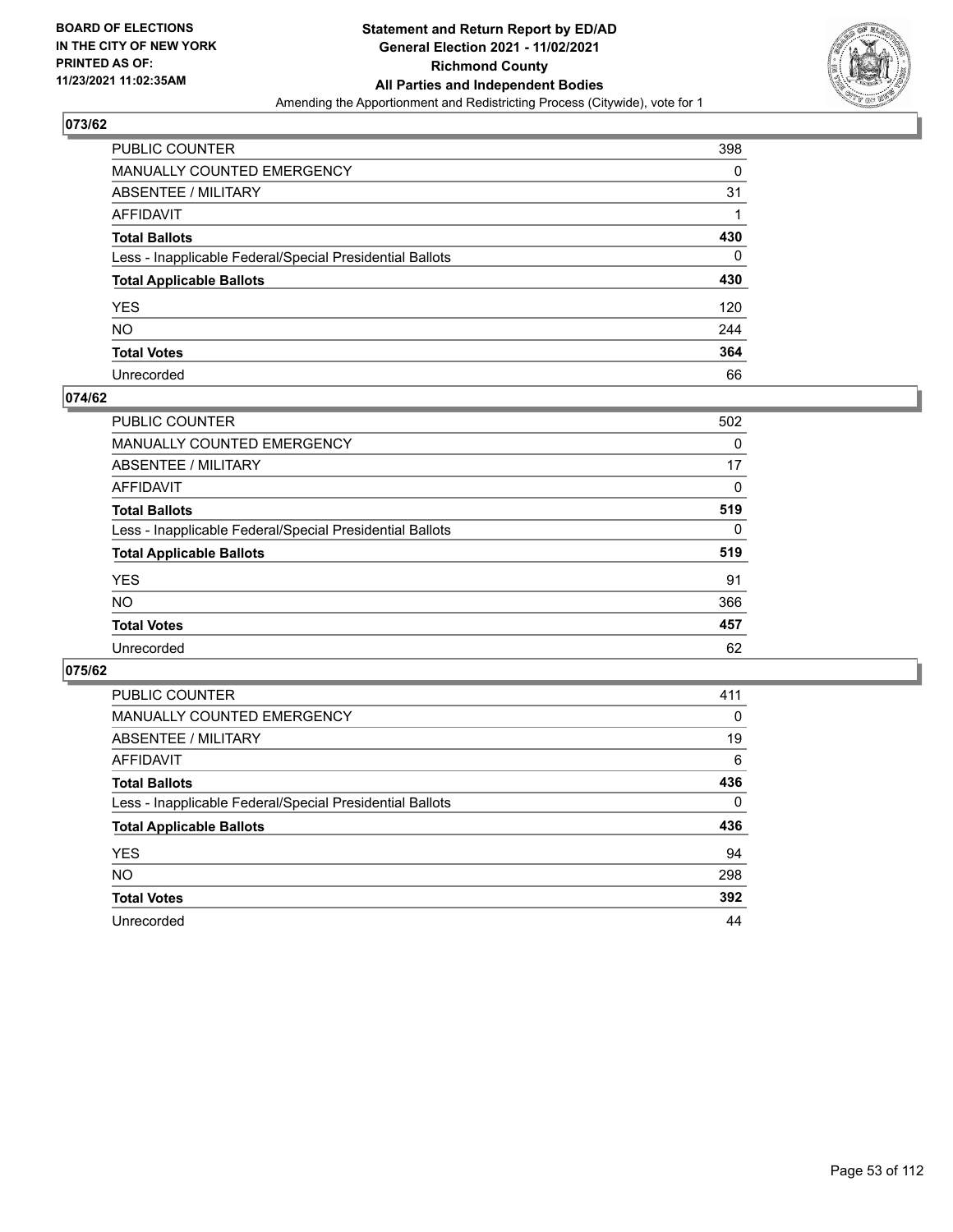

| PUBLIC COUNTER                                           | 445 |
|----------------------------------------------------------|-----|
| MANUALLY COUNTED EMERGENCY                               | 0   |
| ABSENTEE / MILITARY                                      | 6   |
| AFFIDAVIT                                                | 9   |
| <b>Total Ballots</b>                                     | 460 |
| Less - Inapplicable Federal/Special Presidential Ballots | 0   |
| <b>Total Applicable Ballots</b>                          | 460 |
| YES                                                      | 99  |
| NO.                                                      | 315 |
| <b>Total Votes</b>                                       | 414 |
| Unrecorded                                               | 46  |

#### **077/62**

| <b>PUBLIC COUNTER</b>                                    | 474            |
|----------------------------------------------------------|----------------|
| <b>MANUALLY COUNTED EMERGENCY</b>                        | 0              |
| ABSENTEE / MILITARY                                      | 23             |
| AFFIDAVIT                                                | $\overline{2}$ |
| <b>Total Ballots</b>                                     | 499            |
| Less - Inapplicable Federal/Special Presidential Ballots | $\Omega$       |
| <b>Total Applicable Ballots</b>                          | 499            |
| <b>YES</b>                                               | 92             |
| <b>NO</b>                                                | 365            |
| <b>Total Votes</b>                                       | 457            |
| Unrecorded                                               | 42             |

| PUBLIC COUNTER                                           | 447            |
|----------------------------------------------------------|----------------|
| <b>MANUALLY COUNTED EMERGENCY</b>                        | 0              |
| ABSENTEE / MILITARY                                      | 14             |
| AFFIDAVIT                                                | $\overline{2}$ |
| <b>Total Ballots</b>                                     | 463            |
| Less - Inapplicable Federal/Special Presidential Ballots | $\Omega$       |
| <b>Total Applicable Ballots</b>                          | 463            |
| <b>YES</b>                                               | 95             |
| NO.                                                      | 330            |
| <b>Total Votes</b>                                       | 425            |
| Unrecorded                                               | 38             |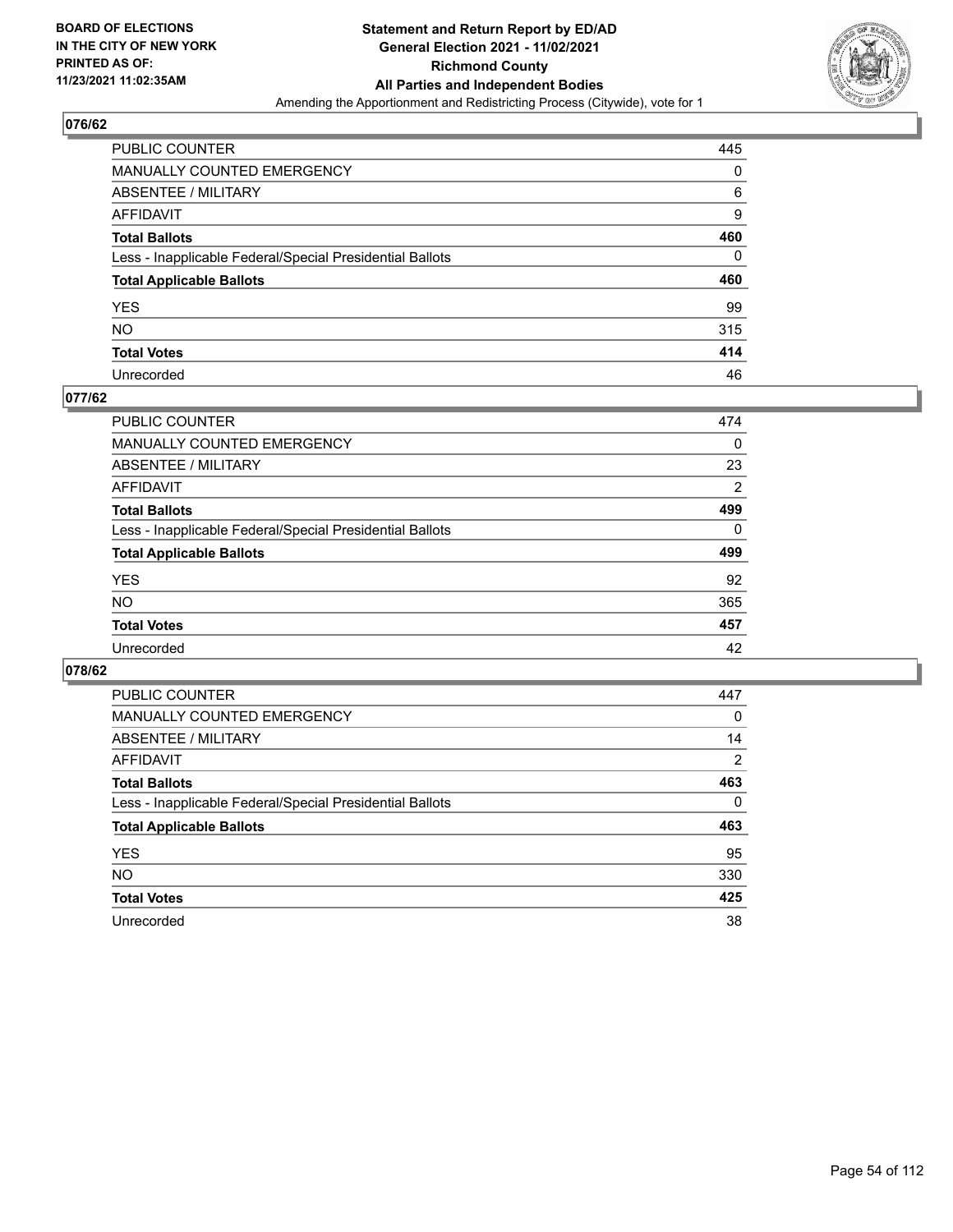

| PUBLIC COUNTER                                           | 263 |
|----------------------------------------------------------|-----|
| MANUALLY COUNTED EMERGENCY                               | 0   |
| ABSENTEE / MILITARY                                      | 14  |
| AFFIDAVIT                                                | 0   |
| <b>Total Ballots</b>                                     | 277 |
| Less - Inapplicable Federal/Special Presidential Ballots | 0   |
| <b>Total Applicable Ballots</b>                          | 277 |
| YES                                                      | 59  |
| NO.                                                      | 186 |
| <b>Total Votes</b>                                       | 245 |
| Unrecorded                                               | 32  |

#### **080/62**

| <b>PUBLIC COUNTER</b>                                    | 461            |
|----------------------------------------------------------|----------------|
| <b>MANUALLY COUNTED EMERGENCY</b>                        | 0              |
| ABSENTEE / MILITARY                                      | 13             |
| AFFIDAVIT                                                | $\overline{4}$ |
| <b>Total Ballots</b>                                     | 478            |
| Less - Inapplicable Federal/Special Presidential Ballots | $\Omega$       |
| <b>Total Applicable Ballots</b>                          | 478            |
| <b>YES</b>                                               | 126            |
| <b>NO</b>                                                | 325            |
| <b>Total Votes</b>                                       | 451            |
| Unrecorded                                               | 27             |

| PUBLIC COUNTER                                           | 479      |
|----------------------------------------------------------|----------|
| MANUALLY COUNTED EMERGENCY                               | 0        |
| ABSENTEE / MILITARY                                      | 28       |
| AFFIDAVIT                                                | $\Omega$ |
| <b>Total Ballots</b>                                     | 507      |
| Less - Inapplicable Federal/Special Presidential Ballots | 0        |
| <b>Total Applicable Ballots</b>                          | 507      |
| <b>YES</b>                                               | 116      |
| <b>NO</b>                                                | 313      |
| <b>Total Votes</b>                                       | 429      |
|                                                          |          |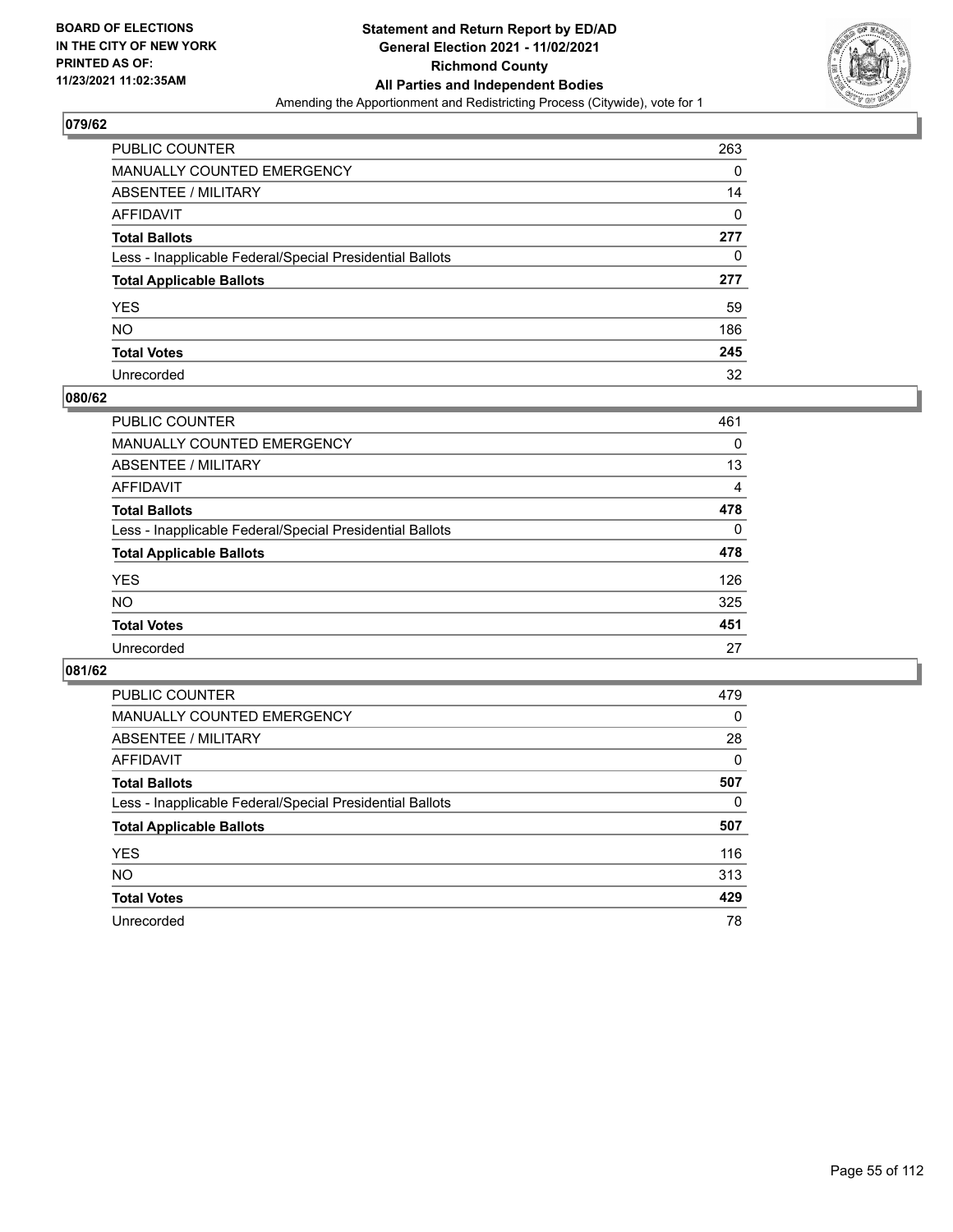

| PUBLIC COUNTER                                           | 418 |
|----------------------------------------------------------|-----|
| MANUALLY COUNTED EMERGENCY                               | 0   |
| ABSENTEE / MILITARY                                      | 23  |
| AFFIDAVIT                                                | 3   |
| <b>Total Ballots</b>                                     | 444 |
| Less - Inapplicable Federal/Special Presidential Ballots | 0   |
| <b>Total Applicable Ballots</b>                          | 444 |
| YES                                                      | 82  |
| NO.                                                      | 305 |
| <b>Total Votes</b>                                       | 387 |
| Unrecorded                                               | 57  |

#### **083/62**

| <b>PUBLIC COUNTER</b>                                    | 419      |
|----------------------------------------------------------|----------|
| <b>MANUALLY COUNTED EMERGENCY</b>                        | $\Omega$ |
| ABSENTEE / MILITARY                                      |          |
| AFFIDAVIT                                                |          |
| <b>Total Ballots</b>                                     | 427      |
| Less - Inapplicable Federal/Special Presidential Ballots | $\Omega$ |
| <b>Total Applicable Ballots</b>                          | 427      |
| <b>YES</b>                                               | 74       |
| <b>NO</b>                                                | 299      |
| <b>Total Votes</b>                                       | 373      |
| Unrecorded                                               | 54       |

| PUBLIC COUNTER                                           | 477      |
|----------------------------------------------------------|----------|
| <b>MANUALLY COUNTED EMERGENCY</b>                        | $\Omega$ |
| ABSENTEE / MILITARY                                      | 21       |
| AFFIDAVIT                                                | 0        |
| <b>Total Ballots</b>                                     | 498      |
| Less - Inapplicable Federal/Special Presidential Ballots | 0        |
| <b>Total Applicable Ballots</b>                          | 498      |
| <b>YES</b>                                               | 100      |
| NO.                                                      | 342      |
| <b>Total Votes</b>                                       | 442      |
| Unrecorded                                               | 56       |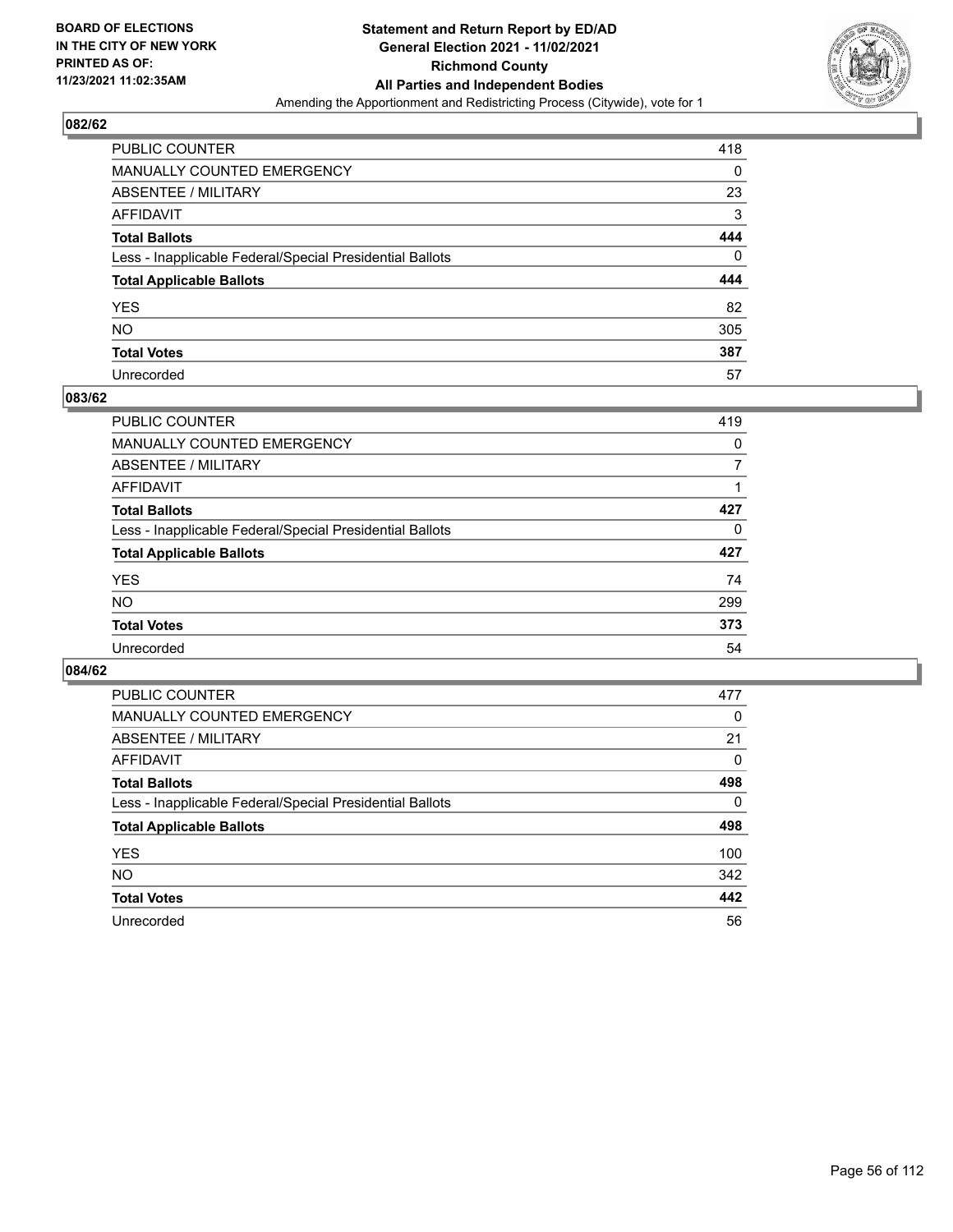

| PUBLIC COUNTER                                           | 342 |
|----------------------------------------------------------|-----|
| MANUALLY COUNTED EMERGENCY                               | 0   |
| <b>ABSENTEE / MILITARY</b>                               | 18  |
| <b>AFFIDAVIT</b>                                         |     |
| <b>Total Ballots</b>                                     | 361 |
| Less - Inapplicable Federal/Special Presidential Ballots | 0   |
| <b>Total Applicable Ballots</b>                          | 361 |
| <b>YES</b>                                               | 107 |
| <b>NO</b>                                                | 218 |
| <b>Total Votes</b>                                       | 325 |
| Unrecorded                                               | 36  |

#### **086/62**

| PUBLIC COUNTER                                           | 389      |
|----------------------------------------------------------|----------|
| <b>MANUALLY COUNTED EMERGENCY</b>                        | $\Omega$ |
| <b>ABSENTEE / MILITARY</b>                               | 12       |
| <b>AFFIDAVIT</b>                                         | $\Omega$ |
| <b>Total Ballots</b>                                     | 401      |
| Less - Inapplicable Federal/Special Presidential Ballots | 0        |
| <b>Total Applicable Ballots</b>                          | 401      |
| <b>YES</b>                                               | 102      |
| <b>NO</b>                                                | 272      |
| <b>Total Votes</b>                                       | 374      |
| Unrecorded                                               | 27       |

| <b>Total Votes</b>                                       | 0        |
|----------------------------------------------------------|----------|
| <b>NO</b>                                                | 0        |
| <b>YES</b>                                               | 0        |
| <b>Total Applicable Ballots</b>                          | 0        |
| Less - Inapplicable Federal/Special Presidential Ballots | 0        |
| <b>Total Ballots</b>                                     | 0        |
| AFFIDAVIT                                                | 0        |
| ABSENTEE / MILITARY                                      | $\Omega$ |
| <b>MANUALLY COUNTED EMERGENCY</b>                        | 0        |
| PUBLIC COUNTER                                           | 0        |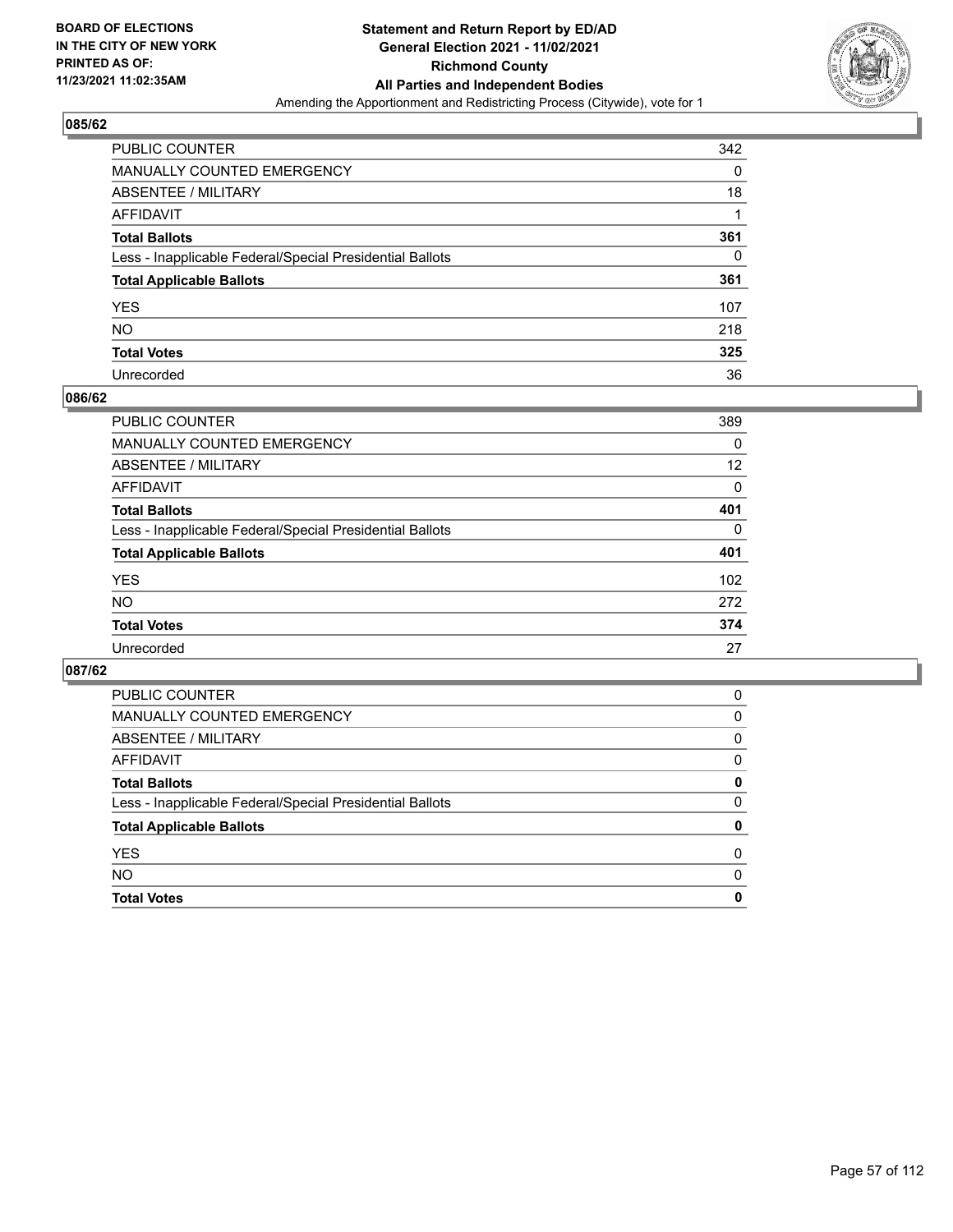

| <b>PUBLIC COUNTER</b>                                    | 0            |
|----------------------------------------------------------|--------------|
| MANUALLY COUNTED EMERGENCY                               | 0            |
| ABSENTEE / MILITARY                                      | 0            |
| AFFIDAVIT                                                | 0            |
| <b>Total Ballots</b>                                     | 0            |
| Less - Inapplicable Federal/Special Presidential Ballots | 0            |
| <b>Total Applicable Ballots</b>                          | 0            |
| <b>YES</b>                                               | 0            |
| <b>NO</b>                                                | <sup>0</sup> |
| <b>Total Votes</b>                                       | 0            |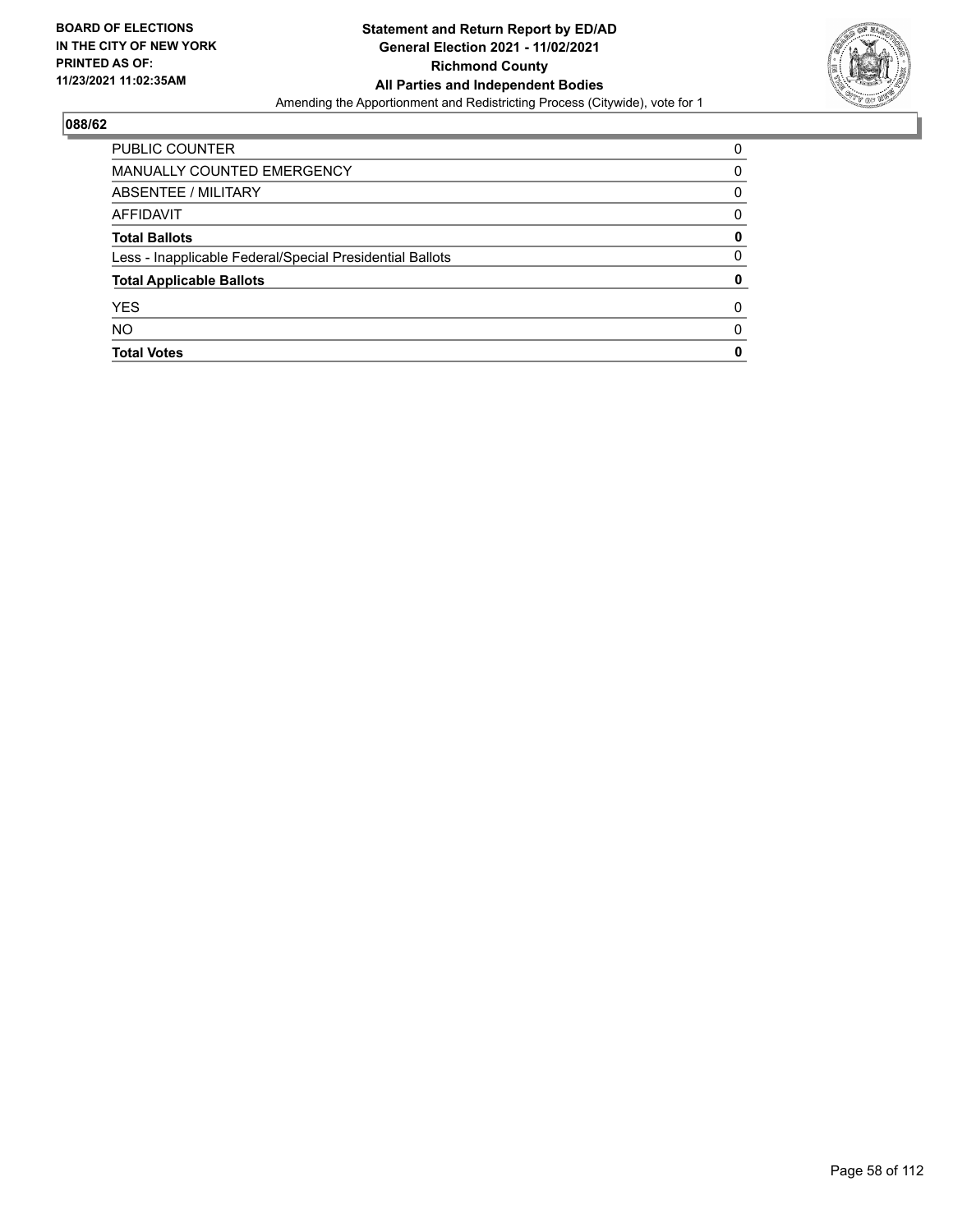

| PUBLIC COUNTER                                           | 409 |
|----------------------------------------------------------|-----|
| <b>MANUALLY COUNTED EMERGENCY</b>                        | 0   |
| ABSENTEE / MILITARY                                      | 20  |
| AFFIDAVIT                                                |     |
| <b>Total Ballots</b>                                     | 430 |
| Less - Inapplicable Federal/Special Presidential Ballots | 0   |
| <b>Total Applicable Ballots</b>                          | 430 |
| YES                                                      | 131 |
| NO.                                                      | 239 |
| <b>Total Votes</b>                                       | 370 |
| Unrecorded                                               | 60  |

#### **002/63**

| <b>PUBLIC COUNTER</b>                                    | 359      |
|----------------------------------------------------------|----------|
| <b>MANUALLY COUNTED EMERGENCY</b>                        | 0        |
| ABSENTEE / MILITARY                                      | 23       |
| AFFIDAVIT                                                | 0        |
| <b>Total Ballots</b>                                     | 382      |
| Less - Inapplicable Federal/Special Presidential Ballots | $\Omega$ |
| <b>Total Applicable Ballots</b>                          | 382      |
| <b>YES</b>                                               | 141      |
| <b>NO</b>                                                | 211      |
| <b>Total Votes</b>                                       | 352      |
| Unrecorded                                               | 30       |

| PUBLIC COUNTER                                           | 234            |
|----------------------------------------------------------|----------------|
| <b>MANUALLY COUNTED EMERGENCY</b>                        | $\Omega$       |
| ABSENTEE / MILITARY                                      | 15             |
| AFFIDAVIT                                                | $\overline{2}$ |
| <b>Total Ballots</b>                                     | 251            |
| Less - Inapplicable Federal/Special Presidential Ballots | 0              |
| <b>Total Applicable Ballots</b>                          | 251            |
| <b>YES</b>                                               | 80             |
| <b>NO</b>                                                | 147            |
| <b>Total Votes</b>                                       | 227            |
| Unrecorded                                               | 24             |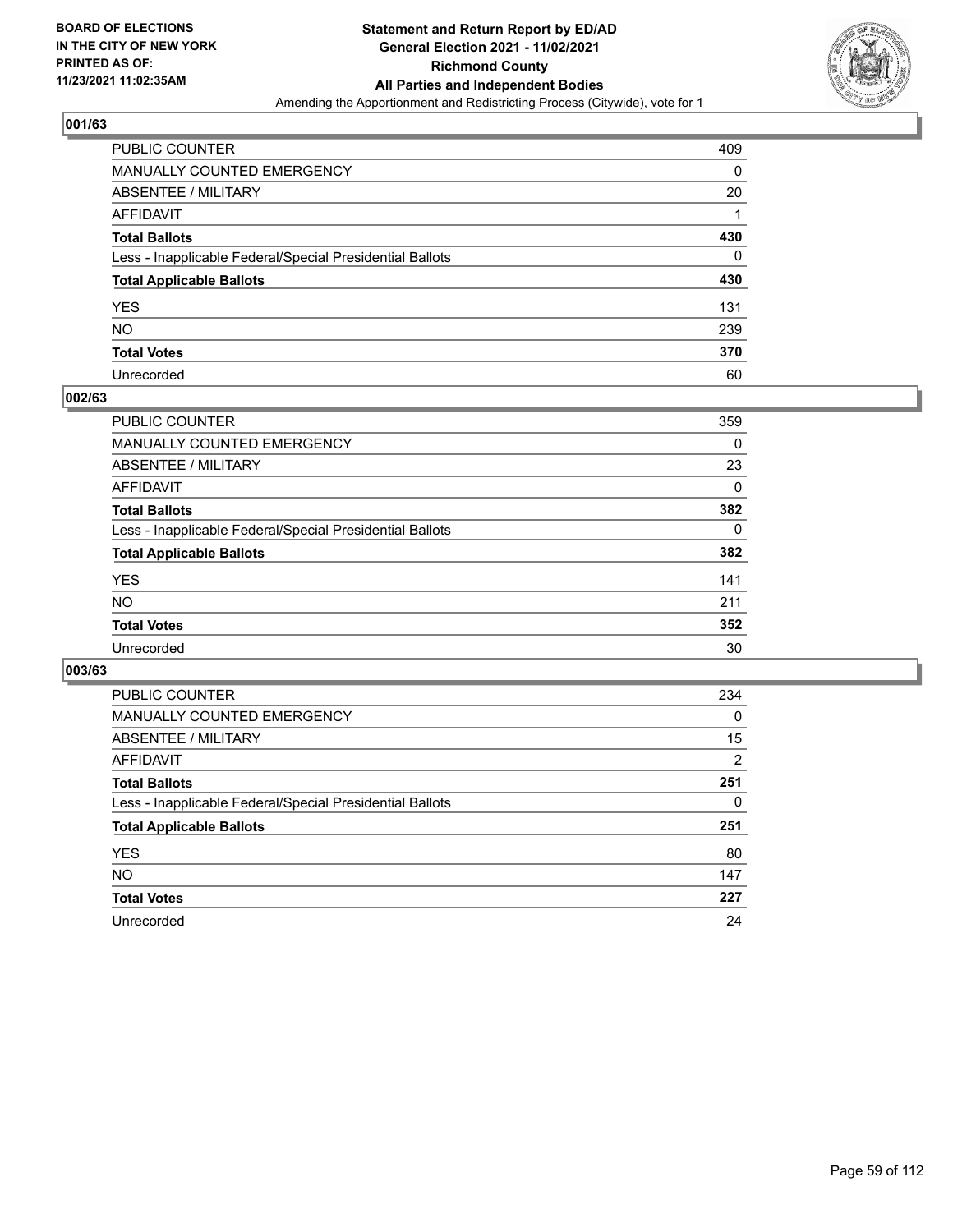

| PUBLIC COUNTER                                           | 399            |
|----------------------------------------------------------|----------------|
| MANUALLY COUNTED EMERGENCY                               | 0              |
| <b>ABSENTEE / MILITARY</b>                               | 42             |
| <b>AFFIDAVIT</b>                                         | $\overline{2}$ |
| <b>Total Ballots</b>                                     | 443            |
| Less - Inapplicable Federal/Special Presidential Ballots | $\Omega$       |
| <b>Total Applicable Ballots</b>                          | 443            |
| <b>YES</b>                                               | 119            |
| NO.                                                      | 269            |
| <b>Total Votes</b>                                       | 388            |
| Unrecorded                                               | 55             |

#### **005/63**

| <b>PUBLIC COUNTER</b>                                    | 362      |
|----------------------------------------------------------|----------|
| MANUALLY COUNTED EMERGENCY                               | 0        |
| ABSENTEE / MILITARY                                      | 17       |
| AFFIDAVIT                                                |          |
| <b>Total Ballots</b>                                     | 380      |
| Less - Inapplicable Federal/Special Presidential Ballots | $\Omega$ |
| <b>Total Applicable Ballots</b>                          | 380      |
| <b>YES</b>                                               | 94       |
| <b>NO</b>                                                | 237      |
| <b>Total Votes</b>                                       | 331      |
| Unrecorded                                               | 49       |

| PUBLIC COUNTER                                           | 338 |
|----------------------------------------------------------|-----|
| <b>MANUALLY COUNTED EMERGENCY</b>                        | 0   |
| ABSENTEE / MILITARY                                      | 20  |
| AFFIDAVIT                                                | 0   |
| <b>Total Ballots</b>                                     | 358 |
| Less - Inapplicable Federal/Special Presidential Ballots | 0   |
| <b>Total Applicable Ballots</b>                          | 358 |
| <b>YES</b>                                               | 98  |
| NO.                                                      | 200 |
| <b>Total Votes</b>                                       | 298 |
| Unrecorded                                               | 60  |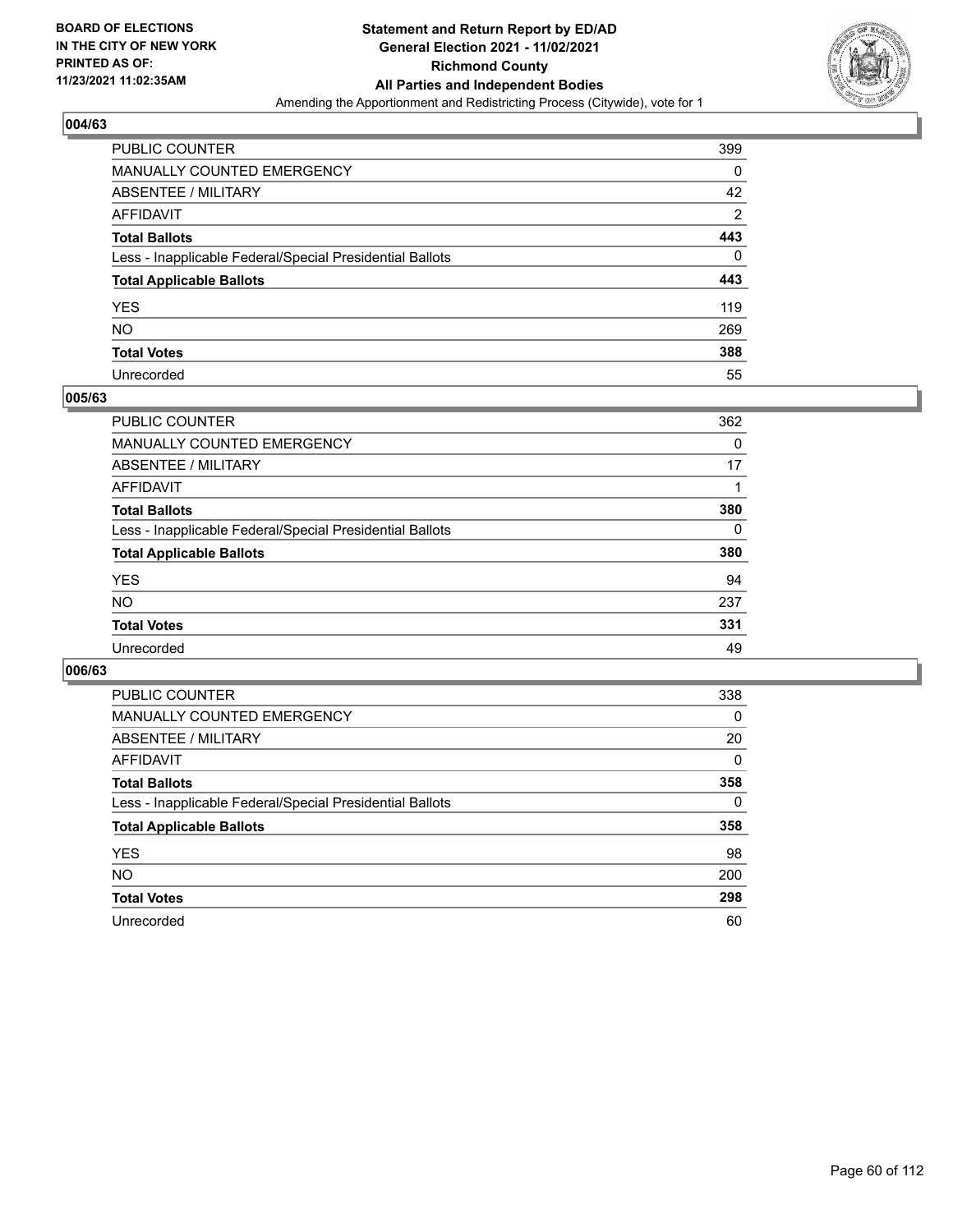

| PUBLIC COUNTER                                           | 270 |
|----------------------------------------------------------|-----|
| MANUALLY COUNTED EMERGENCY                               | 0   |
| ABSENTEE / MILITARY                                      | 11  |
| AFFIDAVIT                                                |     |
| <b>Total Ballots</b>                                     | 282 |
| Less - Inapplicable Federal/Special Presidential Ballots | 0   |
| <b>Total Applicable Ballots</b>                          | 282 |
| YES                                                      | 112 |
| NΟ                                                       | 141 |
| <b>Total Votes</b>                                       | 253 |
| Unrecorded                                               | 29  |

#### **008/63**

| <b>PUBLIC COUNTER</b>                                    | 350      |
|----------------------------------------------------------|----------|
| <b>MANUALLY COUNTED EMERGENCY</b>                        | 0        |
| ABSENTEE / MILITARY                                      | 17       |
| AFFIDAVIT                                                |          |
| <b>Total Ballots</b>                                     | 368      |
| Less - Inapplicable Federal/Special Presidential Ballots | $\Omega$ |
| <b>Total Applicable Ballots</b>                          | 368      |
| <b>YES</b>                                               | 124      |
| <b>NO</b>                                                | 213      |
| <b>Total Votes</b>                                       | 337      |
| Unrecorded                                               | 31       |

| PUBLIC COUNTER                                           | 30       |
|----------------------------------------------------------|----------|
| <b>MANUALLY COUNTED EMERGENCY</b>                        | 0        |
| ABSENTEE / MILITARY                                      | 4        |
| AFFIDAVIT                                                | $\Omega$ |
| <b>Total Ballots</b>                                     | 34       |
| Less - Inapplicable Federal/Special Presidential Ballots | $\Omega$ |
| <b>Total Applicable Ballots</b>                          | 34       |
| <b>YES</b>                                               | 10       |
| <b>NO</b>                                                | 20       |
| <b>Total Votes</b>                                       | 30       |
| Unrecorded                                               | 4        |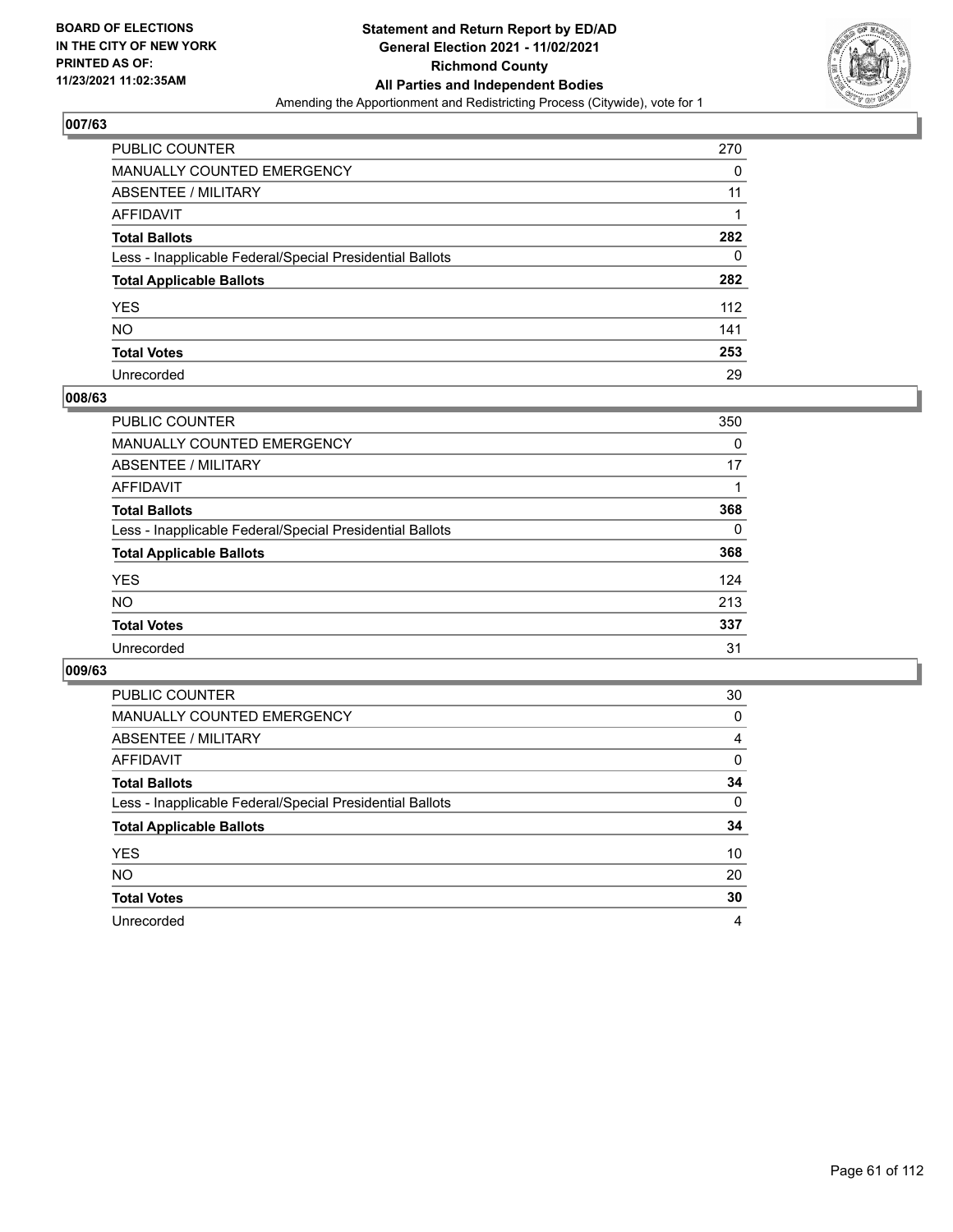

| PUBLIC COUNTER                                           | 167 |
|----------------------------------------------------------|-----|
| MANUALLY COUNTED EMERGENCY                               | 0   |
| ABSENTEE / MILITARY                                      | 19  |
| AFFIDAVIT                                                | 0   |
| <b>Total Ballots</b>                                     | 186 |
| Less - Inapplicable Federal/Special Presidential Ballots | 0   |
| <b>Total Applicable Ballots</b>                          | 186 |
| YES                                                      | 78  |
| NO.                                                      | 92  |
| <b>Total Votes</b>                                       | 170 |
| Unrecorded                                               | 16  |

#### **011/63**

| <b>PUBLIC COUNTER</b>                                    | 269      |
|----------------------------------------------------------|----------|
| MANUALLY COUNTED EMERGENCY                               | 0        |
| ABSENTEE / MILITARY                                      | 27       |
| AFFIDAVIT                                                | $\Omega$ |
| <b>Total Ballots</b>                                     | 296      |
| Less - Inapplicable Federal/Special Presidential Ballots | $\Omega$ |
| <b>Total Applicable Ballots</b>                          | 296      |
| <b>YES</b>                                               | 115      |
| <b>NO</b>                                                | 135      |
| <b>Total Votes</b>                                       | 250      |
| Unrecorded                                               | 46       |

| PUBLIC COUNTER                                           | 258      |
|----------------------------------------------------------|----------|
| MANUALLY COUNTED EMERGENCY                               | $\Omega$ |
| ABSENTEE / MILITARY                                      | 20       |
| AFFIDAVIT                                                | $\Omega$ |
| <b>Total Ballots</b>                                     | 278      |
| Less - Inapplicable Federal/Special Presidential Ballots | 0        |
| <b>Total Applicable Ballots</b>                          | 278      |
| <b>YES</b>                                               | 132      |
| NO.                                                      | 117      |
| <b>Total Votes</b>                                       | 249      |
| Unrecorded                                               | 29       |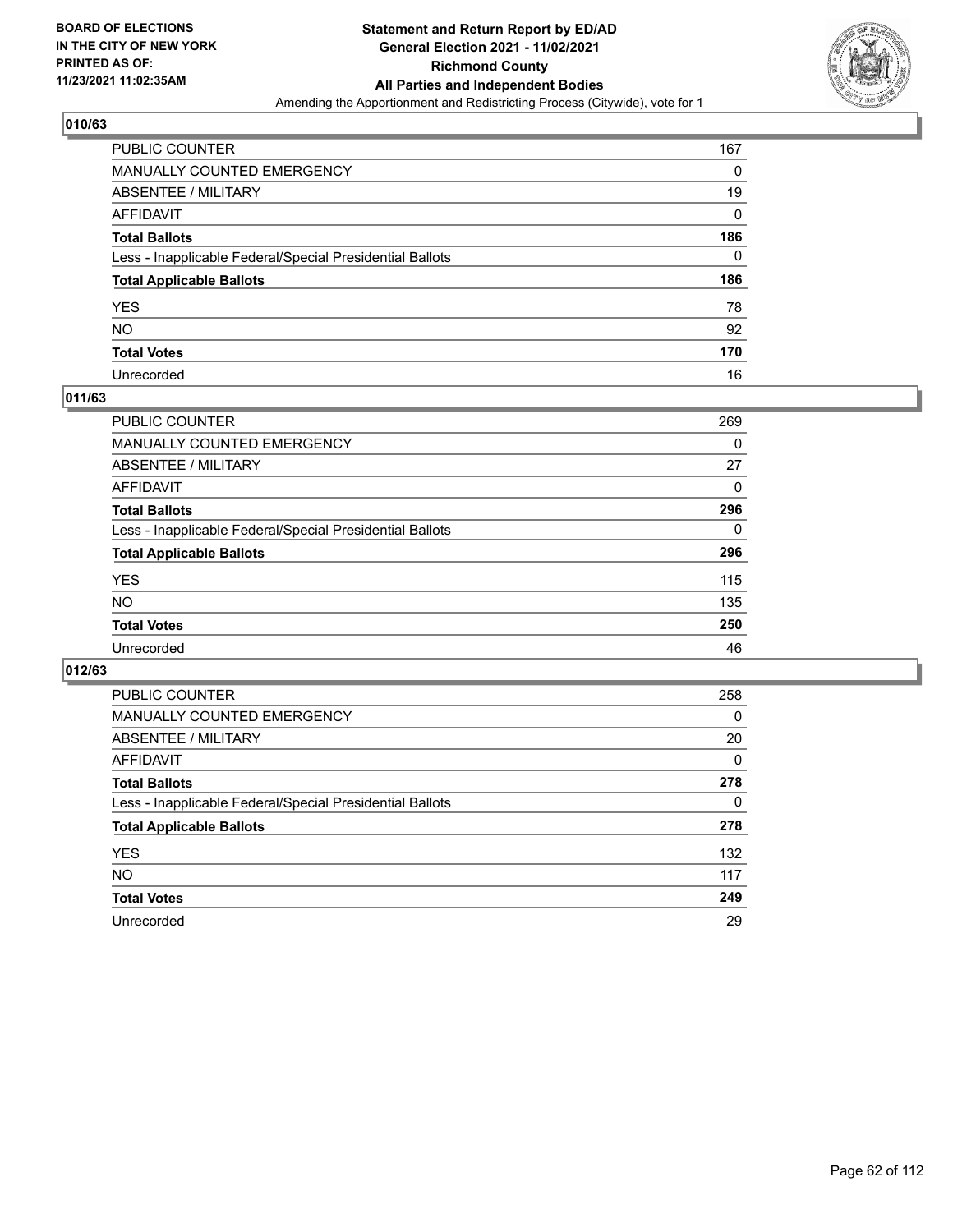

| PUBLIC COUNTER                                           | 284 |
|----------------------------------------------------------|-----|
| MANUALLY COUNTED EMERGENCY                               | 0   |
| <b>ABSENTEE / MILITARY</b>                               | 30  |
| <b>AFFIDAVIT</b>                                         | 3   |
| <b>Total Ballots</b>                                     | 317 |
| Less - Inapplicable Federal/Special Presidential Ballots | 0   |
| <b>Total Applicable Ballots</b>                          | 317 |
| YES                                                      | 116 |
| NO                                                       | 135 |
| <b>Total Votes</b>                                       | 251 |
| Unrecorded                                               | 66  |

#### **014/63**

| <b>PUBLIC COUNTER</b>                                    | 290      |
|----------------------------------------------------------|----------|
| <b>MANUALLY COUNTED EMERGENCY</b>                        | 0        |
| <b>ABSENTEE / MILITARY</b>                               | 13       |
| AFFIDAVIT                                                |          |
| <b>Total Ballots</b>                                     | 304      |
| Less - Inapplicable Federal/Special Presidential Ballots | $\Omega$ |
| <b>Total Applicable Ballots</b>                          | 304      |
| <b>YES</b>                                               | 124      |
| <b>NO</b>                                                | 144      |
| <b>Total Votes</b>                                       | 268      |
| Unrecorded                                               | 36       |

| PUBLIC COUNTER                                           | 303      |
|----------------------------------------------------------|----------|
| MANUALLY COUNTED EMERGENCY                               | 0        |
| ABSENTEE / MILITARY                                      | 20       |
| AFFIDAVIT                                                | $\Omega$ |
| <b>Total Ballots</b>                                     | 323      |
| Less - Inapplicable Federal/Special Presidential Ballots | $\Omega$ |
| <b>Total Applicable Ballots</b>                          | 323      |
| <b>YES</b>                                               | 111      |
| <b>NO</b>                                                | 167      |
| <b>Total Votes</b>                                       | 278      |
| Unrecorded                                               | 45       |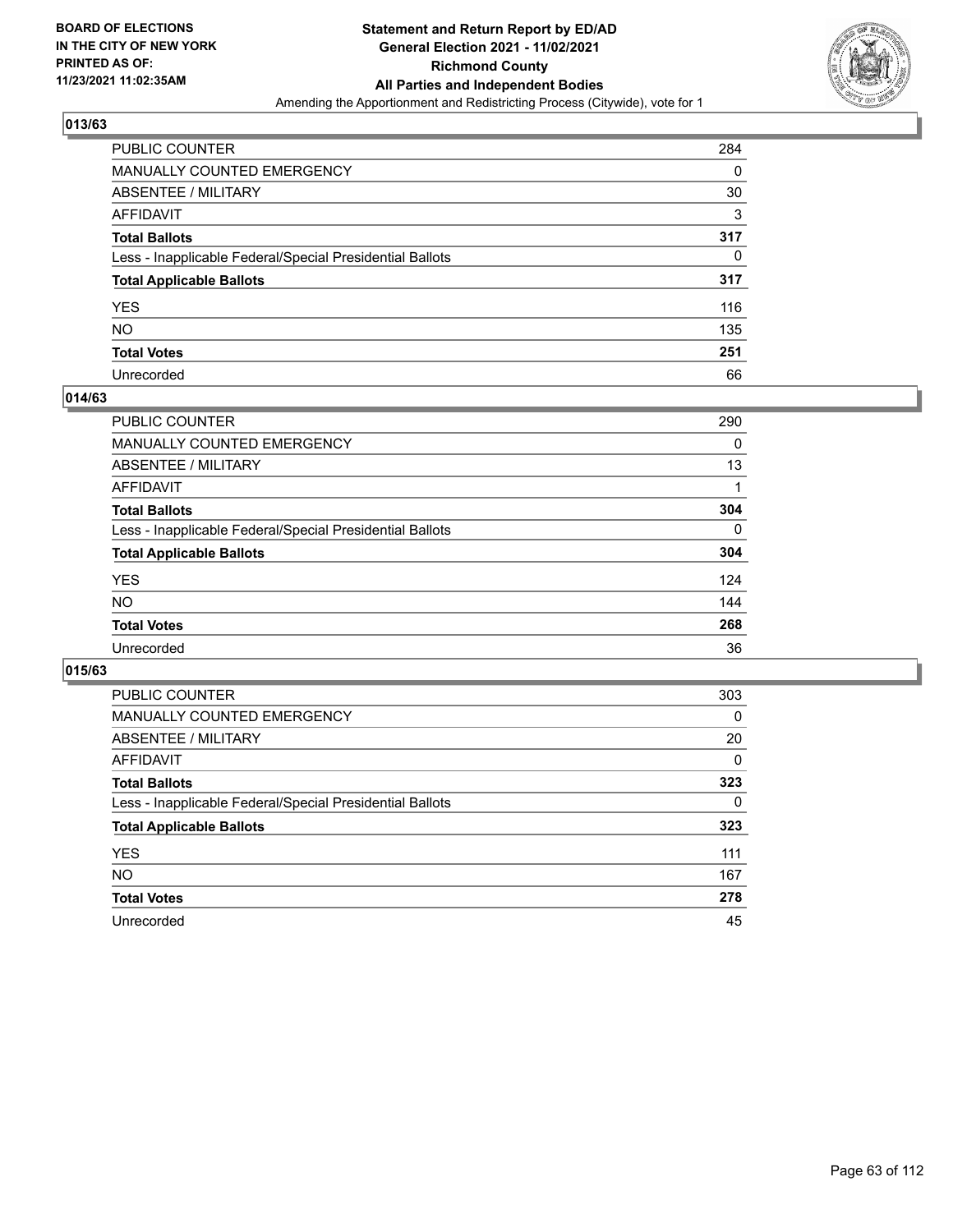

| PUBLIC COUNTER                                           | 221 |
|----------------------------------------------------------|-----|
| MANUALLY COUNTED EMERGENCY                               | 0   |
| ABSENTEE / MILITARY                                      | 6   |
| AFFIDAVIT                                                |     |
| <b>Total Ballots</b>                                     | 228 |
| Less - Inapplicable Federal/Special Presidential Ballots | 0   |
| <b>Total Applicable Ballots</b>                          | 228 |
| YES                                                      | 98  |
| NO.                                                      | 111 |
| <b>Total Votes</b>                                       | 209 |
| Unrecorded                                               | 19  |

### **017/63**

| <b>PUBLIC COUNTER</b>                                    | 122 |
|----------------------------------------------------------|-----|
| MANUALLY COUNTED EMERGENCY                               | 0   |
| ABSENTEE / MILITARY                                      | 10  |
| AFFIDAVIT                                                | 0   |
| <b>Total Ballots</b>                                     | 132 |
| Less - Inapplicable Federal/Special Presidential Ballots | 0   |
| <b>Total Applicable Ballots</b>                          | 132 |
| <b>YES</b>                                               | 63  |
| <b>NO</b>                                                | 61  |
| <b>Total Votes</b>                                       | 124 |
| Unrecorded                                               | 8   |

| PUBLIC COUNTER                                           | 448            |
|----------------------------------------------------------|----------------|
| <b>MANUALLY COUNTED EMERGENCY</b>                        | $\Omega$       |
| ABSENTEE / MILITARY                                      | 15             |
| AFFIDAVIT                                                | $\overline{2}$ |
| <b>Total Ballots</b>                                     | 465            |
| Less - Inapplicable Federal/Special Presidential Ballots | $\Omega$       |
| <b>Total Applicable Ballots</b>                          | 465            |
| <b>YES</b>                                               | 134            |
| <b>NO</b>                                                | 290            |
| <b>Total Votes</b>                                       | 424            |
| Unrecorded                                               | 41             |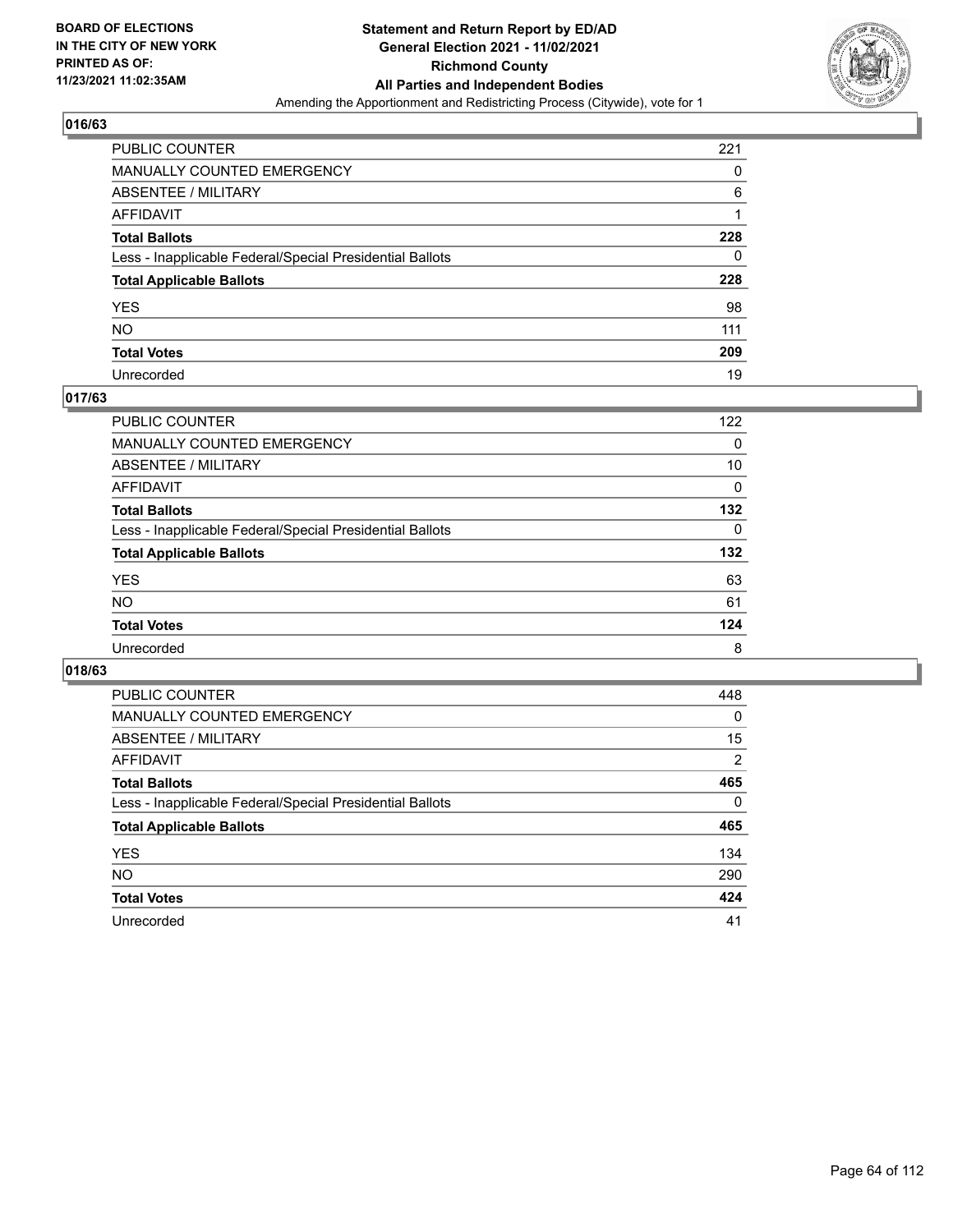

| PUBLIC COUNTER                                           | 252            |
|----------------------------------------------------------|----------------|
| MANUALLY COUNTED EMERGENCY                               | 0              |
| ABSENTEE / MILITARY                                      | 5              |
| AFFIDAVIT                                                | $\overline{2}$ |
| <b>Total Ballots</b>                                     | 259            |
| Less - Inapplicable Federal/Special Presidential Ballots | 0              |
| <b>Total Applicable Ballots</b>                          | 259            |
| YES                                                      | 76             |
| NO.                                                      | 163            |
| <b>Total Votes</b>                                       | 239            |
| Unrecorded                                               | 20             |

#### **020/63**

| <b>PUBLIC COUNTER</b>                                    | 241      |
|----------------------------------------------------------|----------|
| MANUALLY COUNTED EMERGENCY                               | 0        |
| ABSENTEE / MILITARY                                      | 39       |
| AFFIDAVIT                                                | $\Omega$ |
| <b>Total Ballots</b>                                     | 280      |
| Less - Inapplicable Federal/Special Presidential Ballots | $\Omega$ |
| <b>Total Applicable Ballots</b>                          | 280      |
| <b>YES</b>                                               | 68       |
| <b>NO</b>                                                | 173      |
| <b>Total Votes</b>                                       | 241      |
| Unrecorded                                               | 39       |

| PUBLIC COUNTER                                           | 294      |
|----------------------------------------------------------|----------|
| MANUALLY COUNTED EMERGENCY                               | 0        |
| ABSENTEE / MILITARY                                      | 24       |
| AFFIDAVIT                                                |          |
| <b>Total Ballots</b>                                     | 319      |
| Less - Inapplicable Federal/Special Presidential Ballots | $\Omega$ |
| <b>Total Applicable Ballots</b>                          | 319      |
| <b>YES</b>                                               | 105      |
| <b>NO</b>                                                | 175      |
| <b>Total Votes</b>                                       | 280      |
| Unrecorded                                               | 39       |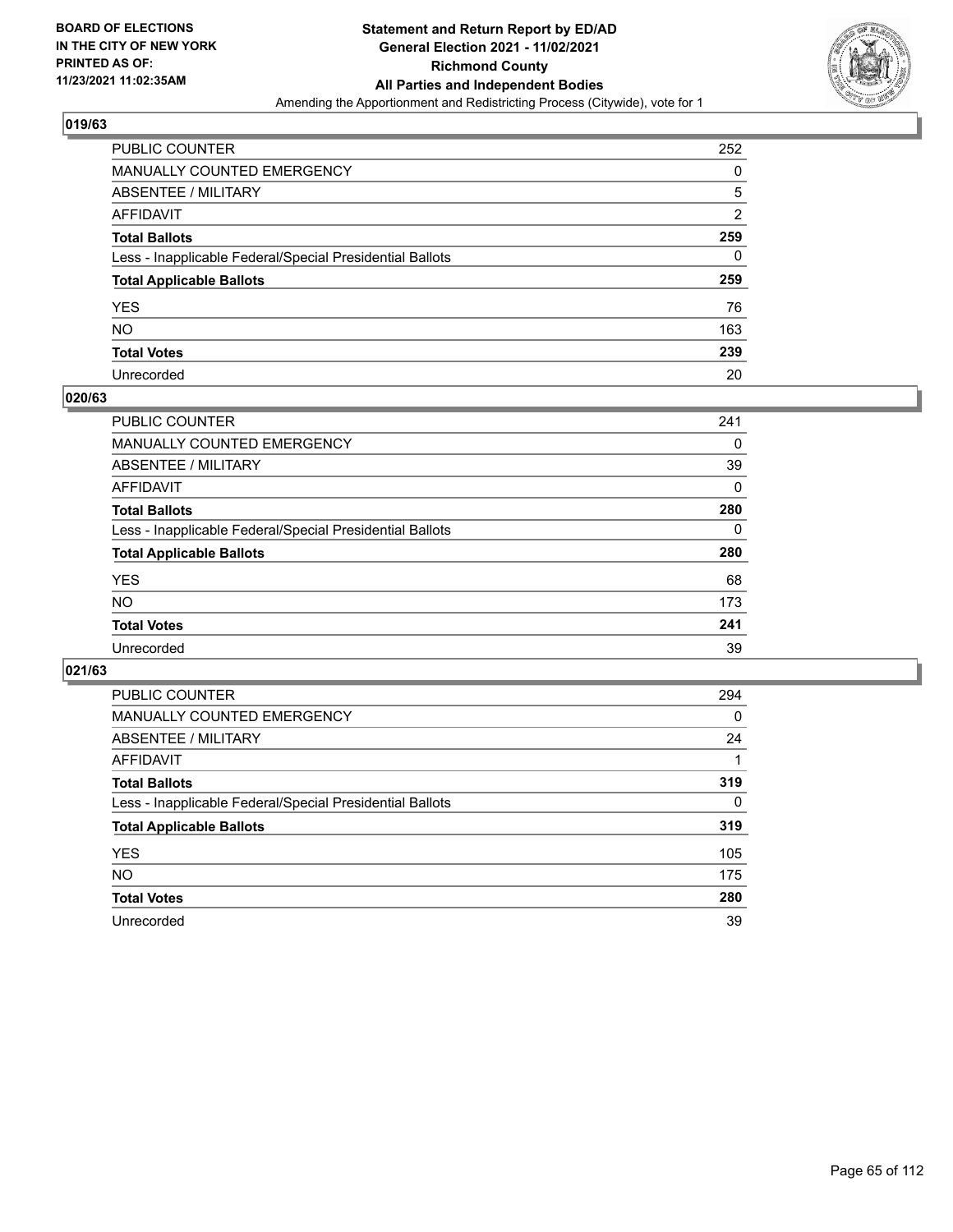

| PUBLIC COUNTER                                           | 321            |
|----------------------------------------------------------|----------------|
| MANUALLY COUNTED EMERGENCY                               | 0              |
| ABSENTEE / MILITARY                                      | 10             |
| AFFIDAVIT                                                | $\overline{2}$ |
| Total Ballots                                            | 333            |
| Less - Inapplicable Federal/Special Presidential Ballots | 0              |
| <b>Total Applicable Ballots</b>                          | 333            |
| YES                                                      | 112            |
| NO.                                                      | 178            |
| <b>Total Votes</b>                                       | 290            |
| Unrecorded                                               | 43             |

#### **023/63**

| <b>PUBLIC COUNTER</b>                                    | 282      |
|----------------------------------------------------------|----------|
| MANUALLY COUNTED EMERGENCY                               | 0        |
| ABSENTEE / MILITARY                                      |          |
| AFFIDAVIT                                                |          |
| <b>Total Ballots</b>                                     | 290      |
| Less - Inapplicable Federal/Special Presidential Ballots | $\Omega$ |
| <b>Total Applicable Ballots</b>                          | 290      |
| <b>YES</b>                                               | 82       |
| <b>NO</b>                                                | 152      |
| <b>Total Votes</b>                                       | 234      |
| Unrecorded                                               | 56       |

| PUBLIC COUNTER                                           | 337      |
|----------------------------------------------------------|----------|
| <b>MANUALLY COUNTED EMERGENCY</b>                        | $\Omega$ |
| ABSENTEE / MILITARY                                      | 16       |
| AFFIDAVIT                                                |          |
| <b>Total Ballots</b>                                     | 354      |
| Less - Inapplicable Federal/Special Presidential Ballots | $\Omega$ |
| <b>Total Applicable Ballots</b>                          | 354      |
| <b>YES</b>                                               | 116      |
| <b>NO</b>                                                | 191      |
| <b>Total Votes</b>                                       | 307      |
| Unrecorded                                               | 47       |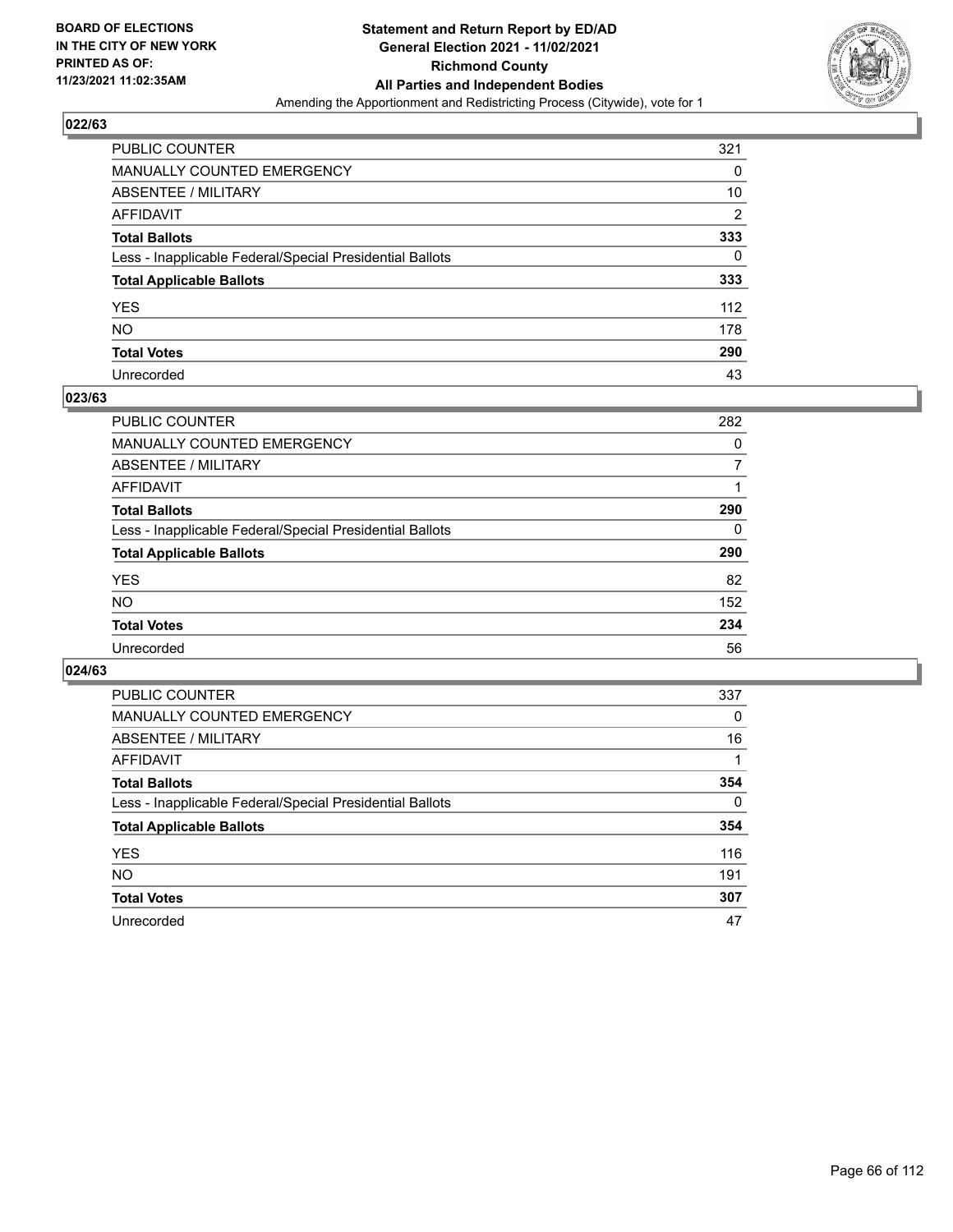

| PUBLIC COUNTER                                           | 267 |
|----------------------------------------------------------|-----|
| MANUALLY COUNTED EMERGENCY                               | 0   |
| ABSENTEE / MILITARY                                      | 6   |
| AFFIDAVIT                                                |     |
| Total Ballots                                            | 274 |
| Less - Inapplicable Federal/Special Presidential Ballots | 0   |
| <b>Total Applicable Ballots</b>                          | 274 |
| YES                                                      | 82  |
| NO.                                                      | 162 |
| <b>Total Votes</b>                                       | 244 |
| Unrecorded                                               | 30  |

#### **026/63**

| <b>PUBLIC COUNTER</b>                                    | 334      |
|----------------------------------------------------------|----------|
| <b>MANUALLY COUNTED EMERGENCY</b>                        | $\Omega$ |
| <b>ABSENTEE / MILITARY</b>                               | 15       |
| AFFIDAVIT                                                |          |
| <b>Total Ballots</b>                                     | 350      |
| Less - Inapplicable Federal/Special Presidential Ballots | $\Omega$ |
| <b>Total Applicable Ballots</b>                          | 350      |
| <b>YES</b>                                               | 79       |
| <b>NO</b>                                                | 215      |
| <b>Total Votes</b>                                       | 294      |
| Unrecorded                                               | 56       |

| PUBLIC COUNTER                                           | 318      |
|----------------------------------------------------------|----------|
| <b>MANUALLY COUNTED EMERGENCY</b>                        | $\Omega$ |
| ABSENTEE / MILITARY                                      | 26       |
| AFFIDAVIT                                                |          |
| <b>Total Ballots</b>                                     | 345      |
| Less - Inapplicable Federal/Special Presidential Ballots | $\Omega$ |
| <b>Total Applicable Ballots</b>                          | 345      |
| <b>YES</b>                                               | 98       |
| NO.                                                      | 198      |
| <b>Total Votes</b>                                       | 296      |
| Unrecorded                                               | 49       |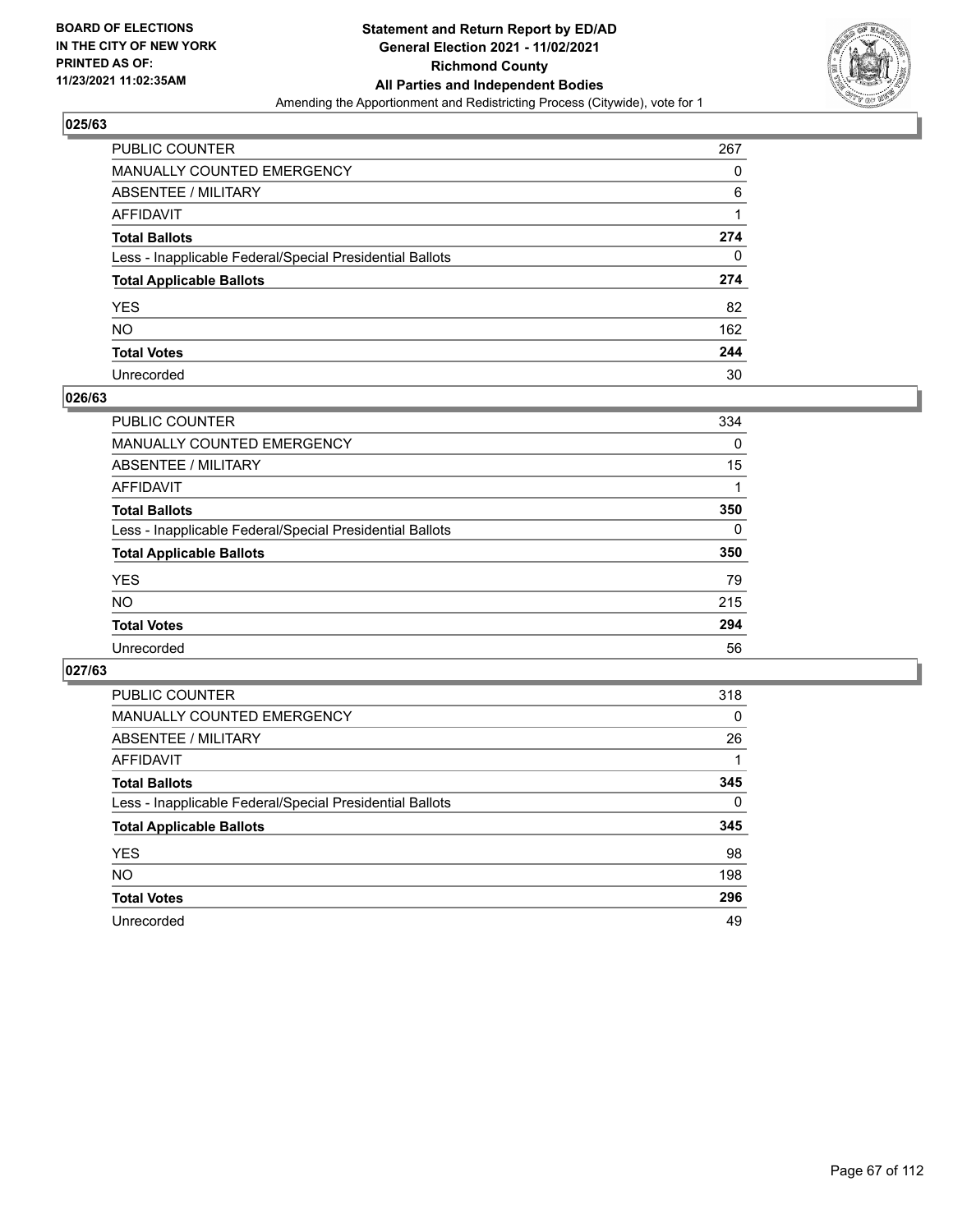

| PUBLIC COUNTER                                           | 281 |
|----------------------------------------------------------|-----|
| MANUALLY COUNTED EMERGENCY                               | 0   |
| <b>ABSENTEE / MILITARY</b>                               | 9   |
| <b>AFFIDAVIT</b>                                         |     |
| <b>Total Ballots</b>                                     | 291 |
| Less - Inapplicable Federal/Special Presidential Ballots | 0   |
| <b>Total Applicable Ballots</b>                          | 291 |
| YES                                                      | 89  |
| NO.                                                      | 178 |
| <b>Total Votes</b>                                       | 267 |
| Unrecorded                                               | 24  |

#### **029/63**

| PUBLIC COUNTER                                           | 347            |
|----------------------------------------------------------|----------------|
| <b>MANUALLY COUNTED EMERGENCY</b>                        | 0              |
| ABSENTEE / MILITARY                                      | 11             |
| <b>AFFIDAVIT</b>                                         | $\overline{2}$ |
| <b>Total Ballots</b>                                     | 360            |
| Less - Inapplicable Federal/Special Presidential Ballots | $\Omega$       |
| <b>Total Applicable Ballots</b>                          | 360            |
| <b>YES</b>                                               | 114            |
| <b>NO</b>                                                | 190            |
| <b>Total Votes</b>                                       | 304            |
| Unrecorded                                               | 56             |

| PUBLIC COUNTER                                           | 307      |
|----------------------------------------------------------|----------|
| <b>MANUALLY COUNTED EMERGENCY</b>                        | 0        |
| ABSENTEE / MILITARY                                      | 11       |
| AFFIDAVIT                                                |          |
| <b>Total Ballots</b>                                     | 319      |
| Less - Inapplicable Federal/Special Presidential Ballots | $\Omega$ |
| <b>Total Applicable Ballots</b>                          | 319      |
| <b>YES</b>                                               | 117      |
| <b>NO</b>                                                | 172      |
| <b>Total Votes</b>                                       | 289      |
| Unrecorded                                               | 30       |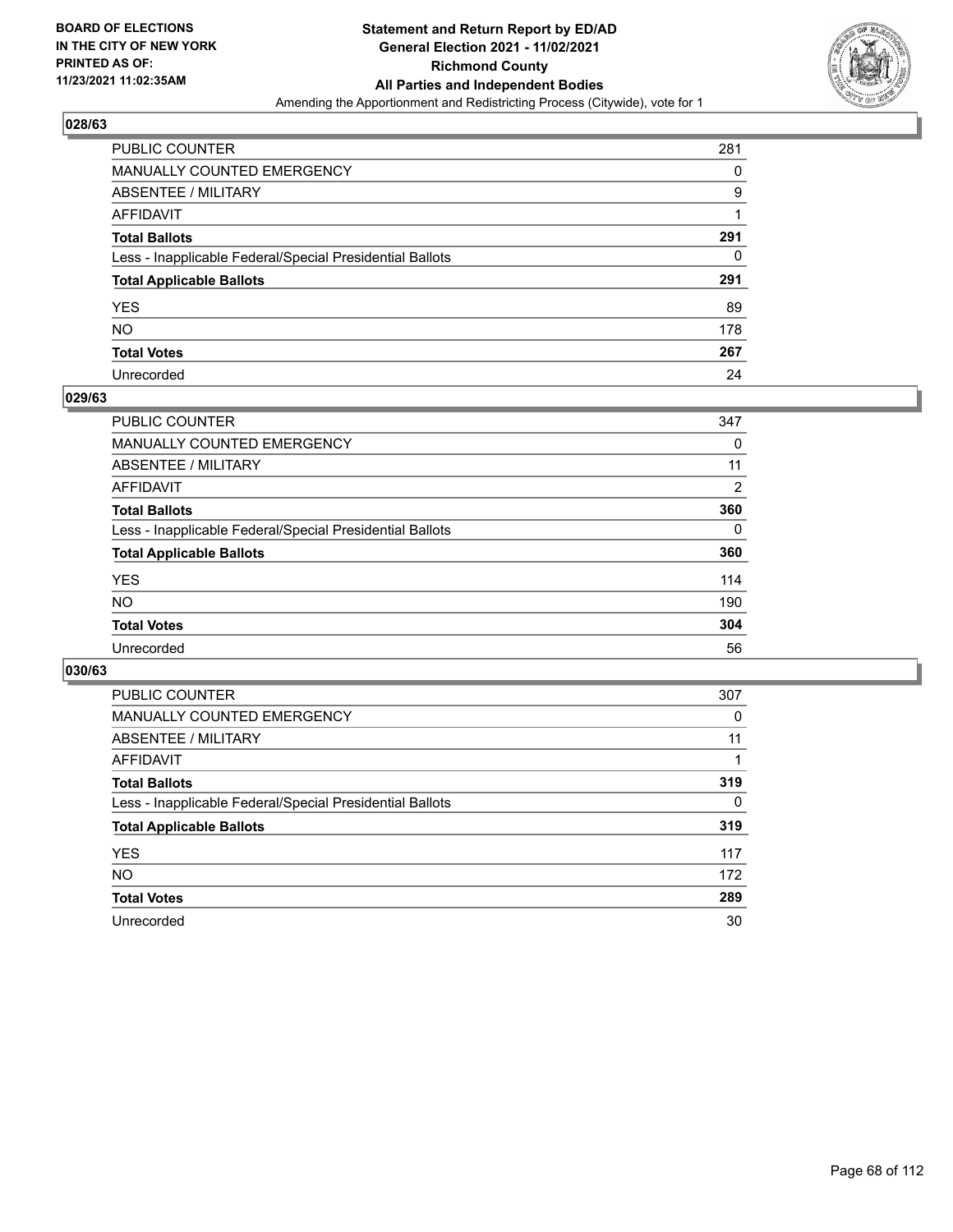

| PUBLIC COUNTER                                           | 320 |
|----------------------------------------------------------|-----|
| MANUALLY COUNTED EMERGENCY                               | 0   |
| ABSENTEE / MILITARY                                      | 25  |
| AFFIDAVIT                                                |     |
| <b>Total Ballots</b>                                     | 346 |
| Less - Inapplicable Federal/Special Presidential Ballots | 0   |
| <b>Total Applicable Ballots</b>                          | 346 |
| YES                                                      | 133 |
| NO.                                                      | 188 |
| <b>Total Votes</b>                                       | 321 |
| Unrecorded                                               | 25  |

#### **032/63**

| <b>PUBLIC COUNTER</b>                                    | 368      |
|----------------------------------------------------------|----------|
| MANUALLY COUNTED EMERGENCY                               | 0        |
| ABSENTEE / MILITARY                                      | 18       |
| AFFIDAVIT                                                | 0        |
| <b>Total Ballots</b>                                     | 386      |
| Less - Inapplicable Federal/Special Presidential Ballots | $\Omega$ |
| <b>Total Applicable Ballots</b>                          | 386      |
| <b>YES</b>                                               | 117      |
| <b>NO</b>                                                | 225      |
| <b>Total Votes</b>                                       | 342      |
| Unrecorded                                               | 44       |

| PUBLIC COUNTER                                           | 454      |
|----------------------------------------------------------|----------|
| MANUALLY COUNTED EMERGENCY                               | 0        |
| ABSENTEE / MILITARY                                      | 14       |
| AFFIDAVIT                                                | 2        |
| <b>Total Ballots</b>                                     | 470      |
| Less - Inapplicable Federal/Special Presidential Ballots | $\Omega$ |
| <b>Total Applicable Ballots</b>                          | 470      |
| <b>YES</b>                                               | 134      |
| <b>NO</b>                                                | 298      |
| <b>Total Votes</b>                                       | 432      |
| Unrecorded                                               | 38       |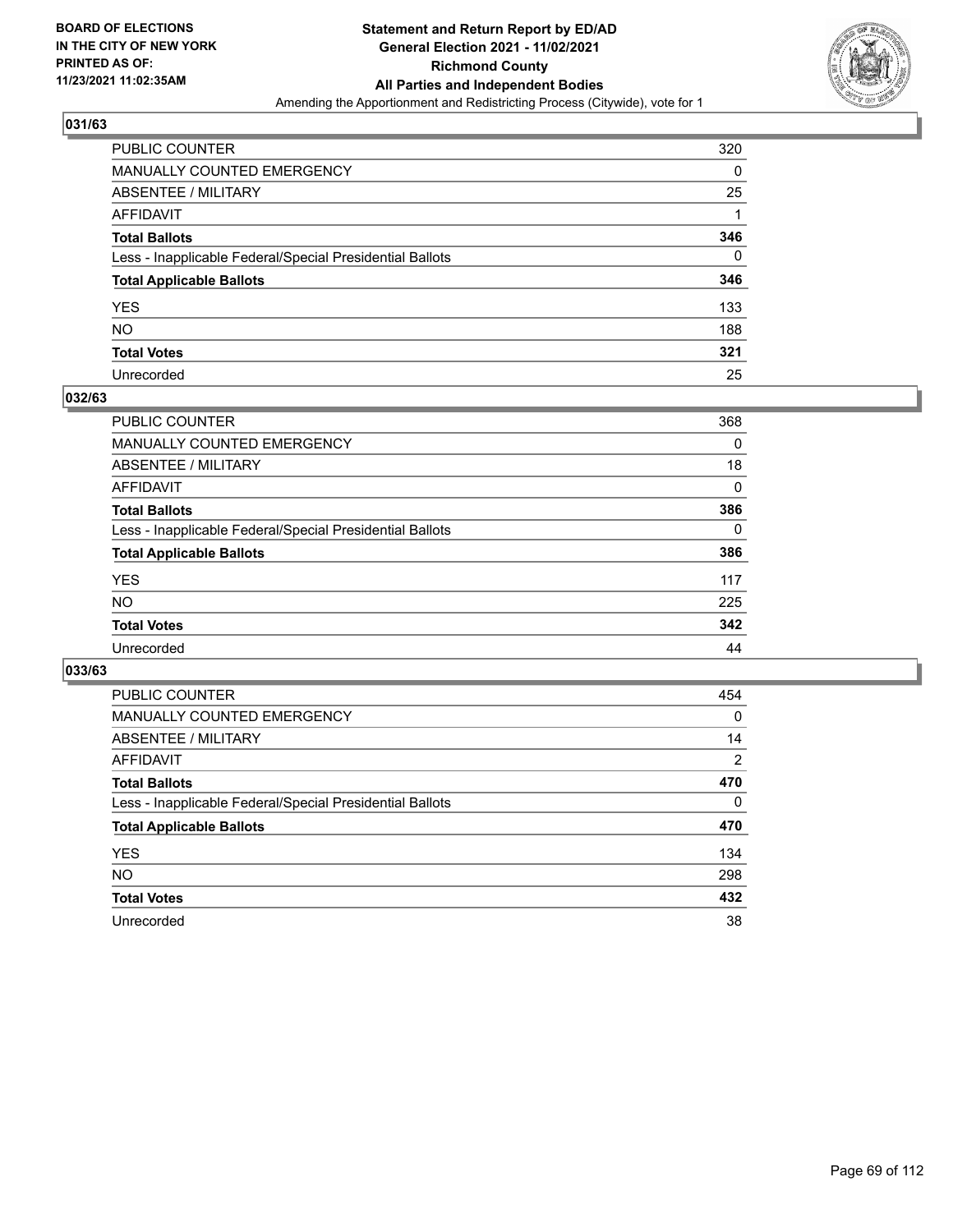

| PUBLIC COUNTER                                           | 397 |
|----------------------------------------------------------|-----|
| MANUALLY COUNTED EMERGENCY                               | 0   |
| ABSENTEE / MILITARY                                      | 16  |
| AFFIDAVIT                                                | 0   |
| <b>Total Ballots</b>                                     | 413 |
| Less - Inapplicable Federal/Special Presidential Ballots | 0   |
| <b>Total Applicable Ballots</b>                          | 413 |
| YES                                                      | 134 |
| NO.                                                      | 243 |
| <b>Total Votes</b>                                       | 377 |
| Unrecorded                                               | 36  |

#### **035/63**

| <b>PUBLIC COUNTER</b>                                    | 461      |
|----------------------------------------------------------|----------|
| MANUALLY COUNTED EMERGENCY                               | 0        |
| ABSENTEE / MILITARY                                      | 17       |
| AFFIDAVIT                                                | 2        |
| <b>Total Ballots</b>                                     | 480      |
| Less - Inapplicable Federal/Special Presidential Ballots | $\Omega$ |
| <b>Total Applicable Ballots</b>                          | 480      |
| <b>YES</b>                                               | 143      |
| <b>NO</b>                                                | 296      |
| <b>Total Votes</b>                                       | 439      |
| Unrecorded                                               | 41       |

| PUBLIC COUNTER                                           | 415            |
|----------------------------------------------------------|----------------|
| <b>MANUALLY COUNTED EMERGENCY</b>                        | 0              |
| ABSENTEE / MILITARY                                      | 17             |
| AFFIDAVIT                                                | $\overline{2}$ |
| <b>Total Ballots</b>                                     | 434            |
| Less - Inapplicable Federal/Special Presidential Ballots | $\Omega$       |
| <b>Total Applicable Ballots</b>                          | 434            |
| <b>YES</b>                                               | 148            |
| NO.                                                      | 228            |
| <b>Total Votes</b>                                       | 376            |
| Unrecorded                                               | 58             |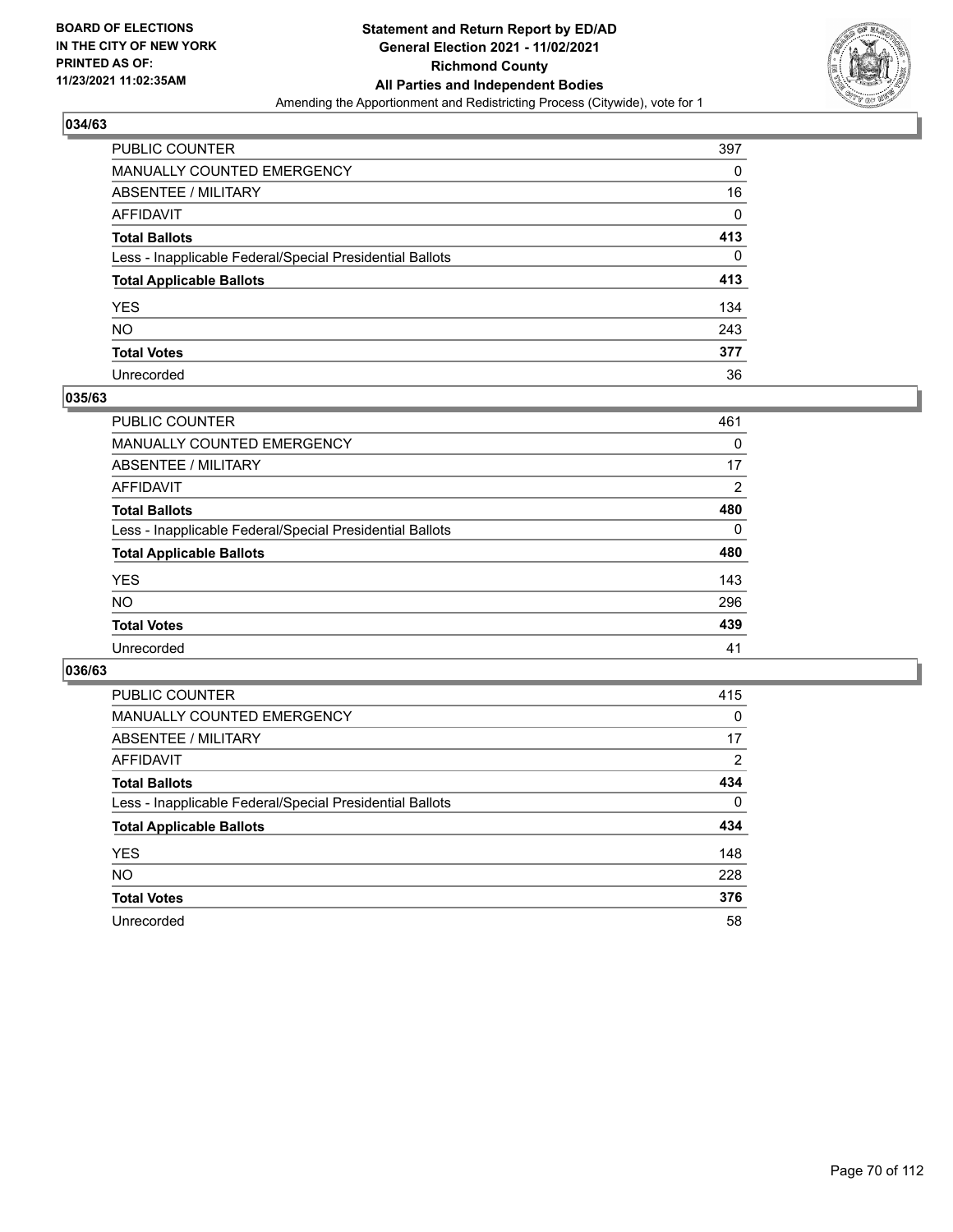

| PUBLIC COUNTER                                           | 287 |
|----------------------------------------------------------|-----|
| <b>MANUALLY COUNTED EMERGENCY</b>                        | 0   |
| <b>ABSENTEE / MILITARY</b>                               | 16  |
| AFFIDAVIT                                                |     |
| <b>Total Ballots</b>                                     | 304 |
| Less - Inapplicable Federal/Special Presidential Ballots | 0   |
| <b>Total Applicable Ballots</b>                          | 304 |
| YES                                                      | 127 |
| NO.                                                      | 142 |
| <b>Total Votes</b>                                       | 269 |
| Unrecorded                                               | 35  |

#### **038/63**

| <b>PUBLIC COUNTER</b>                                    | 279      |
|----------------------------------------------------------|----------|
| <b>MANUALLY COUNTED EMERGENCY</b>                        | $\Omega$ |
| ABSENTEE / MILITARY                                      | 19       |
| AFFIDAVIT                                                |          |
| <b>Total Ballots</b>                                     | 299      |
| Less - Inapplicable Federal/Special Presidential Ballots | 0        |
| <b>Total Applicable Ballots</b>                          | 299      |
| <b>YES</b>                                               | 130      |
| <b>NO</b>                                                | 112      |
| <b>Total Votes</b>                                       | 242      |
| Unrecorded                                               | 57       |

| PUBLIC COUNTER                                           | 189 |
|----------------------------------------------------------|-----|
| <b>MANUALLY COUNTED EMERGENCY</b>                        | 0   |
| ABSENTEE / MILITARY                                      | 7   |
| AFFIDAVIT                                                |     |
| <b>Total Ballots</b>                                     | 197 |
| Less - Inapplicable Federal/Special Presidential Ballots | 0   |
| <b>Total Applicable Ballots</b>                          | 197 |
| <b>YES</b>                                               | 80  |
| <b>NO</b>                                                | 72  |
| <b>Total Votes</b>                                       | 152 |
| Unrecorded                                               | 45  |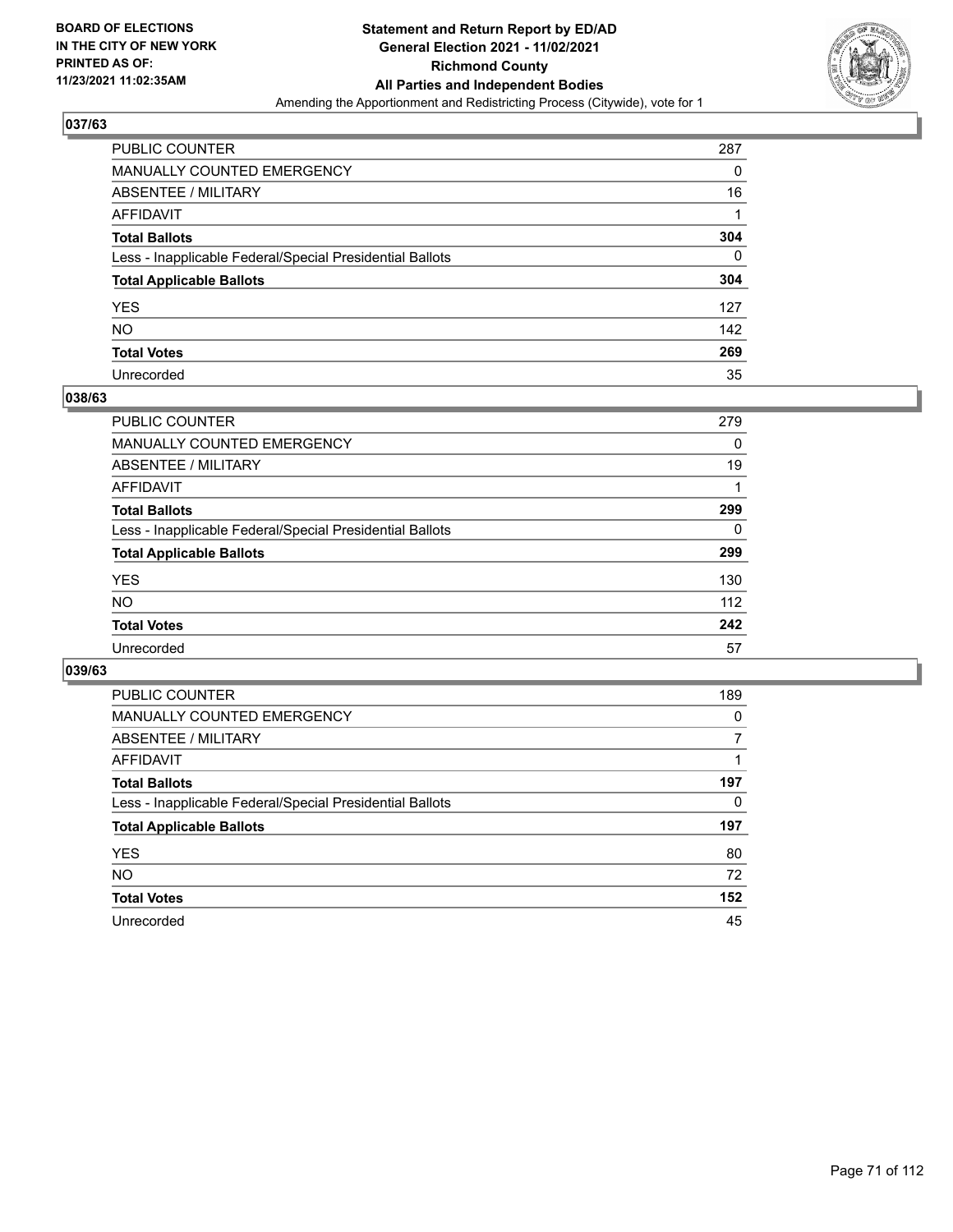

| PUBLIC COUNTER                                           | 158      |
|----------------------------------------------------------|----------|
| MANUALLY COUNTED EMERGENCY                               | 0        |
| <b>ABSENTEE / MILITARY</b>                               |          |
| AFFIDAVIT                                                | $\Omega$ |
| <b>Total Ballots</b>                                     | 165      |
| Less - Inapplicable Federal/Special Presidential Ballots | $\Omega$ |
| <b>Total Applicable Ballots</b>                          | 165      |
| YES                                                      | 75       |
| NO.                                                      | 48       |
| <b>Total Votes</b>                                       | 123      |
| Unrecorded                                               | 42       |

#### **041/63**

| <b>PUBLIC COUNTER</b>                                    | 109      |
|----------------------------------------------------------|----------|
| <b>MANUALLY COUNTED EMERGENCY</b>                        | 0        |
| ABSENTEE / MILITARY                                      | 11       |
| AFFIDAVIT                                                |          |
| <b>Total Ballots</b>                                     | 121      |
| Less - Inapplicable Federal/Special Presidential Ballots | $\Omega$ |
| <b>Total Applicable Ballots</b>                          | 121      |
| <b>YES</b>                                               | 74       |
| <b>NO</b>                                                | 32       |
| <b>Total Votes</b>                                       | 106      |
| Unrecorded                                               | 15       |

| PUBLIC COUNTER                                           | 131 |
|----------------------------------------------------------|-----|
| MANUALLY COUNTED EMERGENCY                               | 0   |
| ABSENTEE / MILITARY                                      | 9   |
| AFFIDAVIT                                                |     |
| <b>Total Ballots</b>                                     | 141 |
| Less - Inapplicable Federal/Special Presidential Ballots | 0   |
| <b>Total Applicable Ballots</b>                          | 141 |
| <b>YES</b>                                               | 75  |
| NO.                                                      | 39  |
| <b>Total Votes</b>                                       | 114 |
| Unrecorded                                               | 27  |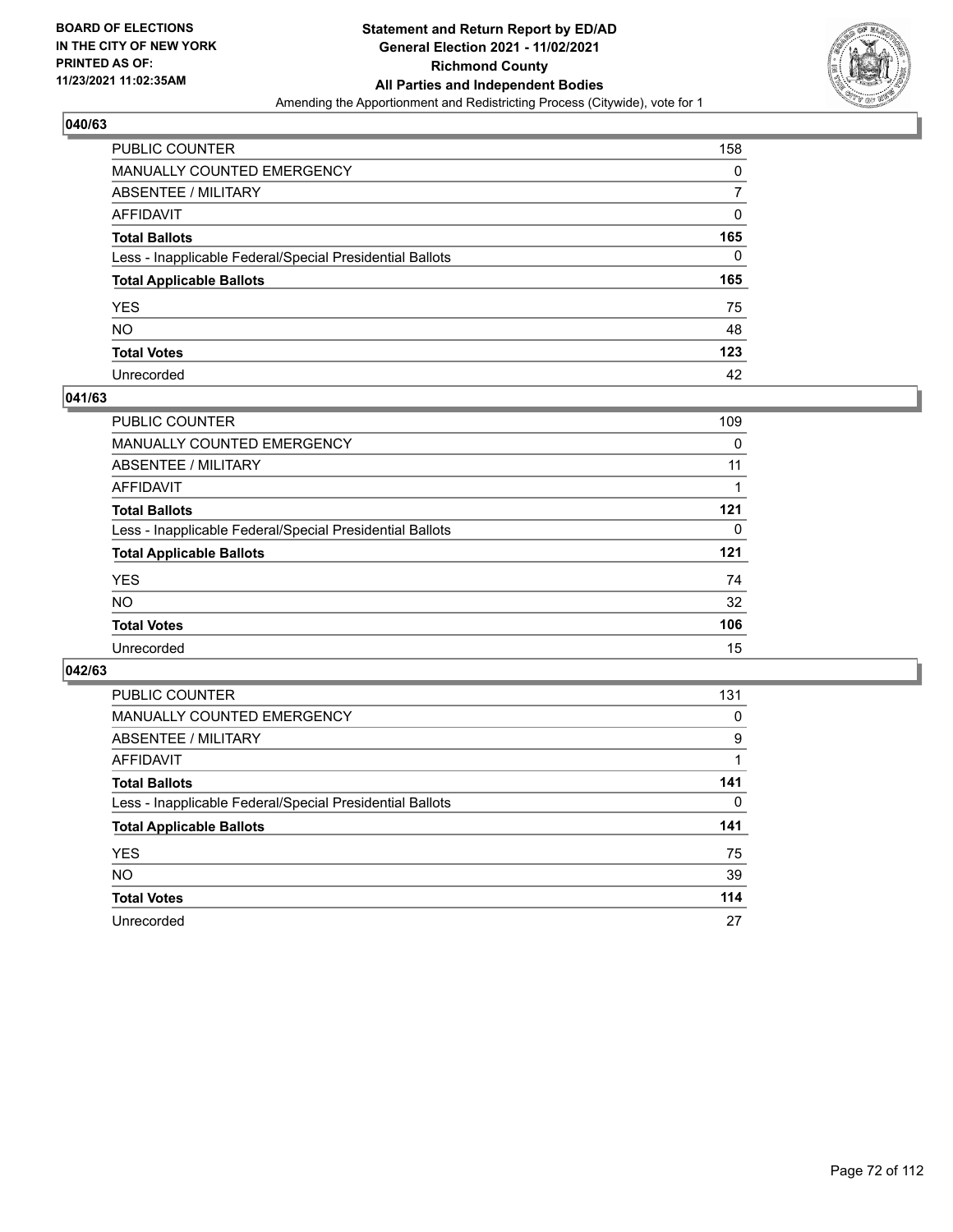

| PUBLIC COUNTER                                           | 240 |
|----------------------------------------------------------|-----|
| <b>MANUALLY COUNTED EMERGENCY</b>                        | 0   |
| <b>ABSENTEE / MILITARY</b>                               | 16  |
| <b>AFFIDAVIT</b>                                         |     |
| <b>Total Ballots</b>                                     | 257 |
| Less - Inapplicable Federal/Special Presidential Ballots | 0   |
| <b>Total Applicable Ballots</b>                          | 257 |
| <b>YES</b>                                               | 164 |
| <b>NO</b>                                                | 65  |
| <b>Total Votes</b>                                       | 229 |
| Unrecorded                                               | 28  |

#### **044/63**

| PUBLIC COUNTER                                           | 256      |
|----------------------------------------------------------|----------|
| MANUALLY COUNTED EMERGENCY                               | 0        |
| ABSENTEE / MILITARY                                      | 12       |
| AFFIDAVIT                                                | 2        |
| <b>Total Ballots</b>                                     | 270      |
| Less - Inapplicable Federal/Special Presidential Ballots | $\Omega$ |
| <b>Total Applicable Ballots</b>                          | 270      |
| <b>YES</b>                                               | 132      |
| <b>NO</b>                                                | 66       |
| <b>Total Votes</b>                                       | 198      |
| Unrecorded                                               | 72       |

| <b>PUBLIC COUNTER</b>                                    | 136      |
|----------------------------------------------------------|----------|
| <b>MANUALLY COUNTED EMERGENCY</b>                        | $\Omega$ |
| ABSENTEE / MILITARY                                      | 18       |
| AFFIDAVIT                                                | 0        |
| <b>Total Ballots</b>                                     | 154      |
| Less - Inapplicable Federal/Special Presidential Ballots | $\Omega$ |
| <b>Total Applicable Ballots</b>                          | 154      |
| <b>YES</b>                                               | 74       |
| NO.                                                      | 38       |
| <b>Total Votes</b>                                       | 112      |
| Unrecorded                                               | 42       |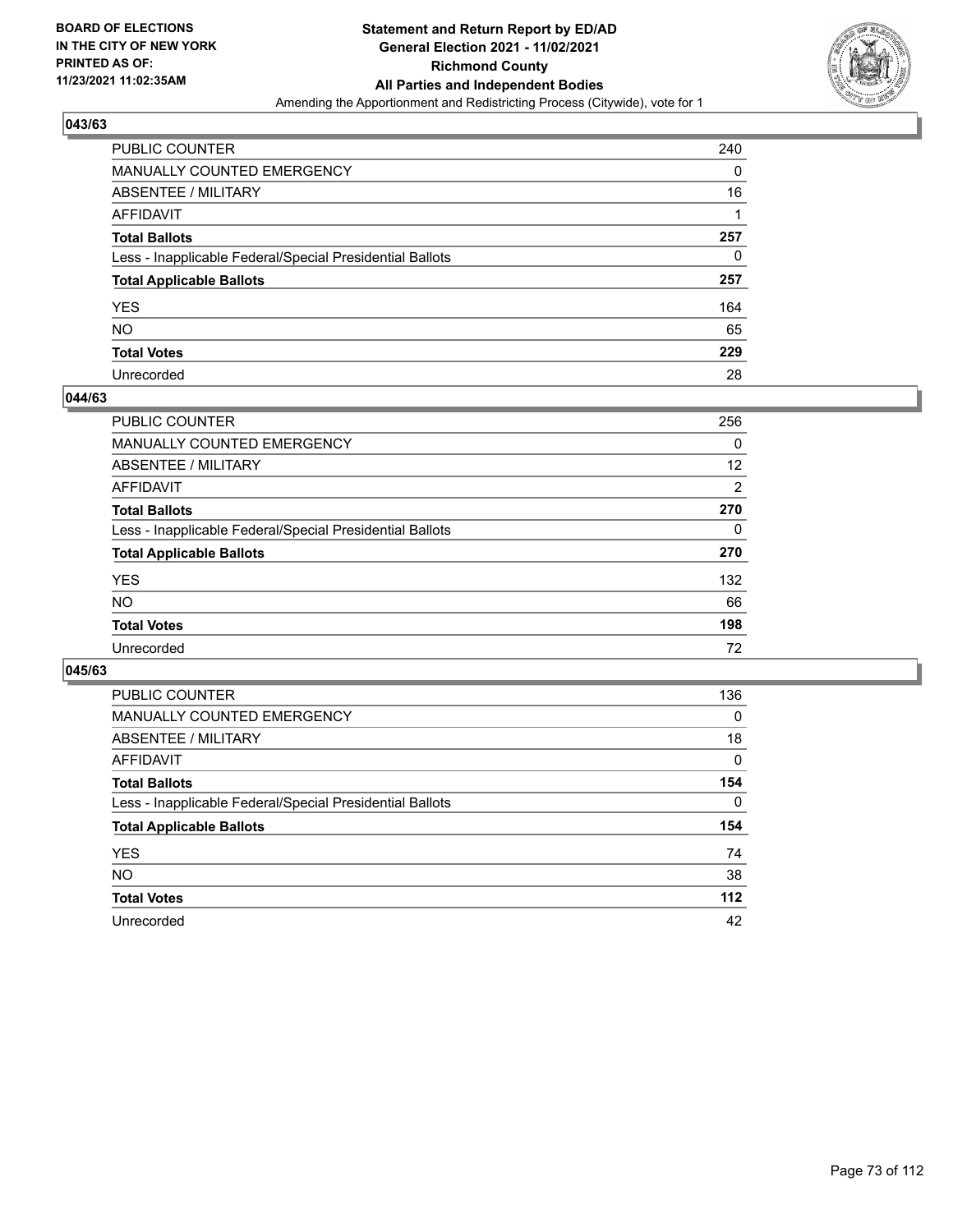

| PUBLIC COUNTER                                           | 429            |
|----------------------------------------------------------|----------------|
| MANUALLY COUNTED EMERGENCY                               | 0              |
| <b>ABSENTEE / MILITARY</b>                               | 14             |
| AFFIDAVIT                                                | $\overline{2}$ |
| <b>Total Ballots</b>                                     | 445            |
| Less - Inapplicable Federal/Special Presidential Ballots | $\Omega$       |
| <b>Total Applicable Ballots</b>                          | 445            |
| YES                                                      | 138            |
| NO.                                                      | 283            |
| <b>Total Votes</b>                                       | 421            |
| Unrecorded                                               | 24             |

#### **047/63**

| PUBLIC COUNTER                                           | 345      |
|----------------------------------------------------------|----------|
| <b>MANUALLY COUNTED EMERGENCY</b>                        | 0        |
| <b>ABSENTEE / MILITARY</b>                               | 20       |
| AFFIDAVIT                                                | 2        |
| <b>Total Ballots</b>                                     | 367      |
| Less - Inapplicable Federal/Special Presidential Ballots | $\Omega$ |
| <b>Total Applicable Ballots</b>                          | 367      |
| <b>YES</b>                                               | 110      |
| <b>NO</b>                                                | 219      |
| <b>Total Votes</b>                                       | 329      |
| Unrecorded                                               | 38       |

| <b>PUBLIC COUNTER</b>                                    | 416      |
|----------------------------------------------------------|----------|
| <b>MANUALLY COUNTED EMERGENCY</b>                        | 0        |
| ABSENTEE / MILITARY                                      | 25       |
| AFFIDAVIT                                                |          |
| <b>Total Ballots</b>                                     | 442      |
| Less - Inapplicable Federal/Special Presidential Ballots | $\Omega$ |
| <b>Total Applicable Ballots</b>                          | 442      |
| <b>YES</b>                                               | 118      |
| NO.                                                      | 241      |
| <b>Total Votes</b>                                       | 359      |
| Unrecorded                                               | 83       |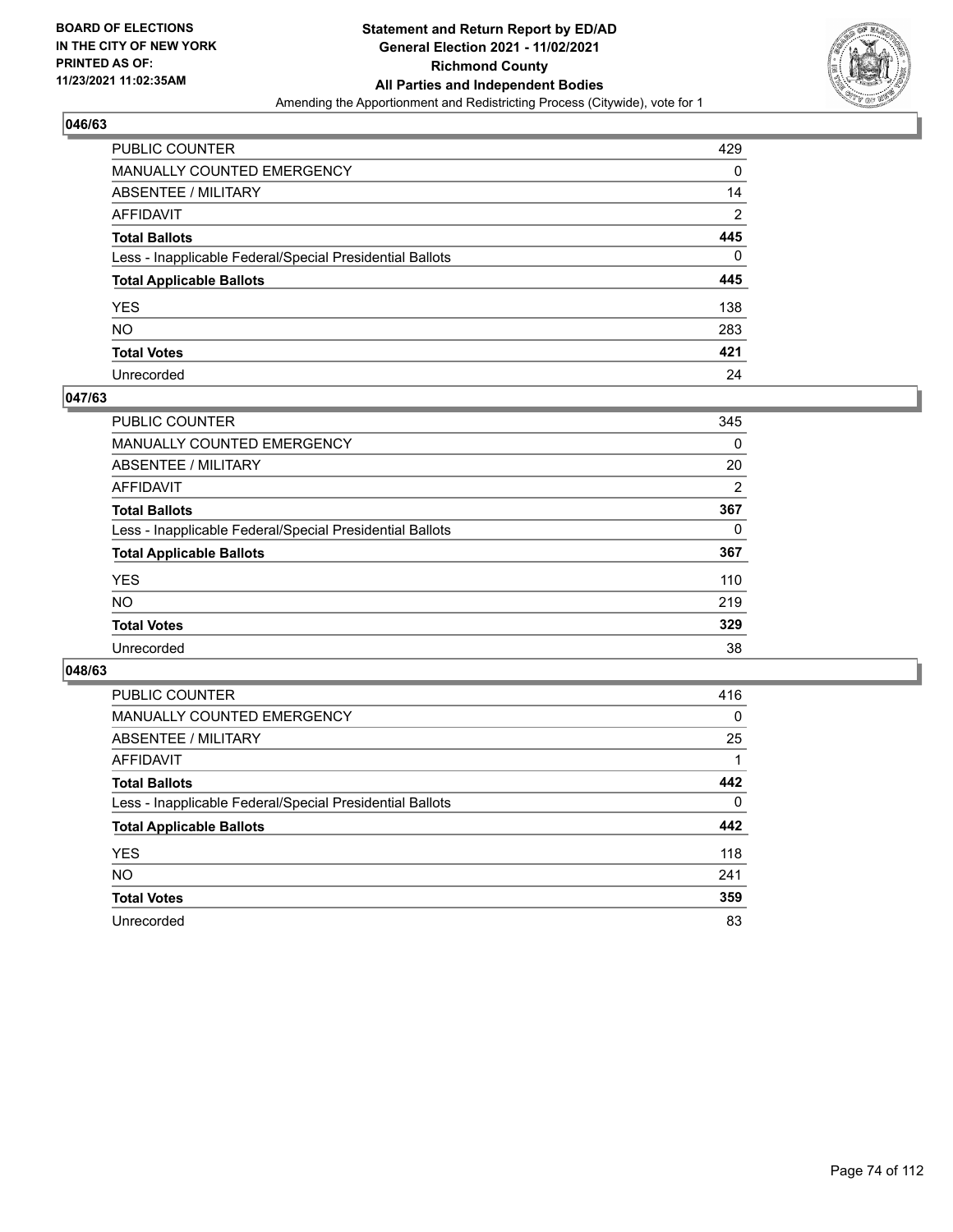

| PUBLIC COUNTER                                           | 467 |
|----------------------------------------------------------|-----|
| MANUALLY COUNTED EMERGENCY                               | 0   |
| ABSENTEE / MILITARY                                      | 21  |
| AFFIDAVIT                                                | 0   |
| <b>Total Ballots</b>                                     | 488 |
| Less - Inapplicable Federal/Special Presidential Ballots | 0   |
| <b>Total Applicable Ballots</b>                          | 488 |
| YES                                                      | 113 |
| NΟ                                                       | 310 |
| <b>Total Votes</b>                                       | 423 |
| Unrecorded                                               | 65  |

#### **050/63**

| <b>PUBLIC COUNTER</b>                                    | 486      |
|----------------------------------------------------------|----------|
| MANUALLY COUNTED EMERGENCY                               | 0        |
| ABSENTEE / MILITARY                                      | 17       |
| AFFIDAVIT                                                |          |
| <b>Total Ballots</b>                                     | 504      |
| Less - Inapplicable Federal/Special Presidential Ballots | $\Omega$ |
| <b>Total Applicable Ballots</b>                          | 504      |
| <b>YES</b>                                               | 181      |
| <b>NO</b>                                                | 262      |
| <b>Total Votes</b>                                       | 443      |
| Unrecorded                                               | 61       |

| <b>PUBLIC COUNTER</b>                                    | 418            |
|----------------------------------------------------------|----------------|
| <b>MANUALLY COUNTED EMERGENCY</b>                        | $\Omega$       |
| ABSENTEE / MILITARY                                      | 19             |
| AFFIDAVIT                                                | $\overline{2}$ |
| <b>Total Ballots</b>                                     | 439            |
| Less - Inapplicable Federal/Special Presidential Ballots | $\Omega$       |
| <b>Total Applicable Ballots</b>                          | 439            |
| <b>YES</b>                                               | 153            |
| <b>NO</b>                                                | 235            |
| <b>Total Votes</b>                                       | 388            |
| Unrecorded                                               | 51             |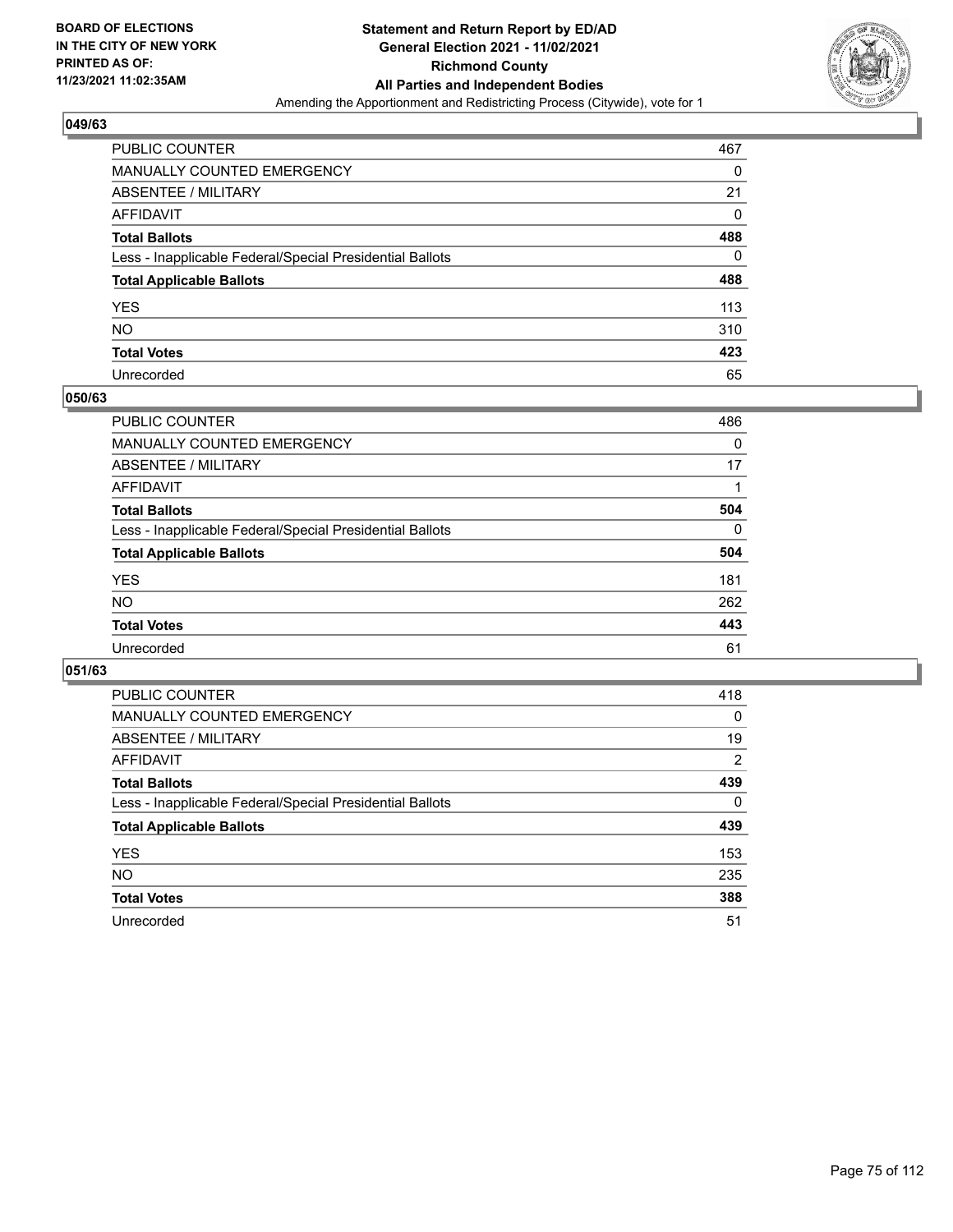

| PUBLIC COUNTER                                           | 261 |
|----------------------------------------------------------|-----|
| MANUALLY COUNTED EMERGENCY                               | 0   |
| ABSENTEE / MILITARY                                      |     |
| AFFIDAVIT                                                |     |
| <b>Total Ballots</b>                                     | 269 |
| Less - Inapplicable Federal/Special Presidential Ballots | 0   |
| <b>Total Applicable Ballots</b>                          | 269 |
| YES                                                      | 64  |
| NO.                                                      | 160 |
| <b>Total Votes</b>                                       | 224 |
| Unrecorded                                               | 45  |

#### **053/63**

| <b>PUBLIC COUNTER</b>                                    | 262      |
|----------------------------------------------------------|----------|
| <b>MANUALLY COUNTED EMERGENCY</b>                        | 0        |
| <b>ABSENTEE / MILITARY</b>                               | 21       |
| AFFIDAVIT                                                | 5        |
| <b>Total Ballots</b>                                     | 288      |
| Less - Inapplicable Federal/Special Presidential Ballots | $\Omega$ |
| <b>Total Applicable Ballots</b>                          | 288      |
| <b>YES</b>                                               | 104      |
| NO                                                       | 162      |
| <b>Total Votes</b>                                       | 266      |
| Unrecorded                                               | 22       |

| <b>PUBLIC COUNTER</b>                                    | 222      |
|----------------------------------------------------------|----------|
| <b>MANUALLY COUNTED EMERGENCY</b>                        | $\Omega$ |
| ABSENTEE / MILITARY                                      | 51       |
| AFFIDAVIT                                                | 3        |
| <b>Total Ballots</b>                                     | 276      |
| Less - Inapplicable Federal/Special Presidential Ballots | 0        |
| <b>Total Applicable Ballots</b>                          | 276      |
| <b>YES</b>                                               | 101      |
| NO.                                                      | 136      |
| <b>Total Votes</b>                                       | 237      |
| Unrecorded                                               | 39       |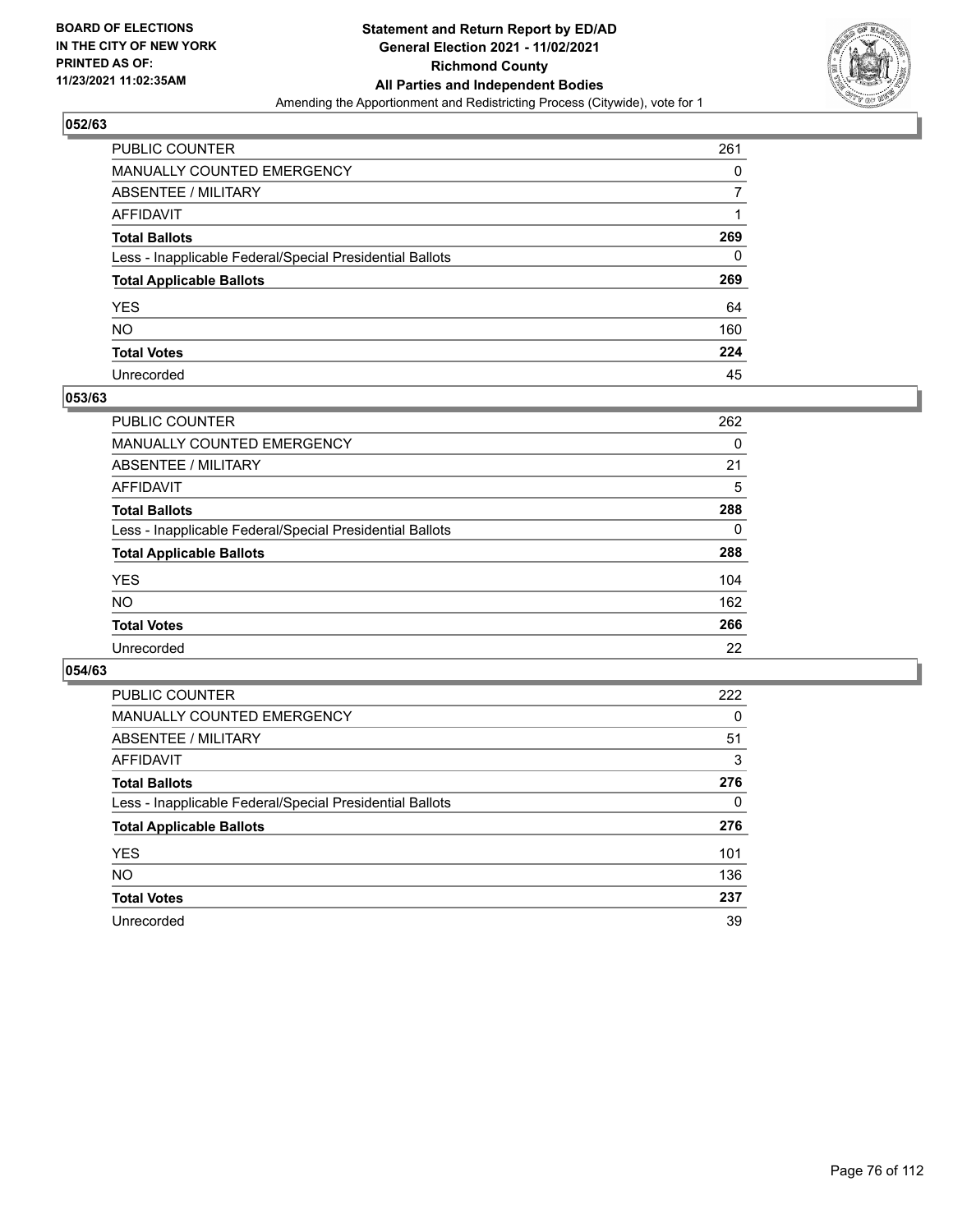

| PUBLIC COUNTER                                           | 250 |
|----------------------------------------------------------|-----|
| MANUALLY COUNTED EMERGENCY                               | 0   |
| <b>ABSENTEE / MILITARY</b>                               | 30  |
| <b>AFFIDAVIT</b>                                         | 3   |
| <b>Total Ballots</b>                                     | 283 |
| Less - Inapplicable Federal/Special Presidential Ballots | 0   |
| <b>Total Applicable Ballots</b>                          | 283 |
| <b>YES</b>                                               | 113 |
| NO.                                                      | 134 |
| <b>Total Votes</b>                                       | 247 |
| Unrecorded                                               | 36  |

#### **056/63**

| PUBLIC COUNTER                                           | 230      |
|----------------------------------------------------------|----------|
| MANUALLY COUNTED EMERGENCY                               | 0        |
| ABSENTEE / MILITARY                                      | 7        |
| AFFIDAVIT                                                | 3        |
| <b>Total Ballots</b>                                     | 240      |
| Less - Inapplicable Federal/Special Presidential Ballots | $\Omega$ |
| <b>Total Applicable Ballots</b>                          | 240      |
| <b>YES</b>                                               | 85       |
| <b>NO</b>                                                | 122      |
| <b>Total Votes</b>                                       | 207      |
| Unrecorded                                               | 33       |

| <b>PUBLIC COUNTER</b>                                    | 409      |
|----------------------------------------------------------|----------|
| <b>MANUALLY COUNTED EMERGENCY</b>                        | $\Omega$ |
| ABSENTEE / MILITARY                                      | 20       |
| AFFIDAVIT                                                |          |
| <b>Total Ballots</b>                                     | 430      |
| Less - Inapplicable Federal/Special Presidential Ballots | $\Omega$ |
| <b>Total Applicable Ballots</b>                          | 430      |
| <b>YES</b>                                               | 93       |
| NO.                                                      | 302      |
| <b>Total Votes</b>                                       | 395      |
| Unrecorded                                               | 35       |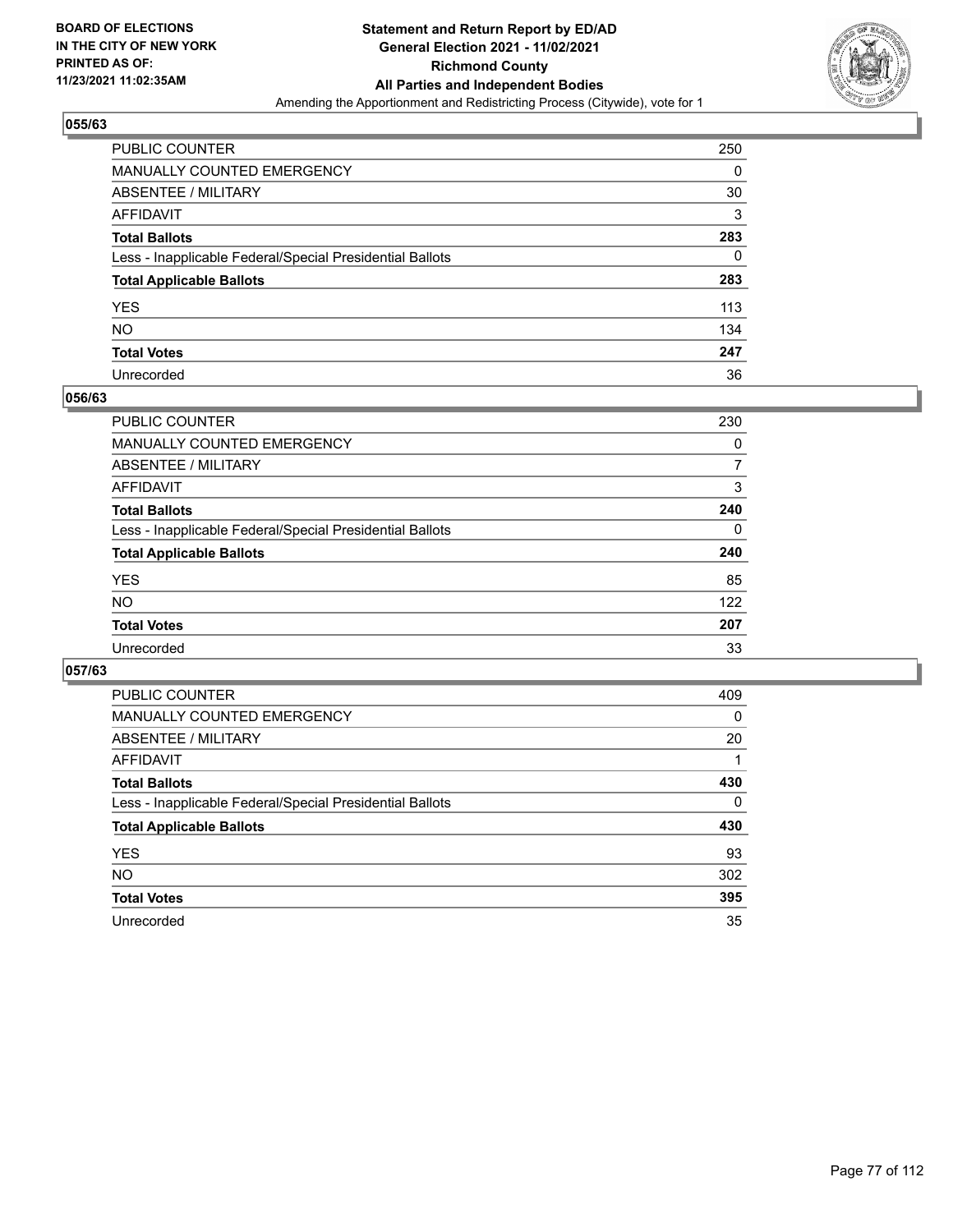

| PUBLIC COUNTER                                           | 332 |
|----------------------------------------------------------|-----|
| MANUALLY COUNTED EMERGENCY                               | 0   |
| <b>ABSENTEE / MILITARY</b>                               | 17  |
| AFFIDAVIT                                                | 4   |
| <b>Total Ballots</b>                                     | 353 |
| Less - Inapplicable Federal/Special Presidential Ballots | 0   |
| <b>Total Applicable Ballots</b>                          | 353 |
| YES                                                      | 84  |
| <b>NO</b>                                                | 239 |
| <b>Total Votes</b>                                       | 323 |
| Unrecorded                                               | 30  |

#### **059/63**

| <b>PUBLIC COUNTER</b>                                    | 377      |
|----------------------------------------------------------|----------|
| <b>MANUALLY COUNTED EMERGENCY</b>                        | 0        |
| ABSENTEE / MILITARY                                      | 18       |
| AFFIDAVIT                                                |          |
| <b>Total Ballots</b>                                     | 396      |
| Less - Inapplicable Federal/Special Presidential Ballots | $\Omega$ |
| <b>Total Applicable Ballots</b>                          | 396      |
| <b>YES</b>                                               | 127      |
| <b>NO</b>                                                | 234      |
| <b>Total Votes</b>                                       | 361      |
| Unrecorded                                               | 35       |

| <b>PUBLIC COUNTER</b>                                    | 205      |
|----------------------------------------------------------|----------|
| MANUALLY COUNTED EMERGENCY                               | 0        |
| ABSENTEE / MILITARY                                      | 7        |
| AFFIDAVIT                                                | $\Omega$ |
| <b>Total Ballots</b>                                     | 212      |
| Less - Inapplicable Federal/Special Presidential Ballots | $\Omega$ |
| <b>Total Applicable Ballots</b>                          | 212      |
| <b>YES</b>                                               | 66       |
| <b>NO</b>                                                | 125      |
| <b>Total Votes</b>                                       | 191      |
| Unrecorded                                               | 21       |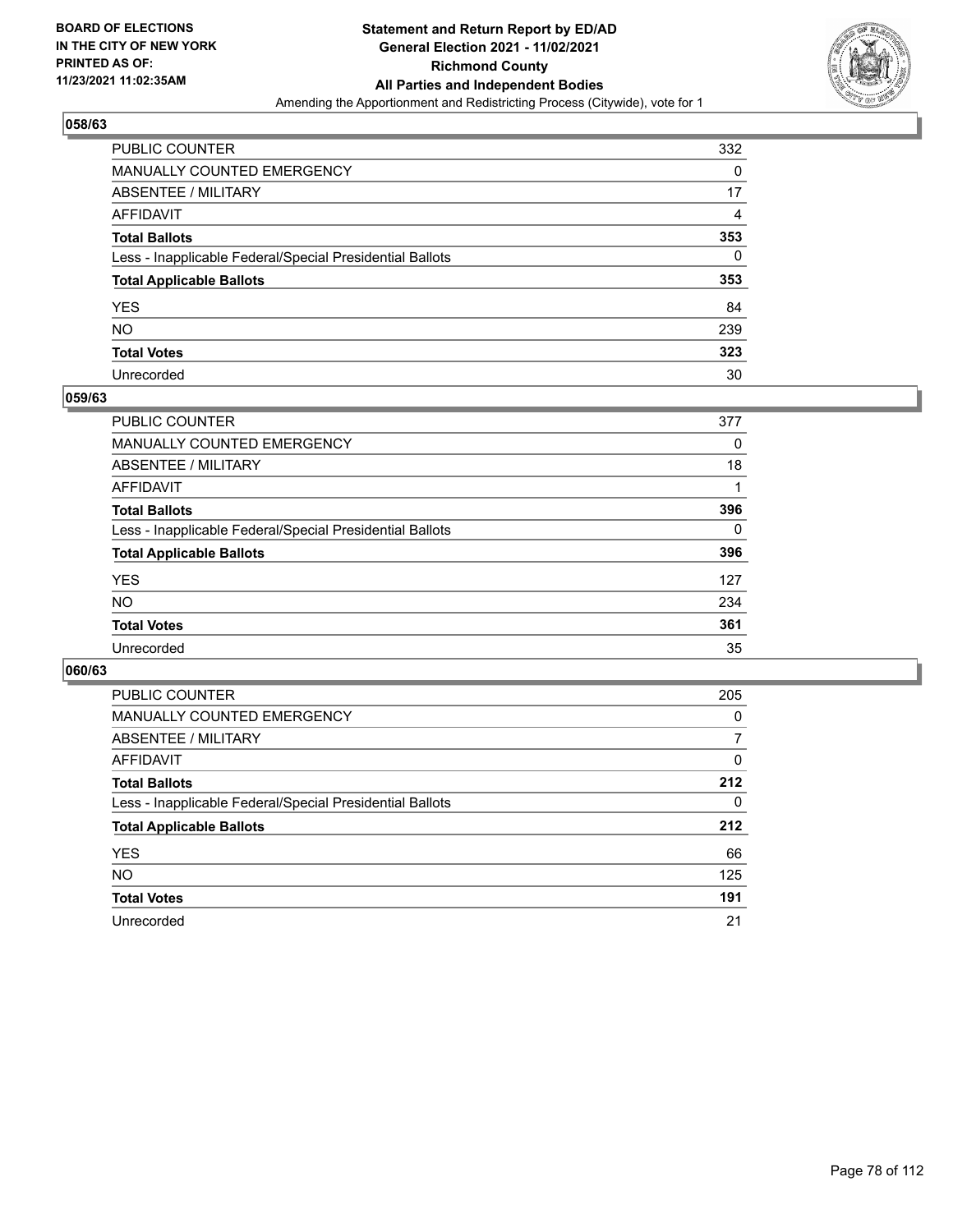

| PUBLIC COUNTER                                           | 320            |
|----------------------------------------------------------|----------------|
| MANUALLY COUNTED EMERGENCY                               | 0              |
| <b>ABSENTEE / MILITARY</b>                               | 35             |
| AFFIDAVIT                                                | $\overline{2}$ |
| <b>Total Ballots</b>                                     | 357            |
| Less - Inapplicable Federal/Special Presidential Ballots | 0              |
| <b>Total Applicable Ballots</b>                          | 357            |
| YES                                                      | 124            |
| <b>NO</b>                                                | 197            |
| <b>Total Votes</b>                                       | 321            |
| Unrecorded                                               | 36             |

#### **062/63**

| <b>PUBLIC COUNTER</b>                                    | 280      |
|----------------------------------------------------------|----------|
| MANUALLY COUNTED EMERGENCY                               | 0        |
| ABSENTEE / MILITARY                                      | 13       |
| AFFIDAVIT                                                | $\Omega$ |
| <b>Total Ballots</b>                                     | 293      |
| Less - Inapplicable Federal/Special Presidential Ballots | $\Omega$ |
| <b>Total Applicable Ballots</b>                          | 293      |
| <b>YES</b>                                               | 86       |
| <b>NO</b>                                                | 168      |
| <b>Total Votes</b>                                       | 254      |
| Unrecorded                                               | 39       |

| <b>PUBLIC COUNTER</b>                                    | 450      |
|----------------------------------------------------------|----------|
| <b>MANUALLY COUNTED EMERGENCY</b>                        | 0        |
| ABSENTEE / MILITARY                                      | 16       |
| AFFIDAVIT                                                | $\Omega$ |
| <b>Total Ballots</b>                                     | 466      |
| Less - Inapplicable Federal/Special Presidential Ballots | $\Omega$ |
| <b>Total Applicable Ballots</b>                          | 466      |
| <b>YES</b>                                               | 148      |
| <b>NO</b>                                                | 252      |
| <b>Total Votes</b>                                       | 400      |
| Unrecorded                                               | 66       |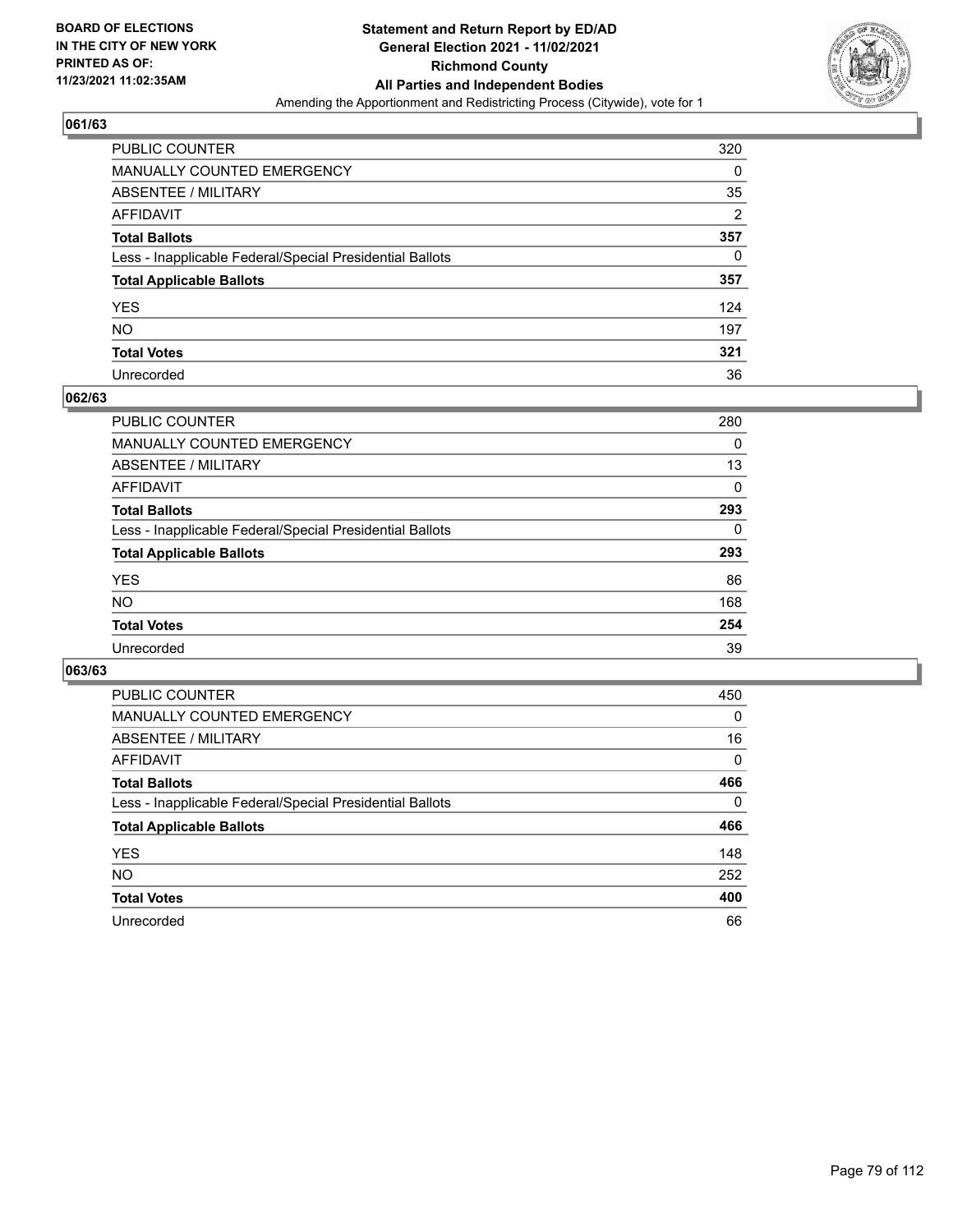

| PUBLIC COUNTER                                           | 451 |
|----------------------------------------------------------|-----|
| MANUALLY COUNTED EMERGENCY                               | 0   |
| ABSENTEE / MILITARY                                      | 12  |
| AFFIDAVIT                                                | 0   |
| <b>Total Ballots</b>                                     | 463 |
| Less - Inapplicable Federal/Special Presidential Ballots | 0   |
| <b>Total Applicable Ballots</b>                          | 463 |
| YES                                                      | 143 |
| NO.                                                      | 291 |
| <b>Total Votes</b>                                       | 434 |
| Unrecorded                                               | 29  |

#### **065/63**

| <b>PUBLIC COUNTER</b>                                    | 385          |
|----------------------------------------------------------|--------------|
| <b>MANUALLY COUNTED EMERGENCY</b>                        | 0            |
| ABSENTEE / MILITARY                                      | 17           |
| AFFIDAVIT                                                | 2            |
| <b>Total Ballots</b>                                     | 404          |
| Less - Inapplicable Federal/Special Presidential Ballots | $\mathbf{0}$ |
| <b>Total Applicable Ballots</b>                          | 404          |
| <b>YES</b>                                               | 140          |
| <b>NO</b>                                                | 214          |
| <b>Total Votes</b>                                       | 354          |
| Unrecorded                                               | 50           |

| <b>PUBLIC COUNTER</b>                                    | 418      |
|----------------------------------------------------------|----------|
| <b>MANUALLY COUNTED EMERGENCY</b>                        | 0        |
| ABSENTEE / MILITARY                                      | 9        |
| AFFIDAVIT                                                | 2        |
| <b>Total Ballots</b>                                     | 429      |
| Less - Inapplicable Federal/Special Presidential Ballots | $\Omega$ |
| <b>Total Applicable Ballots</b>                          | 429      |
| <b>YES</b>                                               | 148      |
| <b>NO</b>                                                | 247      |
| <b>Total Votes</b>                                       | 395      |
|                                                          |          |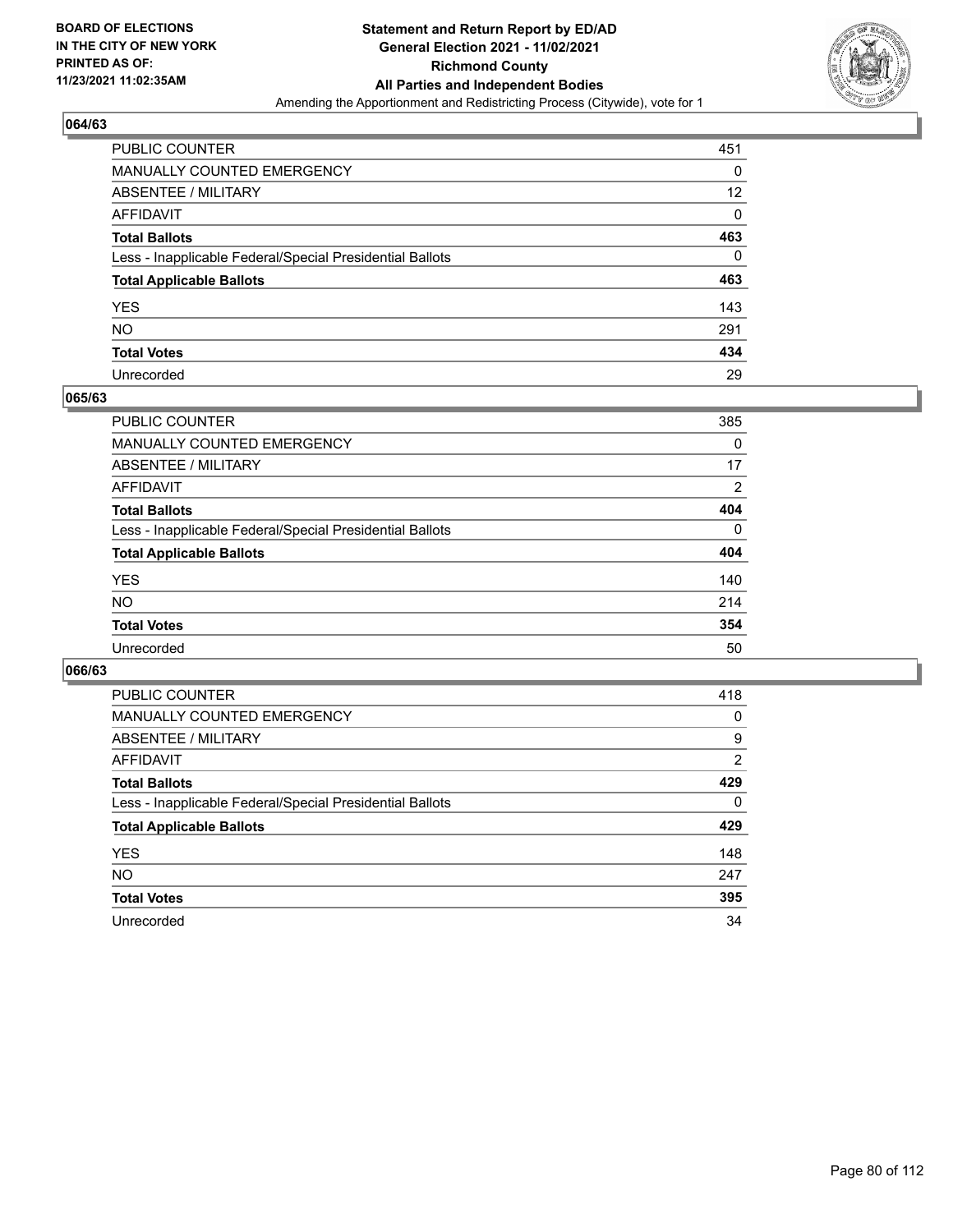

| PUBLIC COUNTER                                           | 468 |
|----------------------------------------------------------|-----|
| MANUALLY COUNTED EMERGENCY                               | 0   |
| ABSENTEE / MILITARY                                      | 13  |
| AFFIDAVIT                                                |     |
| <b>Total Ballots</b>                                     | 482 |
| Less - Inapplicable Federal/Special Presidential Ballots | 0   |
| <b>Total Applicable Ballots</b>                          | 482 |
| YES                                                      | 126 |
| NO.                                                      | 337 |
| <b>Total Votes</b>                                       | 463 |
| Unrecorded                                               | 19  |

#### **068/63**

| 60       |
|----------|
| 0        |
| 18       |
| $\Omega$ |
| 78       |
| $\Omega$ |
| 78       |
| 35       |
| 31       |
| 66       |
| 12       |
|          |

| <b>PUBLIC COUNTER</b>                                    | 203      |
|----------------------------------------------------------|----------|
| MANUALLY COUNTED EMERGENCY                               | $\Omega$ |
| ABSENTEE / MILITARY                                      | 63       |
| AFFIDAVIT                                                | 4        |
| <b>Total Ballots</b>                                     | 270      |
| Less - Inapplicable Federal/Special Presidential Ballots | 0        |
| <b>Total Applicable Ballots</b>                          | 270      |
| <b>YES</b>                                               | 103      |
| NO.                                                      | 135      |
| <b>Total Votes</b>                                       | 238      |
| Unrecorded                                               | 32       |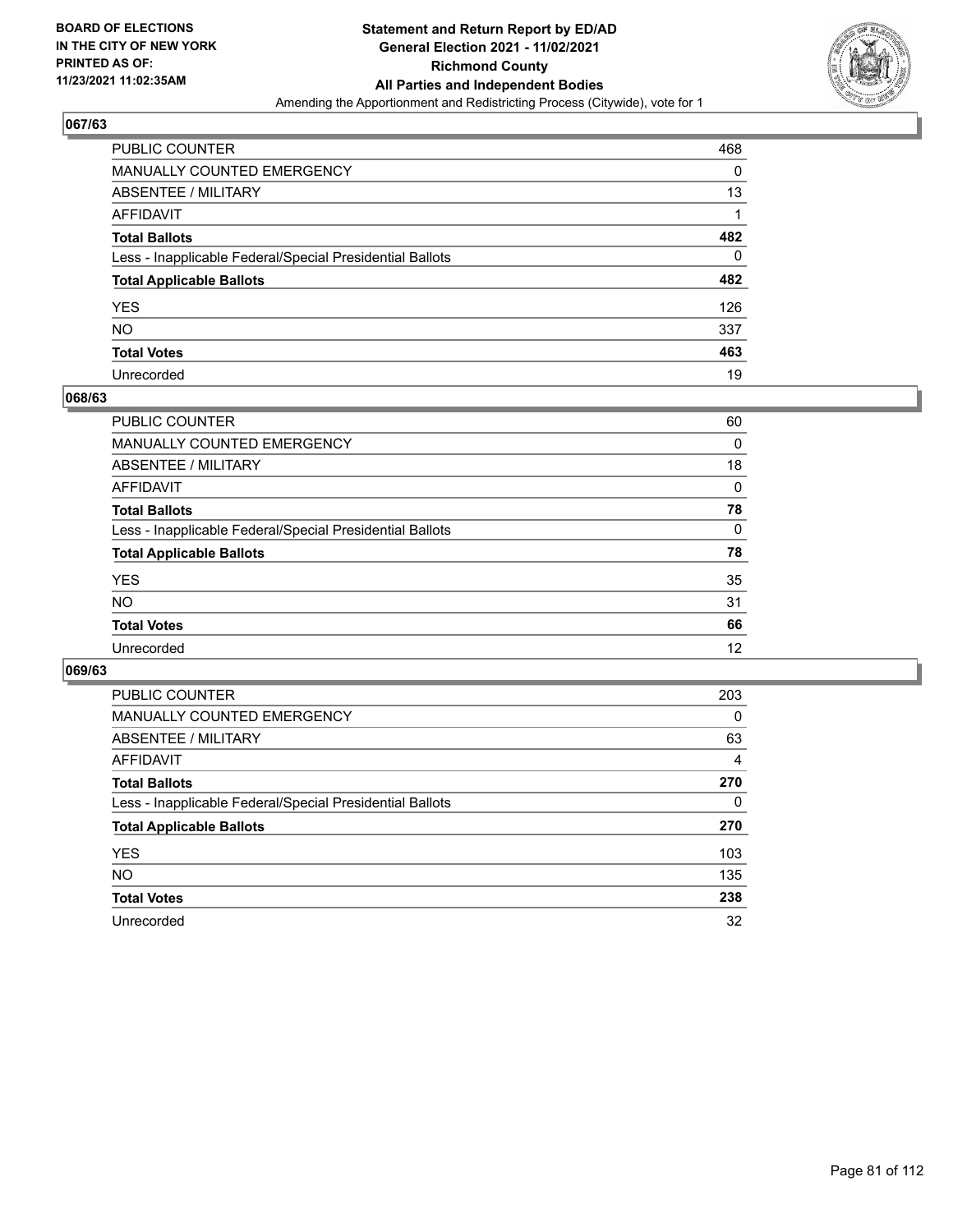

| PUBLIC COUNTER                                           | 206 |
|----------------------------------------------------------|-----|
| MANUALLY COUNTED EMERGENCY                               | 0   |
| ABSENTEE / MILITARY                                      | 16  |
| AFFIDAVIT                                                |     |
| <b>Total Ballots</b>                                     | 223 |
| Less - Inapplicable Federal/Special Presidential Ballots | 0   |
| <b>Total Applicable Ballots</b>                          | 223 |
| YES                                                      | 84  |
| NO.                                                      | 101 |
| <b>Total Votes</b>                                       | 185 |
| Unrecorded                                               | 38  |

## **071/63**

| <b>PUBLIC COUNTER</b>                                    | 170      |
|----------------------------------------------------------|----------|
| MANUALLY COUNTED EMERGENCY                               | 0        |
| ABSENTEE / MILITARY                                      | 6        |
| AFFIDAVIT                                                | 0        |
| <b>Total Ballots</b>                                     | 176      |
| Less - Inapplicable Federal/Special Presidential Ballots | $\Omega$ |
| <b>Total Applicable Ballots</b>                          | 176      |
| <b>YES</b>                                               | 88       |
| <b>NO</b>                                                | 55       |
| <b>Total Votes</b>                                       | 143      |
| Unrecorded                                               | 33       |

| <b>PUBLIC COUNTER</b>                                    | 336      |
|----------------------------------------------------------|----------|
| <b>MANUALLY COUNTED EMERGENCY</b>                        | $\Omega$ |
| ABSENTEE / MILITARY                                      | 23       |
| AFFIDAVIT                                                | 3        |
| <b>Total Ballots</b>                                     | 362      |
| Less - Inapplicable Federal/Special Presidential Ballots | 0        |
| <b>Total Applicable Ballots</b>                          | 362      |
| <b>YES</b>                                               | 113      |
| NO.                                                      | 215      |
| <b>Total Votes</b>                                       | 328      |
| Unrecorded                                               | 34       |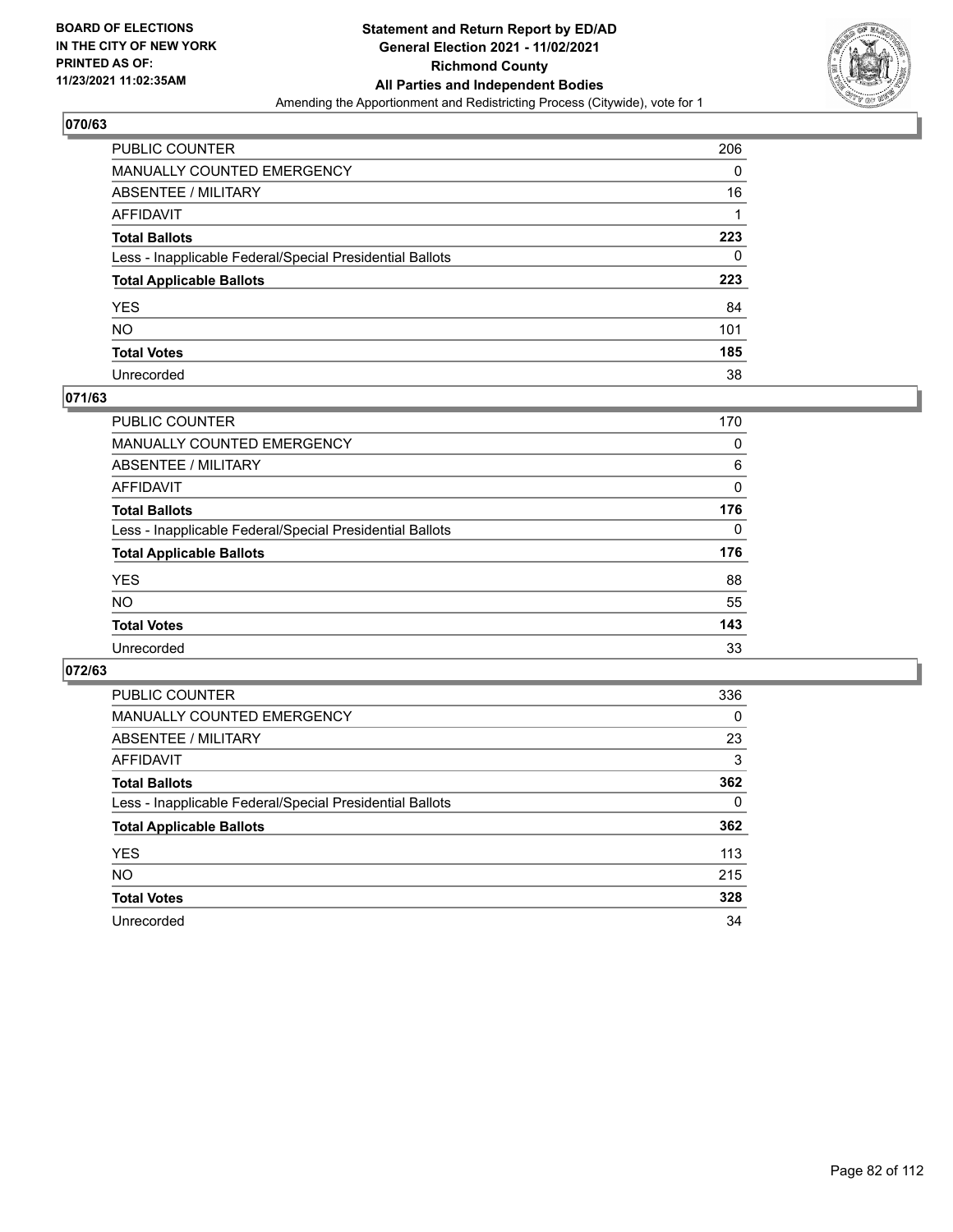

| PUBLIC COUNTER                                           | 307 |
|----------------------------------------------------------|-----|
| MANUALLY COUNTED EMERGENCY                               | 0   |
| ABSENTEE / MILITARY                                      | 21  |
| AFFIDAVIT                                                | 0   |
| <b>Total Ballots</b>                                     | 328 |
| Less - Inapplicable Federal/Special Presidential Ballots | 0   |
| <b>Total Applicable Ballots</b>                          | 328 |
| YES                                                      | 94  |
| NO.                                                      | 197 |
| <b>Total Votes</b>                                       | 291 |
| Unrecorded                                               | 37  |

#### **074/63**

| <b>PUBLIC COUNTER</b>                                    | 191      |
|----------------------------------------------------------|----------|
| <b>MANUALLY COUNTED EMERGENCY</b>                        | 0        |
| ABSENTEE / MILITARY                                      | 12       |
| AFFIDAVIT                                                | 0        |
| <b>Total Ballots</b>                                     | 203      |
| Less - Inapplicable Federal/Special Presidential Ballots | $\Omega$ |
| <b>Total Applicable Ballots</b>                          | 203      |
| <b>YES</b>                                               | 75       |
| <b>NO</b>                                                | 112      |
| <b>Total Votes</b>                                       | 187      |
| Unrecorded                                               | 16       |

| <b>PUBLIC COUNTER</b>                                    | 129      |
|----------------------------------------------------------|----------|
| <b>MANUALLY COUNTED EMERGENCY</b>                        | $\Omega$ |
| ABSENTEE / MILITARY                                      | 15       |
| AFFIDAVIT                                                | 0        |
| <b>Total Ballots</b>                                     | 144      |
| Less - Inapplicable Federal/Special Presidential Ballots | $\Omega$ |
| <b>Total Applicable Ballots</b>                          | 144      |
| <b>YES</b>                                               | 55       |
| NO.                                                      | 61       |
| <b>Total Votes</b>                                       | 116      |
|                                                          |          |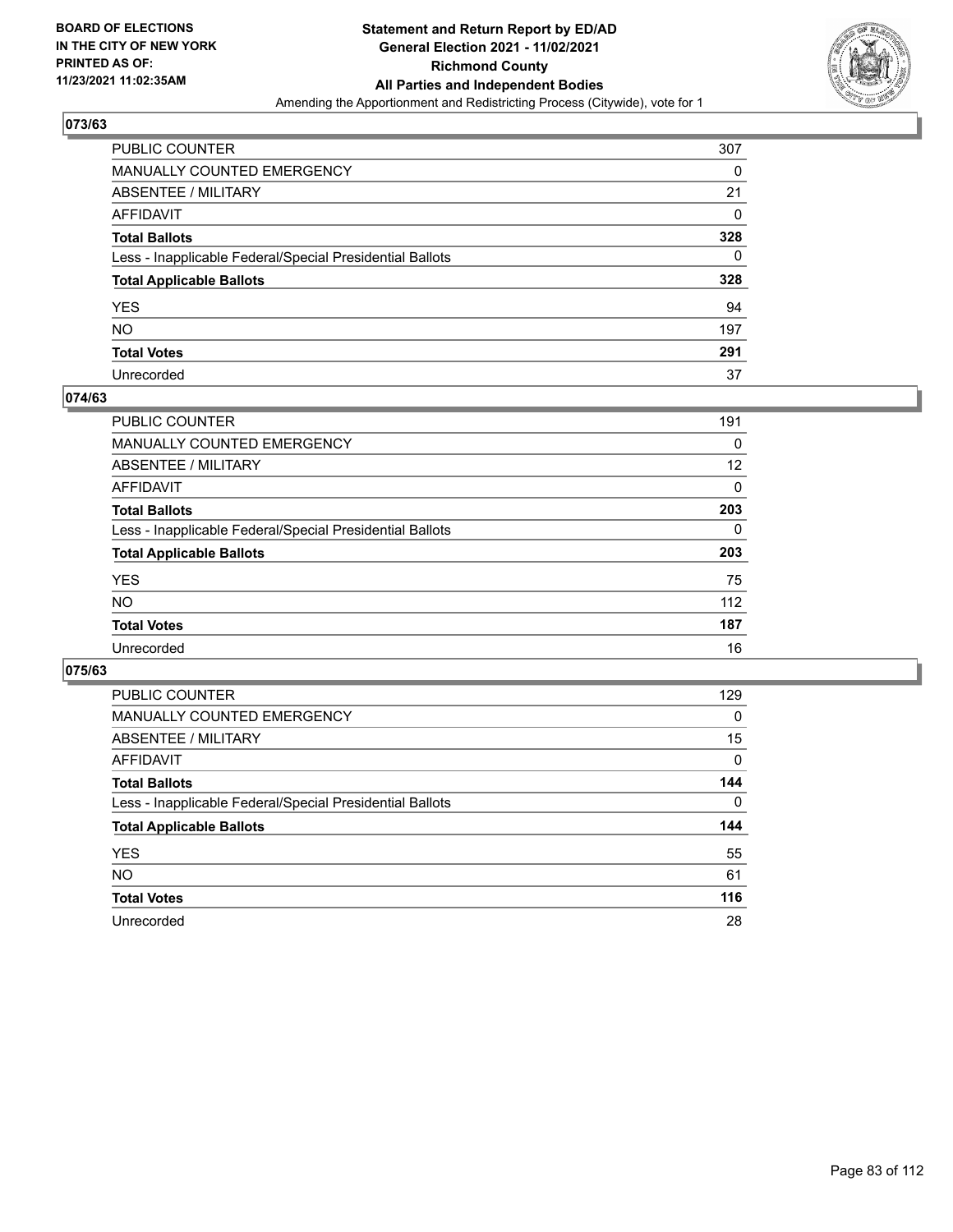

| PUBLIC COUNTER                                           | 397 |
|----------------------------------------------------------|-----|
| MANUALLY COUNTED EMERGENCY                               | 0   |
| ABSENTEE / MILITARY                                      | 25  |
| AFFIDAVIT                                                |     |
| Total Ballots                                            | 423 |
| Less - Inapplicable Federal/Special Presidential Ballots | 0   |
| <b>Total Applicable Ballots</b>                          | 423 |
| YES                                                      | 163 |
| NO.                                                      | 222 |
| <b>Total Votes</b>                                       | 385 |
| Unrecorded                                               | 38  |

#### **077/63**

| <b>PUBLIC COUNTER</b>                                    | 246      |
|----------------------------------------------------------|----------|
| <b>MANUALLY COUNTED EMERGENCY</b>                        | 0        |
| <b>ABSENTEE / MILITARY</b>                               | 31       |
| AFFIDAVIT                                                |          |
| <b>Total Ballots</b>                                     | 278      |
| Less - Inapplicable Federal/Special Presidential Ballots | $\Omega$ |
| <b>Total Applicable Ballots</b>                          | 278      |
| <b>YES</b>                                               | 81       |
| <b>NO</b>                                                | 143      |
| <b>Total Votes</b>                                       | 224      |
| Unrecorded                                               | 54       |

| <b>PUBLIC COUNTER</b>                                    | 192      |
|----------------------------------------------------------|----------|
| <b>MANUALLY COUNTED EMERGENCY</b>                        | 0        |
| ABSENTEE / MILITARY                                      | 12       |
| AFFIDAVIT                                                | $\Omega$ |
| <b>Total Ballots</b>                                     | 204      |
| Less - Inapplicable Federal/Special Presidential Ballots | $\Omega$ |
| <b>Total Applicable Ballots</b>                          | 204      |
| <b>YES</b>                                               | 57       |
| <b>NO</b>                                                | 117      |
| <b>Total Votes</b>                                       | 174      |
|                                                          |          |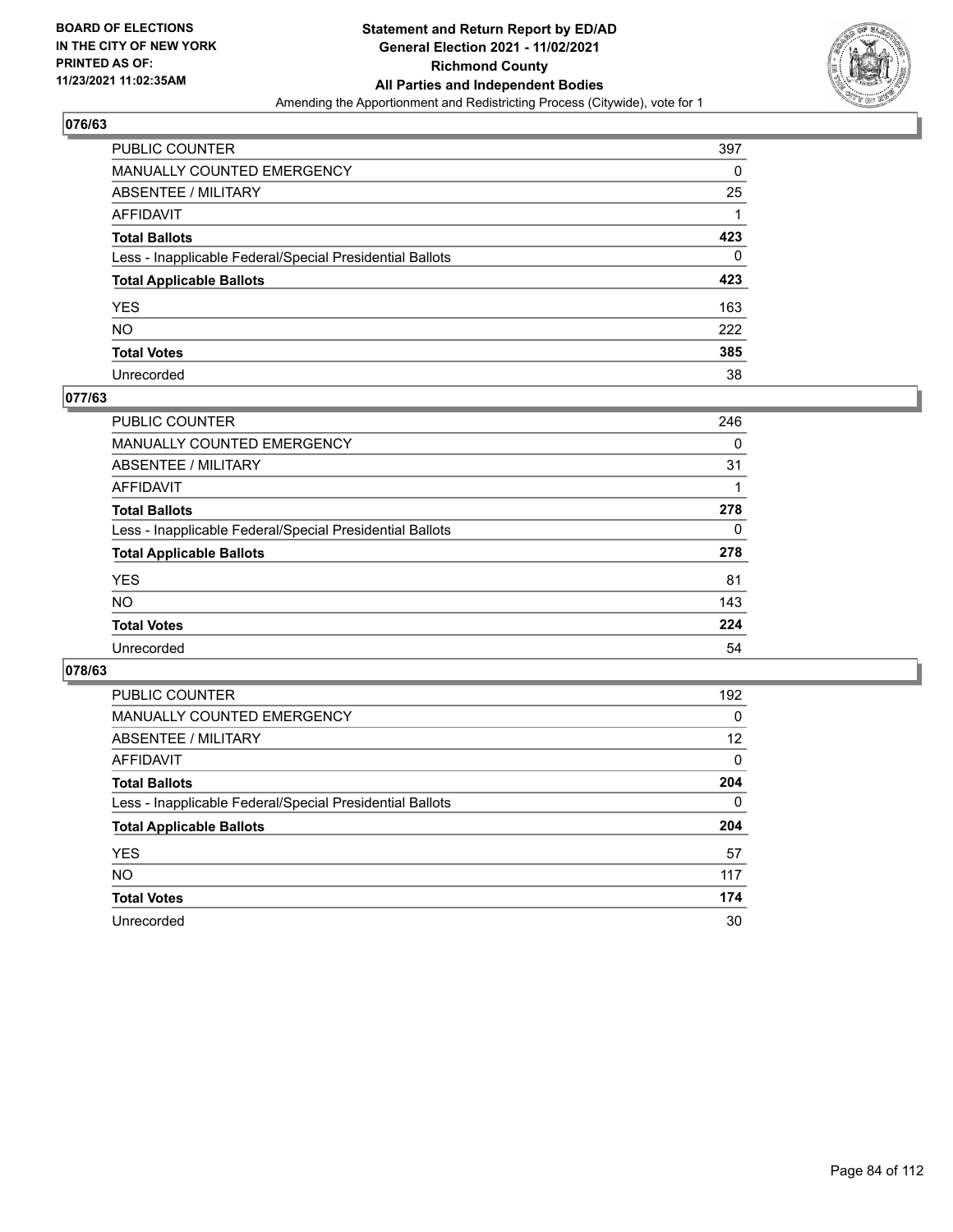

| PUBLIC COUNTER                                           | 287 |
|----------------------------------------------------------|-----|
| MANUALLY COUNTED EMERGENCY                               | 0   |
| ABSENTEE / MILITARY                                      | 20  |
| AFFIDAVIT                                                | 0   |
| <b>Total Ballots</b>                                     | 307 |
| Less - Inapplicable Federal/Special Presidential Ballots | 0   |
| <b>Total Applicable Ballots</b>                          | 307 |
| YES                                                      | 102 |
| NO.                                                      | 172 |
| <b>Total Votes</b>                                       | 274 |
| Unrecorded                                               | 33  |

#### **080/63**

| PUBLIC COUNTER                                           | 257 |
|----------------------------------------------------------|-----|
| MANUALLY COUNTED EMERGENCY                               | 0   |
| ABSENTEE / MILITARY                                      | 9   |
| AFFIDAVIT                                                |     |
| <b>Total Ballots</b>                                     | 267 |
| Less - Inapplicable Federal/Special Presidential Ballots | 0   |
| <b>Total Applicable Ballots</b>                          | 267 |
| <b>YES</b>                                               | 124 |
| <b>NO</b>                                                | 109 |
| <b>Total Votes</b>                                       | 233 |
| Unrecorded                                               | 34  |

| <b>PUBLIC COUNTER</b>                                    | 229      |
|----------------------------------------------------------|----------|
| <b>MANUALLY COUNTED EMERGENCY</b>                        | $\Omega$ |
| ABSENTEE / MILITARY                                      |          |
| AFFIDAVIT                                                |          |
| <b>Total Ballots</b>                                     | 237      |
| Less - Inapplicable Federal/Special Presidential Ballots | 0        |
| <b>Total Applicable Ballots</b>                          | 237      |
| <b>YES</b>                                               | 83       |
| <b>NO</b>                                                | 139      |
| <b>Total Votes</b>                                       | 222      |
| Unrecorded                                               | 15       |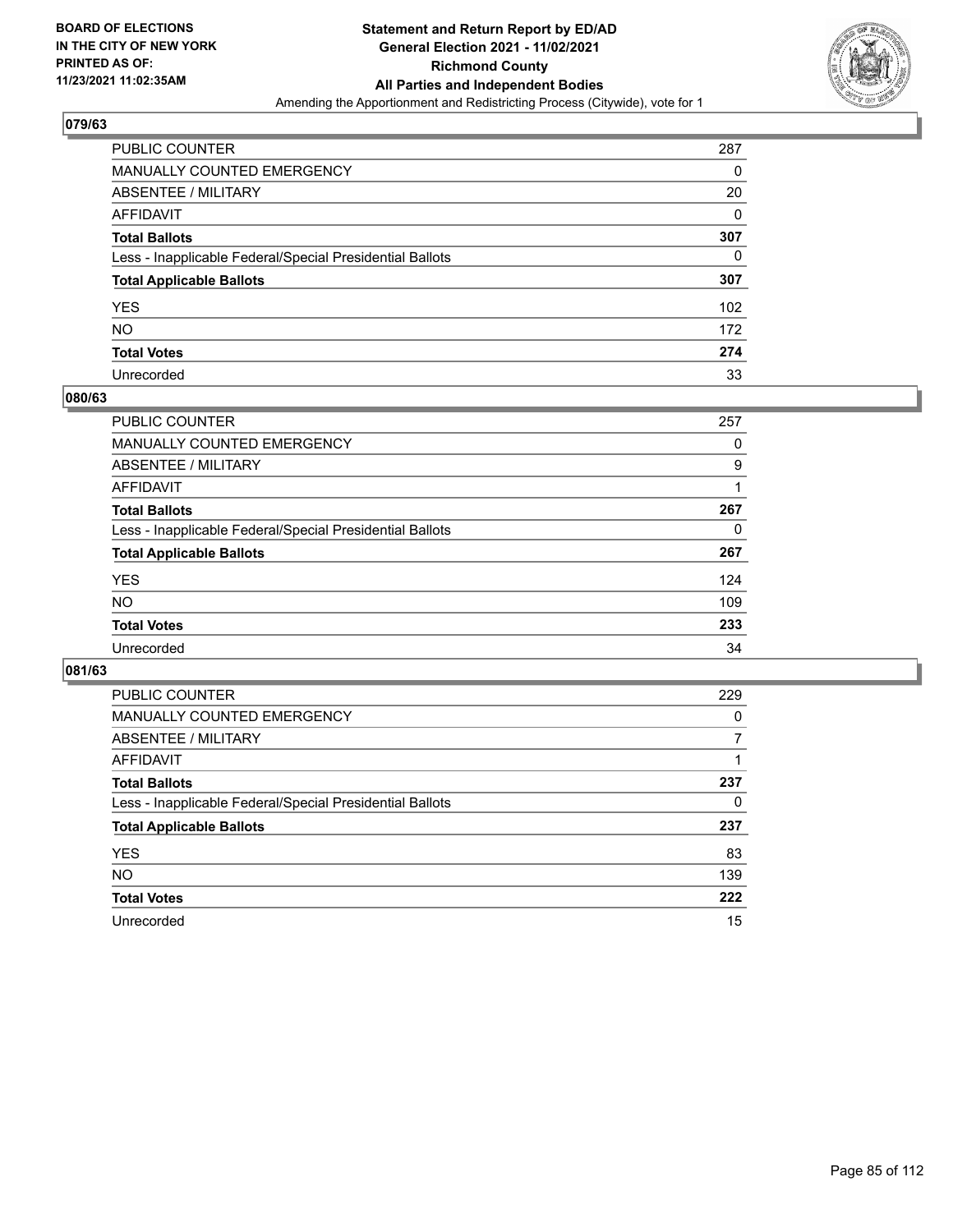

| PUBLIC COUNTER                                           | 201 |
|----------------------------------------------------------|-----|
| MANUALLY COUNTED EMERGENCY                               | 0   |
| <b>ABSENTEE / MILITARY</b>                               | 13  |
| <b>AFFIDAVIT</b>                                         | 0   |
| <b>Total Ballots</b>                                     | 214 |
| Less - Inapplicable Federal/Special Presidential Ballots | 0   |
| <b>Total Applicable Ballots</b>                          | 214 |
| <b>YES</b>                                               | 78  |
| <b>NO</b>                                                | 121 |
| <b>Total Votes</b>                                       | 199 |
| Unrecorded                                               | 15  |

#### **083/63**

| <b>PUBLIC COUNTER</b>                                    | 194      |
|----------------------------------------------------------|----------|
| <b>MANUALLY COUNTED EMERGENCY</b>                        | 0        |
| ABSENTEE / MILITARY                                      | 27       |
| AFFIDAVIT                                                |          |
| <b>Total Ballots</b>                                     | 222      |
| Less - Inapplicable Federal/Special Presidential Ballots | $\Omega$ |
| <b>Total Applicable Ballots</b>                          | 222      |
| <b>YES</b>                                               | 88       |
| <b>NO</b>                                                | 91       |
| <b>Total Votes</b>                                       | 179      |
| Unrecorded                                               | 43       |

| <b>PUBLIC COUNTER</b>                                    | 280      |
|----------------------------------------------------------|----------|
| MANUALLY COUNTED EMERGENCY                               | 0        |
| ABSENTEE / MILITARY                                      | 24       |
| AFFIDAVIT                                                |          |
| <b>Total Ballots</b>                                     | 305      |
| Less - Inapplicable Federal/Special Presidential Ballots | $\Omega$ |
| <b>Total Applicable Ballots</b>                          | 305      |
| <b>YES</b>                                               | 123      |
| <b>NO</b>                                                | 147      |
| <b>Total Votes</b>                                       | 270      |
| Unrecorded                                               | 35       |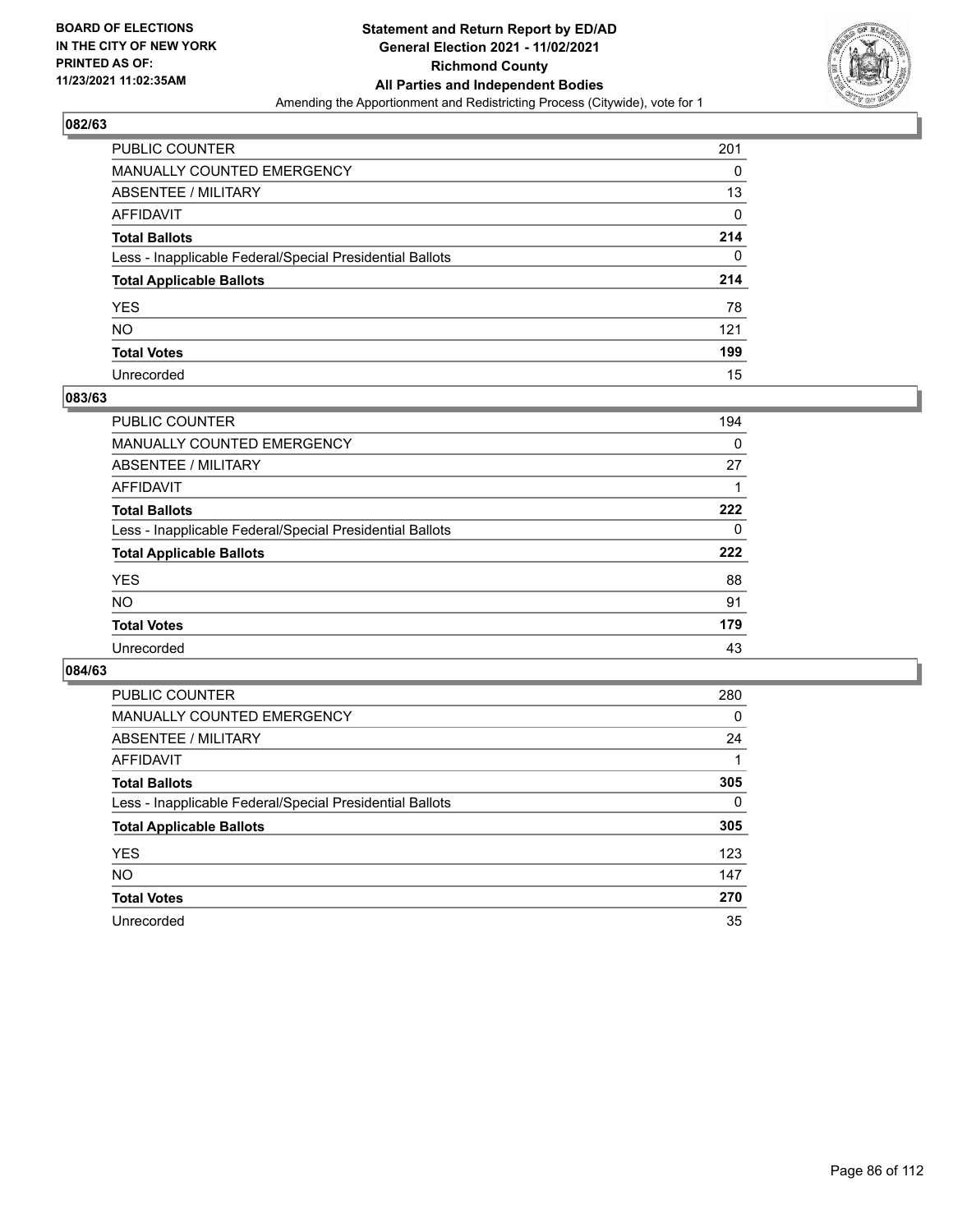

| PUBLIC COUNTER                                           | 307 |
|----------------------------------------------------------|-----|
| <b>MANUALLY COUNTED EMERGENCY</b>                        | 0   |
| <b>ABSENTEE / MILITARY</b>                               | 3   |
| <b>AFFIDAVIT</b>                                         | 0   |
| <b>Total Ballots</b>                                     | 310 |
| Less - Inapplicable Federal/Special Presidential Ballots | 0   |
| <b>Total Applicable Ballots</b>                          | 310 |
| <b>YES</b>                                               | 106 |
| <b>NO</b>                                                | 186 |
| <b>Total Votes</b>                                       | 292 |
| Unrecorded                                               | 18  |

#### **086/63**

| <b>Total Votes</b>                                       | 0        |
|----------------------------------------------------------|----------|
| <b>NO</b>                                                | $\Omega$ |
| <b>YES</b>                                               | 0        |
| <b>Total Applicable Ballots</b>                          | 0        |
| Less - Inapplicable Federal/Special Presidential Ballots | 0        |
| <b>Total Ballots</b>                                     | 0        |
| AFFIDAVIT                                                | 0        |
| <b>ABSENTEE / MILITARY</b>                               | 0        |
| MANUALLY COUNTED EMERGENCY                               | 0        |
| PUBLIC COUNTER                                           | 0        |

## **087/63**

| <b>PUBLIC COUNTER</b>                                    | $\Omega$     |
|----------------------------------------------------------|--------------|
| <b>MANUALLY COUNTED EMERGENCY</b>                        | 0            |
| ABSENTEE / MILITARY                                      | 0            |
| AFFIDAVIT                                                | 0            |
| <b>Total Ballots</b>                                     | 0            |
| Less - Inapplicable Federal/Special Presidential Ballots | 0            |
| <b>Total Applicable Ballots</b>                          | 0            |
| <b>YES</b>                                               | 0            |
| <b>NO</b>                                                | <sup>0</sup> |
| <b>Total Votes</b>                                       | 0            |

| <b>Total Votes</b>                                       | 0 |
|----------------------------------------------------------|---|
| <b>NO</b>                                                | 0 |
| <b>YES</b>                                               | 0 |
| <b>Total Applicable Ballots</b>                          | 0 |
| Less - Inapplicable Federal/Special Presidential Ballots | 0 |
| <b>Total Ballots</b>                                     | 0 |
| AFFIDAVIT                                                | 0 |
| ABSENTEE / MILITARY                                      | 0 |
| MANUALLY COUNTED EMERGENCY                               | 0 |
| PUBLIC COUNTER                                           | 0 |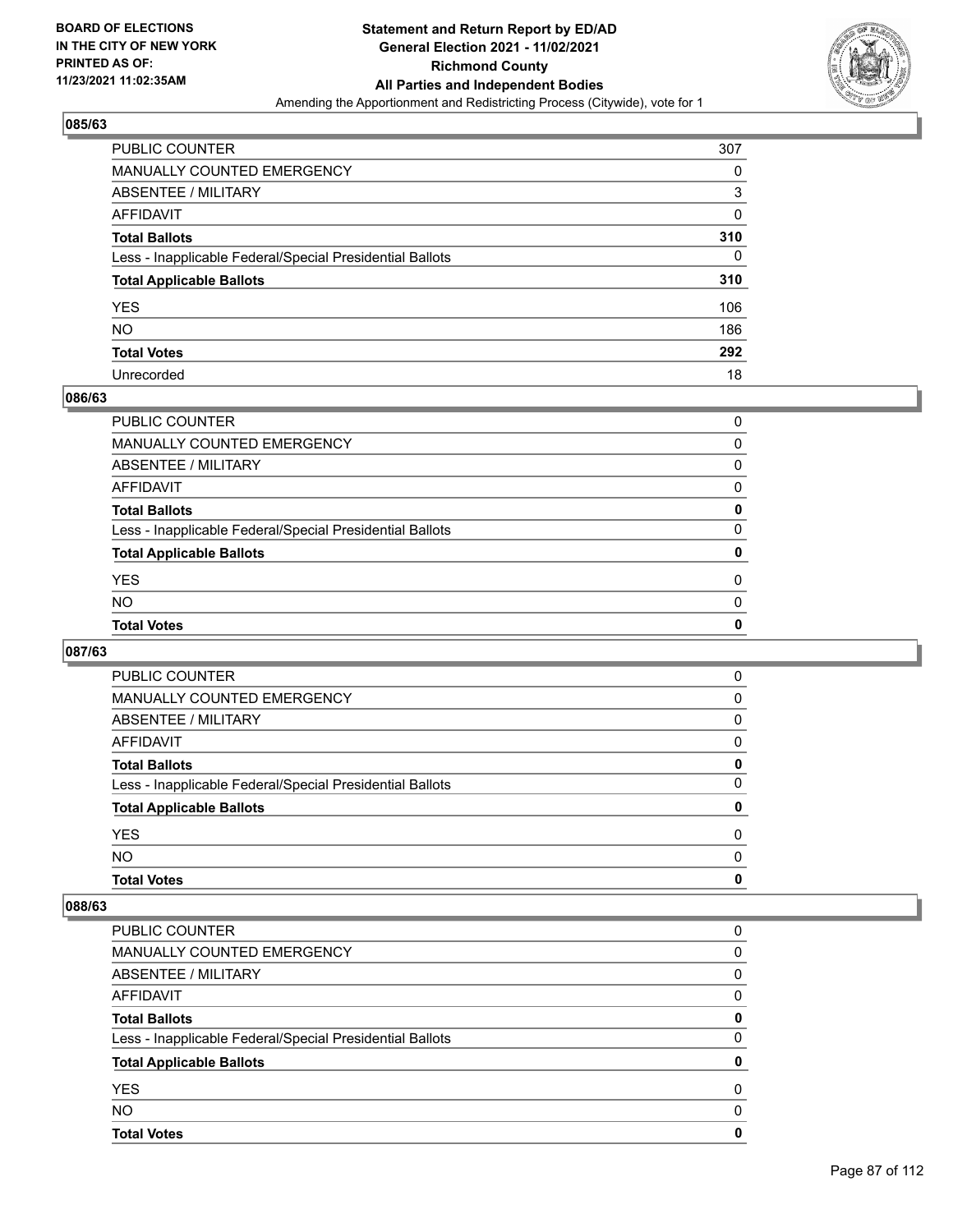

| PUBLIC COUNTER                                           | 0 |
|----------------------------------------------------------|---|
| MANUALLY COUNTED EMERGENCY                               | 0 |
| ABSENTEE / MILITARY                                      | 0 |
| AFFIDAVIT                                                | 0 |
| <b>Total Ballots</b>                                     | 0 |
| Less - Inapplicable Federal/Special Presidential Ballots | 0 |
| <b>Total Applicable Ballots</b>                          | 0 |
| <b>YES</b>                                               | 0 |
| <b>NO</b>                                                | 0 |
| <b>Total Votes</b>                                       | 0 |

| <b>PUBLIC COUNTER</b>                                    | 0 |
|----------------------------------------------------------|---|
| MANUALLY COUNTED EMERGENCY                               | 0 |
| ABSENTEE / MILITARY                                      | 0 |
| AFFIDAVIT                                                | 0 |
| <b>Total Ballots</b>                                     | 0 |
| Less - Inapplicable Federal/Special Presidential Ballots | 0 |
| <b>Total Applicable Ballots</b>                          | 0 |
| <b>YES</b>                                               | 0 |
| <b>NO</b>                                                | 0 |
| <b>Total Votes</b>                                       | 0 |
|                                                          |   |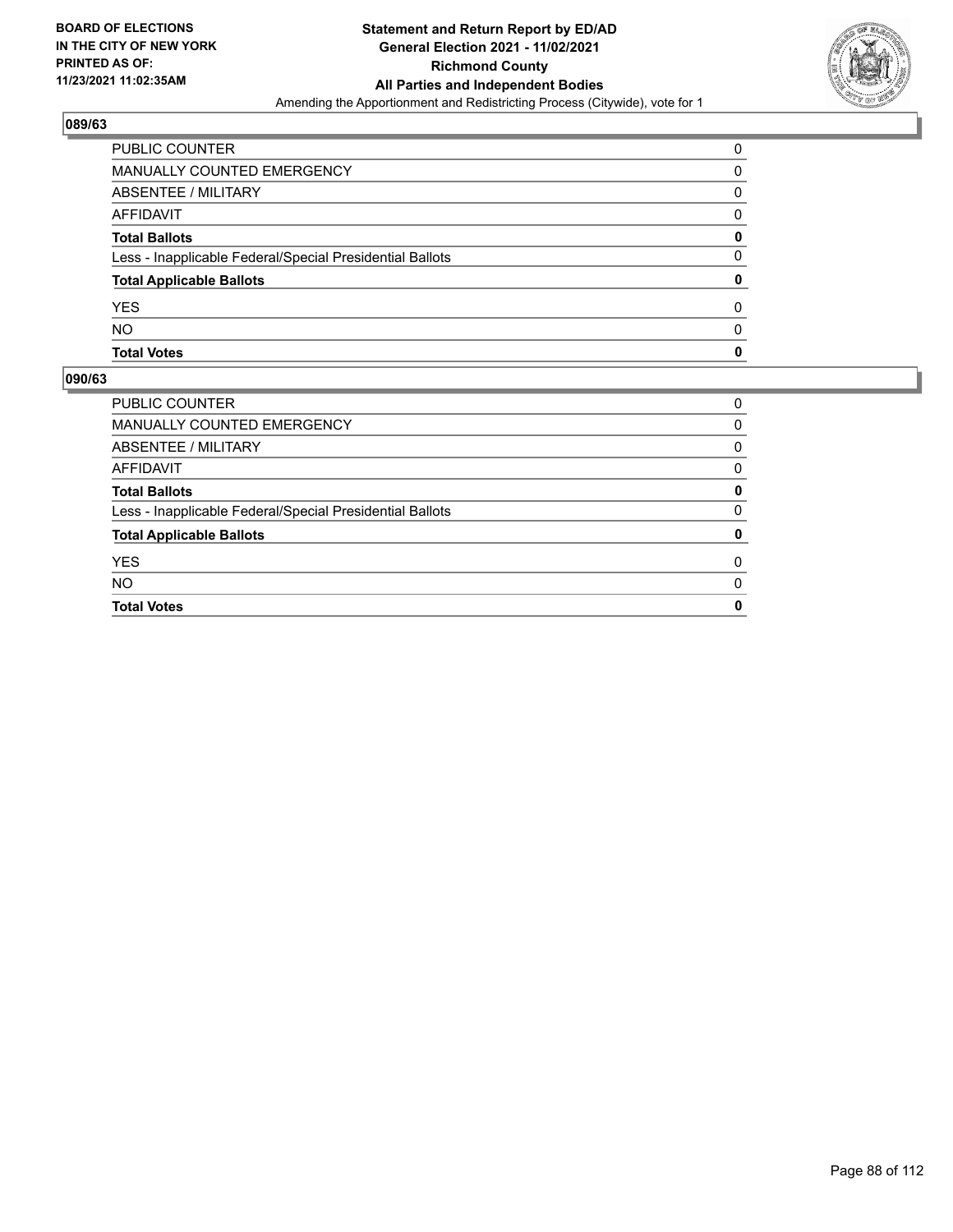

| PUBLIC COUNTER                                           | 348      |
|----------------------------------------------------------|----------|
| MANUALLY COUNTED EMERGENCY                               | 0        |
| <b>ABSENTEE / MILITARY</b>                               | 9        |
| AFFIDAVIT                                                |          |
| <b>Total Ballots</b>                                     | 358      |
| Less - Inapplicable Federal/Special Presidential Ballots | $\Omega$ |
| <b>Total Applicable Ballots</b>                          | 358      |
| YES                                                      | 80       |
| NO.                                                      | 234      |
| <b>Total Votes</b>                                       | 314      |
| Unrecorded                                               | 44       |

#### **002/64**

| <b>PUBLIC COUNTER</b>                                    | 430      |
|----------------------------------------------------------|----------|
| <b>MANUALLY COUNTED EMERGENCY</b>                        | 0        |
| ABSENTEE / MILITARY                                      | 18       |
| AFFIDAVIT                                                | 7        |
| <b>Total Ballots</b>                                     | 455      |
| Less - Inapplicable Federal/Special Presidential Ballots | $\Omega$ |
| <b>Total Applicable Ballots</b>                          | 455      |
| <b>YES</b>                                               | 130      |
| <b>NO</b>                                                | 295      |
| <b>Total Votes</b>                                       | 425      |
| Unrecorded                                               | 30       |

| <b>PUBLIC COUNTER</b>                                    | 417 |
|----------------------------------------------------------|-----|
| MANUALLY COUNTED EMERGENCY                               | 0   |
| ABSENTEE / MILITARY                                      | 17  |
| AFFIDAVIT                                                | 4   |
| <b>Total Ballots</b>                                     | 438 |
| Less - Inapplicable Federal/Special Presidential Ballots | 0   |
| <b>Total Applicable Ballots</b>                          | 438 |
| <b>YES</b>                                               | 82  |
| NO.                                                      | 317 |
| <b>Total Votes</b>                                       | 399 |
| Unrecorded                                               | 39  |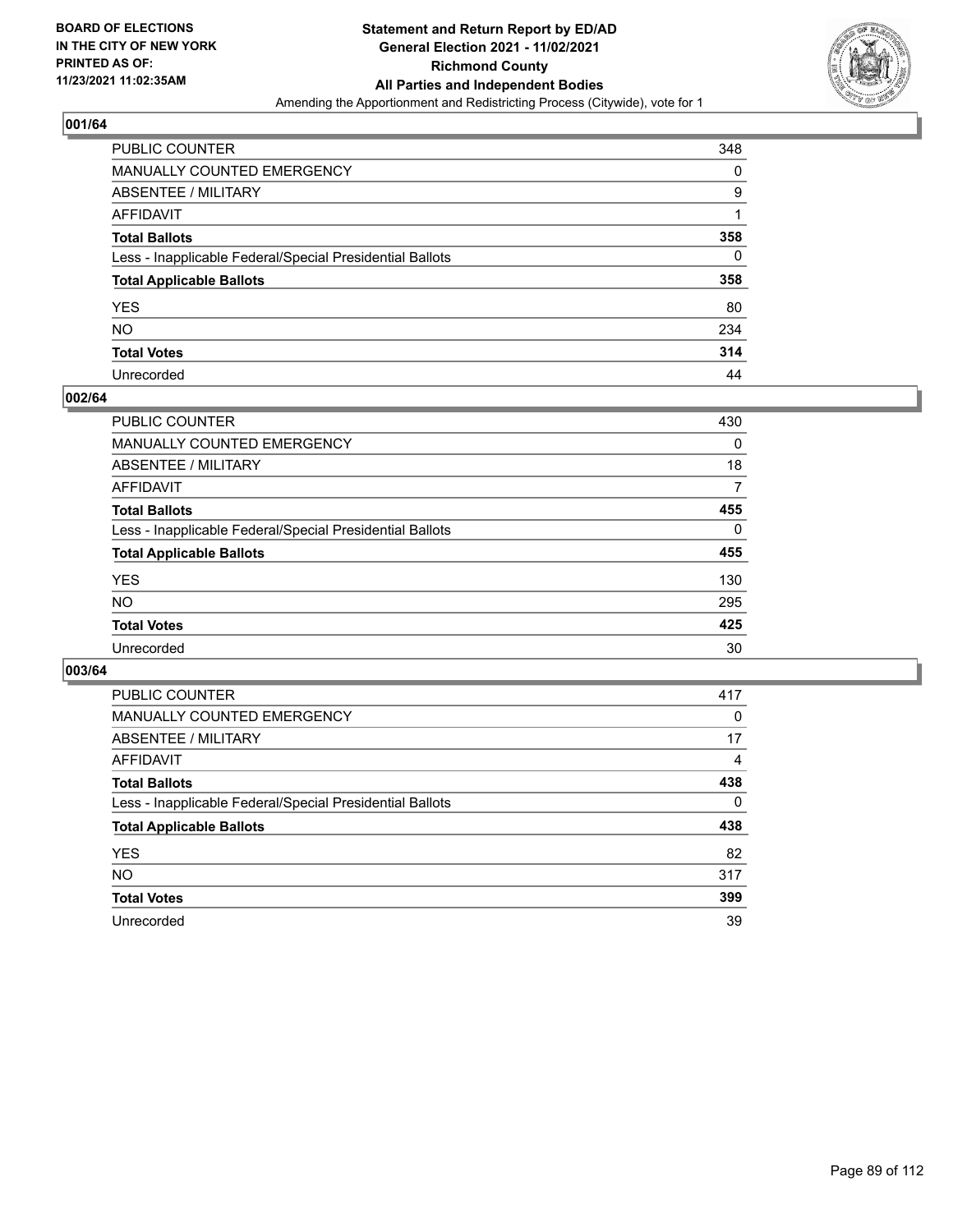

| PUBLIC COUNTER                                           | 363      |
|----------------------------------------------------------|----------|
| MANUALLY COUNTED EMERGENCY                               | 0        |
| <b>ABSENTEE / MILITARY</b>                               | 18       |
| AFFIDAVIT                                                |          |
| <b>Total Ballots</b>                                     | 382      |
| Less - Inapplicable Federal/Special Presidential Ballots | $\Omega$ |
| <b>Total Applicable Ballots</b>                          | 382      |
| YES                                                      | 90       |
| NO.                                                      | 262      |
| <b>Total Votes</b>                                       | 352      |
| Unrecorded                                               | 30       |

#### **005/64**

| PUBLIC COUNTER                                           | 443            |
|----------------------------------------------------------|----------------|
| <b>MANUALLY COUNTED EMERGENCY</b>                        | $\Omega$       |
| ABSENTEE / MILITARY                                      | 17             |
| AFFIDAVIT                                                | $\overline{2}$ |
| <b>Total Ballots</b>                                     | 462            |
| Less - Inapplicable Federal/Special Presidential Ballots | $\Omega$       |
| <b>Total Applicable Ballots</b>                          | 462            |
| <b>YES</b>                                               | 112            |
| <b>NO</b>                                                | 307            |
| <b>Total Votes</b>                                       | 419            |
| Unrecorded                                               | 43             |

| <b>PUBLIC COUNTER</b>                                    | 482      |
|----------------------------------------------------------|----------|
| MANUALLY COUNTED EMERGENCY                               | $\Omega$ |
| ABSENTEE / MILITARY                                      | 15       |
| AFFIDAVIT                                                | 4        |
| <b>Total Ballots</b>                                     | 501      |
| Less - Inapplicable Federal/Special Presidential Ballots | 0        |
| <b>Total Applicable Ballots</b>                          | 501      |
| <b>YES</b>                                               | 125      |
| NO.                                                      | 344      |
| <b>Total Votes</b>                                       | 469      |
| Unrecorded                                               | 32       |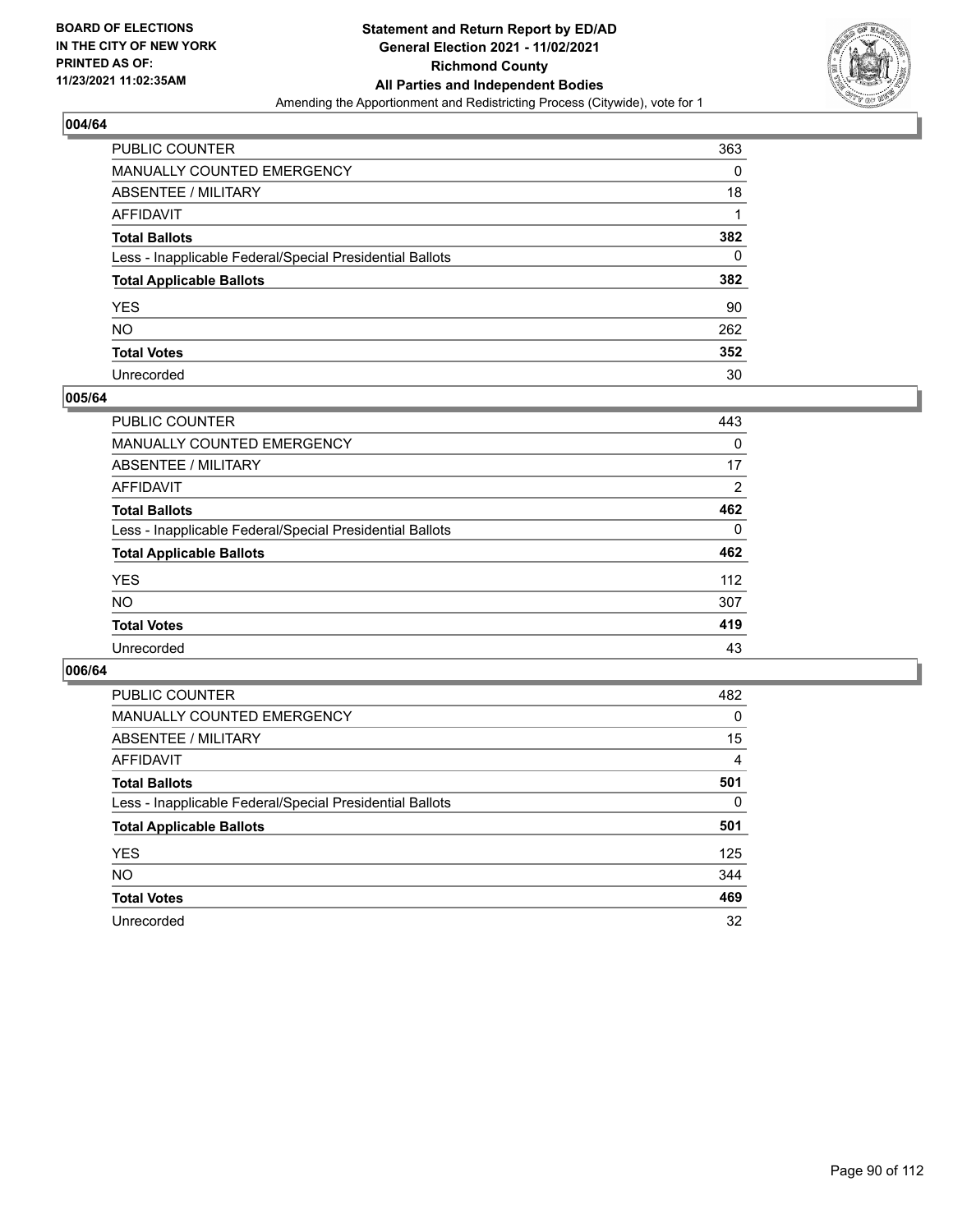

| PUBLIC COUNTER                                           | 495 |
|----------------------------------------------------------|-----|
| MANUALLY COUNTED EMERGENCY                               | 0   |
| ABSENTEE / MILITARY                                      | 20  |
| AFFIDAVIT                                                | 5   |
| <b>Total Ballots</b>                                     | 520 |
| Less - Inapplicable Federal/Special Presidential Ballots | 0   |
| <b>Total Applicable Ballots</b>                          | 520 |
| YES                                                      | 106 |
| NO.                                                      | 353 |
| <b>Total Votes</b>                                       | 459 |
| Unrecorded                                               | 61  |

#### **008/64**

| PUBLIC COUNTER                                           | 385      |
|----------------------------------------------------------|----------|
| <b>MANUALLY COUNTED EMERGENCY</b>                        | 0        |
| ABSENTEE / MILITARY                                      | 23       |
| AFFIDAVIT                                                |          |
| <b>Total Ballots</b>                                     | 409      |
| Less - Inapplicable Federal/Special Presidential Ballots | $\Omega$ |
| <b>Total Applicable Ballots</b>                          | 409      |
| <b>YES</b>                                               | 104      |
| <b>NO</b>                                                | 259      |
| <b>Total Votes</b>                                       | 363      |
| Unrecorded                                               | 46       |

| <b>PUBLIC COUNTER</b>                                    | 308 |
|----------------------------------------------------------|-----|
| MANUALLY COUNTED EMERGENCY                               | 0   |
| ABSENTEE / MILITARY                                      | 12  |
| AFFIDAVIT                                                |     |
| <b>Total Ballots</b>                                     | 321 |
| Less - Inapplicable Federal/Special Presidential Ballots | 0   |
| <b>Total Applicable Ballots</b>                          | 321 |
| <b>YES</b>                                               | 77  |
| <b>NO</b>                                                | 195 |
| <b>Total Votes</b>                                       | 272 |
| Unrecorded                                               | 49  |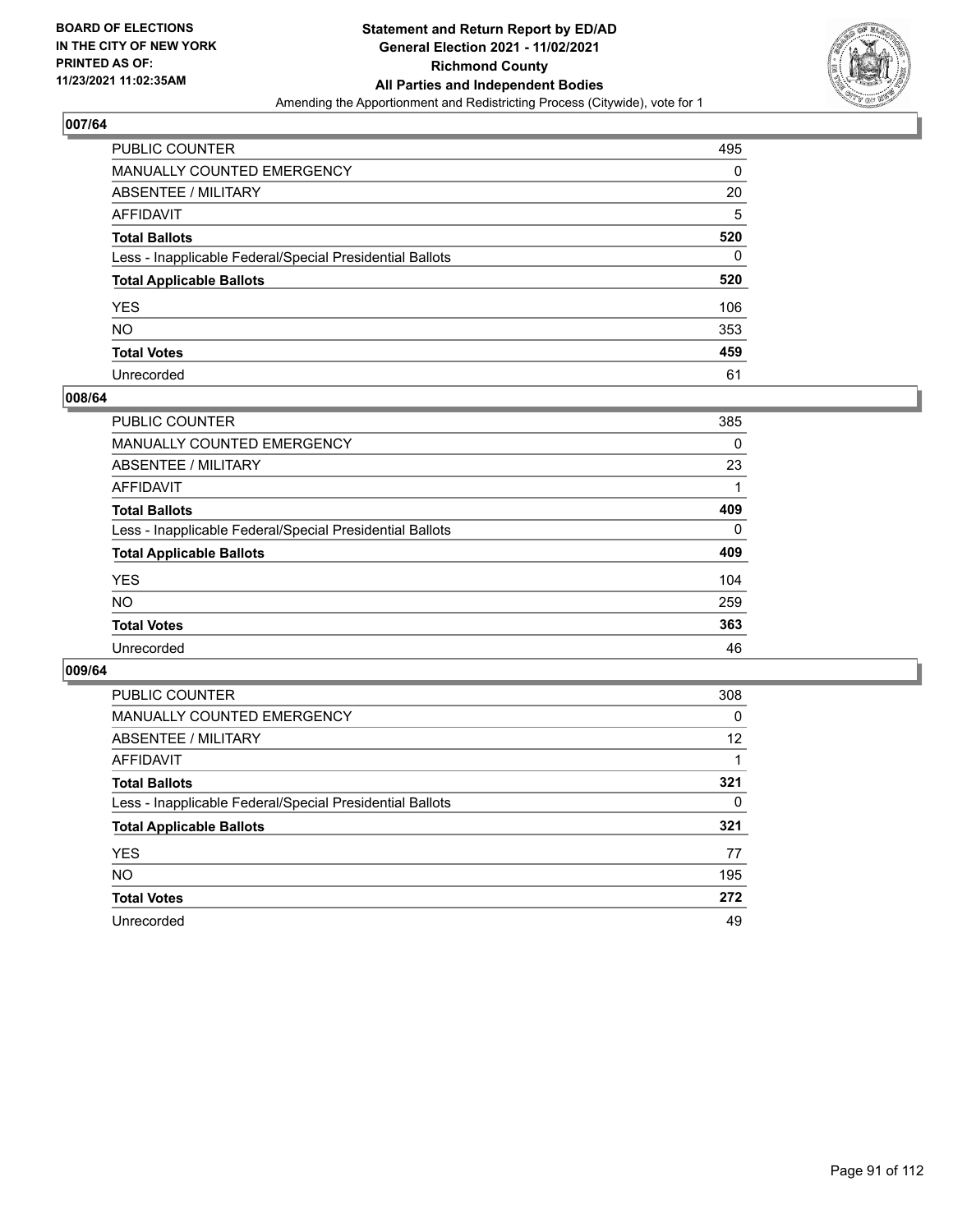

| PUBLIC COUNTER                                           | 315            |
|----------------------------------------------------------|----------------|
| MANUALLY COUNTED EMERGENCY                               | 0              |
| <b>ABSENTEE / MILITARY</b>                               | 19             |
| AFFIDAVIT                                                | $\overline{2}$ |
| <b>Total Ballots</b>                                     | 336            |
| Less - Inapplicable Federal/Special Presidential Ballots | 0              |
| <b>Total Applicable Ballots</b>                          | 336            |
| YES                                                      | 78             |
| <b>NO</b>                                                | 224            |
| <b>Total Votes</b>                                       | 302            |
| Unrecorded                                               | 34             |

#### **011/64**

| <b>PUBLIC COUNTER</b>                                    | 134      |
|----------------------------------------------------------|----------|
| MANUALLY COUNTED EMERGENCY                               | 0        |
| ABSENTEE / MILITARY                                      | 6        |
| AFFIDAVIT                                                |          |
| <b>Total Ballots</b>                                     | 141      |
| Less - Inapplicable Federal/Special Presidential Ballots | $\Omega$ |
| <b>Total Applicable Ballots</b>                          | 141      |
| <b>YES</b>                                               | 28       |
| <b>NO</b>                                                | 103      |
| <b>Total Votes</b>                                       | 131      |
| Unrecorded                                               | 10       |

| <b>PUBLIC COUNTER</b>                                    | 295      |
|----------------------------------------------------------|----------|
| <b>MANUALLY COUNTED EMERGENCY</b>                        | 0        |
| ABSENTEE / MILITARY                                      | 14       |
| AFFIDAVIT                                                |          |
| <b>Total Ballots</b>                                     | 310      |
| Less - Inapplicable Federal/Special Presidential Ballots | $\Omega$ |
| <b>Total Applicable Ballots</b>                          | 310      |
| <b>YES</b>                                               | 83       |
| NO.                                                      | 202      |
| <b>Total Votes</b>                                       | 285      |
| Unrecorded                                               | 25       |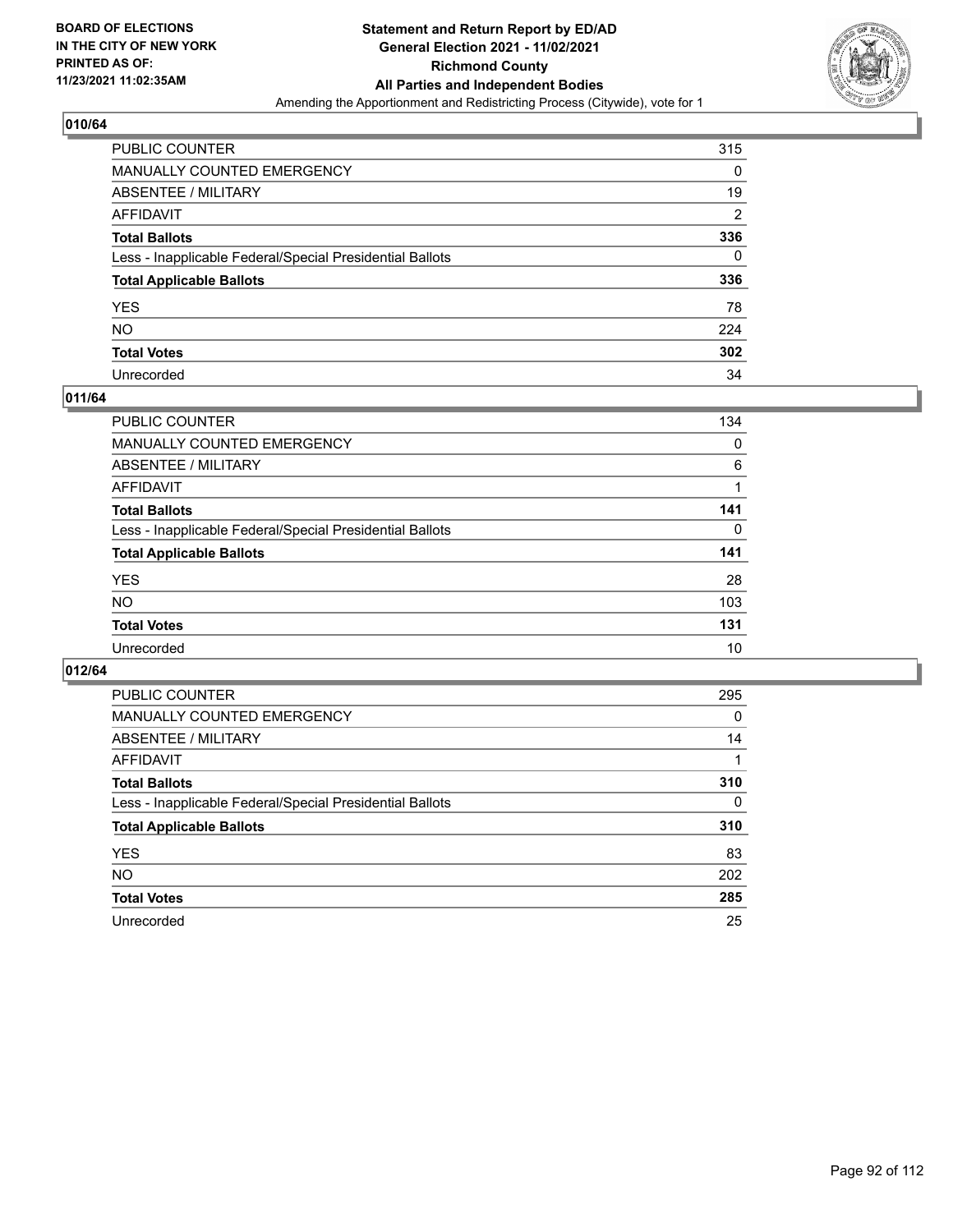

| PUBLIC COUNTER                                           | 124 |
|----------------------------------------------------------|-----|
| MANUALLY COUNTED EMERGENCY                               | 0   |
| ABSENTEE / MILITARY                                      | 7   |
| AFFIDAVIT                                                | 0   |
| Total Ballots                                            | 131 |
| Less - Inapplicable Federal/Special Presidential Ballots | 0   |
| <b>Total Applicable Ballots</b>                          | 131 |
| YES                                                      | 39  |
| NO.                                                      | 80  |
| <b>Total Votes</b>                                       | 119 |
| Unrecorded                                               | 12  |

#### **014/64**

| <b>PUBLIC COUNTER</b>                                    | 398      |
|----------------------------------------------------------|----------|
| <b>MANUALLY COUNTED EMERGENCY</b>                        | 0        |
| <b>ABSENTEE / MILITARY</b>                               | 18       |
| AFFIDAVIT                                                | $\Omega$ |
| <b>Total Ballots</b>                                     | 416      |
| Less - Inapplicable Federal/Special Presidential Ballots | $\Omega$ |
| <b>Total Applicable Ballots</b>                          | 416      |
| <b>YES</b>                                               | 102      |
| <b>NO</b>                                                | 274      |
| <b>Total Votes</b>                                       | 376      |
| Unrecorded                                               | 40       |

| <b>PUBLIC COUNTER</b>                                    | 446      |
|----------------------------------------------------------|----------|
| MANUALLY COUNTED EMERGENCY                               | 0        |
| ABSENTEE / MILITARY                                      | 22       |
| AFFIDAVIT                                                | $\Omega$ |
| <b>Total Ballots</b>                                     | 468      |
| Less - Inapplicable Federal/Special Presidential Ballots | $\Omega$ |
| <b>Total Applicable Ballots</b>                          | 468      |
| <b>YES</b>                                               | 104      |
| <b>NO</b>                                                | 323      |
| <b>Total Votes</b>                                       | 427      |
| Unrecorded                                               | 41       |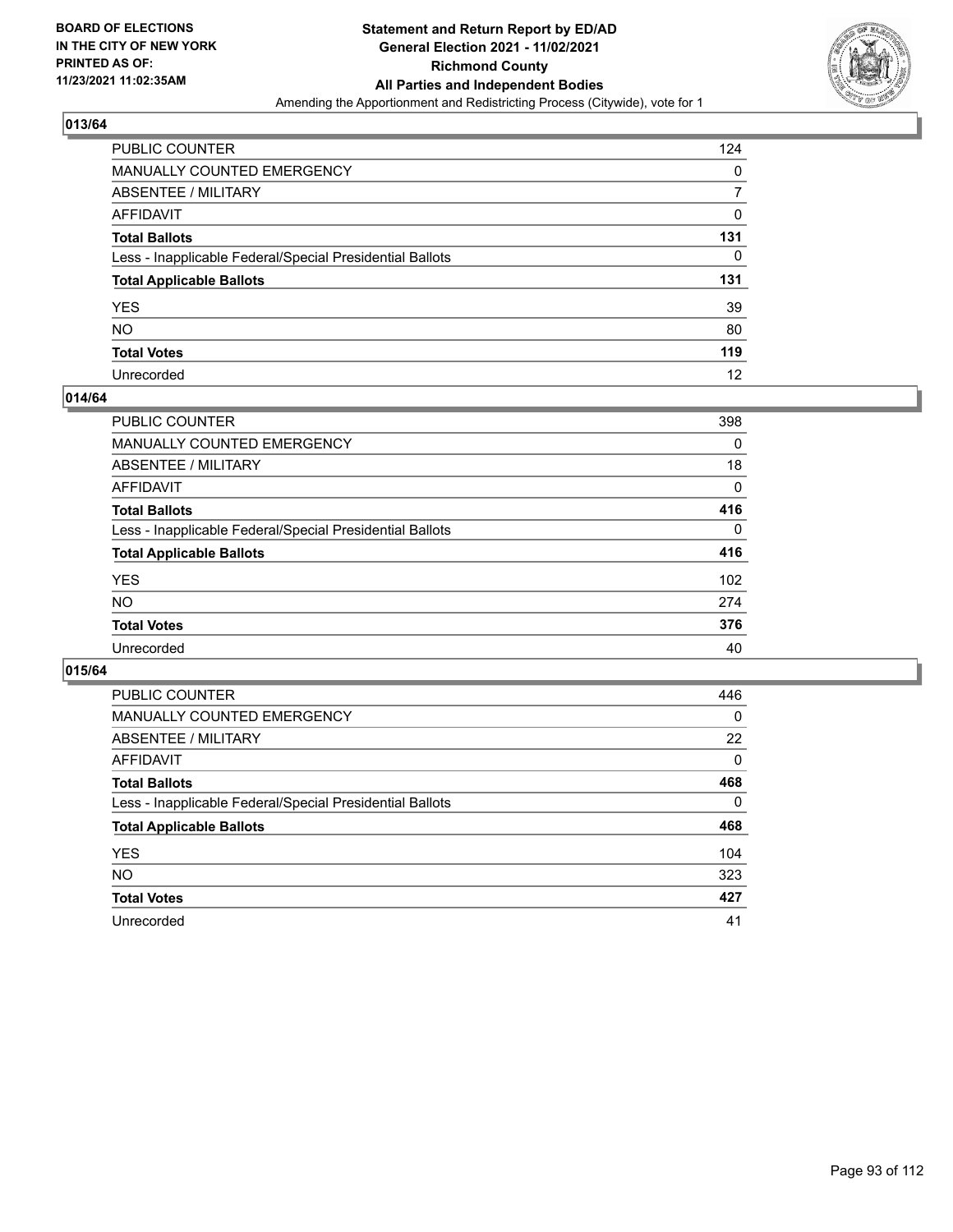

| PUBLIC COUNTER                                           | 374 |
|----------------------------------------------------------|-----|
| MANUALLY COUNTED EMERGENCY                               | 0   |
| ABSENTEE / MILITARY                                      | 20  |
| AFFIDAVIT                                                |     |
| <b>Total Ballots</b>                                     | 395 |
| Less - Inapplicable Federal/Special Presidential Ballots | 0   |
| <b>Total Applicable Ballots</b>                          | 395 |
| YES                                                      | 93  |
| NO.                                                      | 255 |
| <b>Total Votes</b>                                       | 348 |
| Unrecorded                                               | 47  |

#### **017/64**

| <b>PUBLIC COUNTER</b>                                    | 376      |
|----------------------------------------------------------|----------|
| <b>MANUALLY COUNTED EMERGENCY</b>                        | 0        |
| ABSENTEE / MILITARY                                      | 29       |
| AFFIDAVIT                                                | 0        |
| <b>Total Ballots</b>                                     | 405      |
| Less - Inapplicable Federal/Special Presidential Ballots | $\Omega$ |
| <b>Total Applicable Ballots</b>                          | 405      |
| <b>YES</b>                                               | 122      |
| <b>NO</b>                                                | 237      |
| <b>Total Votes</b>                                       | 359      |
| Unrecorded                                               | 46       |

| <b>PUBLIC COUNTER</b>                                    | 312 |
|----------------------------------------------------------|-----|
| <b>MANUALLY COUNTED EMERGENCY</b>                        | 0   |
| ABSENTEE / MILITARY                                      | 13  |
| AFFIDAVIT                                                | 0   |
| <b>Total Ballots</b>                                     | 325 |
| Less - Inapplicable Federal/Special Presidential Ballots | 0   |
| <b>Total Applicable Ballots</b>                          | 325 |
| <b>YES</b>                                               | 94  |
| NO.                                                      | 199 |
| <b>Total Votes</b>                                       | 293 |
| Unrecorded                                               | 32  |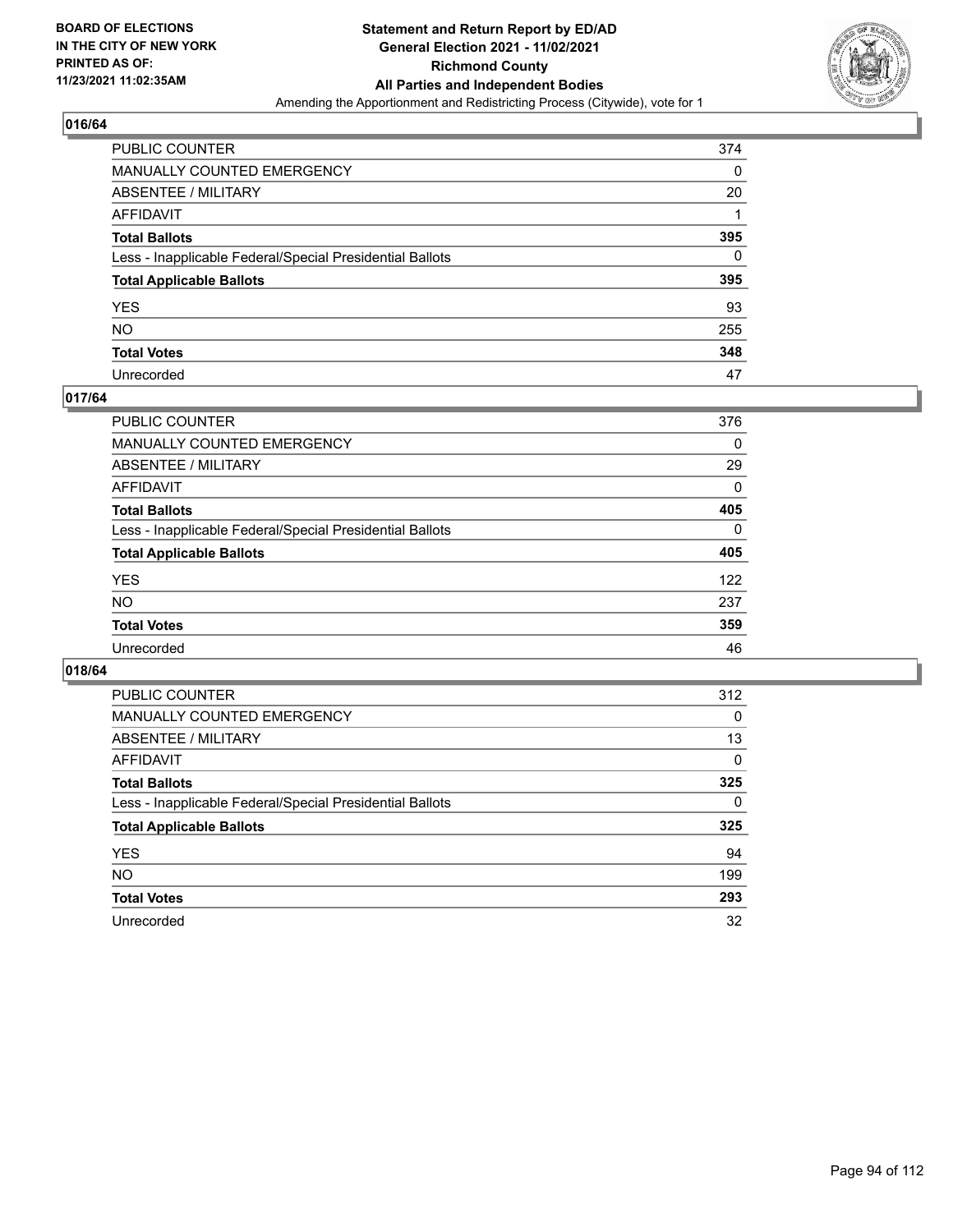

| PUBLIC COUNTER                                           | 207 |
|----------------------------------------------------------|-----|
| MANUALLY COUNTED EMERGENCY                               | 0   |
| ABSENTEE / MILITARY                                      | 50  |
| AFFIDAVIT                                                | 3   |
| <b>Total Ballots</b>                                     | 260 |
| Less - Inapplicable Federal/Special Presidential Ballots | 0   |
| <b>Total Applicable Ballots</b>                          | 260 |
| YES                                                      | 130 |
| NO.                                                      | 95  |
| <b>Total Votes</b>                                       | 225 |
| Unrecorded                                               | 35  |

#### **020/64**

| <b>PUBLIC COUNTER</b>                                    | 317      |
|----------------------------------------------------------|----------|
| <b>MANUALLY COUNTED EMERGENCY</b>                        | 0        |
| ABSENTEE / MILITARY                                      | 22       |
| AFFIDAVIT                                                | 2        |
| <b>Total Ballots</b>                                     | 341      |
| Less - Inapplicable Federal/Special Presidential Ballots | $\Omega$ |
| <b>Total Applicable Ballots</b>                          | 341      |
| <b>YES</b>                                               | 102      |
| <b>NO</b>                                                | 200      |
| <b>Total Votes</b>                                       | 302      |
| Unrecorded                                               | 39       |

| <b>PUBLIC COUNTER</b>                                    | 318      |
|----------------------------------------------------------|----------|
| <b>MANUALLY COUNTED EMERGENCY</b>                        | 0        |
| ABSENTEE / MILITARY                                      | 15       |
| AFFIDAVIT                                                |          |
| <b>Total Ballots</b>                                     | 334      |
| Less - Inapplicable Federal/Special Presidential Ballots | $\Omega$ |
| <b>Total Applicable Ballots</b>                          | 334      |
| <b>YES</b>                                               | 97       |
| NO.                                                      | 211      |
| <b>Total Votes</b>                                       | 308      |
| Unrecorded                                               | 26       |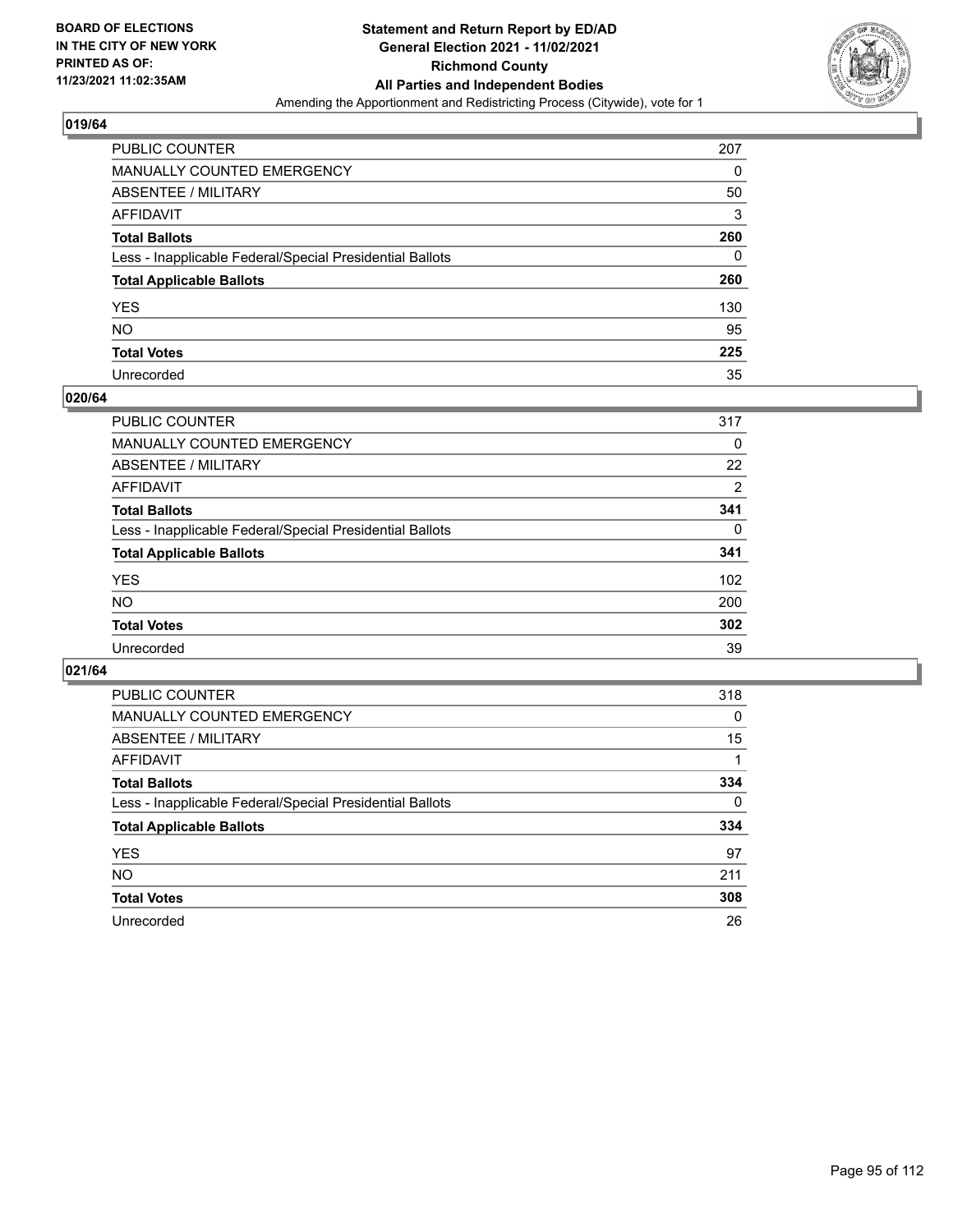

| PUBLIC COUNTER                                           | 360 |
|----------------------------------------------------------|-----|
| MANUALLY COUNTED EMERGENCY                               | 0   |
| ABSENTEE / MILITARY                                      | 30  |
| AFFIDAVIT                                                | 0   |
| Total Ballots                                            | 390 |
| Less - Inapplicable Federal/Special Presidential Ballots | 0   |
| <b>Total Applicable Ballots</b>                          | 390 |
| YES                                                      | 103 |
| NO.                                                      | 251 |
| <b>Total Votes</b>                                       | 354 |
| Unrecorded                                               | 36  |

#### **023/64**

| PUBLIC COUNTER                                           | 307      |
|----------------------------------------------------------|----------|
| MANUALLY COUNTED EMERGENCY                               | 0        |
| ABSENTEE / MILITARY                                      | 9        |
| AFFIDAVIT                                                |          |
| <b>Total Ballots</b>                                     | 317      |
| Less - Inapplicable Federal/Special Presidential Ballots | $\Omega$ |
| <b>Total Applicable Ballots</b>                          | 317      |
| <b>YES</b>                                               | 65       |
| <b>NO</b>                                                | 215      |
| <b>Total Votes</b>                                       | 280      |
| Unrecorded                                               | 37       |

| <b>PUBLIC COUNTER</b>                                    | 331      |
|----------------------------------------------------------|----------|
| <b>MANUALLY COUNTED EMERGENCY</b>                        | 0        |
| ABSENTEE / MILITARY                                      | 12       |
| AFFIDAVIT                                                | 0        |
| <b>Total Ballots</b>                                     | 343      |
| Less - Inapplicable Federal/Special Presidential Ballots | $\Omega$ |
| <b>Total Applicable Ballots</b>                          | 343      |
| <b>YES</b>                                               | 100      |
| NO.                                                      | 214      |
| <b>Total Votes</b>                                       | 314      |
| Unrecorded                                               | 29       |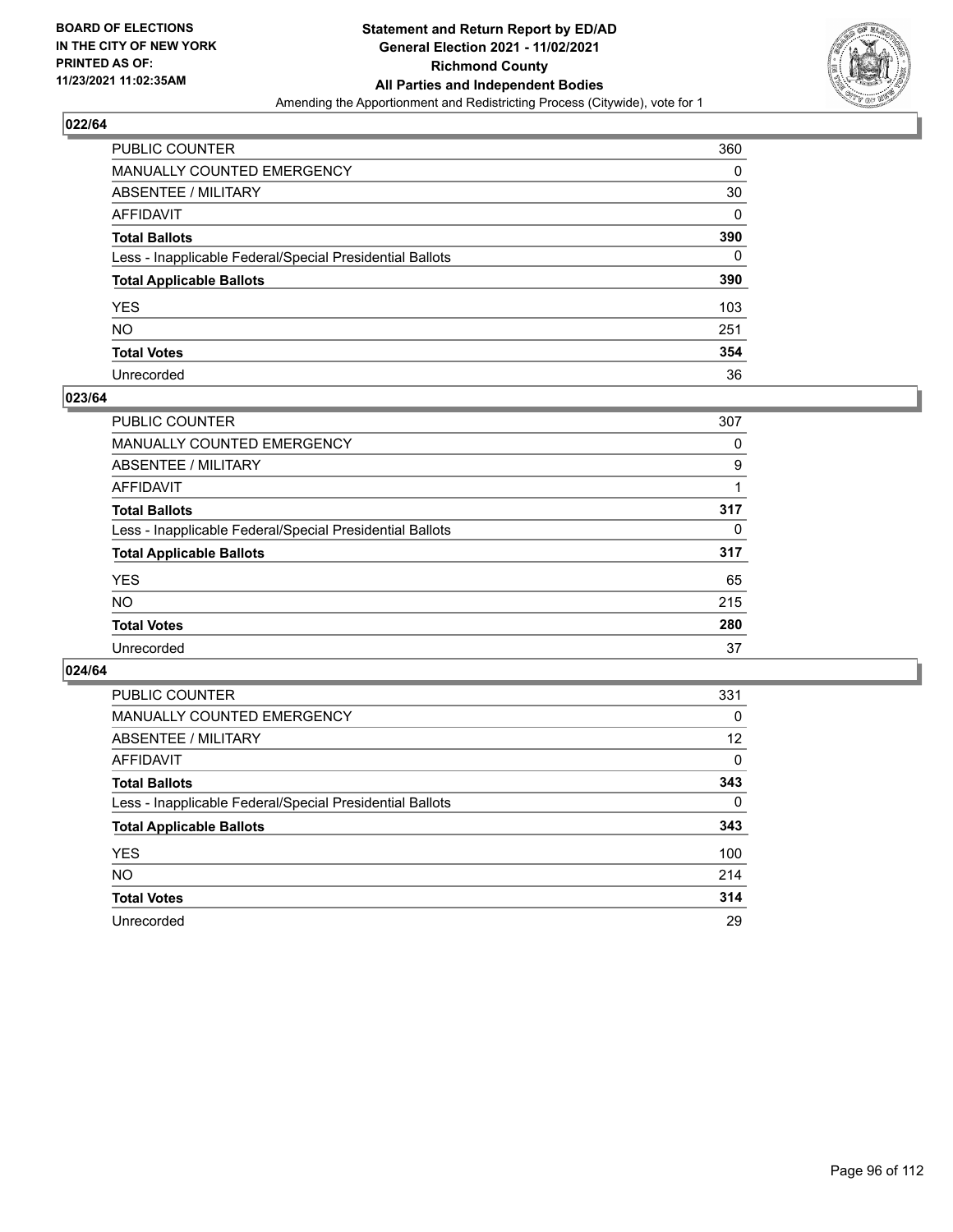

| PUBLIC COUNTER                                           | 336               |
|----------------------------------------------------------|-------------------|
| MANUALLY COUNTED EMERGENCY                               | 0                 |
| ABSENTEE / MILITARY                                      | $22 \overline{ }$ |
| AFFIDAVIT                                                | 0                 |
| Total Ballots                                            | 358               |
| Less - Inapplicable Federal/Special Presidential Ballots | $\Omega$          |
| <b>Total Applicable Ballots</b>                          | 358               |
| YES                                                      | 90                |
| NO.                                                      | 207               |
| <b>Total Votes</b>                                       | 297               |
| Unrecorded                                               | 61                |

#### **026/64**

| <b>PUBLIC COUNTER</b>                                    | 292      |
|----------------------------------------------------------|----------|
| <b>MANUALLY COUNTED EMERGENCY</b>                        | $\Omega$ |
| <b>ABSENTEE / MILITARY</b>                               | 12       |
| AFFIDAVIT                                                | 4        |
| <b>Total Ballots</b>                                     | 308      |
| Less - Inapplicable Federal/Special Presidential Ballots | $\Omega$ |
| <b>Total Applicable Ballots</b>                          | 308      |
| <b>YES</b>                                               | 74       |
| NO                                                       | 204      |
| <b>Total Votes</b>                                       | 278      |
| Unrecorded                                               | 30       |

| <b>PUBLIC COUNTER</b>                                    | 309      |
|----------------------------------------------------------|----------|
| MANUALLY COUNTED EMERGENCY                               | 0        |
| ABSENTEE / MILITARY                                      | 13       |
| AFFIDAVIT                                                | 2        |
| <b>Total Ballots</b>                                     | 324      |
| Less - Inapplicable Federal/Special Presidential Ballots | $\Omega$ |
| <b>Total Applicable Ballots</b>                          | 324      |
| <b>YES</b>                                               | 76       |
| <b>NO</b>                                                | 205      |
| <b>Total Votes</b>                                       | 281      |
| Unrecorded                                               | 43       |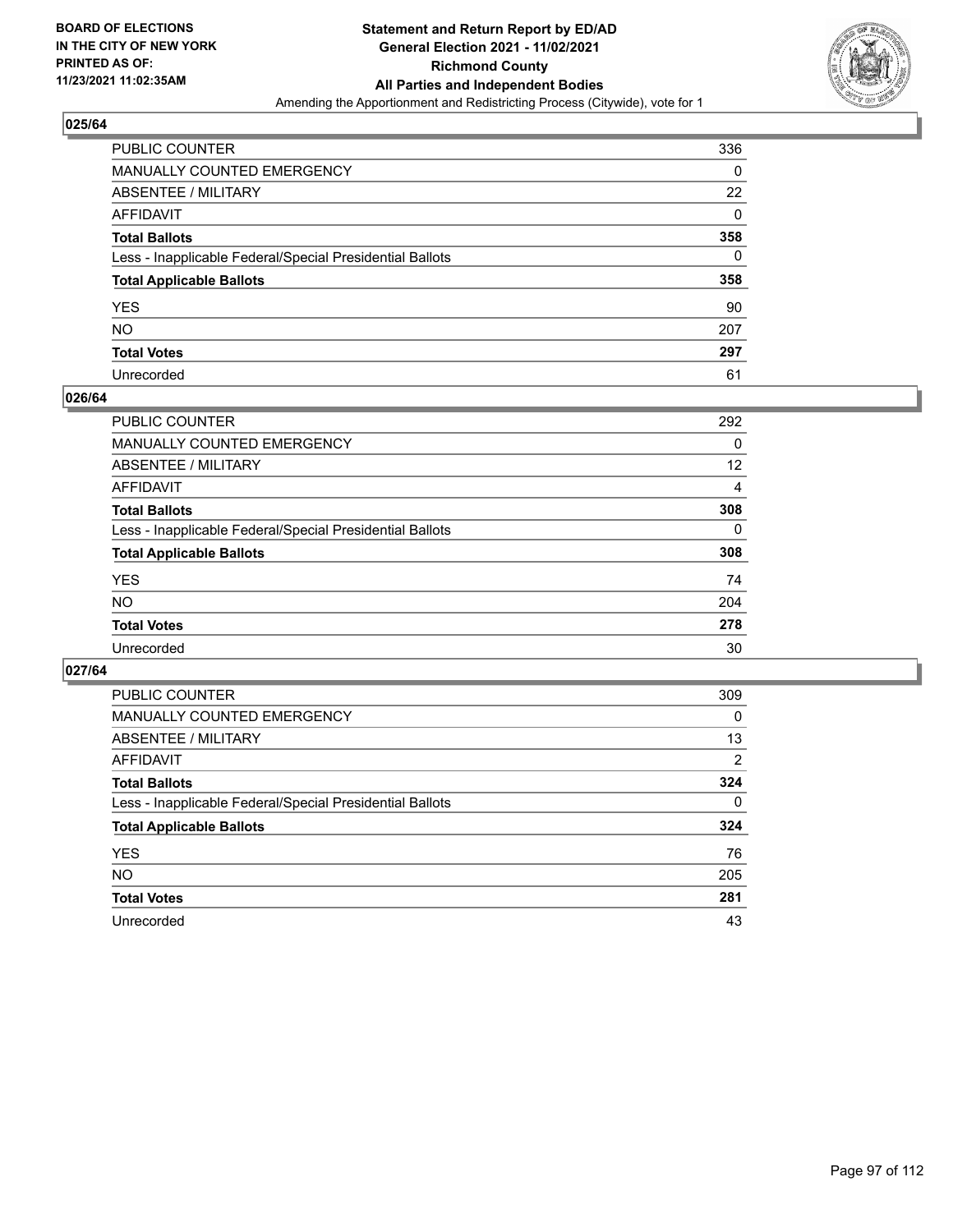

| PUBLIC COUNTER                                           | 230 |
|----------------------------------------------------------|-----|
| MANUALLY COUNTED EMERGENCY                               | 0   |
| ABSENTEE / MILITARY                                      | 8   |
| AFFIDAVIT                                                |     |
| Total Ballots                                            | 239 |
| Less - Inapplicable Federal/Special Presidential Ballots | 0   |
| <b>Total Applicable Ballots</b>                          | 239 |
| YES                                                      | 69  |
| NO.                                                      | 132 |
| <b>Total Votes</b>                                       | 201 |
| Unrecorded                                               | 38  |

#### **029/64**

| <b>PUBLIC COUNTER</b>                                    | 341      |
|----------------------------------------------------------|----------|
| <b>MANUALLY COUNTED EMERGENCY</b>                        | 0        |
| ABSENTEE / MILITARY                                      | 19       |
| AFFIDAVIT                                                | 0        |
| <b>Total Ballots</b>                                     | 360      |
| Less - Inapplicable Federal/Special Presidential Ballots | $\Omega$ |
| <b>Total Applicable Ballots</b>                          | 360      |
| <b>YES</b>                                               | 110      |
| <b>NO</b>                                                | 212      |
| <b>Total Votes</b>                                       | 322      |
| Unrecorded                                               | 38       |

| <b>PUBLIC COUNTER</b>                                    | 331      |
|----------------------------------------------------------|----------|
| MANUALLY COUNTED EMERGENCY                               | 0        |
| ABSENTEE / MILITARY                                      | 4        |
| AFFIDAVIT                                                | 6        |
| <b>Total Ballots</b>                                     | 341      |
| Less - Inapplicable Federal/Special Presidential Ballots | $\Omega$ |
| <b>Total Applicable Ballots</b>                          | 341      |
| <b>YES</b>                                               | 83       |
| NO.                                                      | 210      |
| <b>Total Votes</b>                                       | 293      |
| Unrecorded                                               | 48       |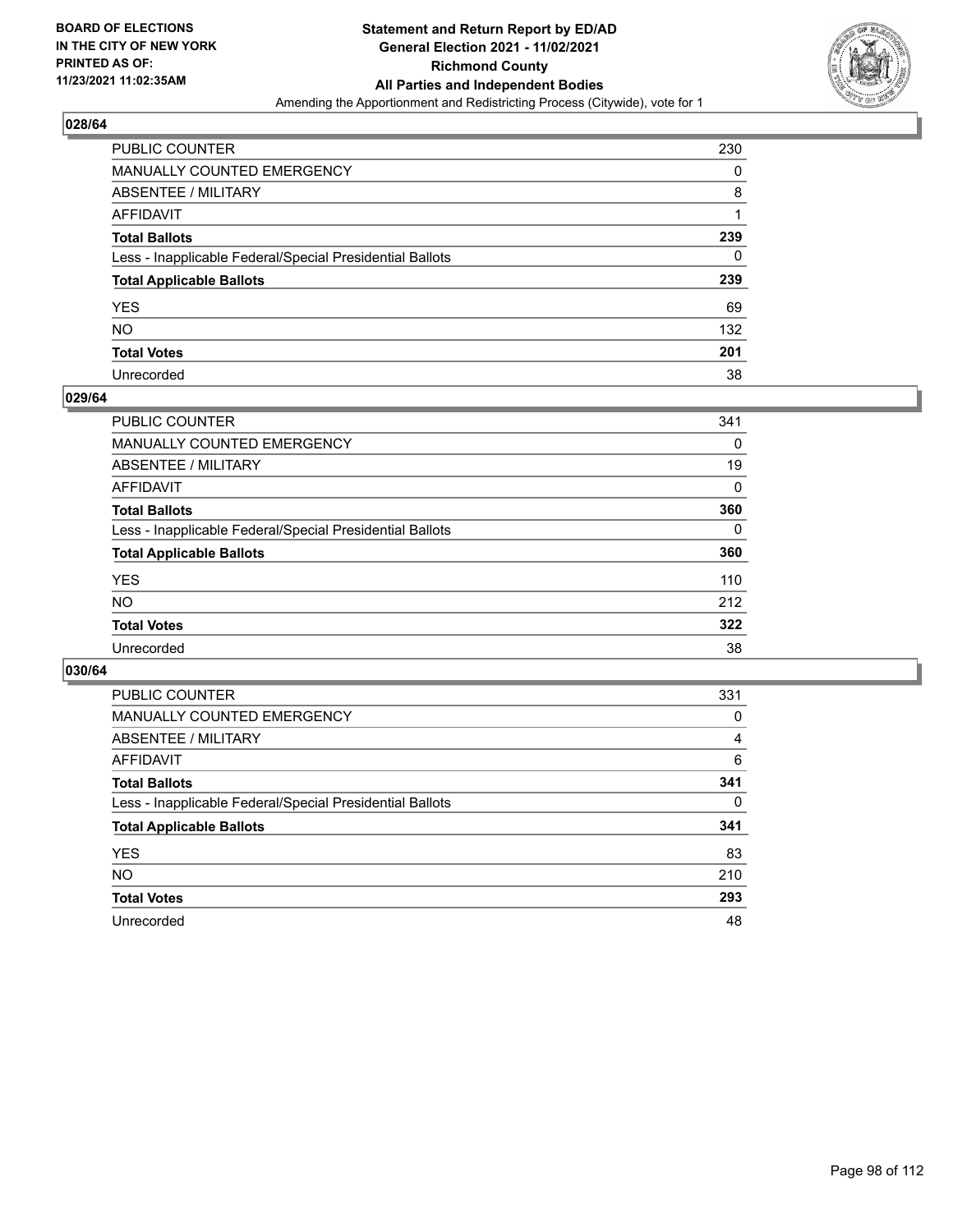

| PUBLIC COUNTER                                           | 272 |
|----------------------------------------------------------|-----|
| <b>MANUALLY COUNTED EMERGENCY</b>                        | 0   |
| <b>ABSENTEE / MILITARY</b>                               |     |
| AFFIDAVIT                                                |     |
| <b>Total Ballots</b>                                     | 280 |
| Less - Inapplicable Federal/Special Presidential Ballots | 0   |
| <b>Total Applicable Ballots</b>                          | 280 |
| YES.                                                     | 78  |
| NO.                                                      | 157 |
| <b>Total Votes</b>                                       | 235 |
| Unrecorded                                               | 45  |

#### **032/64**

| PUBLIC COUNTER                                           | 349 |
|----------------------------------------------------------|-----|
| <b>MANUALLY COUNTED EMERGENCY</b>                        | 0   |
| ABSENTEE / MILITARY                                      | 13  |
| AFFIDAVIT                                                |     |
| <b>Total Ballots</b>                                     | 363 |
| Less - Inapplicable Federal/Special Presidential Ballots | 0   |
| <b>Total Applicable Ballots</b>                          | 363 |
| <b>YES</b>                                               | 123 |
| <b>NO</b>                                                | 208 |
| <b>Total Votes</b>                                       | 331 |
| Unrecorded                                               | 32  |

| <b>PUBLIC COUNTER</b>                                    | 317 |
|----------------------------------------------------------|-----|
| <b>MANUALLY COUNTED EMERGENCY</b>                        | 0   |
| ABSENTEE / MILITARY                                      | 12  |
| AFFIDAVIT                                                | 3   |
| <b>Total Ballots</b>                                     | 332 |
| Less - Inapplicable Federal/Special Presidential Ballots | 0   |
| <b>Total Applicable Ballots</b>                          | 332 |
| <b>YES</b>                                               | 94  |
| NO.                                                      | 195 |
| <b>Total Votes</b>                                       | 289 |
| Unrecorded                                               | 43  |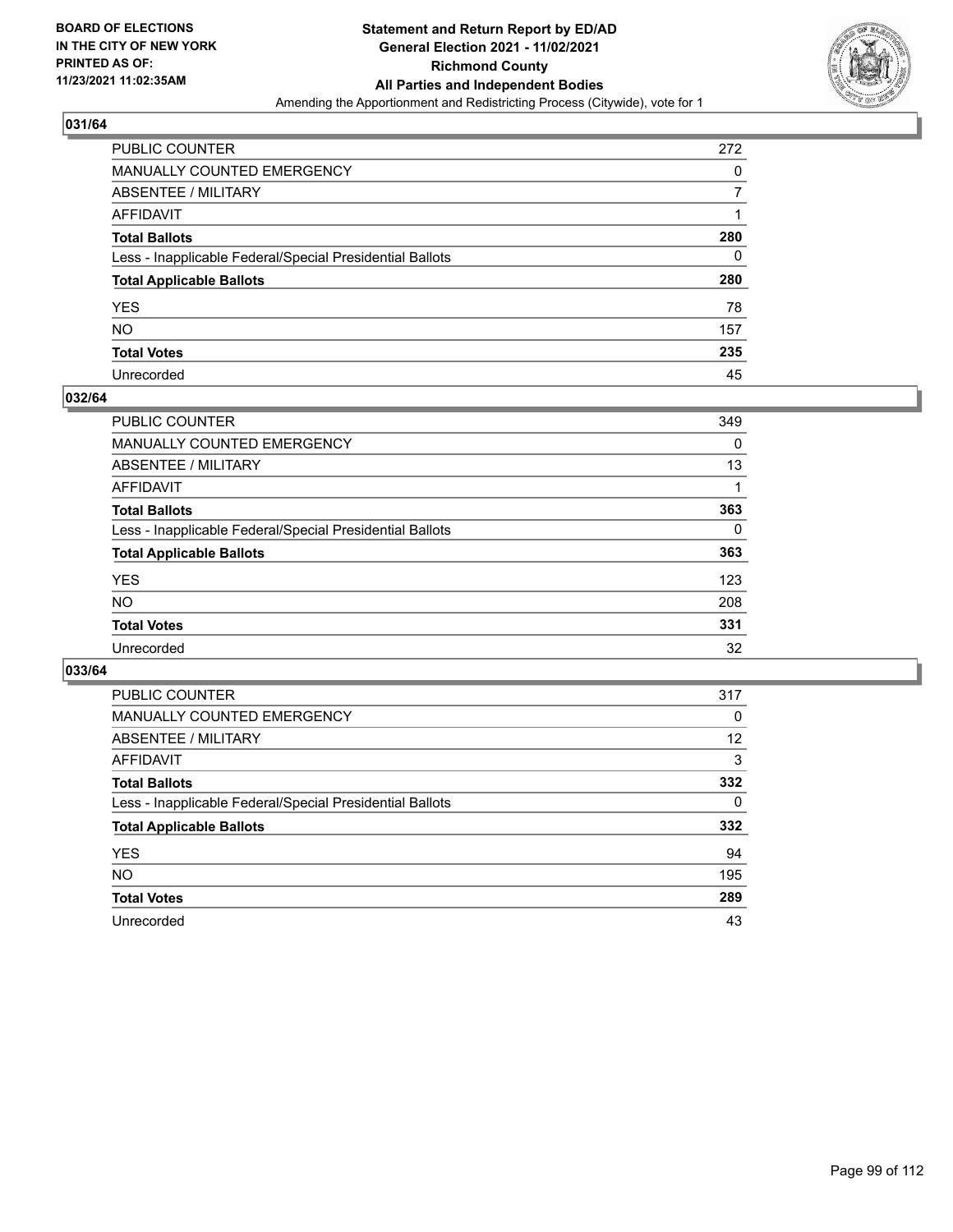

| PUBLIC COUNTER                                           | 312            |
|----------------------------------------------------------|----------------|
| MANUALLY COUNTED EMERGENCY                               | 0              |
| <b>ABSENTEE / MILITARY</b>                               | 32             |
| AFFIDAVIT                                                | $\overline{2}$ |
| <b>Total Ballots</b>                                     | 346            |
| Less - Inapplicable Federal/Special Presidential Ballots | $\Omega$       |
| <b>Total Applicable Ballots</b>                          | 346            |
| YES                                                      | 106            |
| NO.                                                      | 191            |
| <b>Total Votes</b>                                       | 297            |
| Unrecorded                                               | 49             |

#### **035/64**

| <b>PUBLIC COUNTER</b>                                    | 346      |
|----------------------------------------------------------|----------|
| <b>MANUALLY COUNTED EMERGENCY</b>                        | $\Omega$ |
| ABSENTEE / MILITARY                                      | 19       |
| AFFIDAVIT                                                |          |
| <b>Total Ballots</b>                                     | 366      |
| Less - Inapplicable Federal/Special Presidential Ballots | $\Omega$ |
| <b>Total Applicable Ballots</b>                          | 366      |
| <b>YES</b>                                               | 98       |
| <b>NO</b>                                                | 209      |
| <b>Total Votes</b>                                       | 307      |
| Unrecorded                                               | 59       |

| <b>PUBLIC COUNTER</b>                                    | 368 |
|----------------------------------------------------------|-----|
| MANUALLY COUNTED EMERGENCY                               | 0   |
| ABSENTEE / MILITARY                                      | 28  |
| AFFIDAVIT                                                |     |
| <b>Total Ballots</b>                                     | 397 |
| Less - Inapplicable Federal/Special Presidential Ballots | 0   |
| <b>Total Applicable Ballots</b>                          | 397 |
| <b>YES</b>                                               | 119 |
| <b>NO</b>                                                | 221 |
| <b>Total Votes</b>                                       | 340 |
| Unrecorded                                               | 57  |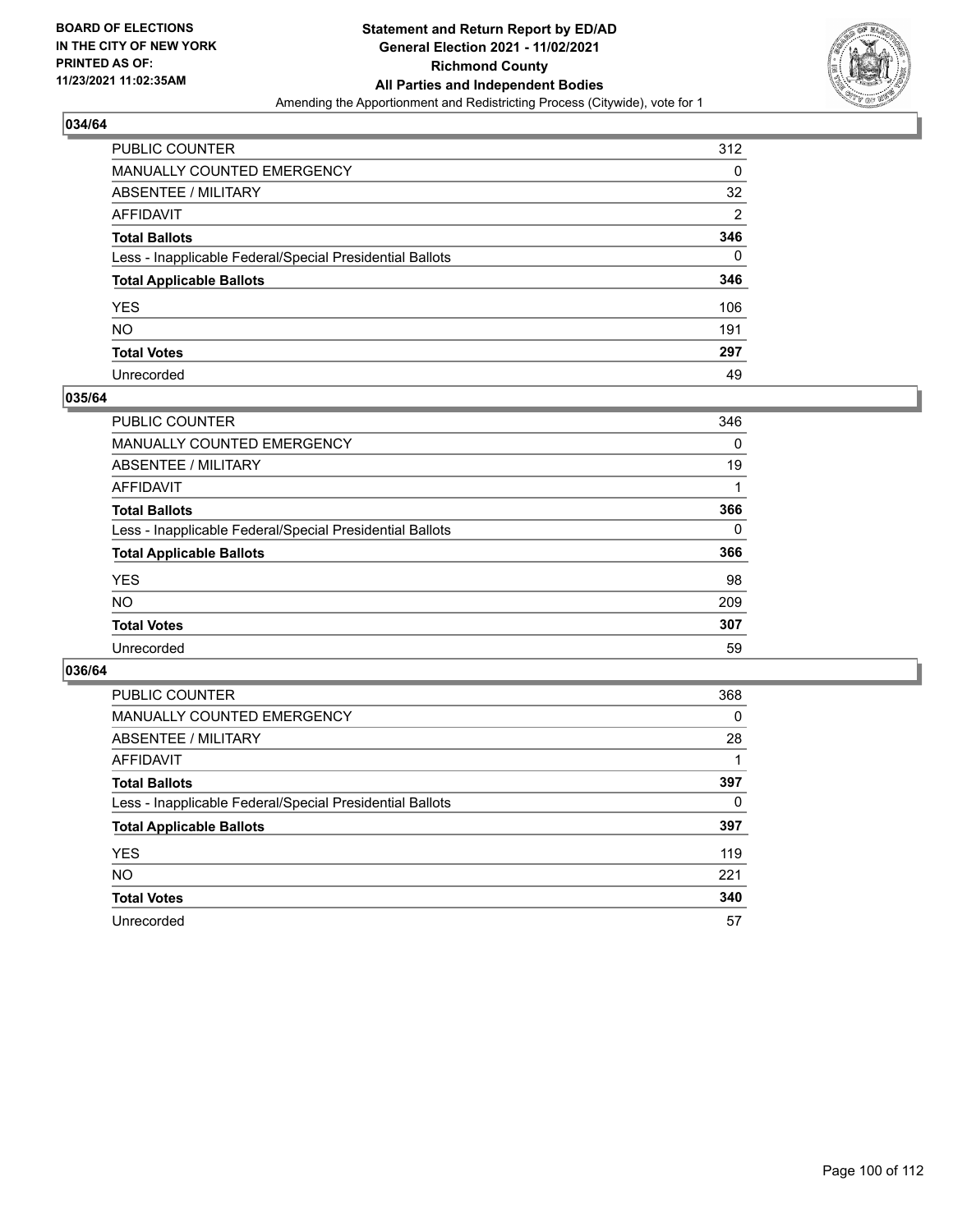

| PUBLIC COUNTER                                           | 313 |
|----------------------------------------------------------|-----|
| MANUALLY COUNTED EMERGENCY                               | 0   |
| <b>ABSENTEE / MILITARY</b>                               | 8   |
| AFFIDAVIT                                                |     |
| <b>Total Ballots</b>                                     | 322 |
| Less - Inapplicable Federal/Special Presidential Ballots | 0   |
| <b>Total Applicable Ballots</b>                          | 322 |
| YES.                                                     | 84  |
| NO.                                                      | 191 |
| <b>Total Votes</b>                                       | 275 |
| Unrecorded                                               | 47  |

#### **038/64**

| <b>PUBLIC COUNTER</b>                                    | 307      |
|----------------------------------------------------------|----------|
| <b>MANUALLY COUNTED EMERGENCY</b>                        | 0        |
| ABSENTEE / MILITARY                                      | 14       |
| AFFIDAVIT                                                | 0        |
| <b>Total Ballots</b>                                     | 321      |
| Less - Inapplicable Federal/Special Presidential Ballots | $\Omega$ |
| <b>Total Applicable Ballots</b>                          | 321      |
| <b>YES</b>                                               | 99       |
| <b>NO</b>                                                | 171      |
| <b>Total Votes</b>                                       | 270      |
| Unrecorded                                               | 51       |

| <b>PUBLIC COUNTER</b>                                    | 266      |
|----------------------------------------------------------|----------|
| MANUALLY COUNTED EMERGENCY                               | 0        |
| ABSENTEE / MILITARY                                      | 6        |
| AFFIDAVIT                                                | $\Omega$ |
| <b>Total Ballots</b>                                     | 272      |
| Less - Inapplicable Federal/Special Presidential Ballots | 0        |
| <b>Total Applicable Ballots</b>                          | 272      |
| <b>YES</b>                                               | 91       |
| <b>NO</b>                                                | 145      |
| <b>Total Votes</b>                                       | 236      |
| Unrecorded                                               | 36       |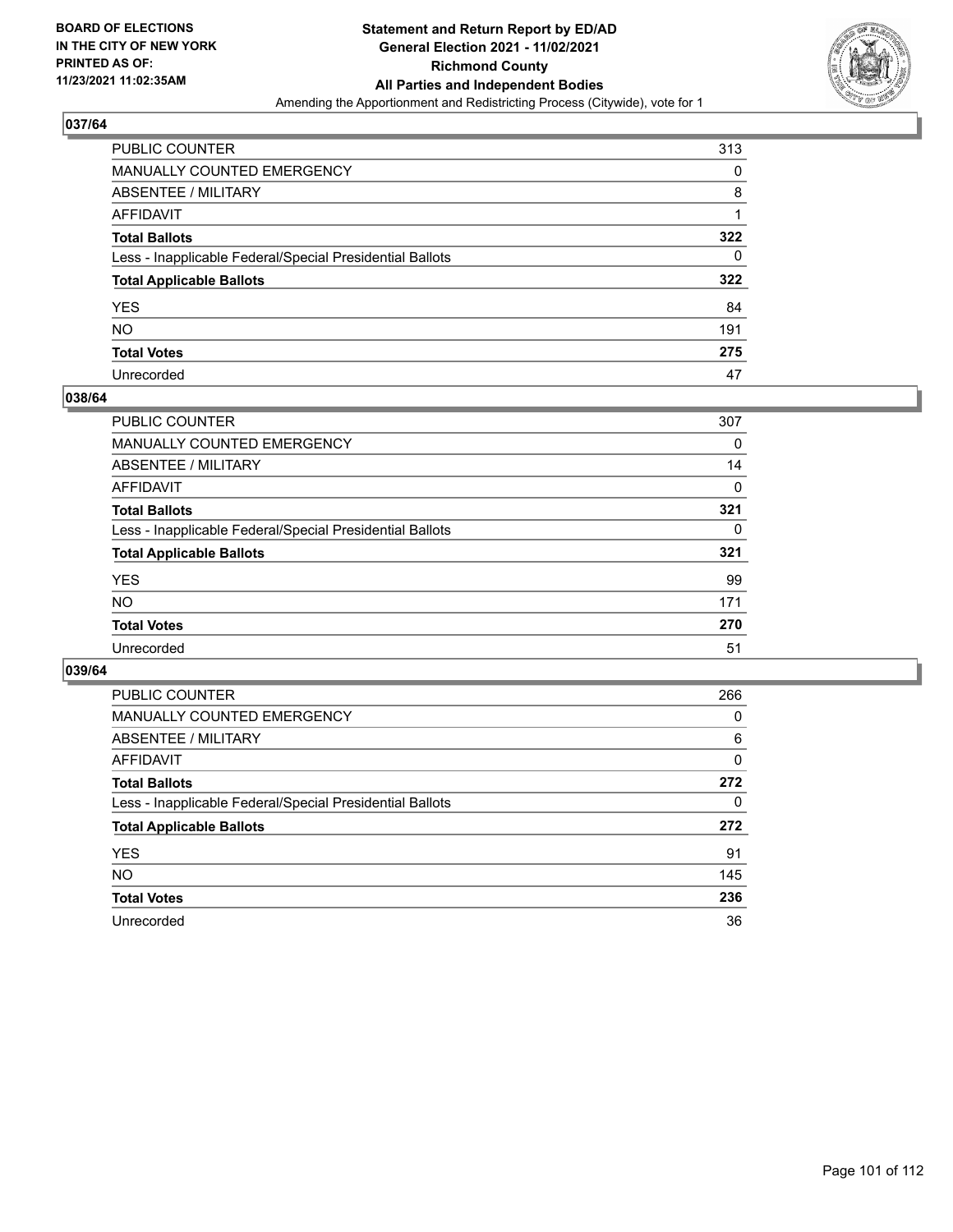

| PUBLIC COUNTER                                           | 211 |
|----------------------------------------------------------|-----|
| <b>MANUALLY COUNTED EMERGENCY</b>                        | 0   |
| <b>ABSENTEE / MILITARY</b>                               | 15  |
| <b>AFFIDAVIT</b>                                         | 0   |
| <b>Total Ballots</b>                                     | 226 |
| Less - Inapplicable Federal/Special Presidential Ballots | 0   |
| <b>Total Applicable Ballots</b>                          | 226 |
| <b>YES</b>                                               | 96  |
| <b>NO</b>                                                | 100 |
| <b>Total Votes</b>                                       | 196 |
| Unrecorded                                               | 30  |

#### **041/64**

| <b>PUBLIC COUNTER</b>                                    | 309      |
|----------------------------------------------------------|----------|
| <b>MANUALLY COUNTED EMERGENCY</b>                        | 0        |
| ABSENTEE / MILITARY                                      | 6        |
| AFFIDAVIT                                                | $\Omega$ |
| <b>Total Ballots</b>                                     | 315      |
| Less - Inapplicable Federal/Special Presidential Ballots | $\Omega$ |
| <b>Total Applicable Ballots</b>                          | 315      |
| <b>YES</b>                                               | 86       |
| <b>NO</b>                                                | 180      |
| <b>Total Votes</b>                                       | 266      |
| Unrecorded                                               | 49       |

| <b>PUBLIC COUNTER</b>                                    | 268      |
|----------------------------------------------------------|----------|
| MANUALLY COUNTED EMERGENCY                               | 0        |
| ABSENTEE / MILITARY                                      | 10       |
| AFFIDAVIT                                                | $\Omega$ |
| <b>Total Ballots</b>                                     | 278      |
| Less - Inapplicable Federal/Special Presidential Ballots | 0        |
| <b>Total Applicable Ballots</b>                          | 278      |
| <b>YES</b>                                               | 95       |
| <b>NO</b>                                                | 143      |
| <b>Total Votes</b>                                       | 238      |
| Unrecorded                                               | 40       |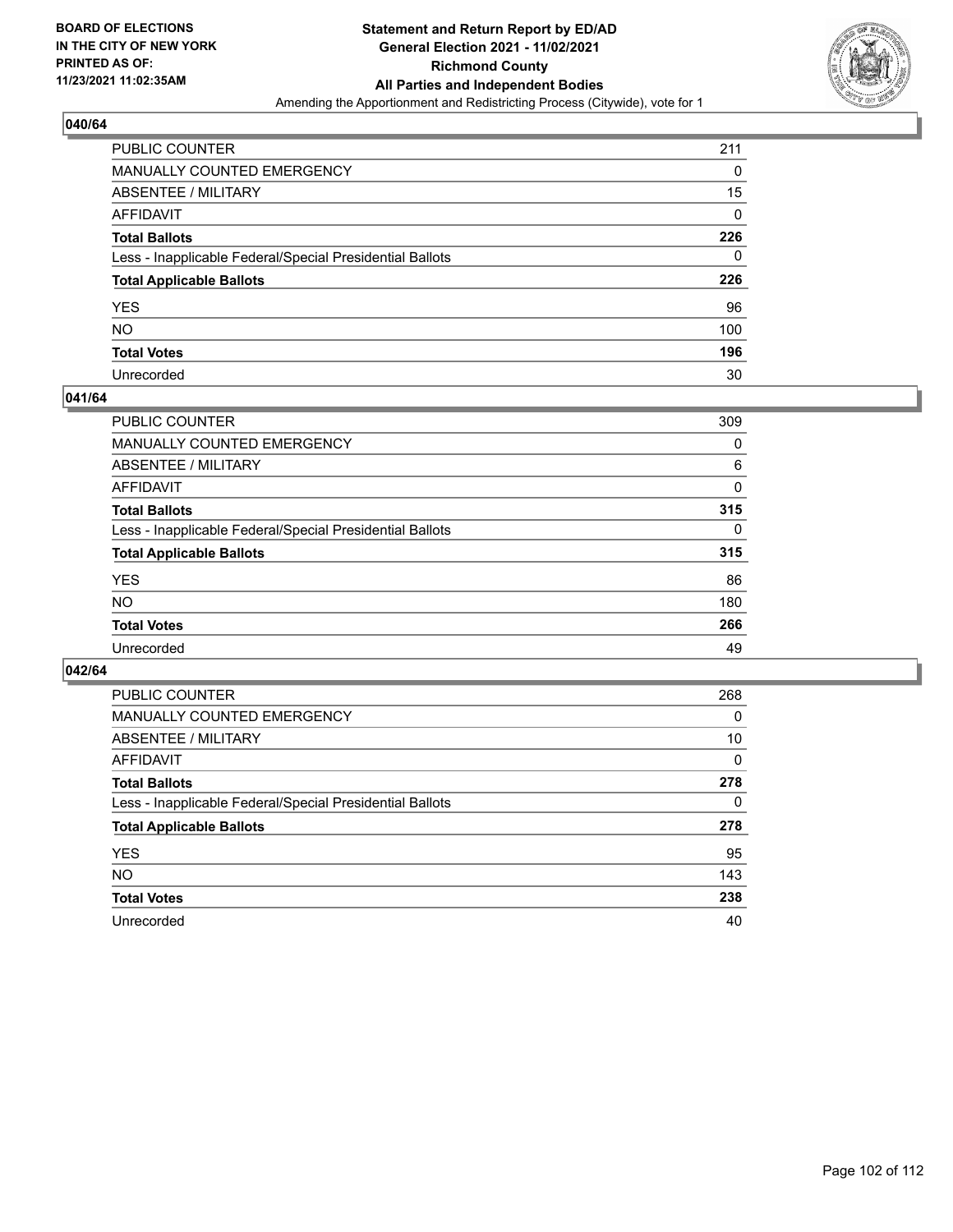

| PUBLIC COUNTER                                           | 198 |
|----------------------------------------------------------|-----|
| MANUALLY COUNTED EMERGENCY                               | 0   |
| ABSENTEE / MILITARY                                      | 9   |
| AFFIDAVIT                                                | 0   |
| <b>Total Ballots</b>                                     | 207 |
| Less - Inapplicable Federal/Special Presidential Ballots | 0   |
| <b>Total Applicable Ballots</b>                          | 207 |
| YES                                                      | 64  |
| NO.                                                      | 88  |
| <b>Total Votes</b>                                       | 152 |
| Unrecorded                                               | 55  |

#### **044/64**

| <b>PUBLIC COUNTER</b>                                    | 308      |
|----------------------------------------------------------|----------|
| MANUALLY COUNTED EMERGENCY                               | 0        |
| ABSENTEE / MILITARY                                      | 13       |
| AFFIDAVIT                                                | 3        |
| <b>Total Ballots</b>                                     | 324      |
| Less - Inapplicable Federal/Special Presidential Ballots | $\Omega$ |
| <b>Total Applicable Ballots</b>                          | 324      |
| <b>YES</b>                                               | 105      |
| <b>NO</b>                                                | 162      |
| <b>Total Votes</b>                                       | 267      |
| Unrecorded                                               | 57       |

| <b>PUBLIC COUNTER</b>                                    | 280      |
|----------------------------------------------------------|----------|
| MANUALLY COUNTED EMERGENCY                               | $\Omega$ |
| ABSENTEE / MILITARY                                      | 26       |
| AFFIDAVIT                                                | 2        |
| <b>Total Ballots</b>                                     | 308      |
| Less - Inapplicable Federal/Special Presidential Ballots | $\Omega$ |
| <b>Total Applicable Ballots</b>                          | 308      |
| <b>YES</b>                                               | 112      |
| <b>NO</b>                                                | 138      |
| <b>Total Votes</b>                                       | 250      |
| Unrecorded                                               | 58       |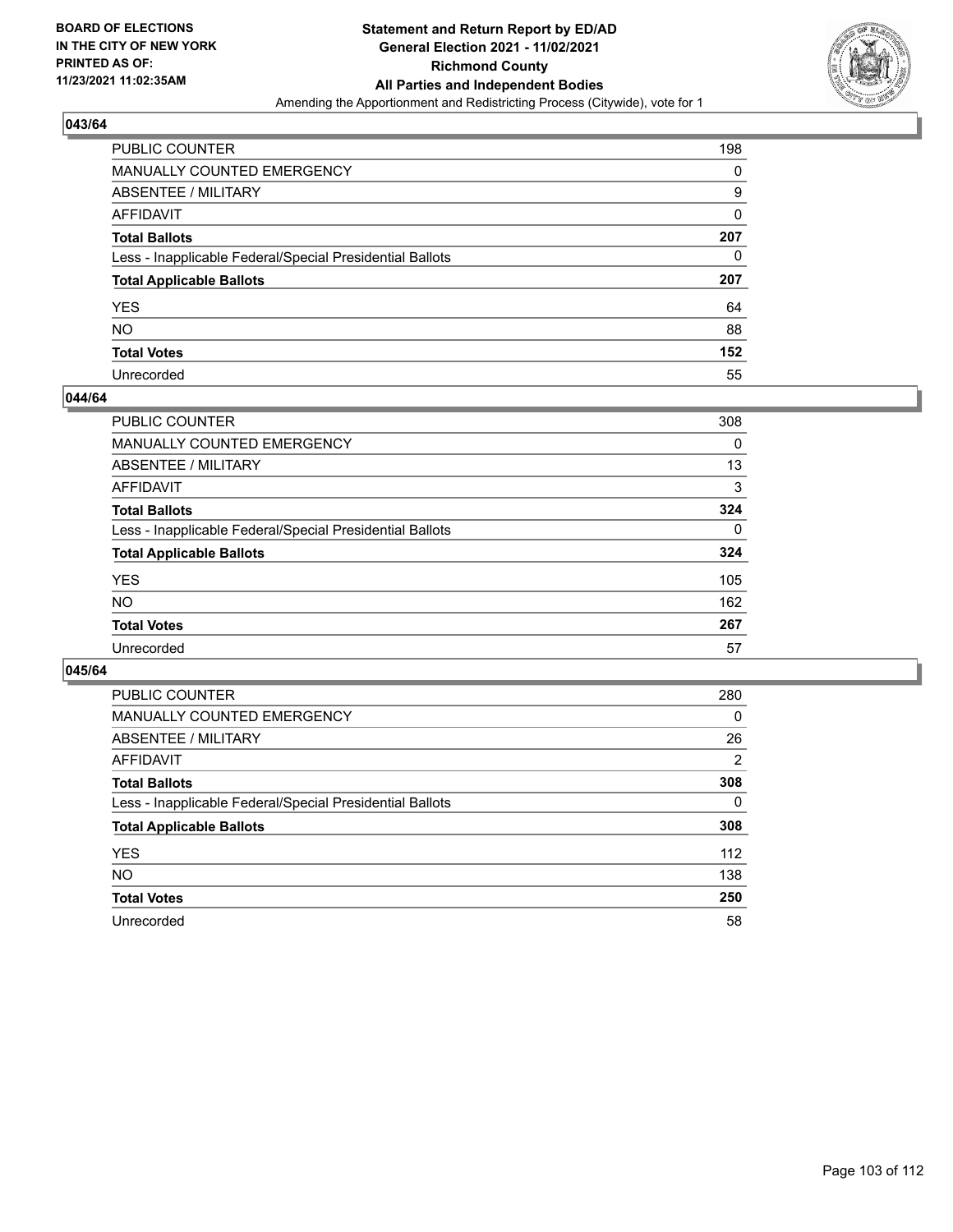

| PUBLIC COUNTER                                           | 269 |
|----------------------------------------------------------|-----|
| <b>MANUALLY COUNTED EMERGENCY</b>                        | 0   |
| <b>ABSENTEE / MILITARY</b>                               | 20  |
| <b>AFFIDAVIT</b>                                         |     |
| <b>Total Ballots</b>                                     | 290 |
| Less - Inapplicable Federal/Special Presidential Ballots | 0   |
| <b>Total Applicable Ballots</b>                          | 290 |
| <b>YES</b>                                               | 89  |
| <b>NO</b>                                                | 160 |
| <b>Total Votes</b>                                       | 249 |
| Unrecorded                                               | 41  |

#### **047/64**

| <b>PUBLIC COUNTER</b>                                    | 320      |
|----------------------------------------------------------|----------|
| <b>MANUALLY COUNTED EMERGENCY</b>                        | 0        |
| <b>ABSENTEE / MILITARY</b>                               | 19       |
| AFFIDAVIT                                                |          |
| <b>Total Ballots</b>                                     | 340      |
| Less - Inapplicable Federal/Special Presidential Ballots | $\Omega$ |
| <b>Total Applicable Ballots</b>                          | 340      |
| <b>YES</b>                                               | 120      |
| NO                                                       | 181      |
| <b>Total Votes</b>                                       | 301      |
| Unrecorded                                               | 39       |

| <b>PUBLIC COUNTER</b>                                    | 443      |
|----------------------------------------------------------|----------|
| MANUALLY COUNTED EMERGENCY                               | $\Omega$ |
| ABSENTEE / MILITARY                                      | 18       |
| AFFIDAVIT                                                | 6        |
| <b>Total Ballots</b>                                     | 467      |
| Less - Inapplicable Federal/Special Presidential Ballots | 0        |
| <b>Total Applicable Ballots</b>                          | 467      |
| <b>YES</b>                                               | 105      |
| NO.                                                      | 289      |
| <b>Total Votes</b>                                       | 394      |
| Unrecorded                                               | 73       |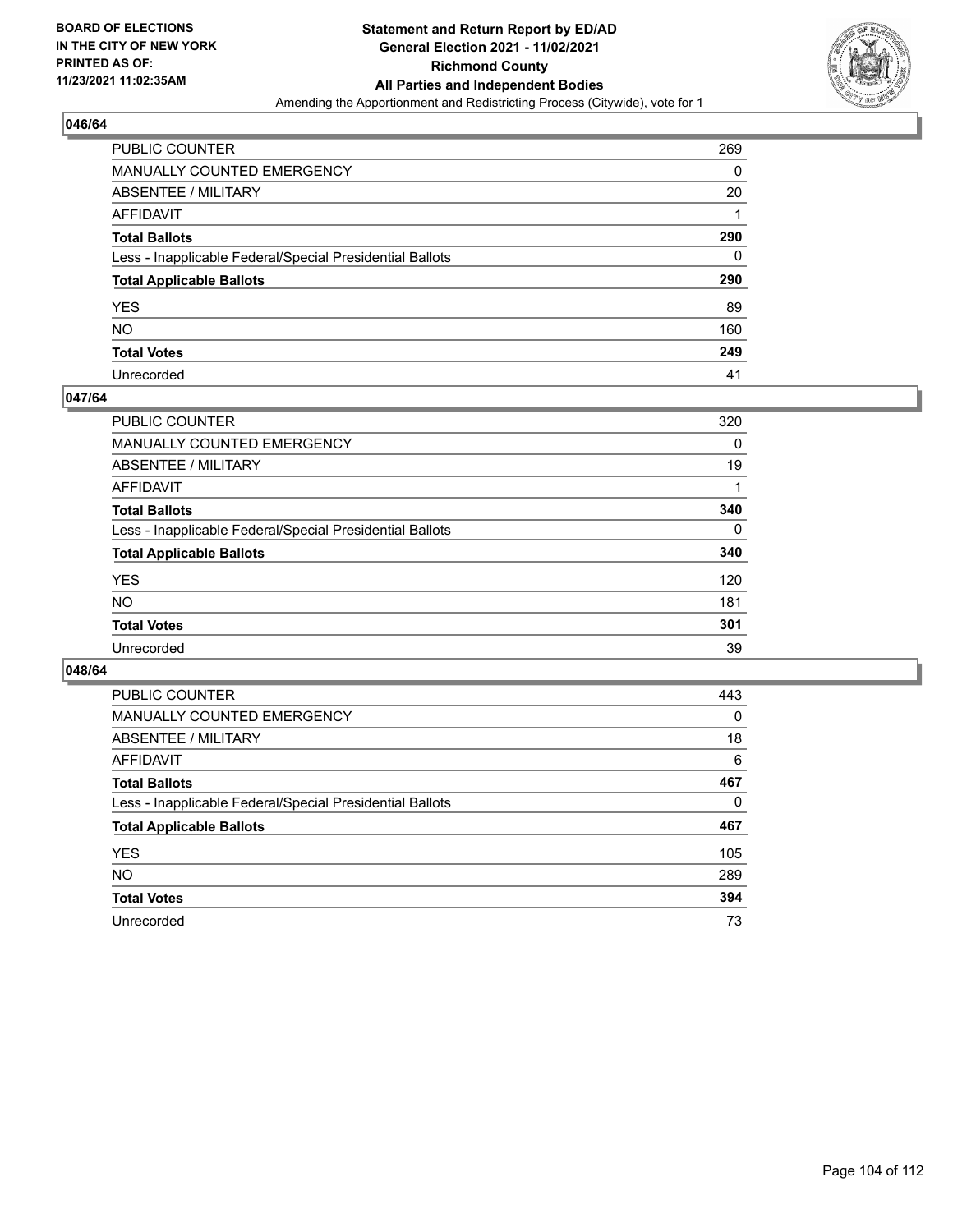

| PUBLIC COUNTER                                           | 315 |
|----------------------------------------------------------|-----|
| MANUALLY COUNTED EMERGENCY                               | 0   |
| <b>ABSENTEE / MILITARY</b>                               | 26  |
| AFFIDAVIT                                                | 0   |
| <b>Total Ballots</b>                                     | 341 |
| Less - Inapplicable Federal/Special Presidential Ballots | 0   |
| <b>Total Applicable Ballots</b>                          | 341 |
| YES                                                      | 121 |
| <b>NO</b>                                                | 138 |
| <b>Total Votes</b>                                       | 259 |
| Unrecorded                                               | 82  |

#### **050/64**

| PUBLIC COUNTER                                           | 332      |
|----------------------------------------------------------|----------|
| MANUALLY COUNTED EMERGENCY                               | 0        |
| ABSENTEE / MILITARY                                      | 14       |
| AFFIDAVIT                                                | $\Omega$ |
| <b>Total Ballots</b>                                     | 346      |
| Less - Inapplicable Federal/Special Presidential Ballots | $\Omega$ |
| <b>Total Applicable Ballots</b>                          | 346      |
| <b>YES</b>                                               | 125      |
| <b>NO</b>                                                | 170      |
| <b>Total Votes</b>                                       | 295      |
| Unrecorded                                               | 51       |

| <b>PUBLIC COUNTER</b>                                    | 255      |
|----------------------------------------------------------|----------|
| MANUALLY COUNTED EMERGENCY                               | 0        |
| ABSENTEE / MILITARY                                      | 7        |
| AFFIDAVIT                                                | $\Omega$ |
| <b>Total Ballots</b>                                     | 262      |
| Less - Inapplicable Federal/Special Presidential Ballots | 0        |
| <b>Total Applicable Ballots</b>                          | 262      |
| <b>YES</b>                                               | 104      |
| <b>NO</b>                                                | 118      |
| <b>Total Votes</b>                                       | 222      |
| Unrecorded                                               | 40       |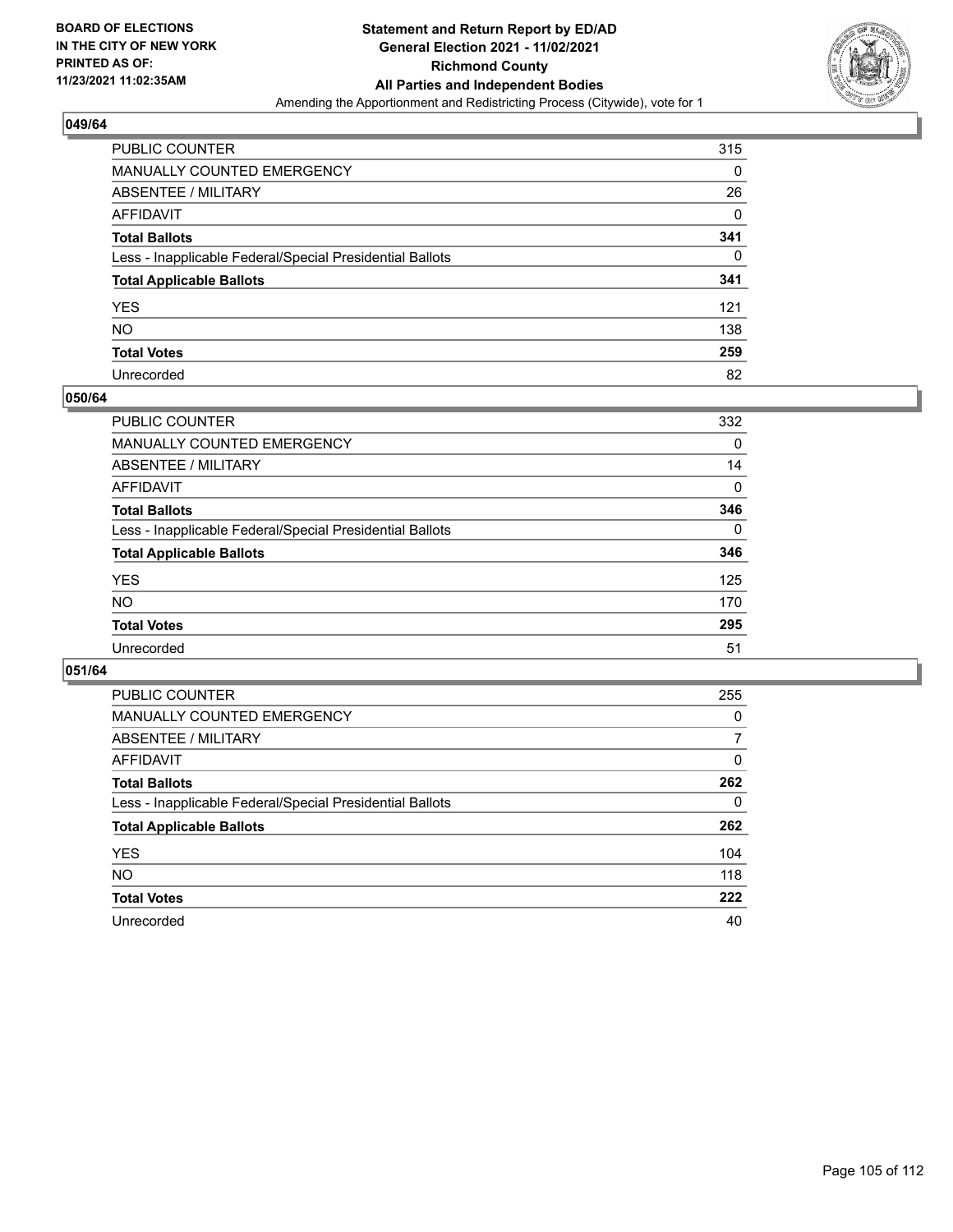

| PUBLIC COUNTER                                           | 292            |
|----------------------------------------------------------|----------------|
| MANUALLY COUNTED EMERGENCY                               | 0              |
| ABSENTEE / MILITARY                                      | 16             |
| AFFIDAVIT                                                | $\overline{2}$ |
| <b>Total Ballots</b>                                     | 310            |
| Less - Inapplicable Federal/Special Presidential Ballots | 0              |
| <b>Total Applicable Ballots</b>                          | 310            |
| YES                                                      | 106            |
| NO.                                                      | 156            |
| <b>Total Votes</b>                                       | 262            |
| Unrecorded                                               | 48             |

#### **053/64**

| <b>PUBLIC COUNTER</b>                                    | 352 |
|----------------------------------------------------------|-----|
| <b>MANUALLY COUNTED EMERGENCY</b>                        | 0   |
| ABSENTEE / MILITARY                                      | 19  |
| AFFIDAVIT                                                |     |
| <b>Total Ballots</b>                                     | 372 |
| Less - Inapplicable Federal/Special Presidential Ballots | 0   |
| <b>Total Applicable Ballots</b>                          | 372 |
| <b>YES</b>                                               | 125 |
| <b>NO</b>                                                | 179 |
| <b>Total Votes</b>                                       | 304 |
| Unrecorded                                               | 68  |

| <b>PUBLIC COUNTER</b>                                    | 395      |
|----------------------------------------------------------|----------|
| <b>MANUALLY COUNTED EMERGENCY</b>                        | $\Omega$ |
| ABSENTEE / MILITARY                                      | 17       |
| AFFIDAVIT                                                |          |
| <b>Total Ballots</b>                                     | 413      |
| Less - Inapplicable Federal/Special Presidential Ballots | $\Omega$ |
| <b>Total Applicable Ballots</b>                          | 413      |
| <b>YES</b>                                               | 128      |
| <b>NO</b>                                                | 246      |
| <b>Total Votes</b>                                       | 374      |
| Unrecorded                                               | 39       |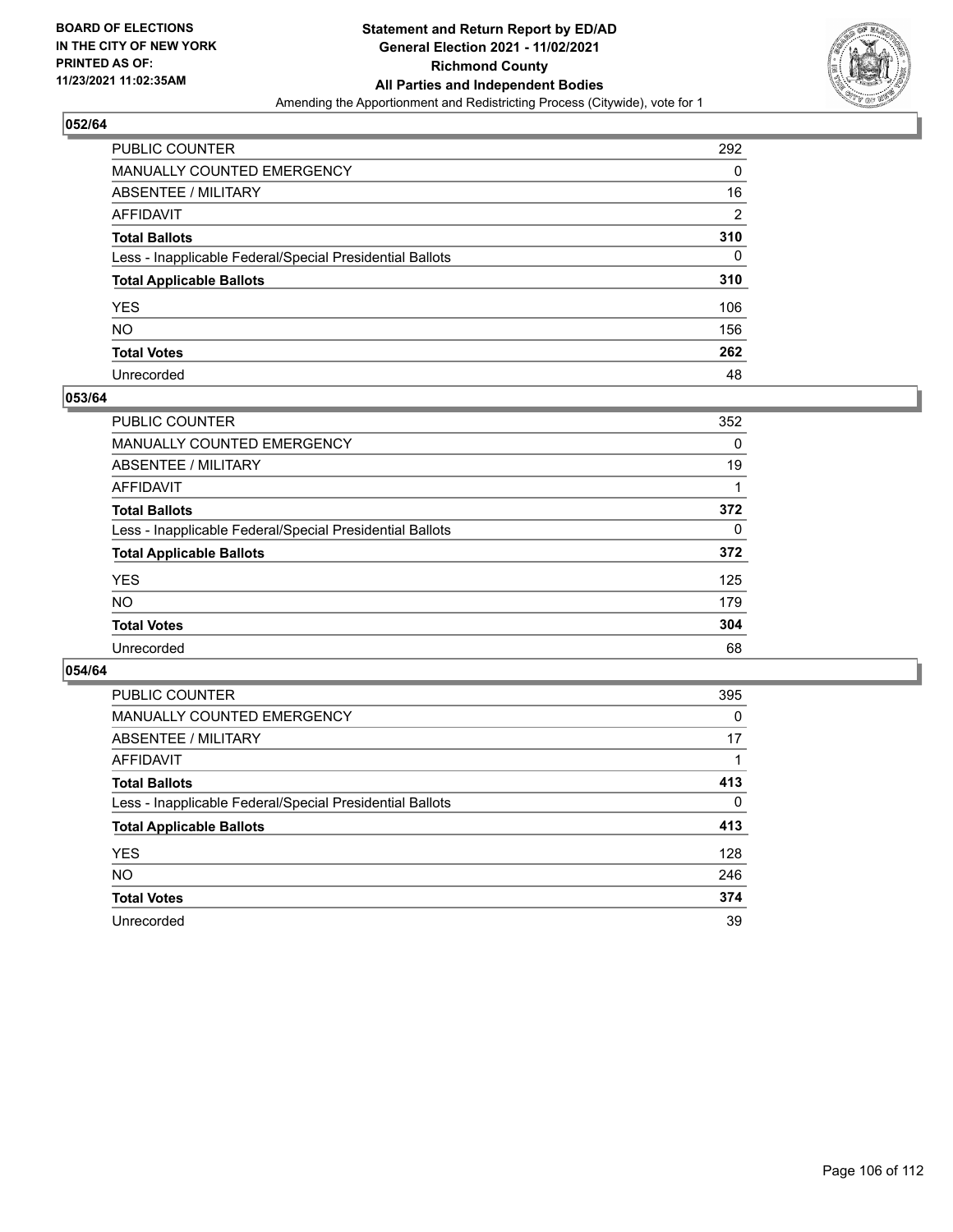

| PUBLIC COUNTER                                           | 348            |
|----------------------------------------------------------|----------------|
| MANUALLY COUNTED EMERGENCY                               | 0              |
| ABSENTEE / MILITARY                                      | 10             |
| AFFIDAVIT                                                | $\overline{2}$ |
| <b>Total Ballots</b>                                     | 360            |
| Less - Inapplicable Federal/Special Presidential Ballots | 0              |
| <b>Total Applicable Ballots</b>                          | 360            |
| YES                                                      | 103            |
| NO.                                                      | 226            |
| <b>Total Votes</b>                                       | 329            |
| Unrecorded                                               | 31             |

#### **056/64**

| PUBLIC COUNTER                                           | 381            |
|----------------------------------------------------------|----------------|
| <b>MANUALLY COUNTED EMERGENCY</b>                        | 0              |
| <b>ABSENTEE / MILITARY</b>                               | 23             |
| AFFIDAVIT                                                | $\overline{2}$ |
| <b>Total Ballots</b>                                     | 406            |
| Less - Inapplicable Federal/Special Presidential Ballots | $\Omega$       |
| <b>Total Applicable Ballots</b>                          | 406            |
| <b>YES</b>                                               | 105            |
| NO.                                                      | 244            |
| <b>Total Votes</b>                                       | 349            |
| Unrecorded                                               | 57             |

| <b>PUBLIC COUNTER</b>                                    | 228 |
|----------------------------------------------------------|-----|
| <b>MANUALLY COUNTED EMERGENCY</b>                        | 0   |
| ABSENTEE / MILITARY                                      |     |
| AFFIDAVIT                                                |     |
| <b>Total Ballots</b>                                     | 236 |
| Less - Inapplicable Federal/Special Presidential Ballots | 0   |
| <b>Total Applicable Ballots</b>                          | 236 |
| <b>YES</b>                                               | 73  |
| <b>NO</b>                                                | 128 |
| <b>Total Votes</b>                                       | 201 |
| Unrecorded                                               | 35  |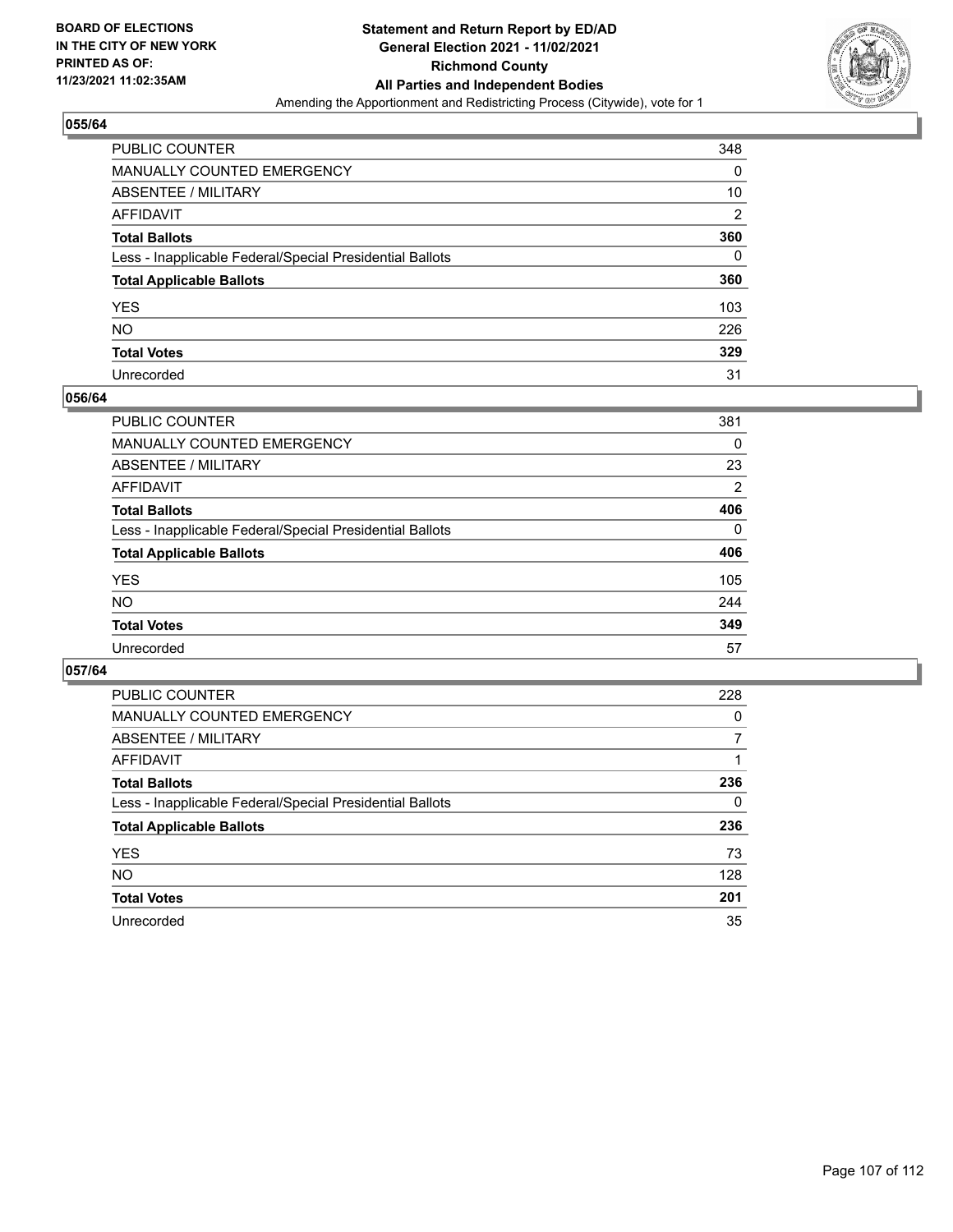

| PUBLIC COUNTER                                           | 364 |
|----------------------------------------------------------|-----|
| MANUALLY COUNTED EMERGENCY                               | 0   |
| <b>ABSENTEE / MILITARY</b>                               | 8   |
| <b>AFFIDAVIT</b>                                         |     |
| <b>Total Ballots</b>                                     | 373 |
| Less - Inapplicable Federal/Special Presidential Ballots | 0   |
| <b>Total Applicable Ballots</b>                          | 373 |
| <b>YES</b>                                               | 88  |
| <b>NO</b>                                                | 239 |
| <b>Total Votes</b>                                       | 327 |
| Unrecorded                                               | 46  |

#### **059/64**

| <b>PUBLIC COUNTER</b>                                    | 281      |
|----------------------------------------------------------|----------|
| <b>MANUALLY COUNTED EMERGENCY</b>                        | 0        |
| ABSENTEE / MILITARY                                      | 8        |
| AFFIDAVIT                                                |          |
| <b>Total Ballots</b>                                     | 290      |
| Less - Inapplicable Federal/Special Presidential Ballots | $\Omega$ |
| <b>Total Applicable Ballots</b>                          | 290      |
| <b>YES</b>                                               | 81       |
| <b>NO</b>                                                | 191      |
| <b>Total Votes</b>                                       | 272      |
| Unrecorded                                               | 18       |

| <b>PUBLIC COUNTER</b>                                    | 178 |
|----------------------------------------------------------|-----|
| MANUALLY COUNTED EMERGENCY                               | 0   |
| ABSENTEE / MILITARY                                      | 9   |
| AFFIDAVIT                                                |     |
| <b>Total Ballots</b>                                     | 188 |
| Less - Inapplicable Federal/Special Presidential Ballots | 0   |
| <b>Total Applicable Ballots</b>                          | 188 |
| <b>YES</b>                                               | 54  |
| <b>NO</b>                                                | 122 |
| <b>Total Votes</b>                                       | 176 |
| Unrecorded                                               | 12  |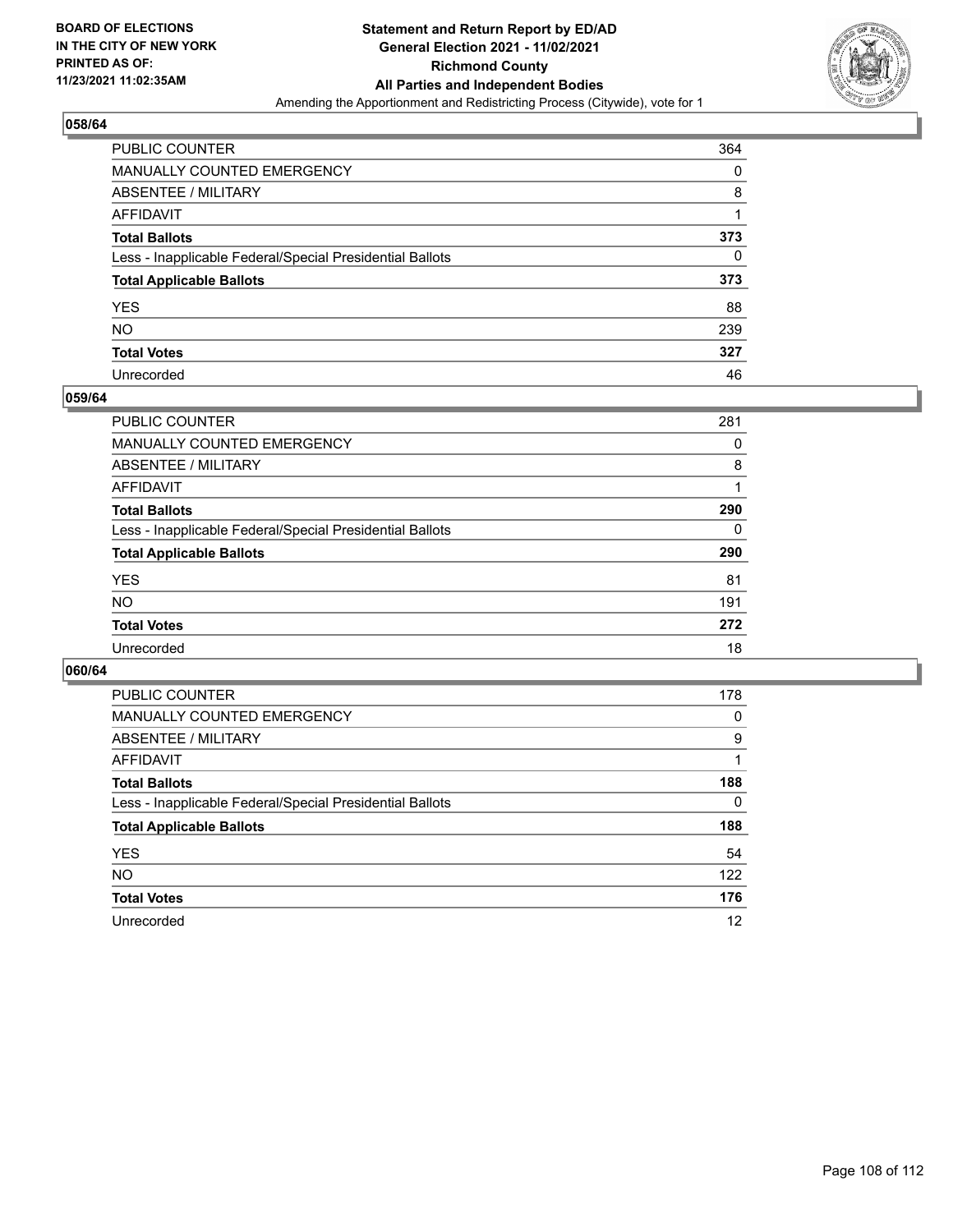

# **061/64**

| PUBLIC COUNTER                                           | 215      |
|----------------------------------------------------------|----------|
| MANUALLY COUNTED EMERGENCY                               | 0        |
| <b>ABSENTEE / MILITARY</b>                               | 28       |
| <b>AFFIDAVIT</b>                                         | $\Omega$ |
| <b>Total Ballots</b>                                     | 243      |
| Less - Inapplicable Federal/Special Presidential Ballots | 0        |
| <b>Total Applicable Ballots</b>                          | 243      |
| <b>YES</b>                                               | 87       |
| <b>NO</b>                                                | 106      |
| <b>Total Votes</b>                                       | 193      |
| Unrecorded                                               | 50       |

### **062/64**

| <b>PUBLIC COUNTER</b>                                    | 312 |
|----------------------------------------------------------|-----|
| <b>MANUALLY COUNTED EMERGENCY</b>                        | 0   |
| ABSENTEE / MILITARY                                      | 22  |
| AFFIDAVIT                                                | 3   |
| <b>Total Ballots</b>                                     | 337 |
| Less - Inapplicable Federal/Special Presidential Ballots | 0   |
| <b>Total Applicable Ballots</b>                          | 337 |
| <b>YES</b>                                               | 98  |
| <b>NO</b>                                                | 179 |
| <b>Total Votes</b>                                       | 277 |
| Unrecorded                                               | 60  |

### **063/64**

| <b>PUBLIC COUNTER</b>                                    | 269      |
|----------------------------------------------------------|----------|
| MANUALLY COUNTED EMERGENCY                               | $\Omega$ |
| ABSENTEE / MILITARY                                      | 17       |
| AFFIDAVIT                                                |          |
| <b>Total Ballots</b>                                     | 287      |
| Less - Inapplicable Federal/Special Presidential Ballots | 0        |
| <b>Total Applicable Ballots</b>                          | 287      |
| <b>YES</b>                                               | 98       |
| NO.                                                      | 159      |
| <b>Total Votes</b>                                       | 257      |
| Unrecorded                                               | 30       |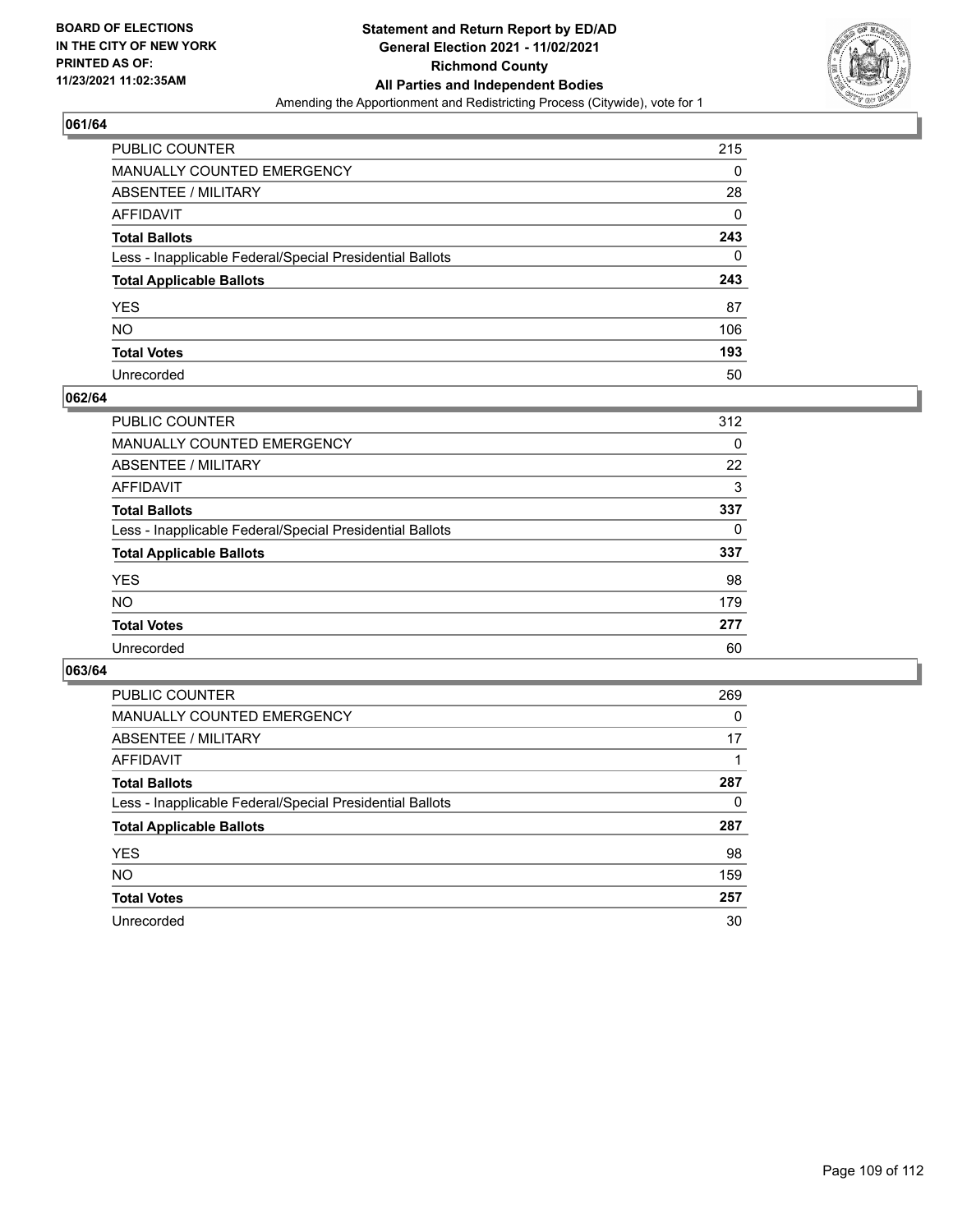

# **064/64**

| PUBLIC COUNTER                                           |   |
|----------------------------------------------------------|---|
| <b>MANUALLY COUNTED EMERGENCY</b>                        | 0 |
| ABSENTEE / MILITARY                                      | 0 |
| AFFIDAVIT                                                | 0 |
| <b>Total Ballots</b>                                     | 0 |
| Less - Inapplicable Federal/Special Presidential Ballots | 0 |
| <b>Total Applicable Ballots</b>                          | 0 |
| <b>YES</b>                                               | 0 |
| <b>NO</b>                                                | 0 |
| <b>Total Votes</b>                                       | 0 |

## **065/64**

| PUBLIC COUNTER                                           | 0        |
|----------------------------------------------------------|----------|
| MANUALLY COUNTED EMERGENCY                               | 0        |
| ABSENTEE / MILITARY                                      | $\Omega$ |
| AFFIDAVIT                                                | 0        |
| Total Ballots                                            | 0        |
| Less - Inapplicable Federal/Special Presidential Ballots | $\Omega$ |
| <b>Total Applicable Ballots</b>                          | 0        |
| <b>YES</b>                                               | $\Omega$ |
| NO.                                                      | $\Omega$ |
| <b>Total Votes</b>                                       | 0        |
|                                                          |          |

## **066/64**

| <b>Total Votes</b>                                       | 0        |
|----------------------------------------------------------|----------|
| <b>NO</b>                                                | $\Omega$ |
| <b>YES</b>                                               | 0        |
| <b>Total Applicable Ballots</b>                          | 0        |
| Less - Inapplicable Federal/Special Presidential Ballots | 0        |
| <b>Total Ballots</b>                                     | 0        |
| AFFIDAVIT                                                | 0        |
| <b>ABSENTEE / MILITARY</b>                               | 0        |
| <b>MANUALLY COUNTED EMERGENCY</b>                        | 0        |
| PUBLIC COUNTER                                           | 0        |

### **067/64**

| <b>Total Votes</b>                                       | O |
|----------------------------------------------------------|---|
| NO.                                                      | O |
| <b>YES</b>                                               | 0 |
| <b>Total Applicable Ballots</b>                          |   |
| Less - Inapplicable Federal/Special Presidential Ballots | 0 |
| <b>Total Ballots</b>                                     | 0 |
| AFFIDAVIT                                                | 0 |
| ABSENTEE / MILITARY                                      | 0 |
| MANUALLY COUNTED EMERGENCY                               | 0 |
| PUBLIC COUNTER                                           | 0 |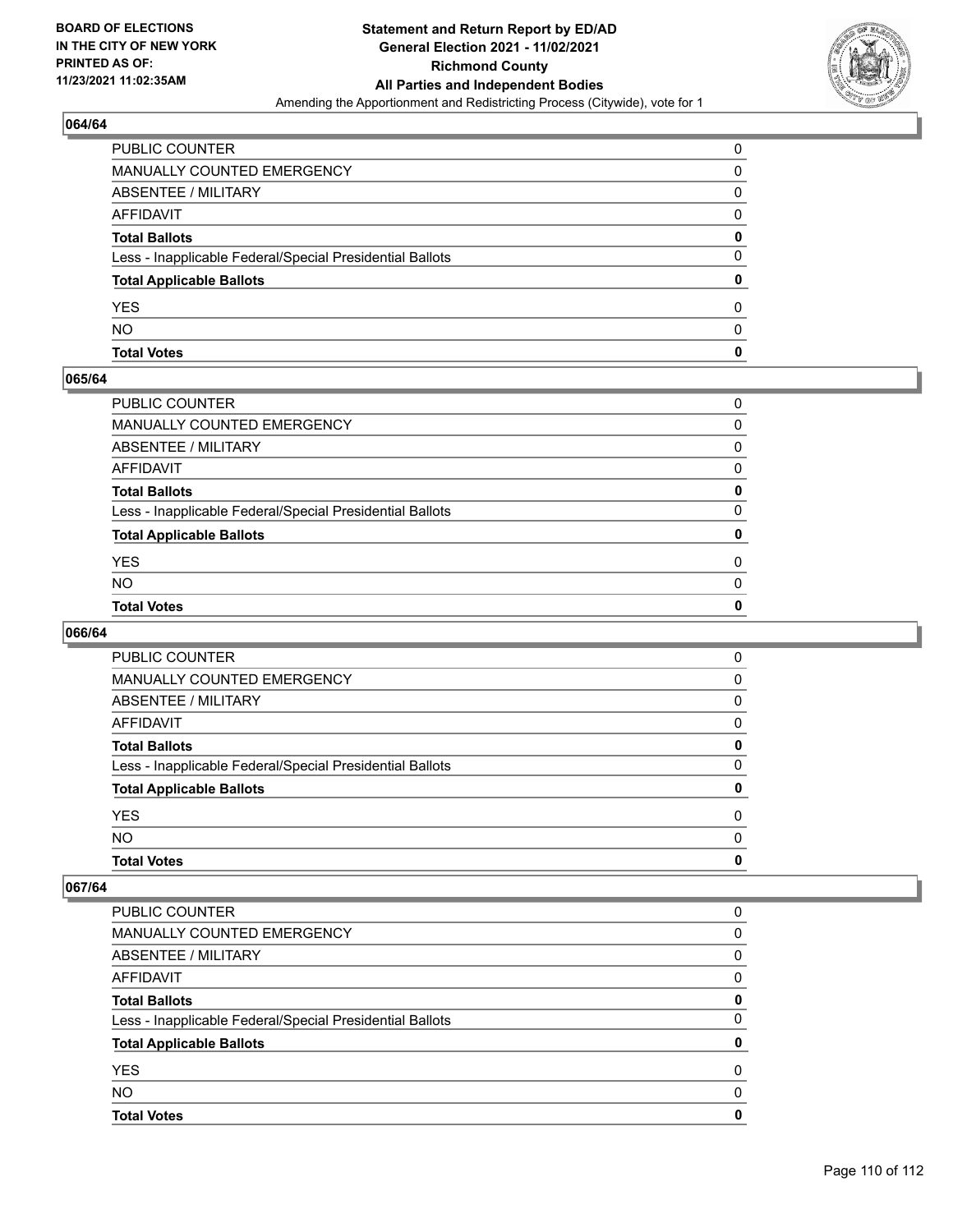

## **068/64**

| <b>Total Votes</b>                                       | 0 |
|----------------------------------------------------------|---|
| <b>NO</b>                                                | 0 |
| <b>YES</b>                                               | 0 |
| <b>Total Applicable Ballots</b>                          | 0 |
| Less - Inapplicable Federal/Special Presidential Ballots | 0 |
| <b>Total Ballots</b>                                     | 0 |
| AFFIDAVIT                                                | 0 |
| ABSENTEE / MILITARY                                      | 0 |
| <b>MANUALLY COUNTED EMERGENCY</b>                        | 0 |
| PUBLIC COUNTER                                           | 0 |

### **069/64**

| PUBLIC COUNTER                                           | 0            |
|----------------------------------------------------------|--------------|
| MANUALLY COUNTED EMERGENCY                               | 0            |
| ABSENTEE / MILITARY                                      | 0            |
| AFFIDAVIT                                                | $\mathbf{0}$ |
| Total Ballots                                            | 0            |
| Less - Inapplicable Federal/Special Presidential Ballots | $\Omega$     |
| <b>Total Applicable Ballots</b>                          | 0            |
| <b>YES</b>                                               | $\Omega$     |
| NO.                                                      | $\Omega$     |
| <b>Total Votes</b>                                       | 0            |
|                                                          |              |

## **070/64**

| PUBLIC COUNTER                                           | 0 |
|----------------------------------------------------------|---|
| MANUALLY COUNTED EMERGENCY                               | 0 |
| ABSENTEE / MILITARY                                      | 0 |
| AFFIDAVIT                                                | 0 |
| <b>Total Ballots</b>                                     | 0 |
| Less - Inapplicable Federal/Special Presidential Ballots | 0 |
| <b>Total Applicable Ballots</b>                          | 0 |
| <b>YES</b>                                               | 0 |
| <b>NO</b>                                                | 0 |
| <b>Total Votes</b>                                       | 0 |
|                                                          |   |